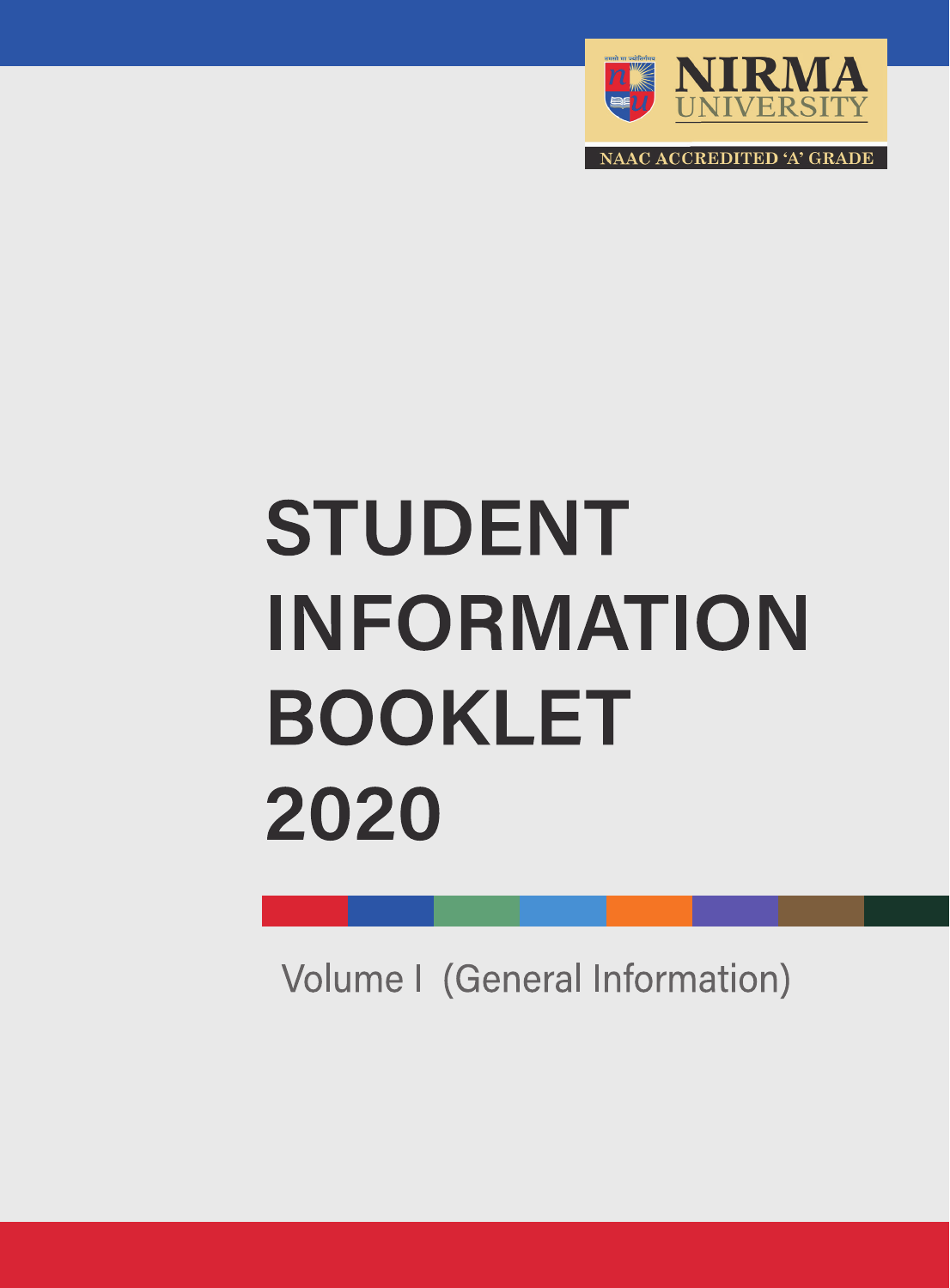

## Prayer

या कुन्देन्दुतुषारहारधवला या शुभ्रवस्त्रावृता या वीणावरदण्डमण्डितकरा या श्वेतपदमासना। या ब्रहमाच्युत शंकरप्रभृतिभिर्देवैः सदा वन्दिता सा मां पात् सरस्वती भगवती निःशेषजाड्यापहा॥१॥

श्लोक अर्थ - जो विद्या की देवी भगवती सरस्वती कुन्द के फूल, चन्द्रमा, हिमराशि और मोती के हार की तरह धवल वर्ण की हैं और जो श्वेत वस्त्र धारण करती हैं, जिनके हाथ में वीणा-दण्ड शोभायमान है, जिन्होंने श्वेत कमलों पर आसन ग्रहण किया है तथा ब्रहमा, विष्णु एवं शंकर शड़कर आदि देवताओं दवारा जो सदा पुजित हैं, वही सम्पूर्ण जड़ता और वाली माँ सरस्वती हमारी करें। अज्ञान| को दूर कर देने रक्षा

## Meaning

Salutations to Devi Saraswati, Who is pure white like Jasmine, with the coolness of Moon, brightness of Snow and shine like the garland of Pearls; and Who is covered with pure white garments, Whose hands are adorned with Veena and the boon-giving staff; and Who is seated on pure white Lotus, Who is always adored by Lord Brahma, Lord Vishnu, Lord Shankara and other Devas, O Goddess Saraswati, please protect me and remove my ignorance completely.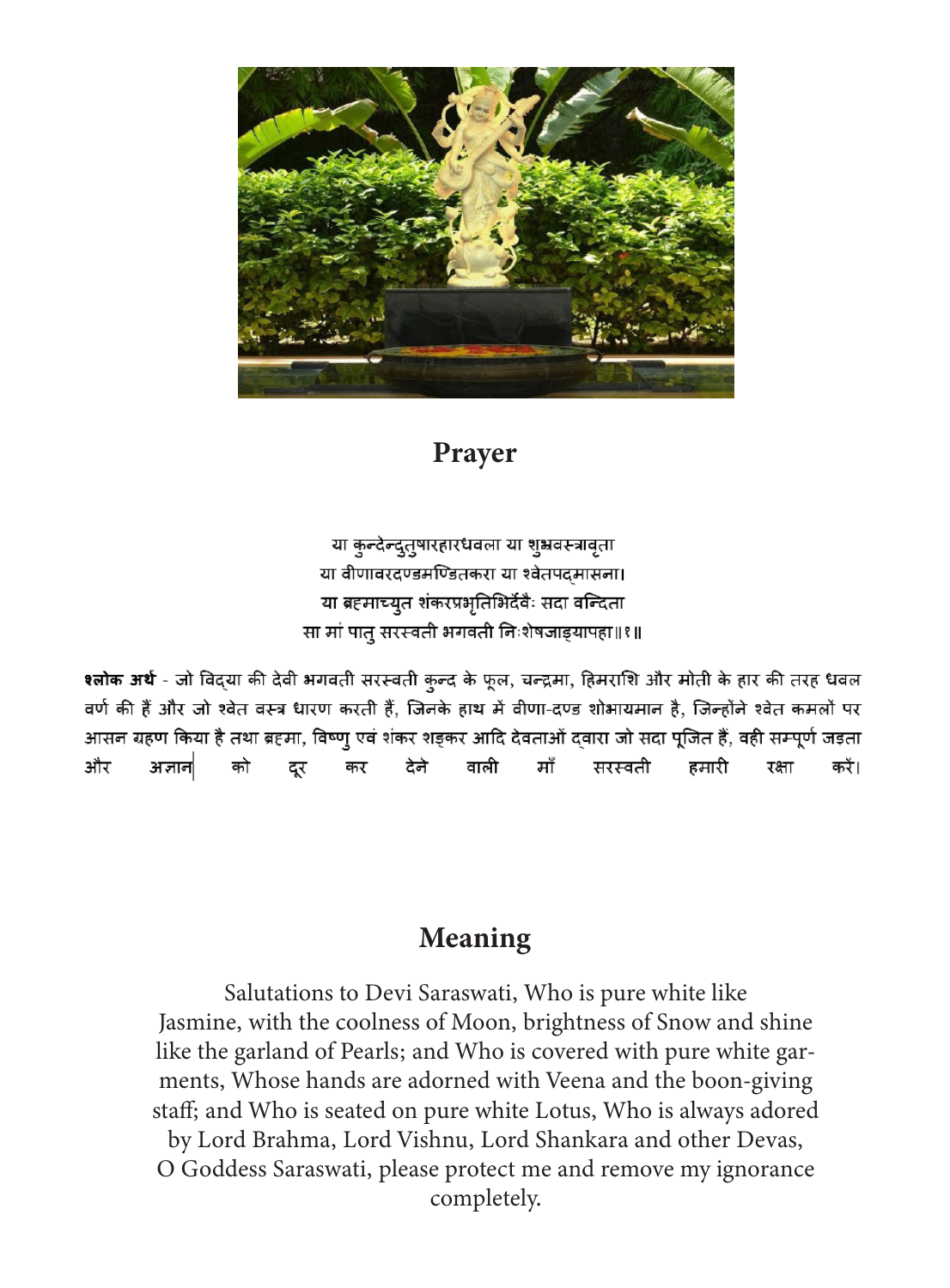## CONTENTS

| <b>Serial No</b> | <b>Description</b>                                                         |                |
|------------------|----------------------------------------------------------------------------|----------------|
|                  | Preamble                                                                   | (i)            |
|                  | Vision, Mission & Quality Statement                                        | (ii)           |
|                  | Core Values of Nirma University                                            | (iii)          |
|                  | Nirma Education & Research Foundation                                      | (iv)           |
|                  | <b>Board of Trustees</b>                                                   | (iv)           |
|                  | <b>Board of Governors</b>                                                  | (v)            |
| $\mathbf{1}$     | <b>GENERAL INFORMATION</b>                                                 |                |
| 1.1              | <b>About Nirma University</b>                                              | 1              |
| 1.2              | <b>Constituent Institutes Of Nirma University</b>                          | $\overline{2}$ |
| 1.3              | Centres of Nirma University                                                | 4              |
| 1.4              | <b>Accreditations &amp; Ranking</b>                                        | 5              |
| 1.5              | Programmes Offered                                                         | 6              |
| 1.6              | Infrastructure                                                             | 8              |
| $\overline{2}$   | <b>RULES &amp; REGULATIONS</b>                                             |                |
| 2.1              | Code of Conduct                                                            | 11             |
| 2.2              | Policy for Promotion of Academic Integrity and<br>Prevention of Plagiarism | 16             |
| 2.3              | Academic Dishonesty and Punishment<br>(Examinations)                       |                |
| 2.4              | Mechanism for Prevention of Sexual Harassment                              | 29             |
| 2.5              | Mechanism for Prevention/Prohibition of<br>Ragging                         | 35             |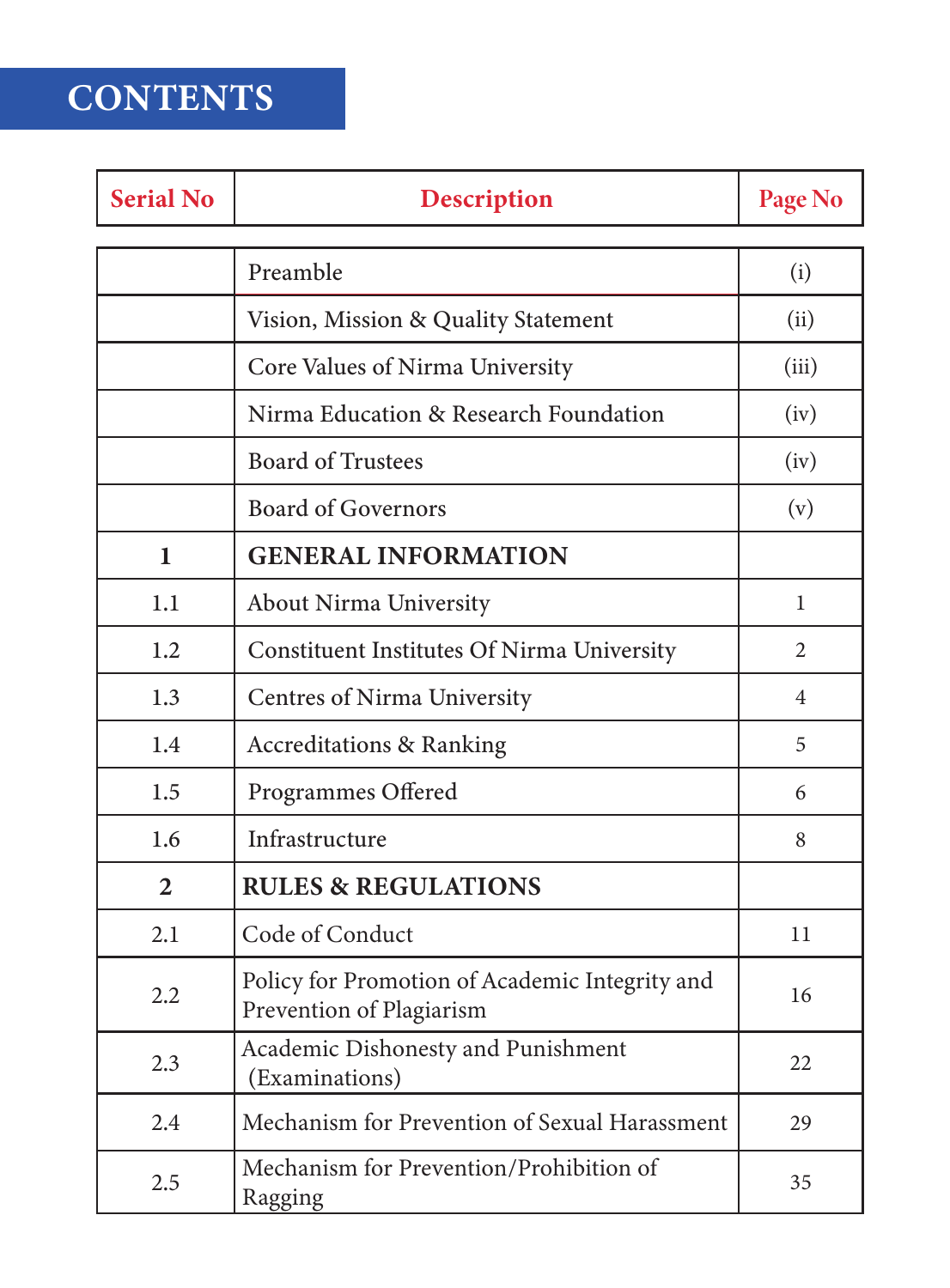| 2.6                     | Mechanism for Prevention/Prohibition of Drug<br>Menace                            |    |
|-------------------------|-----------------------------------------------------------------------------------|----|
| 2.7                     | Mechanism for Redressal of Students'<br>Grievances                                | 38 |
| 3                       | <b>IMPORTANT INFORMATION</b>                                                      |    |
| 3.1                     | Students' Welfare Board                                                           | 41 |
| 3.2                     | Welfare Schemes for Students                                                      | 45 |
| 3.2.1                   | 'Earn While U Learn' Scheme                                                       | 45 |
| 3.2.2                   | Scheme to Promote Research and Innovation<br>amongst the Students                 | 46 |
| 3.2.3                   | Scheme for Promotion of Talent in Cultural and<br>Co-Curricular Activities/Events | 52 |
| 3.3                     | Women Development Cell                                                            | 54 |
| 3.4                     | <b>Equal Opportunity Cell</b>                                                     | 56 |
| 3.5                     | Nirma University Alumni Forum                                                     | 57 |
| 3.6                     | Library Resource Centre                                                           | 58 |
| 3.7                     | <b>Important Contacts at University</b>                                           | 60 |
| 3.8                     | List of Holidays                                                                  | 62 |
| $\overline{\mathbf{4}}$ | <b>FORMS, UNDERTAKINGS &amp; DECLARATIONS</b>                                     |    |
|                         | Declaration form for Disciplinary Rules                                           | 63 |
|                         | Declaration for not involving in Ragging                                          | 64 |
|                         | Undertaking for Examination Rules and Regulations                                 | 67 |
|                         | Undertaking for Refraining from Possession and Use<br>of Drugs and Alcohol        | 68 |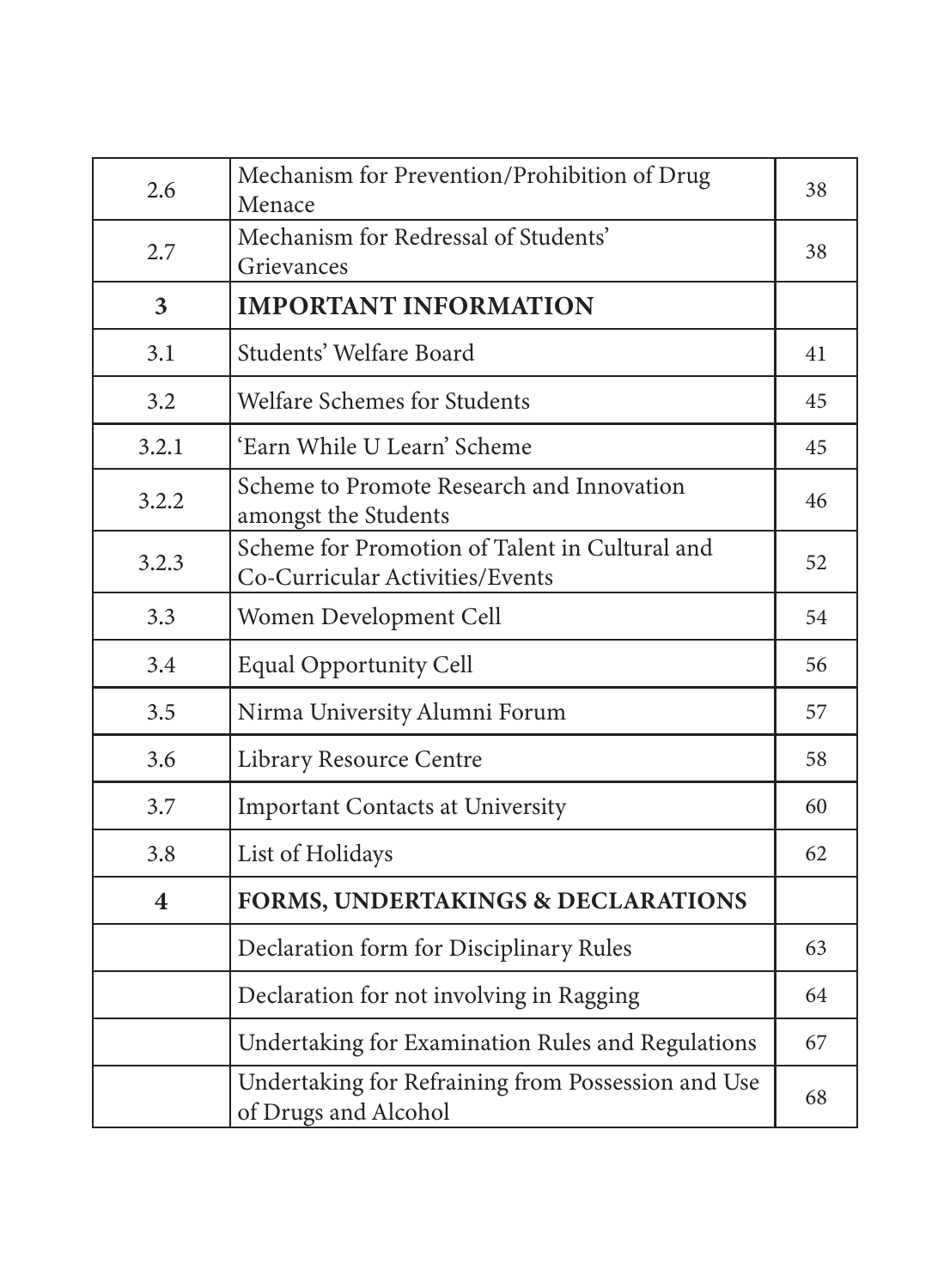## PREAMBLE

The Handbook for students published by the Nirma University, Ahmedabad contains general information about the university and its constituent institutes.

It contains the list of programmes offered at different institutes. It also contains general Rules and Regulations about academic and personal conduct of the students at the University.

It is the responsibility of all the students to familiarise themselves with the rules and regulations of the University and their corresponding institute.

The students shall abide by these rules and shall, at all times, conduct in a manner so as to bring credit to the University and enhance its prestige in society.

The University reserves the right to amend the rules and regulations mentioned in the Handbook without any prior notice.

The decision of the University shall be final on all matters. The students are advised to contact the Programme Office in case of any query/clarification.

The Students have to submit the completed Declaration Forms (given in handbook) to the respective Students Section.

This handbook is for the purpose of providing general information to the students about the University and its programmes and (is) not a Regulation book of the University. Hence, no claim can be made based on the information given in this book.

## Nirma University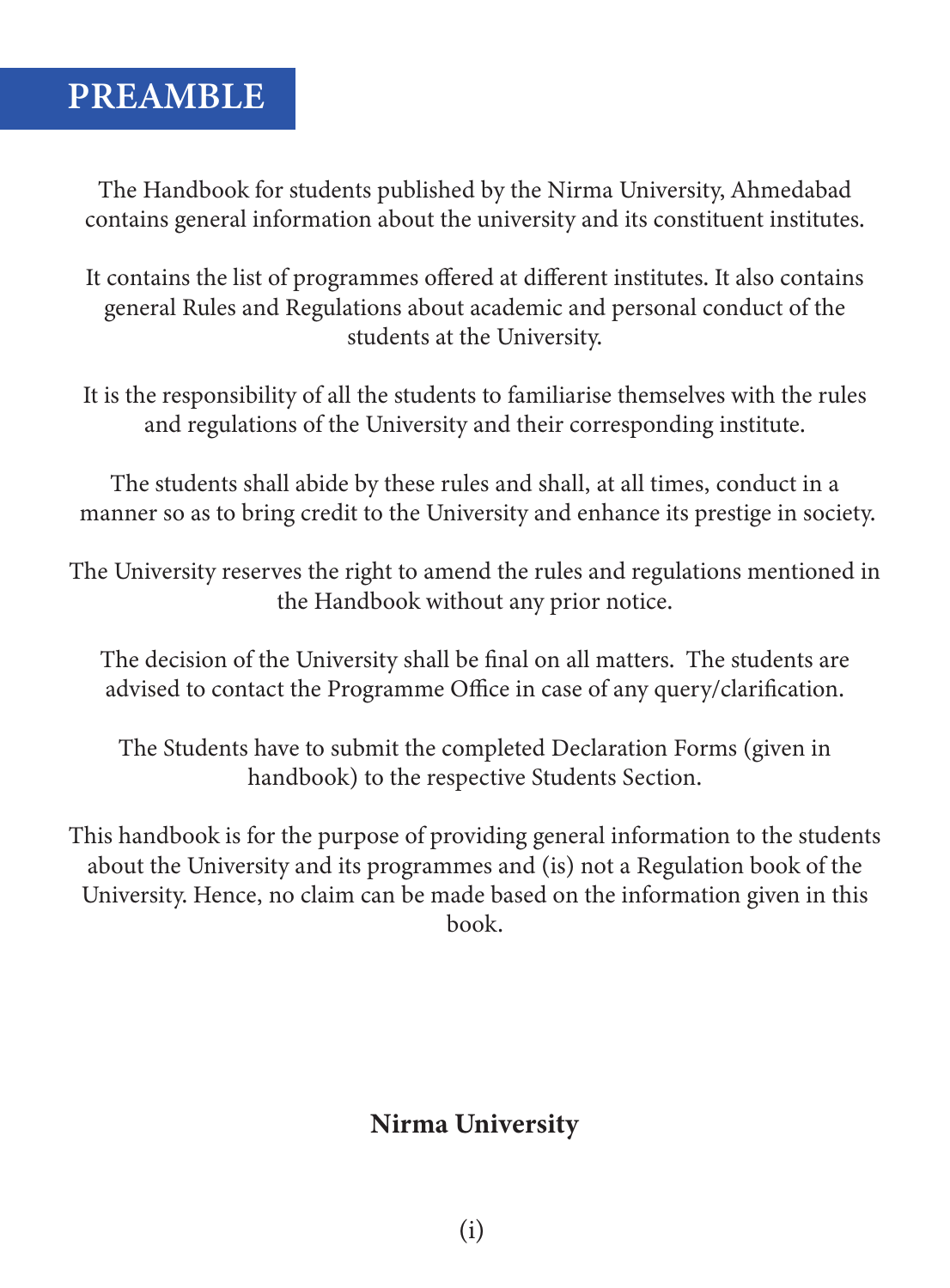

## Our Motto

तमसोमा ज्योितर् गमय From darkness, lead me to light

## Vision

Shaping a better future for mankind by developing effective and socially responsible individuals and organizations

## Mission

Nirma University emphasizes the all round development of its student. It aims at producing not only good professionals but also goof worthy citizens of great country, aiding in its overall progress and development. It endeavors to treat every student as an individual, to recognize their potential and to ensure that they receive the best preparation and training for achieving their career ambitions and life goals.

## Quality Statement

To develop high quality professionals who reflect and demonstrate values that the University stands for, through innovation and continuous improvement in facilitation of learning, research and extension activites.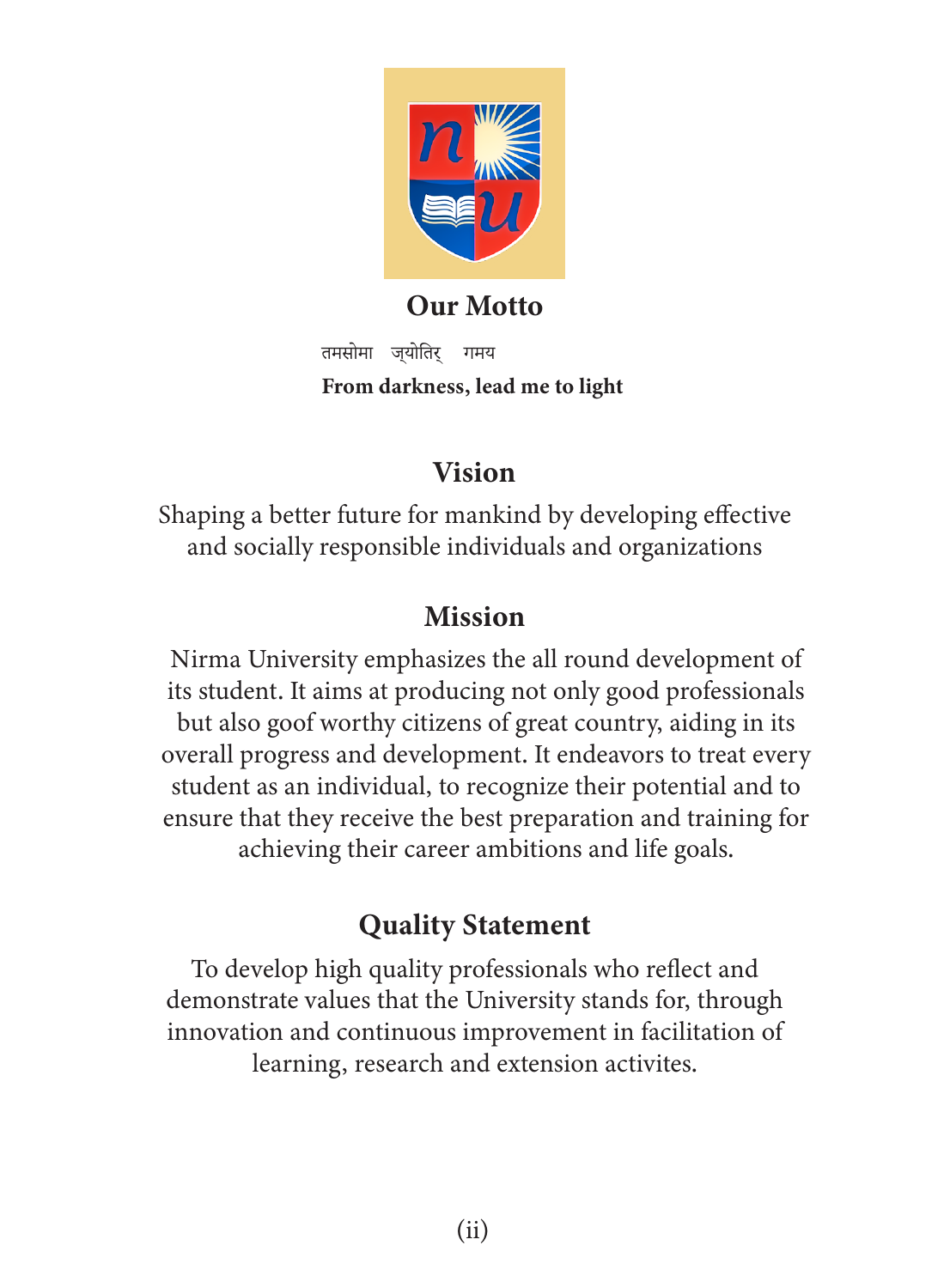The University is driven by certain values that it believes in; and observes in its day to day functioning. Some of the core values, of the University, are as under:

## 1. Student Centricity

 • Emphasise on the holistic development of the students through extra and co-curricular activities

- Pursue student-centric teaching-learning process
- Focus on employability and entrepreneurship
- Nurture lifelong learning skills

## 2. Contribution to the Society

- Align curricula and pedagogy to cater to societal needs and demands
- Conduct applied research to address organisational and societal problems

## 3. Quest for Academic Excellence

- Develop and retain outstanding employees
- Use inter-disciplinary approach in the teaching-learning process and research
	- Think creatively and do relevant research
- Establish strong linkages with the industry, academia, research organisations, alumni and civil society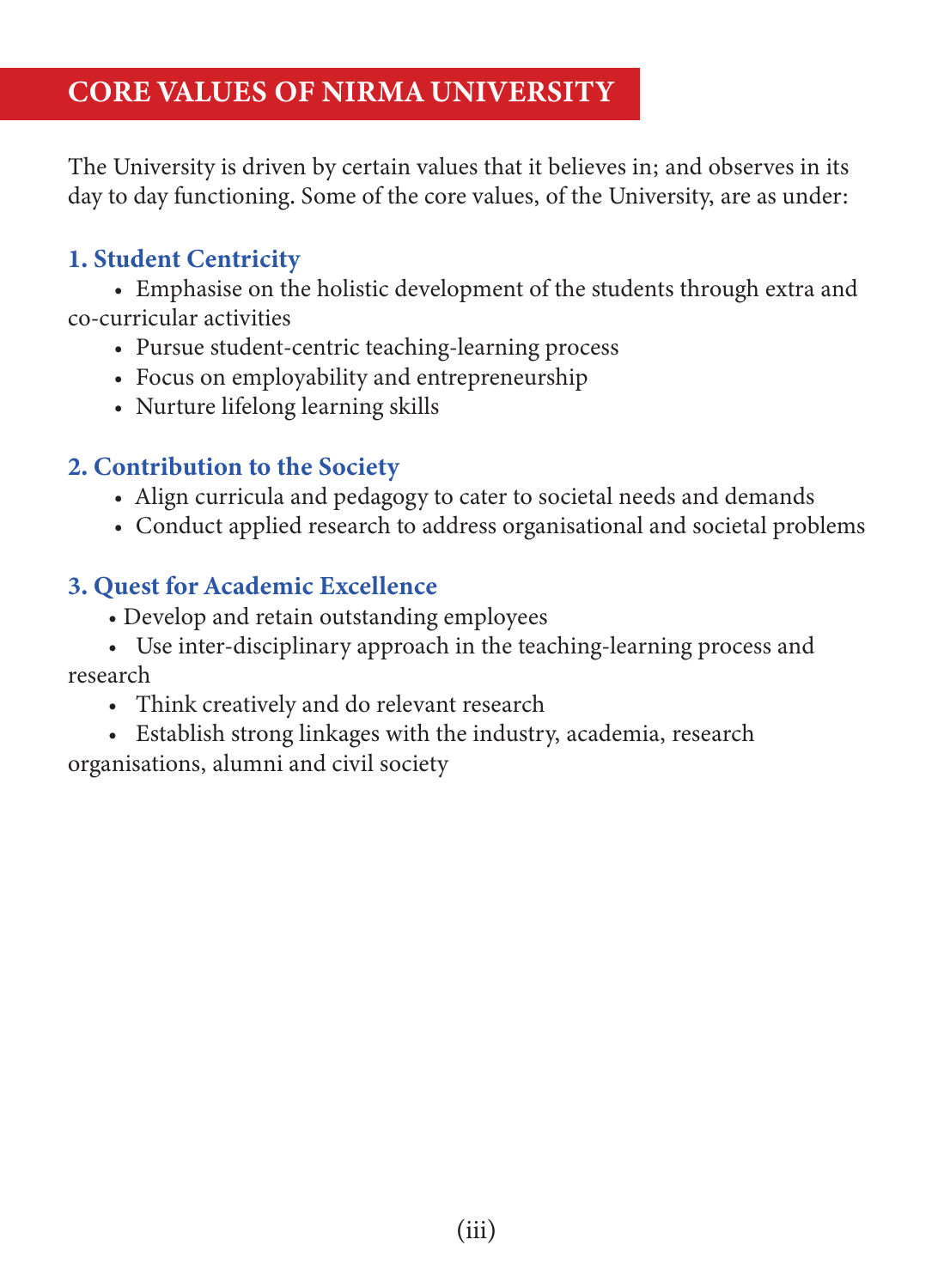## NIRMA EDUCATION & RESEARCH FOUNDATION

Renowned industrialist and philanthropist Dr Karsanbhai K Patel, the founder of the Nirma Group of Industries, established the Nirma Education and Research Foundation (NERF) in the year 1994 with a vision to promote higher education and provide excellent educational facilities to the youth in India. In 1995, Nirma Institute of Technology – affiliated to Gujarat University – was established by the NERF. It was followed by the establishment of Nirma Institute of Management in 1996. In the year 2003, the Government of Gujarat approved the proposal of the NERF to found the Nirma University, Ahmedabad. Hence, the Nirma University was established under a special Act passed by the Gujarat State Legislative Assembly. The University Grants Commission (UGC) duly recognised the University under the Section 2 (f) of the UGC Act. The NERF is equally committed to school education. It strongly believes in the fact that a strong foundation is a prerequisite for education. With this philosophy, it runs two schools 'Nirma Vidyavihar' at Bodakdev and Chharodi in Ahmedabad, where the emphasis is laid on to provide value-based education clubbed up with innovative educational practices.

## BOARD OF TRUSTEES

## Dr Karsanbhai K Patel

Chairman Nirma Limited Chairman Nirma Education and Research Foundation President Nirma University

Mr R D Shah Chartered Accountant

Mr Hirenbhai K Patel Managing Director, Nirma Limited

Mr Rakeshbhai K Patel Vice Chairman, Nirma Limited

Mr K K Patel Managing Trustee Vice-President, Nirma University



 $(iv)$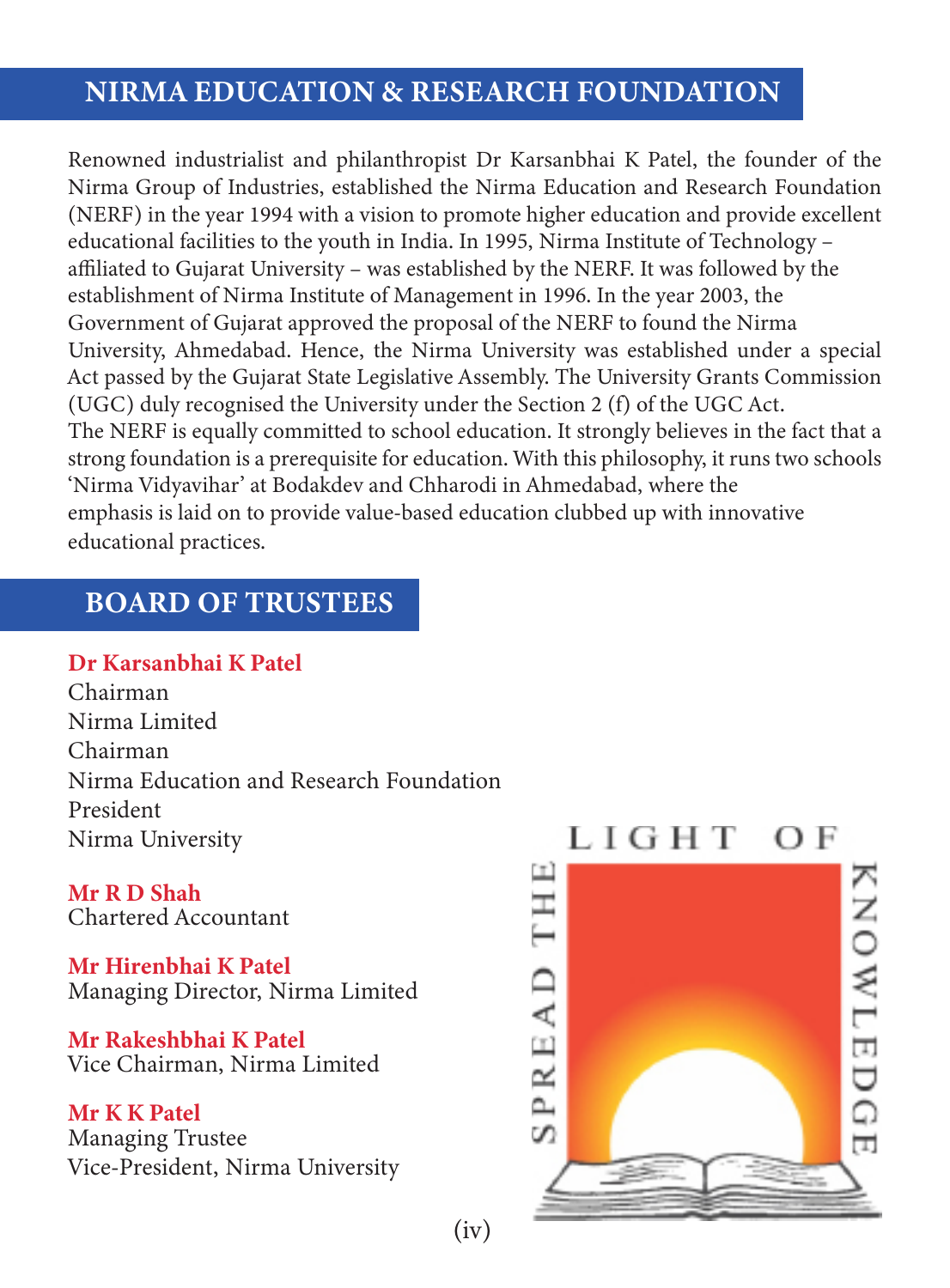## Dr Karsanbhai K Patel

Chairman, Nirma Limited,

Chairman, Nirma Education and Research Foundation, President, Nirma University

| Shri K K Patel<br>Vice President, Nirma University                                          | Dr Anup K Singh<br>Director General, Nirma University                                                                                                 |
|---------------------------------------------------------------------------------------------|-------------------------------------------------------------------------------------------------------------------------------------------------------|
| Shri Rakeshbhai Patel<br>Vice Chairman, Nirma Limited                                       | Ms Anju Sharma, IAS<br>Principal Secretary, Higher and<br><b>Technical Education</b> , Education<br>Department,<br>Government of Gujarat, Gandhinagar |
| Shri Hirenbhai K Patel<br>Managing Director, Nirma Limited                                  | Shri R D Shah<br>Chartered Accountant, Trustee<br>Nirma Education and Research<br>Foundation                                                          |
| Shri J P Joshipara<br>Academician                                                           | Dr P N Bhagwati<br>Industrialist and Educationist,<br>Chairman, Bhagwati Sphero Cast<br>Limited                                                       |
| Dr Pankaj Patel<br>Chairman and Managing Director<br>Zydus Cadila Health Care,<br>Ahmedabad | Shri Kamalbhai Trivedi<br><b>Advocate General</b><br>Gujarat High Court, Ahmedabad                                                                    |
| Shri Vipinbhai S Parikh<br>Advocate                                                         | Dr Manjunath Ghate<br>Dean, Faculty of Pharmacy,<br>Nirma University                                                                                  |
| Dr Purvi Pokhariyal<br>Dean, Faculty of Law,<br>Nirma University                            | Mr G Ramachandran Nair<br>Executive Registrar (Secretary)<br>Nirma University                                                                         |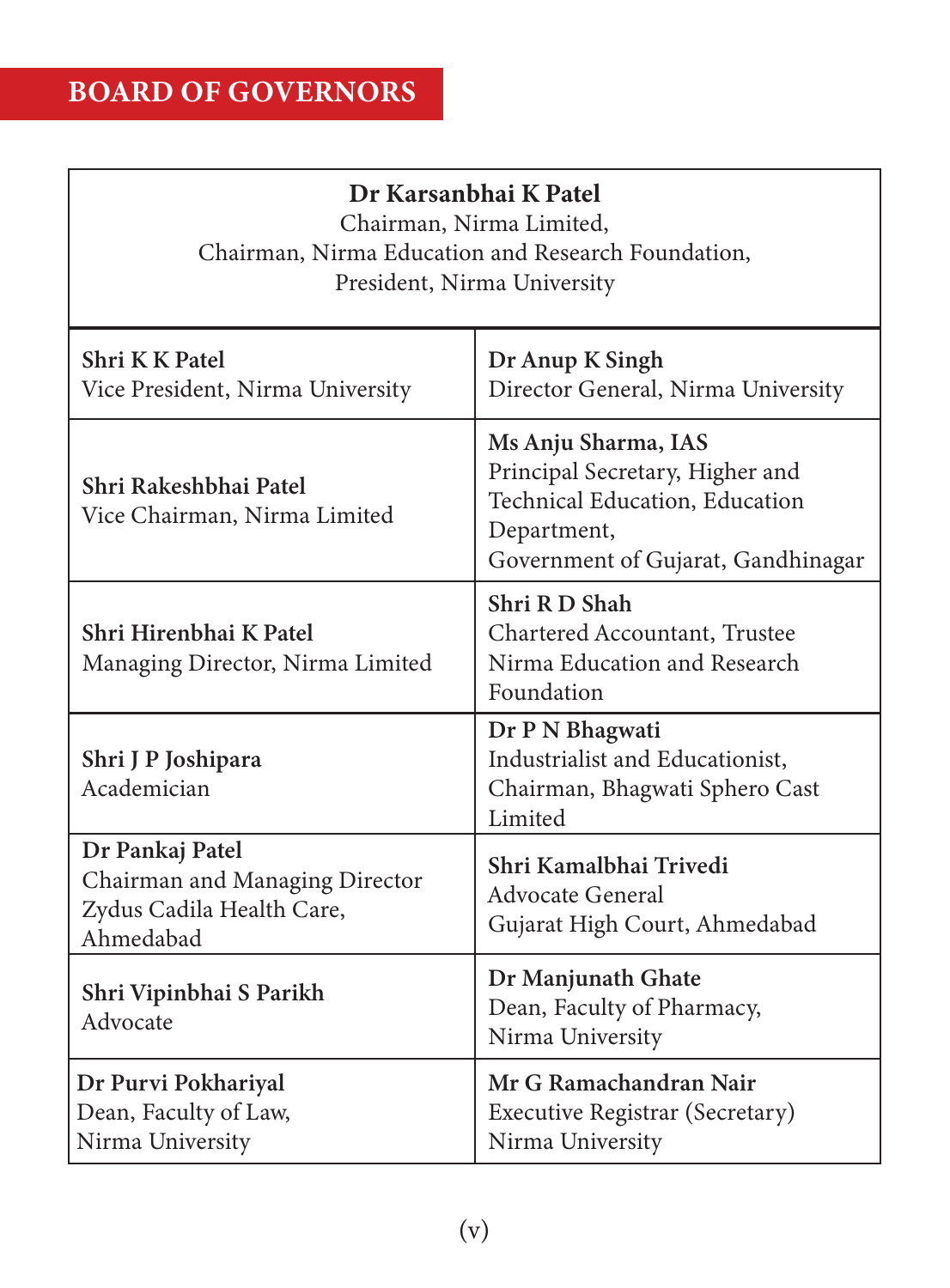Section 1

## GENERAL INFORMATION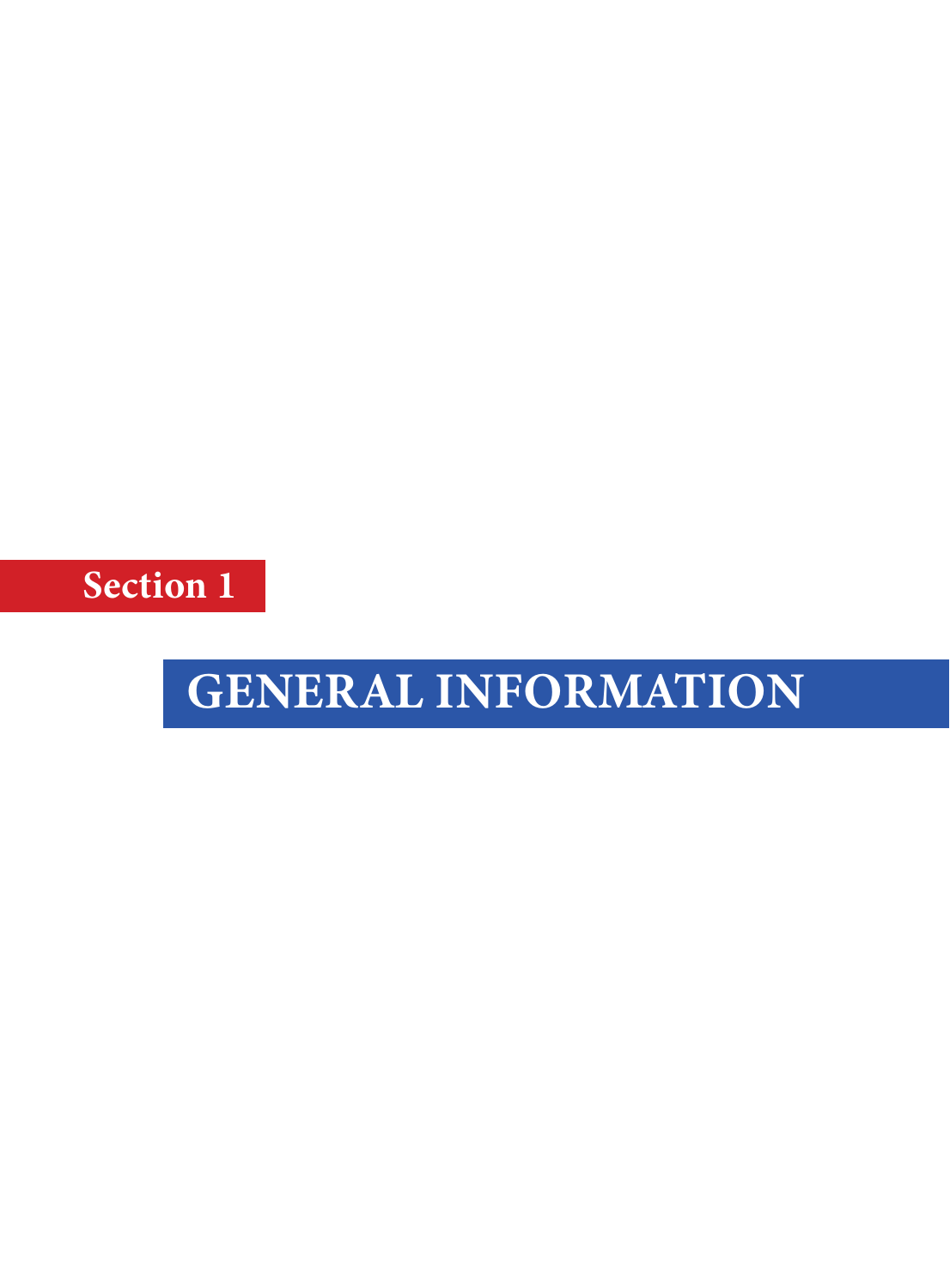## 1.1 ABOUT NIRMA UNIVERSITY

Established in the year 2003, the Nirma University, Ahmedabad is a research-oriented, student-centric, multidisciplinary, not-for-profit state private university. Within a short period of its existence, it has emerged as a nationally renowned higher education institution. The University and its constituent institutes are highly ranked by different ranking agencies.

Nirma University is duly recognised by the University Grants Commission (UGC) under Section 2 (f) of the UGC Act. The University is accredited by the National Assessment and Accreditation Council (NAAC). The University is a member of Association of Indian Universities (AIU) and the Association of Commonwealth Universities (ACU).

Dr Karsanbhai K Patel, Chairman, Nirma Group of Industries and Nirma Education and Research Foundation (NERF), is the President of the Nirma University. Under his leadership, the University is expanding every passing year and moving from strength to strength.

Spread across the sprawling lush green 115-acres campus, the University has a host of institutes, departments and centres, including Institute of Technology, Institute of Management, Institute of Pharmacy, Institute of Science, Institute of Law, Institute of Architecture & Planning, Institute of Commerce, Department of Design, Faculty of Doctoral Studies and Research, Centre for Continuing Education, Centre for Entrepreneurship, Centre for Advanced Instrumentation and Centre for Robotics and Automation. These institutions offer numerous undergraduate, postgraduate and doctoral programmes. Apart from these, the University also offers several certificate and diploma programmes.

## **Contacts**

## Nirma University

EPBAX Numbers :  $+91-79-71652000$  +91-2717-241900-04 +91-2717-241911-15  $\text{Fax :}$  +91- 2717-241916-17

#### Officers of the University

| Name                                           | E-mail                            | Extn. |
|------------------------------------------------|-----------------------------------|-------|
| Shri K K Patel, Vice President                 | vp@nirmauni.ac.in                 | 704   |
| Dr Anup K Singh, Director General              | dg@nirmauni.ac.in                 | 709   |
| Shri G Ramachandran Nair, Executive Registrar  | exe_registrar@nirmauni.ac.in      | 708   |
| Dr R N Patel, Director (I/c), IT-NU, and       | director.it@nirmauni.ac.in        | 503   |
| Additional Director, SoE, IT-NU                | addldirector.soeit@nirmauni.ac.in | 109   |
| Dr M Mallikarjun, Director, IM-NU              | director.im@nirmauni.ac.in        | 602   |
| Dr Manjunath Ghate, Director, IP-NU            | director.ip@nirmauni.ac.in        | 713   |
| Dr Purvi Pokhariyal, Director, IL-NU           | director.il@nirmauni.ac.in        | 802   |
| Dr Sarat Dalai, Director, IS-NU                | director.is@nirmauni.ac.in        | 753   |
| Prof Utpal Sharma, Director, IA&P-NU           | director.ia@nirmauni.ac.in        | 312   |
| Dr P N Tekwani, Director,                      |                                   |       |
| Directorate of Research and Innovation         | director.ri@nirmauni.ac.in        | 670   |
| Dr Udai Paliwal, Dean, IC-NU                   | dean_icnu@nirmauni.ac.in          | 627   |
| Prof Sangita Shroff, Head, DoD-NU              | hod_design@nirmauni.ac.in         | 316   |
| Dr Hrudanand Misra, Additional Director, IM-NU | addldirector.ugsim@nirmauni.ac.in | 690   |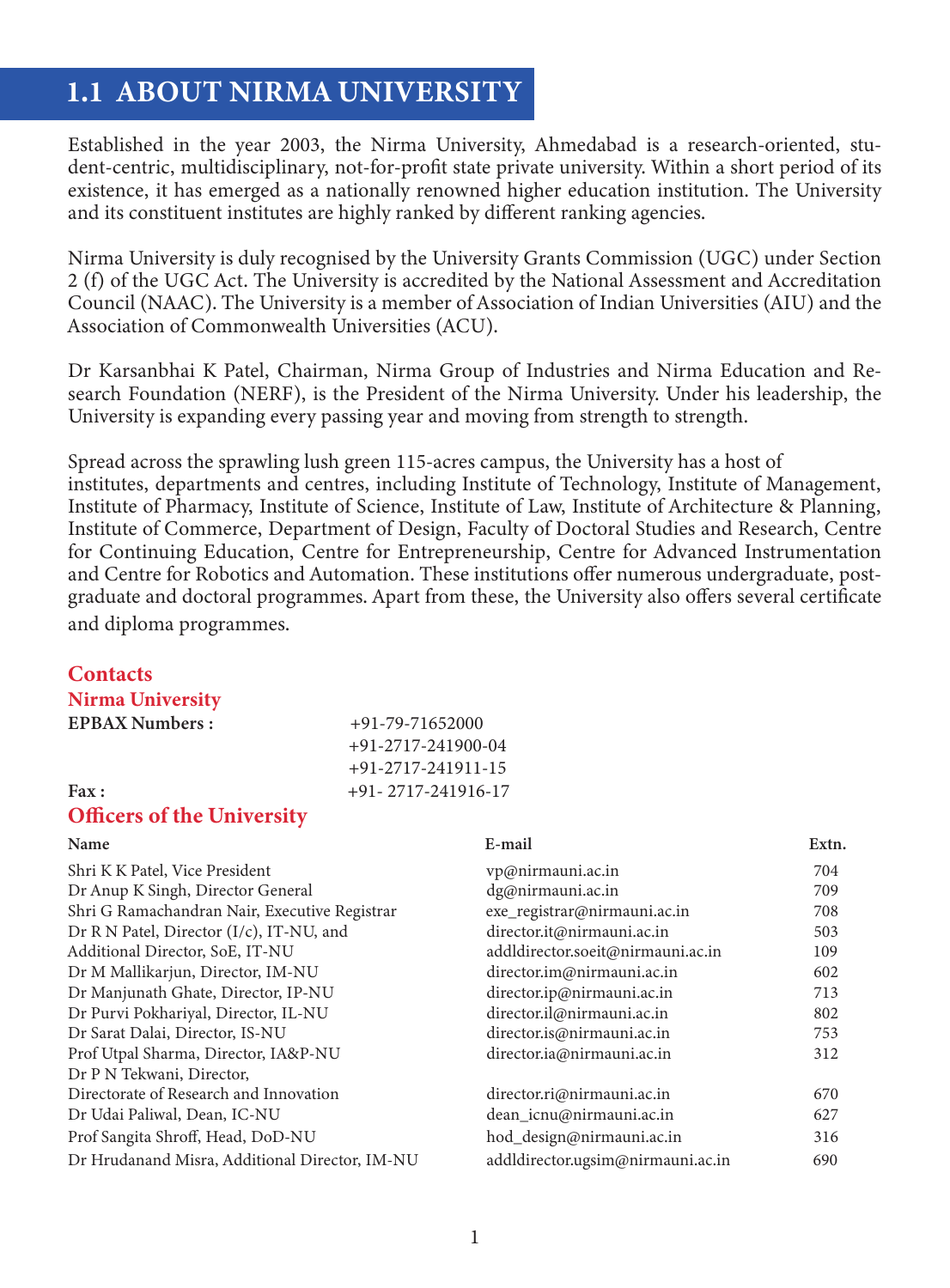## 1.2 CONSTITUENT INSTITUTES OF NIRMA UNIVERSITY

The seven constituent institutes and one Department being run under the Nirma University are Institute of Technology, Institute of Management, Institute of Pharmacy, Institute of Science, Institute of Law, Institute of Architecture & Planning, Institute of Commerce and Department of Design. The undergraduate, postgraduate and doctoral level programmes offered by these Institutes are rated highly by accreditation agencies, industry, business magazines and alumni.

Institute of Technology presently offers different undergraduate, postgraduate and PhD programmes in various branches of engineering in addition to MCA programme, and Integrated BTech (CSE-MBA). The Institute is renowned for imparting quality education, active research and also in nurturing the students for holistic development, accomplished through Students Engagement Tools like Continuous Evaluation, Outcome Based Education, Blended Learning, Active use of MOOCs, Departmental and Institute Electives, Industrial visits, Industrial projects, Expert lectures, Soft Skills development, Critical Thinking training, Yoga classes and many more.

Institute of Management offers five year Integrated BBA-MBA programme, Integrated BTech-MBA MBA, MBA in HR, MBA in Family Business and Entrepreneurship, and Doctoral Programme in Management besides Executive Diploma Programme, In-house Training Programmes, Management Development Programmes and Consulting Services.

Institute of Pharmacy offers Undergraduate, Postgraduate Programmes and Executive Diploma Programmes in addition to Doctoral Programme in various branches of Pharmaceutical Sciences. It has been established with a view to prepare young men and women to meet the challenges in the area of pharmaceutical industries, education, research and development and marketing.

Institute of Science is established with the intent of providing quality education to postgraduate students whose career objectives go beyond academics. The Institute currently offers Master of Science in Biochemistry, Biotechnology and Microbiology and provides broad training encompassing science and ethics to students, enabling them to explore wide career opportunities. The alumni are well placed in reputed Bio-pharma companies and academics.

A balanced mix of academicians and professionals with rich academic and research experience contributes to the Institute's academic excellence.

Institute of Law offers BA, LLB (Hons.) and, BCom, LLB (Hons.) five year integrated programmes, one year LLM programme in different areas and doctoral programme in law.

The Institute is committed to exploring multidisciplinary approaches through its unique curriculum and revolutionising legal education through modern pedagogies thereby adapting to the changing world in which law professionals operate.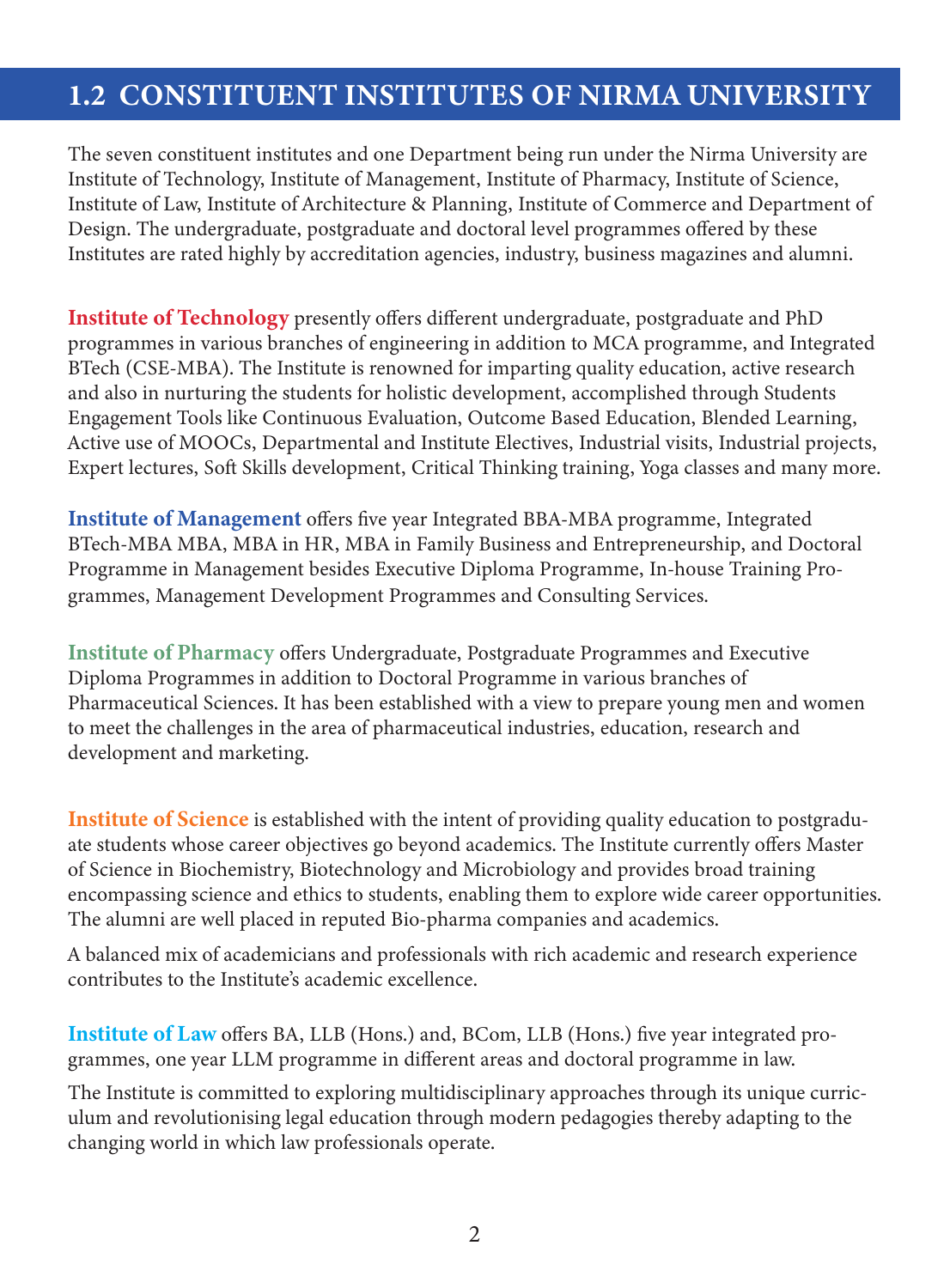The Institute focuses on developing knowledge, skills and values amongst the students and provide the students the critical learning pedagogy, mentored and supported by the faculty and the staff.

Institute of Architecture & Planning offers five year graduate programme in Architecture and five year integrated BPlan-MPlan programme, doctoral programme in Architecture and Planning. The Institute aims to establish itself as one of the leading architecture and planning institutes of the country in line with the existing institutes of the University. It makes all the efforts to develop national and international alliances with reputed institutions, and thus providing a platform to the students to have global exposure through updated architecture and planning pedagogy.

Institute of Commerce offers BCom (Hons.), a three year undergraduate programme in commerce. The institute believes in serious academic pursuit by means of prudent mix of relevance and rigor in its curriculum design and delivery with regard to national and internationally relevant skills, knowledge and ideas through intellectually stimulating debates & discussions, innovative teaching pedagogies and exposure to relevant industry practice at all levels.

Department of Design offers four year Bachelor of Design Programme in (i) Industrial Design, and (ii) Communication Design. The Department emphasises on the teaching-learning process through research and practice. The student and faculty get involved in a highly focused training in creative abilities, visualisation, communication and representational skills.

## Faculty of Doctoral Studies and Research

Nirma University started the Doctoral Programmes in the year 2003. Currently, the PhD Programmes are offered in the fields of Engineering and Technology, Pharmacy, Science, Management, Law and Architecture. The Faculty of Doctoral Studies and Research is the coordinating Faculty for the PhD programmes run by the constituent institutes of the University. The University offers both Full time and External PhD programmes.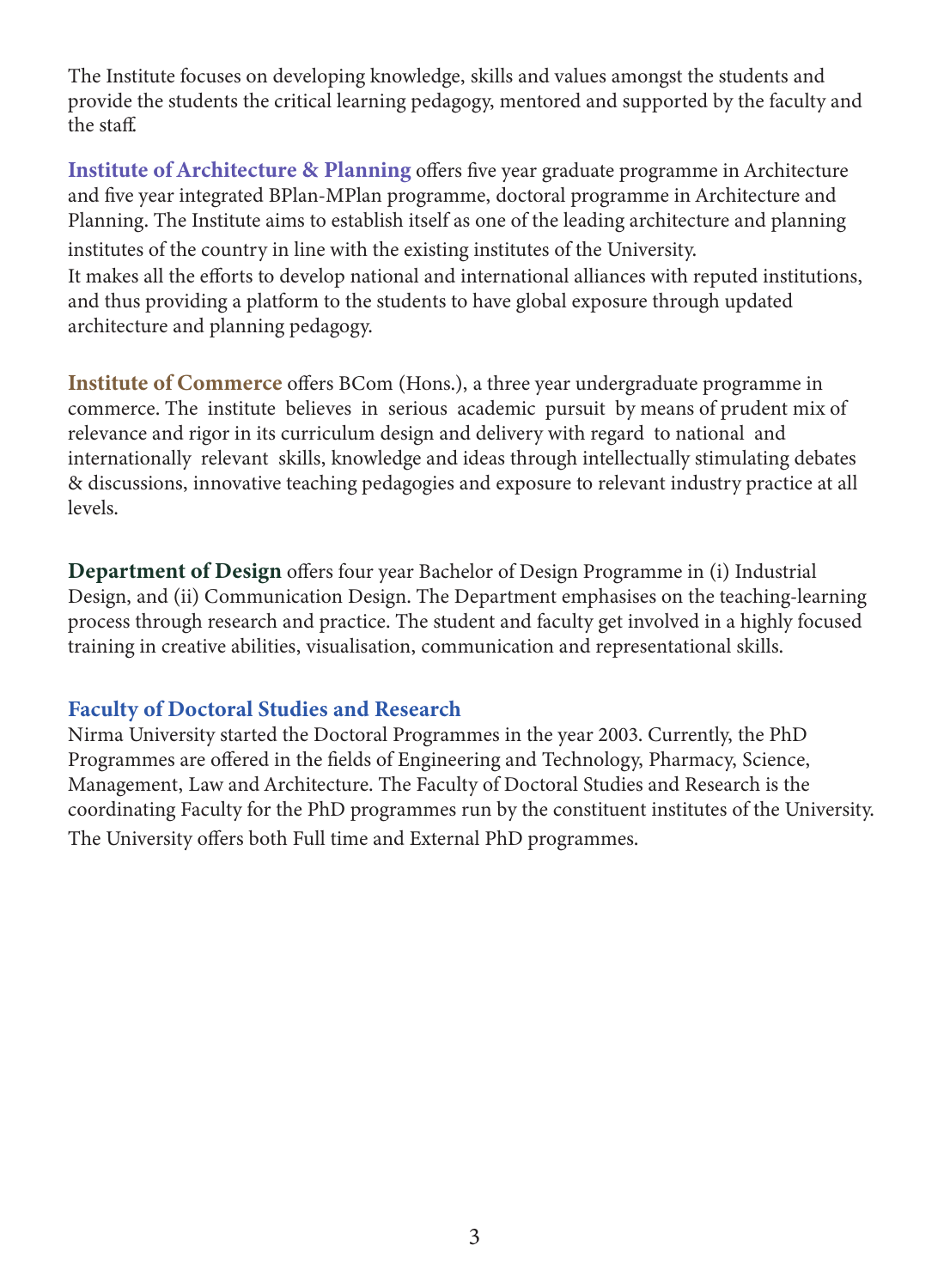## 1.3 CENTRES AT NIRMA UNIVERSITY

## Directorate of Research and Innovation

The Directorate of Research and Innovation (DRI) was established with the aim to promote the research and innovation activities amongst the faculty members and the students of the University. It works in consultation with a National Advisory Committee and a University Core Committee. The implementation of University research policy, stimulating innovations and strengthening doctoral research are the key aims of the DRI. The Directorate also facilitates the overall research progress of the University under various schemes, faculty engagement and research orientation programmes.

## Centre for Continuing Education

The Centre for Continuing Education (CCE) at Nirma University was established in the year 2012 to meet the primary objectives of educating industry professionals and community members by utilising the expertise and resources of Nirma University. The courses are suitably designed to meet with the needs of different target groups, ranging from professionals, students, faculty members, and community members at large to enable them to develop their skills, increase their employability and provide them with the opportunities to become entrepreneurs. The CCE also targets the executives at the different management levels with an objective to grow them into competent and professional managers.

## Centre for Entrepreneurship

The Centre for Entrepreneurship is aimed at promoting entrepreneurship amongst the students and faculty of Nirma University by creating an ecosystem to start scalable new business ventures. The Centre has been conceptualised to formulate standard procedures for identifying, selecting and assisting the potential entrepreneurs. It serves as an innovation promotion platform involving academics, entrepreneurs and researchers. It mentors innovators through ideation, proof-of-concept and the business creation process. The Centre emphasises on venture opportunities which are most viable and have the highest impact potential.

## Centre for Advanced Instrumentation

The Centre for Advanced Instrumentation (CAI) houses a variety of analytical and biological equipment. The CAI facility helps the faculty, researchers and students to carry out research in cutting edge areas of national and international importance. The Centre is being operated and maintained by a dedicated and qualified group of professionals and faculty experts. Moreover, the CAI facility is available to the external students, researchers and faculty members of other academic institutions, research organisations, industries at nominal charges. The CAI is open for research collaborations and consultancy projects with other research organisations.

## Centre for Quality Assurance and Academic Development

To channelise all efforts and measures of the University towards promoting its holistic academic excellence, Centre for Quality Assurance and Academic Development (CQAAD, formerly known as the Academic Development & Research Cell) has been established at the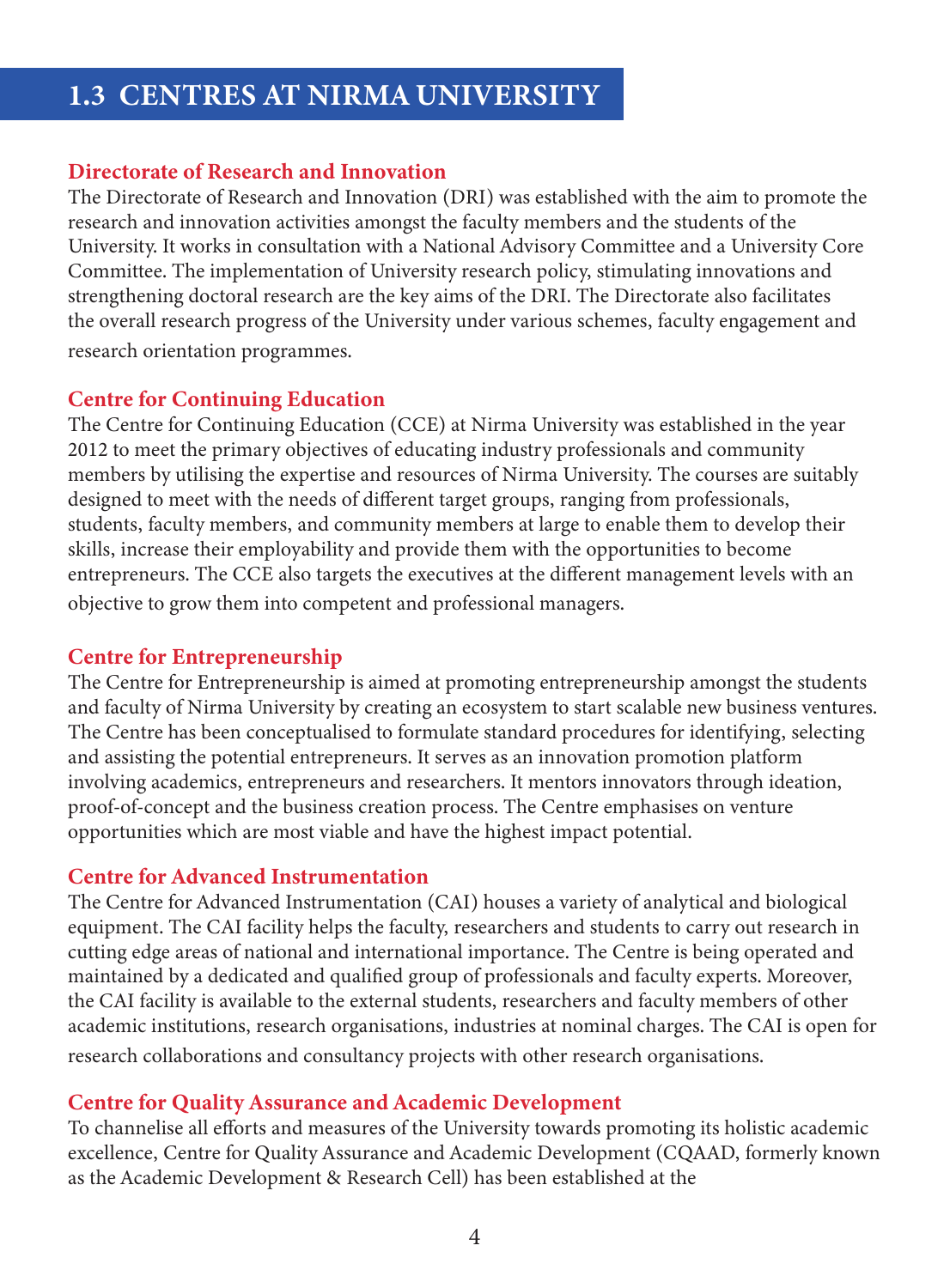university. The prime task of the CQAAD is to facilitate and participate in the development of a system for conscious and consistent improvement in the academic and administrative performance of the University.

## Office of International Relations

The Office of International Relations focuses on planning and executing global collaborations for the enhancement of the quality of education and research. It designs multiple activities to promote, develop and strengthen the international tie-ups for exchange programmes and research cooperation between Nirma University and other institutions and industry on the basis of equality and mutual benefit.

## 1.4 ACCREDITATIONS AND RANKINGS

## Accreditations

## National Assessment and Accreditation Council (NAAC)

Nirma University has been accredited with Grade 'A' by National Assessment and Accreditation Council (NAAC) in 2015. NAAC is an autonomous body established by the University Grants Commission (UGC) to assess and accredit higher education institutions in the country.

## National Board of Accreditation (NBA)

All branches of the Institute of Technology, Institute of Management, and Institute of Pharmacy, Nirma University are accredited by the National Board of Accreditation (NBA) under the Tier-I Category.

## South Asian Quality System (SAQS)

Institute of Management is internationally accredited through South Asian Quality System (SAQS) by Association of Management Development Institutions in South Asia (AMDISA), an international association, and a SAARC recognised body.

## Rankings

## **GSIRF**

Nirma University is awarded with a 4 star status with a CGPA of 3.54 and also awarded a 5 star status on graduate outcomes by Gujarat State Institutional Ratings Framework (GSIRF).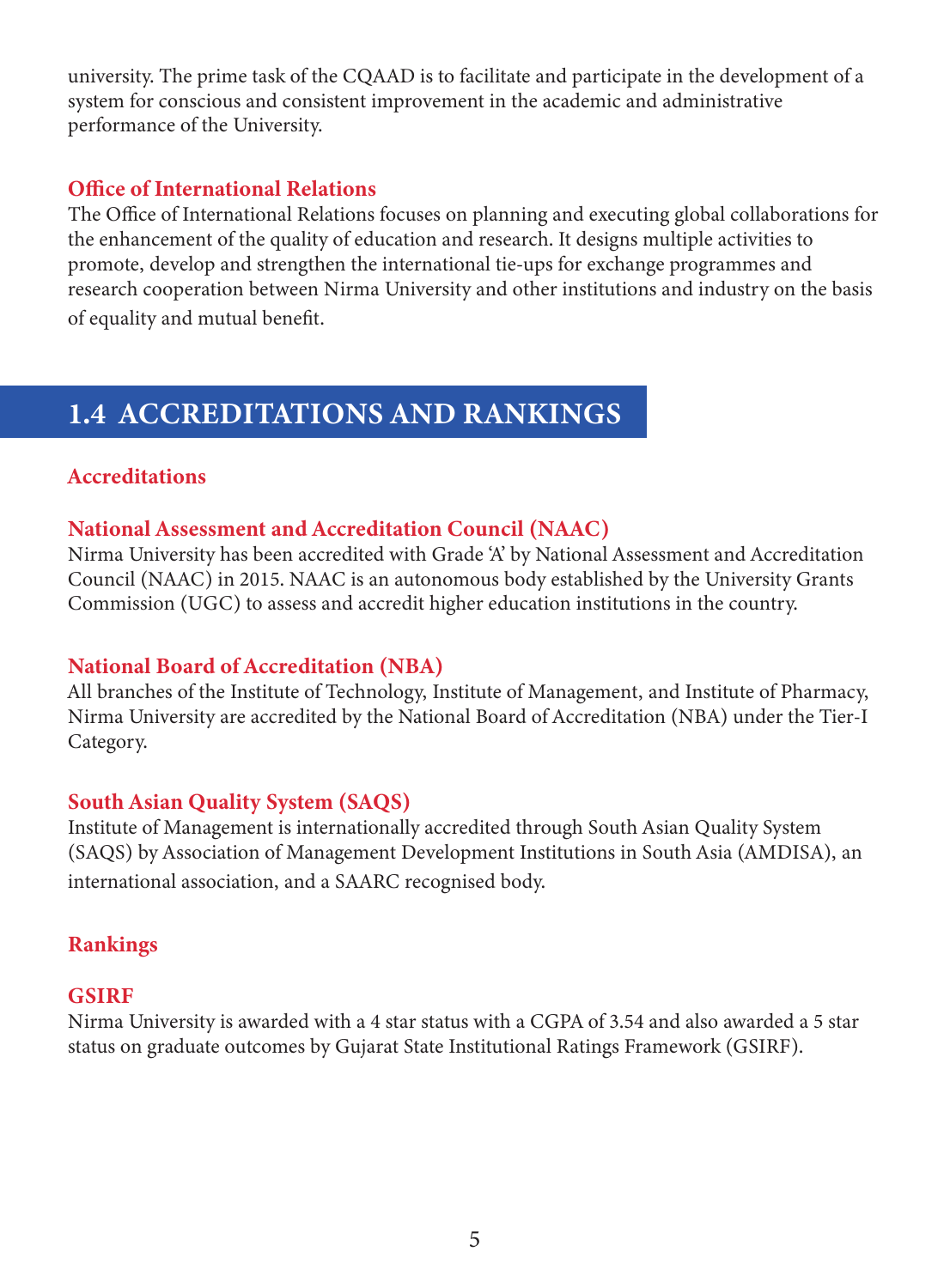## 1.5 PROGRAMMES OFFERED

## UNDERGRADUATE PROGRAMMES

## Technology

- BTech in Chemical Engineering
- BTech in Computer Science and Engineering
- BTech in Civil Engineering
- BTech in Electronics and Communication Engineering
- BTech in Electrical Engineering
- BTech in Mechanical Engineering
- BTech in Instrumentation and Control Engineering
- Integrated BTech (CSE)-MBA

#### **Pharmacy**

• Bachelor of Pharmacy

#### Law

- BA, LLB (Hons)
- BCom, LLB (Hons)

#### Architecture and Planning

- Bachelor of Architecture
- Integrated BPlan-MPlan

#### **Commerce**

• Bachelor of Commerce (Hons)

#### Design

- Bachelor of Design (Communication Design)
- Bachelor of Design (Industrial Design)

## POSTGRADUATE PROGRAMMES

## **Technology**

- MTech in Computer Science and Engineering
- MTech in Computer Science and Engineering (Information & Network Security)
- MTech in Computer Science and Engineering (Data Science)
- MTech in Civil Engineering (Computer Aided Structural Analysis & Design)
- MTech in Electronics and Communication Engineering (VLSI Design)
- MTech in Electronics and Communication Engineering (Embedded System)
- MTech in Electrical Engineering (Electrical Power System)
- MTech in Mechanical Engineering (CAD/CAM)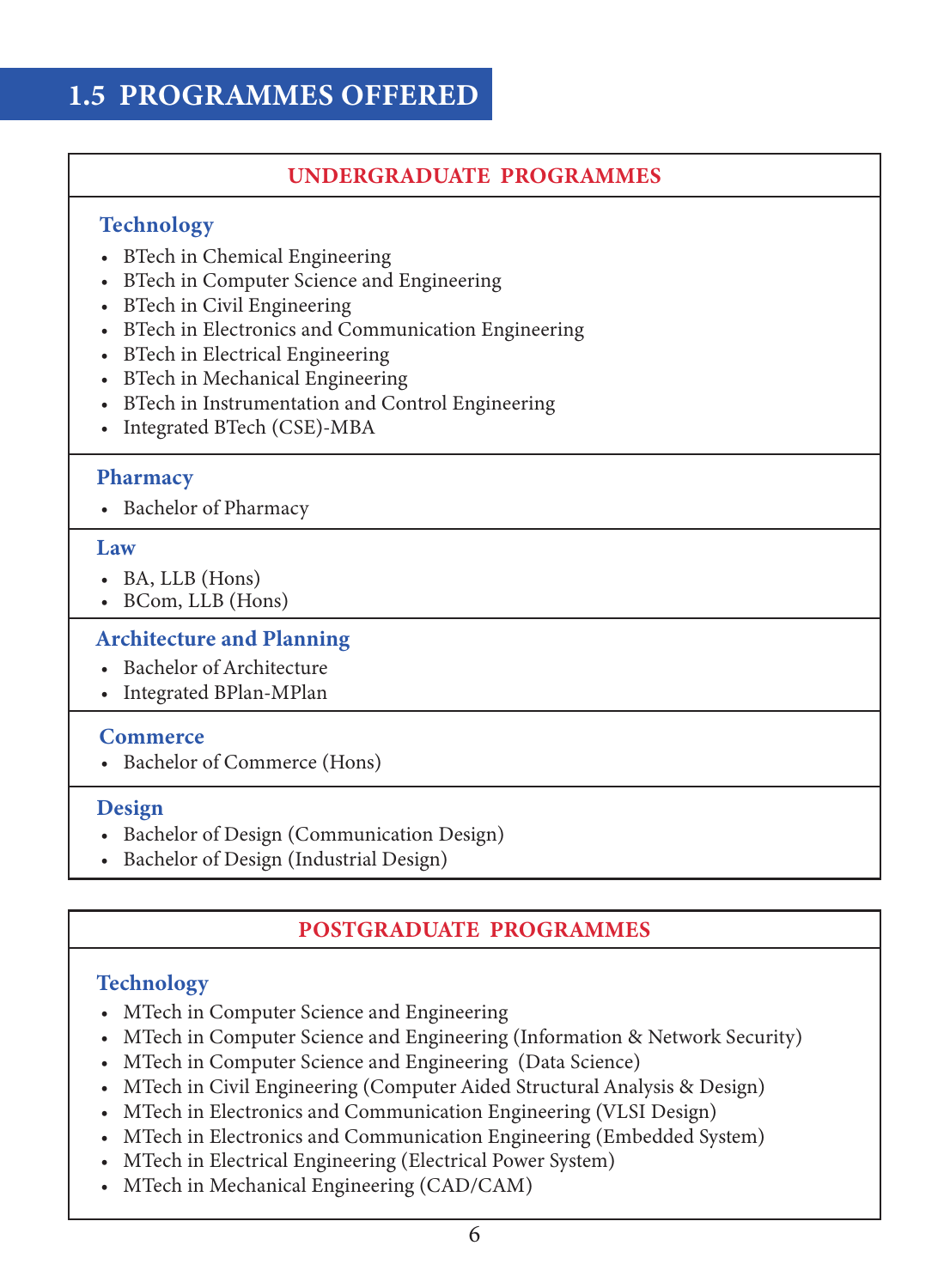- MTech in Mechanical Engineering (Thermal Engineering)
- Master of Computer Application

#### Management

- Master of Business Administration
- Master of Business Administration (Family Business & Entrepreneurship)
- Integrated BBA-MBA
- Integrated BTech(CSE)-MBA

## **Pharmacy**

- MPharm in Pharmaceutics
- MPharm in Pharmaceutical Analysis
- MPharm in Pharmacology
- MPharm in Regulatory Affairs

#### Law

- LLM in Constitutional and Administrative Law
- LLM in Criminal and Security Law

## Architecture and Planning

• Integrated BPlan-MPlan

## Science

- MSc in Biotechnology
- MSc in Microbiology
- MSc in Biochemistry

## PhD PROGRAMMES

- Technology
- Management
- Pharmacy
- Law
- Science
- Architecture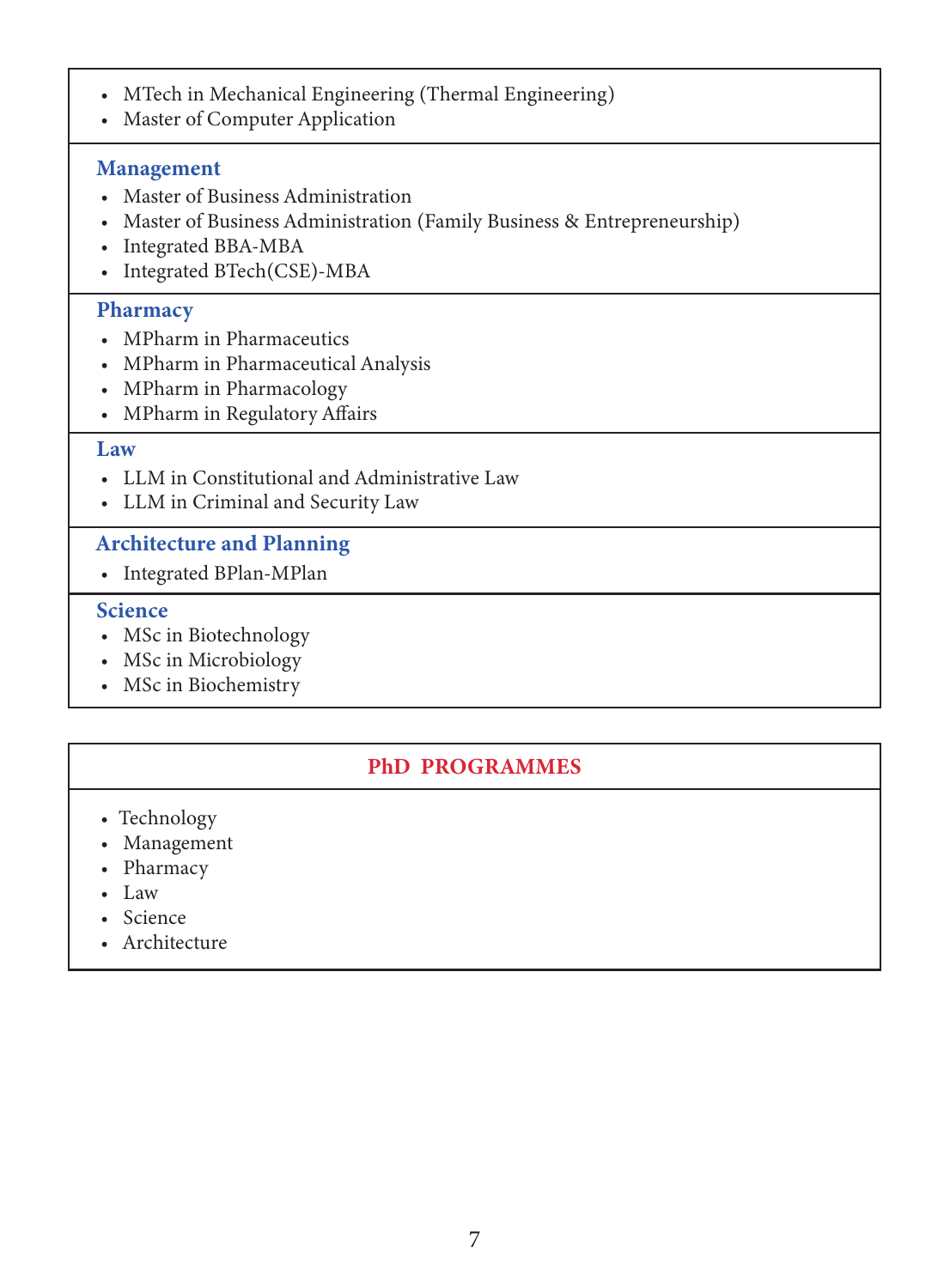## 1.6 INFRASTRUCTURE

Buildings of all the institutes have a host of amenities including amphi-theatre class rooms equipped with multi-media and audio-visual equipment, spacious seminar halls and auditoriums with varied capacities, hi-tech advanced laboratories with the latest equipment, and studios, to name a few. Smart classrooms facilitating virtual sessions are also set up to enhance the learning experience of students.

The University libraries are equipped with state-of-the-art facilities. Each Institute of Nirma University has a separate library located in the respective institute's building. To facilitate users with reading and brain storming, separate reading rooms have been provided along with the library. All libraries are digitally connected and have many shared resources. Remote log-in facility is also provided to access electronic resources 24 x 7 and ensures high network security.

The computing facilities at the campus includes state-of-the-art computer laboratories, with the latest configuration computers, modern software and high speed servers. A gigabit network connects every nook and corner of the University. A 512 Mbps dedicated optic fibre leased line and Wi-Fi hotspots enable round the clock Internet connectivity on the campus.

The University has three **hostels buildings** in all, two for the boys and one for the girls. The hostels have a total capacity for around 800 students. The hostel rooms are spacious and well-furnished. The hostels amenities include mess facility, Student Activity Centre, Nirma University Achieve, and a multi-purpose hall.

Besides the mess specifically for hostels, the University has a central dining facility for all members located in one of the buildings, and two food courts providing a variety of food and beverages.

The University has ample space for a host of **indoor and outdoor sports activities**. The Students Activity Centre has facilities for indoor games including carom, chess and table tennis. It also has a well-equipped modern gymnasium. The campus has world-class infrastructure to facilitate almost all outdoor sports activities. It has a well-maintained cricket ground with three hard bowling pitches. Further, there is a running track, three lawn tennis courts, two volleyball courts, two basketball courts, and space for football and kho-kho as well.

## OTHER FACILITES

#### Bank and ATMs

A branch of the Kalupur Commercial Co-operative Bank Limited (KCCBL), a scheduled bank, is located on the University campus in K block. The banking hours are from 9:30 am to 4:30 pm. The facility is open to all students, staff and faculty of Nirma University and its Institutes. The bank has set up two ATMs in the campus, one in the K block and the other in the Food Court, near Boys hostel, Nirma University.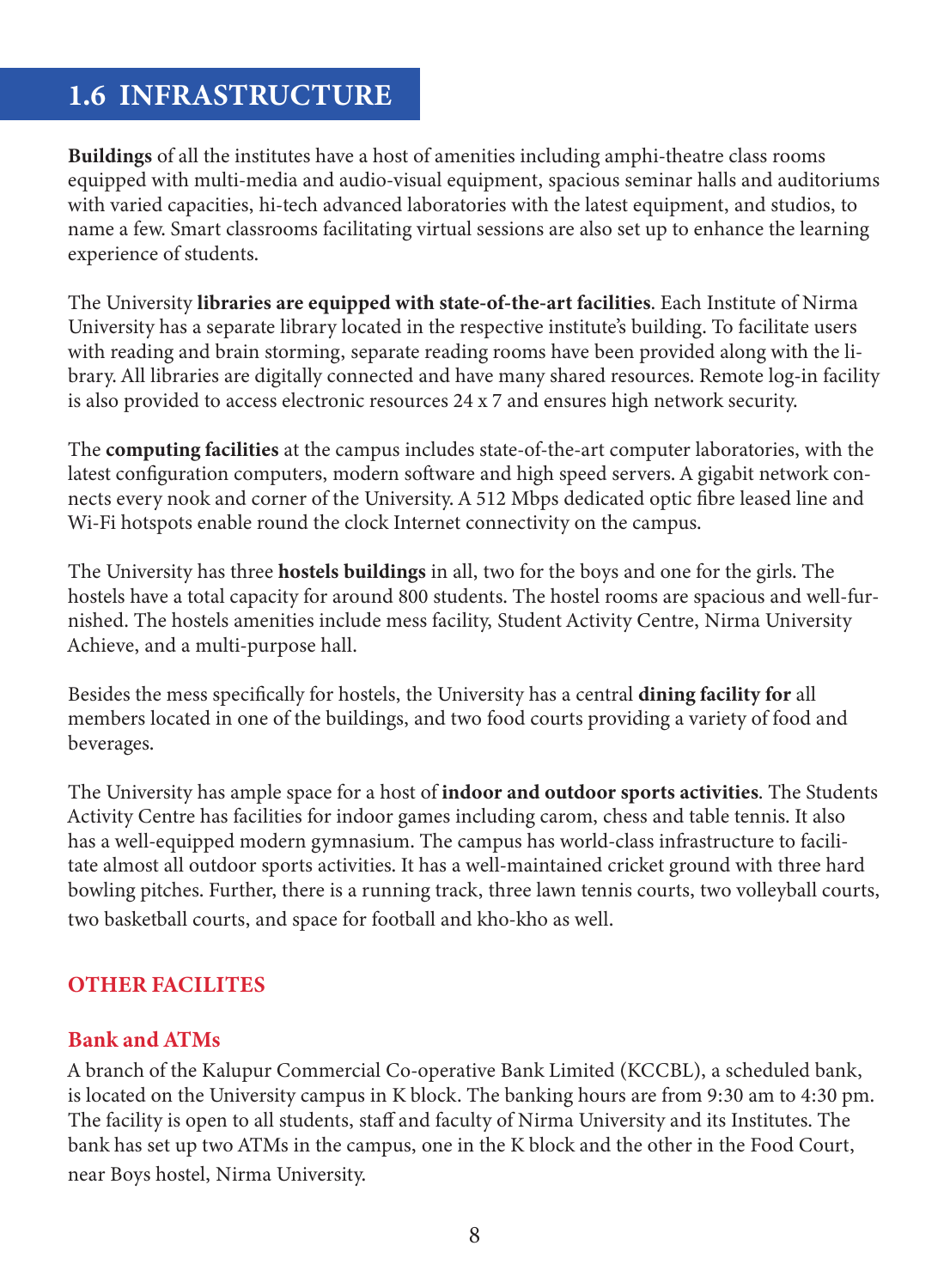## Transportation and Parking

The University owns a fleet of forty-five buses that ply in almost all the areas in Ahmedabad and Gandhinagar. The transportation facility is available for students, faculty, and staff members. There are many parking lots available on the campus for two-wheelers and four-wheelers. These parking areas are close to different institutes.

## Health Care Centre

The University houses a Health Care Centre on its campus that is open for all members on the working days. It is located between C and D blocks. The timings are from 11:30 am to 6:30 pm (Monday to Friday) and 8:45 am to 4:45 pm (Saturday). A non-resident doctor can be consulted during the above-mentioned timings. The doctor can be contacted over the phone as well in case of any emergency. The University also has an ambulance facility available round the clock.

## Gymnasium

A well-equipped Gymnasium is also available with all modern instruments and a qualified trainer.

## Counselling Centre

Keeping the academic, social-psychological, and emotional needs of its students in mind, the University has a dedicated Counselling Centre on its campus. The counsellor systematically studies and discusses a student's problems and facilitates the student to find an appropriate solution. The counsellor helps the student address his problems positively by helping him clarify the issues, explore options, develop strategies and increase self-awareness.

## Student Store

A students store is located on the campus in K block. It provides books, stationery items, and other essential commodities for the convenience of the students. A general store is also located in the hostel mess area to cater to the day to day needs of the students, especially those staying on the campus.

## Safety and Security

The University pays utmost attention to the safety and security of its members. It has a welltrained and equipped security force. The security department comprises the Chief Security Officers and security guards. Their main duty is to look after the University assets and to maintain law and order on the campus. There is a thorough checking of all vehicles coming in or going out of the campus. The vehicle coming in the University have to enter their details in registers. The security is tighter at nights. All the buildings of the University are under CCTV surveillance and they are monitored by designated officers from time to time. Notices are issued to the University community members regarding safety and security and the community members are required to abide by them.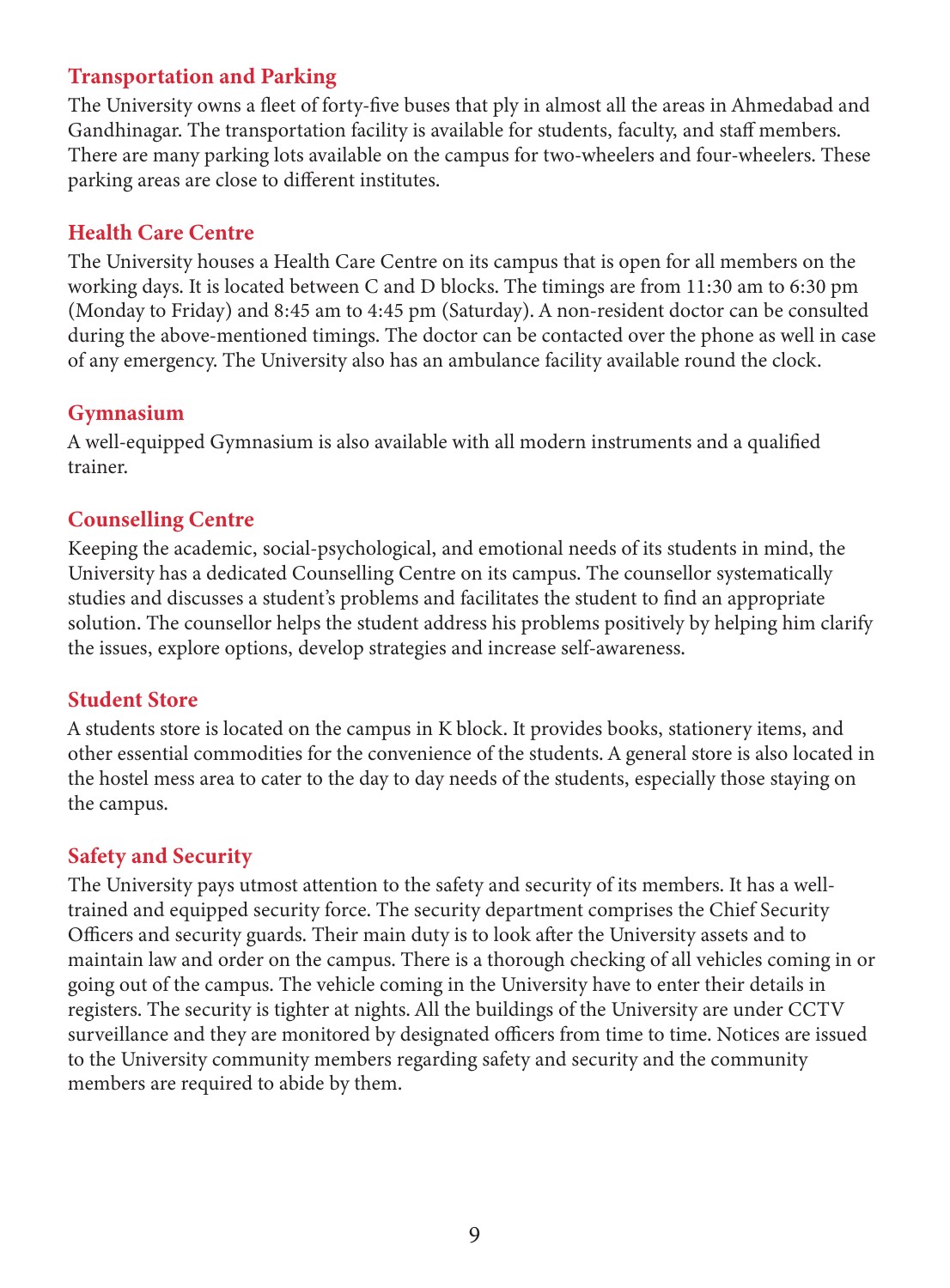Section 2

## RULES AND REGULATIONS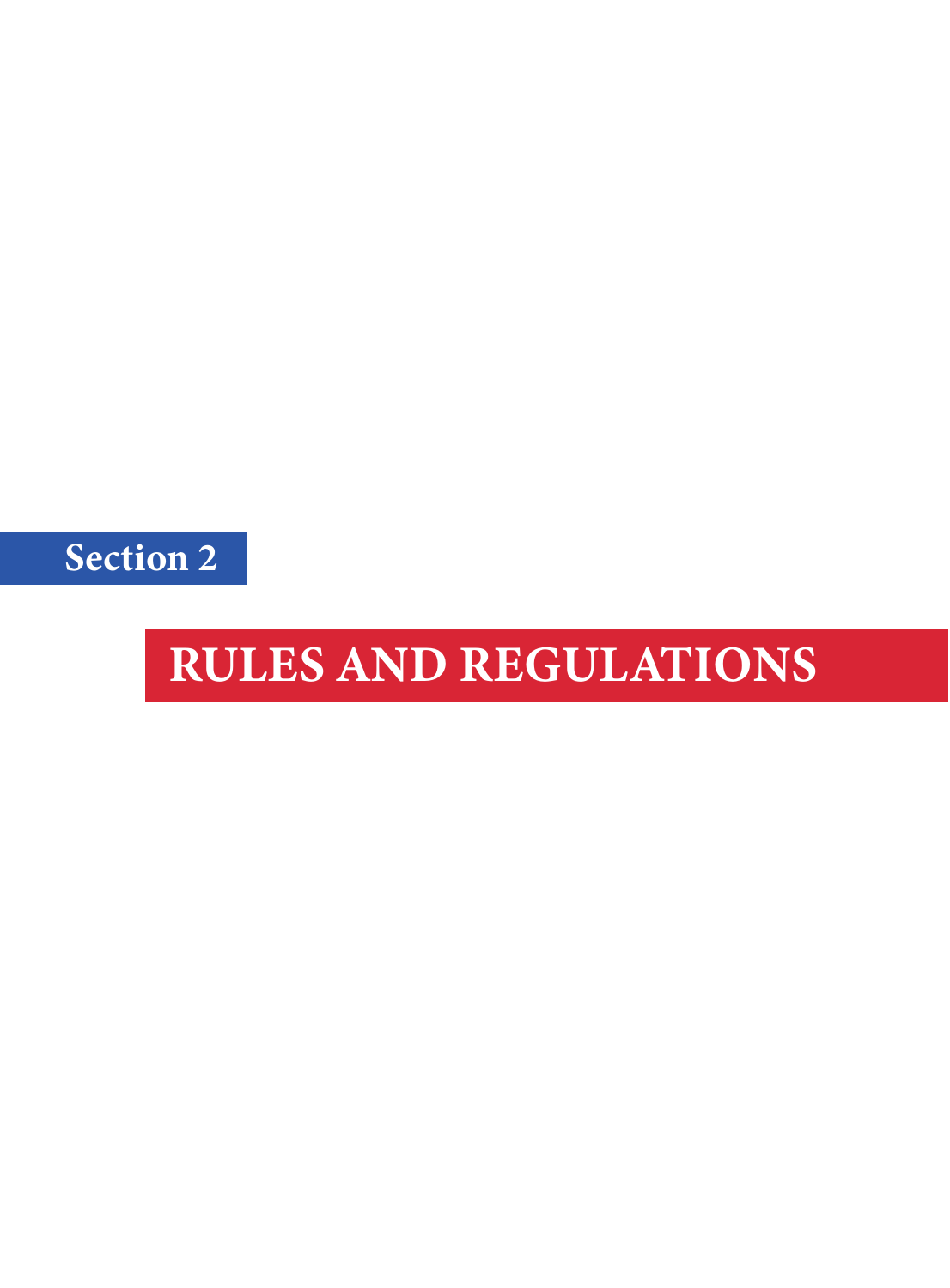## 2.1 CODE OF CONDUCT

Code of Conduct, Procedure to inquire and decide with misconduct/indiscipline by students Rules 2020

## 1. Preamble

It is the fundamental duty of every individual to strive towards excellence in all spheres of individual and collective activity so that we can contribute in shaping the better future for humankind. Consistent with the vision, Nirma University drives all its academic programmes in a conducive learning environment that promotes spirit of inquiry and reforms; develops scientific temper, promotes harmony and spirit of inclusiveness valuing diversity at the campus. One of the prime value that the University preserves and nurtures is the student centricity ensuring best learning experiences for the students, fostering discipline and value based academic and administrative system and processes.

## 2. Scope

Student discipline is Sine quo non for any University to excel and so University formulates this Code of Conduct and lays down just, fair and reasonable procedures to inquire and decide with the violation of the Code of Conduct by students. This Code of Conduct is quintessential and binding upon every student. This Code of Conduct defines limits of acceptable students' conduct and defines the act violation as misconduct. It also lays down disciplinary procedures at the University in consistent with the relevant laws of the land ensuring that the actions taken are inconsonance with the same. This rule shall be called as Nirma University Code of Conduct, Procedure to inquire and decide with misconduct/indiscipline by students Rules 2020 which hereinafter shall be called "Code of Conduct for students".

## 3. Applicability

The Code of Conduct is applicable to all students, admitted to the programmes at all constituent institutes of the University and include all on-campus and outside campus activities. The outside campus activities shall include internship(s), training(s), Related Study Programmes, Major Projects, study visits, excursions, field visits, international exchange programmes, representation or participation in sports and other co-curricular and extra-curricular activities or festivities or any other, as prescribed by the University from time to time.

## 4. Jurisdiction

The Code of Conduct applies to all the students in direct connection with:

- i) Academic programme/course requirements or any credit-bearing experiences, such as internships, field trips, study abroad/student exchange programme.
- ii) Any activity supporting pursuit of a 'title' (degree/diploma/certificate/credit), such as research at another Institution or a professional practice assignment.
- iii) Any activity sponsored, conducted, or authorised by the University.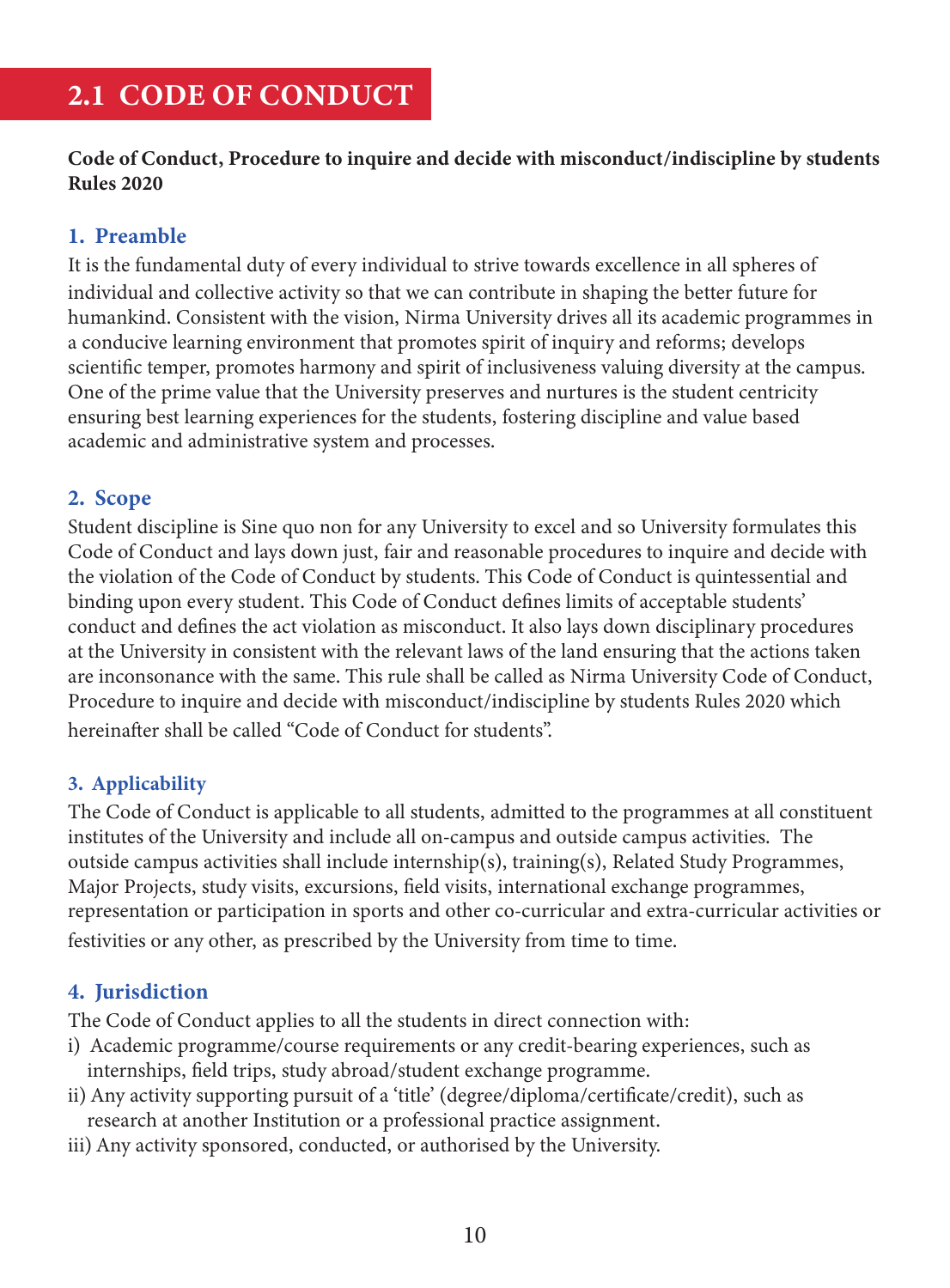- iv) Any activity that causes any destruction of property belonging to the University or members of the University community or causes any harm to the health or safety of members of the University community; or
- v) Any activity in which a police report has been filed, a summon or indictment has been issued, or an arrest has occurred for any act or omission.
- vi) Any activity or event where a student is representing or participating as student of the University which may lead to damage to goodwill or reputation of the University.
- vii) Any act via electronic means, such as email or social media or print media or any other medium wherein the reputation/goodwill of the university or its officials is adversely affected; and
- viii) Refusal to cooperate in the process duly prescribed and the implementation of corrective measure, shall also be construed as 'Major Misconduct' under the Code.

## 5. Definitions:

In these Rules, unless the context requires-

- University means Nirma University recognised by the University Grant Commission (UGC) 5.1 under Section 2(f) of the UGC Act.
- 5.2 'Aggrieved' means any complainant (and is not limited to stakeholders) who has suffered damage or injury either physically or mentally due to an act of the student.
- 5.3 'University Disciplinary Committee' means a committee constituted to inquire and decide on matters hereinafter referred as major issue(s). The Committee shall also act as an appellate authority for appeals preferred in matters decided by Institute Disciplinary Committee.
- 5.4 'Misconduct' as defined under clause 7.2 and 7.3
- 5.5 'Student' means a person duly admitted and on roll, pursuing a programme of study in any programme of any Institute under the University including short-term training programmes in University;

Provided that a student who is in the process of taking admission in University, although not yet admitted shall be treated, for the purposes of these rules, as a student of the University, where any incident of misconduct takes place against such student, in the University; Provided that a person, who is not a student of the University, but is participating in any of the activities of the University shall be treated as aggrieved student or aggrieved individual, as the case may be, for the purposes of these rules, where any incident of misconduct takes place against such student within the University or at any other venue where the University has organised the activities.

5.6 All words and expressions not defined in this Code of Conduct shall have the same meaning as defined in any other Rules/Regulations of the University.

## 6. Code of Conduct

6.1 All students are required to be well conversant with this Code. At the time of admission, each student must sign a statement accepting this Code and by giving an undertaking that: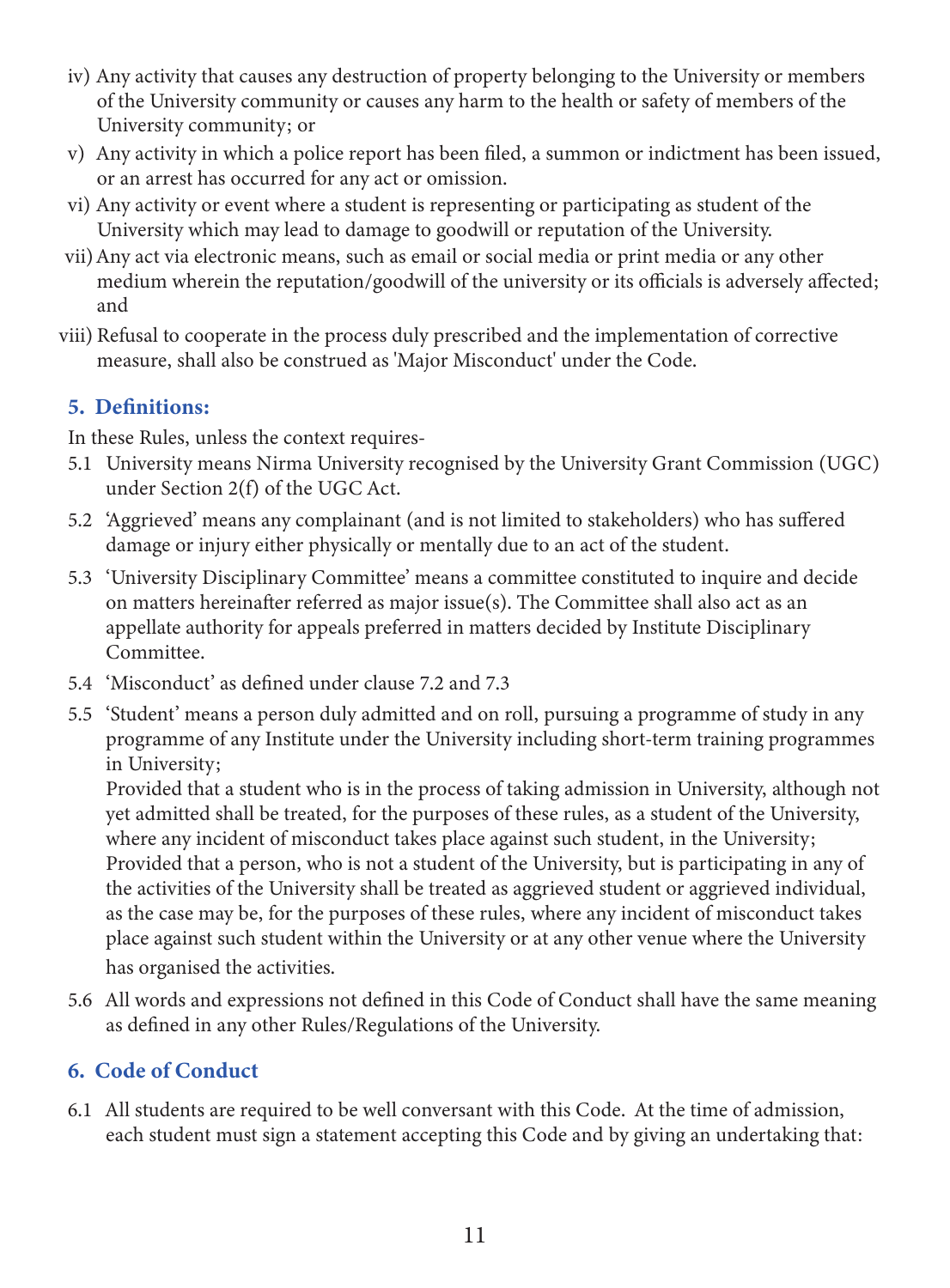He/she shall be regular and will fulfil the minimum attendance requirements, and abide by all the rules and regulations of the University

- 6.2 The various forms of misconduct include (though not limited to):
- 6.2.1 Any conduct that obstructs or disrupts teaching or any other lawful activity including workshops/seminars/conventions/moot courts/student events/ functions etc on University premises or in coordination with any University-sponsored event or activity.
- 6.2.2 Any act of discrimination (physical or verbal conduct) based on an individual's gender, caste, race, religion or religious' beliefs, colour, region, language, sexual orientation, marital or family status, physical or mental disability, gender identity, etc.
- 6.2.3 Damaging or destroying property of other students and/or faculty members.
- 6.2.4 Unable to produce the identity card issued by the Institute, or refusing to produce it on demand by university officials/campus security guards.
- 6.2.5 Willfully providing false, misleading, or incomplete information, whether oral or in writing or in the form of document(s); to University offices or officials; forging or altering official University records or documents or conspiring with or inducing others to forge or alter University records or documents.
- 6.2.6 Refusal to identify oneself when requested by an authorised University Official, which amounts to be impersonation.
- 6.2.7 Carrying or possessing any weapon, ammunition, explosives, or potential weapons, fireworks, contrary to law or policy.
- 6.2.8 Possession or use of harmful chemicals and banned drugs.
- 6.2.9 Smoking/chewing tobacco on the campus.
- 6.2.10 Possessing, consuming, distributing, selling of alcohol on the campus and/or throwing empty bottles on the campus.
- 6.2.11 Parking vehicle inside the campus without having vehicle pass.
- 6.2.12 Parking vehicle in a no parking zone or in an area earmarked for parking other type/s of vehicles.
- 6.2.13 Rash driving on the campus that may cause any inconvenience to others.
- 6.2.14 Theft or unauthorised access to other's resources.
- 6.2.15 Involving in organising unauthorised processions.
- 6.2.16 Engaging in disorderly, lewd, or indecent conduct including, but not limited to, creating unreasonable noise, pushing and shoving, inciting or participating in a riot or group disruption at the Institute.
- 6.2.17 Any unauthorised communication with media prejudicial to the interest of the University/ University community.
- 6.2.18 Recording either audio or video of lectures in classrooms or actions of other students, faculty, or staff without prior permission of the competent authorities.
- 6.2.19 Sharing audio and/or video clippings of any activity on the campus to media or any third party without prior permission of the Institute authorities.
- 6.2.20 Posting derogatory comments about other individuals from the Institute on the social media platforms or indulge in any such related activities having grave ramifications on the reputation of the Institute.
- 6.2.21 Theft or abuse of the Institute computers and other electronic resources such as computer and electronic communications facilities, systems, and services which include unauthorised entry, use, temper, etc of Institute property or facilities, offices, classrooms, computers networks, and other restricted facilities and interference with the work of others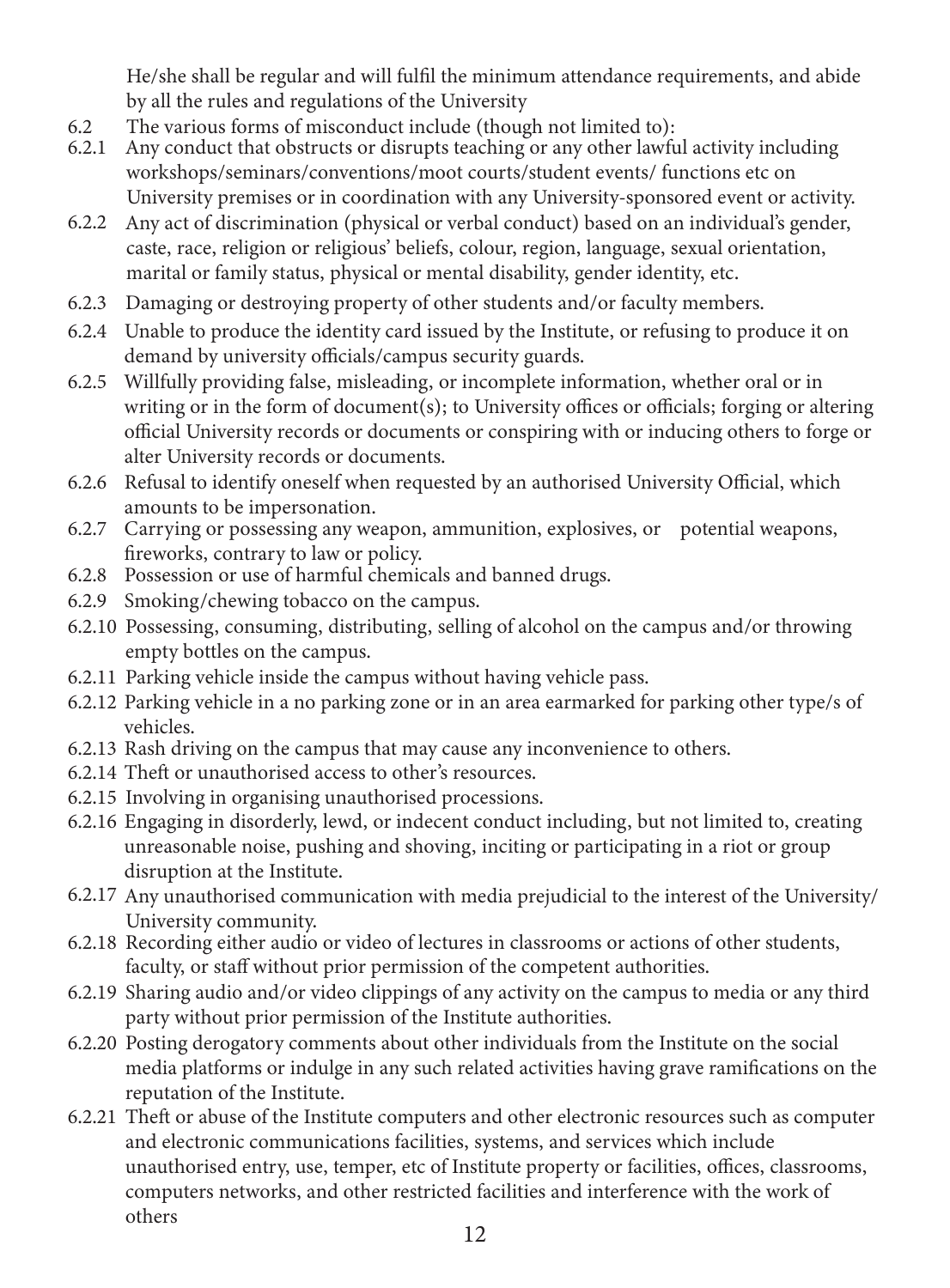- 6.2.22 Damage to, or destruction of, any property of the university/Institute, or any property of others on the Institute premises.
- 6.2.23 Use of any type of phone in the academic area during academic activities is prohibited. However, for academic purpose or in exceptional cases, the students can be allowed to use mobile phone with prior permission of HoI concerned.
- 6.2.24 Using electronic or other means to make a video or photographic record of any person in a location where there is a reasonable expectation of privacy without the person's prior knowledge, or altering/enhancing/distorting the photograph of a student/person, where the photograph may or may not have been taken with consent, when such a recording/ altering/enhancing/distorting is likely to cause injury, distress, or damage to reputation of such a student/person. This includes, but is not limited to, taking video or photographic images in shower/locker rooms, residence hall rooms, and restrooms. The storing, sharing, and distributing of such unauthorised records by any means is prohibited.
- 6.2.25 Entering into verbal or written agreements or contracts with third parties that tend to bind, obligate, or create liability of any kind for the University by the students is prohibited. The University will hold all such students individually liable for any financial or legal consequences or damages that may result from such unauthorised actions.
- 6.2.26 Forming any association, society or organise event or collect any fund or subscription on the campus without the specific written permission of the University/Institute.
- 6.2.27 Knowingly making false statements regarding a disciplinary matter before, during or after the disciplinary adjudication process.
- 6.2.28 Violation of other published University's rules/regulations/guidelines and violation of any UGC regulations/guidelines applicable to the Higher Education Institutes (HEI), etc.
- 6.3 It may be noted further that, the above list though elaborate is not exhaustive. Any type of misconduct not covered herein may still be construed as misconduct and may be inquired and decided with under the Code and any other penalty or punishment as deemed fit may be imposed by the competent authority on case to case basis
- 6.4 All the act/s mentioned in 6.2 and 7.2 are also considered as misconduct in the hostels.

## 7. Classification of Misconduct/s

- 7.1 If there is a case against a student for a possible breach of code of conduct, then a suitable disciplinary action will be taken against the said student depending upon the severity of the offence. If the breach of code is a major misconduct, it will be subjected to major punishment and if the breach is minor in nature then liable for minor punishment.
- 7.2 The following misconduct on the part of the student shall be subjected to the major punishment:
- 7.2.1 Damaging the moveable or immoveable property of the University/Institutions.
- 7.2.2 Involving in violence on and outside the campus including instigating the violence.
- 7.2.3 Involving himself/herself in criminal acts like consuming alcoholic beverages, drugs, gambling on or outside the campus including instigating the other students for such action.
- 7.2.4 Any act which deteriorates the over-all atmosphere in the campus.
- 7.2.5 Theft of University property or the property of other students, staff or any other person on the campus.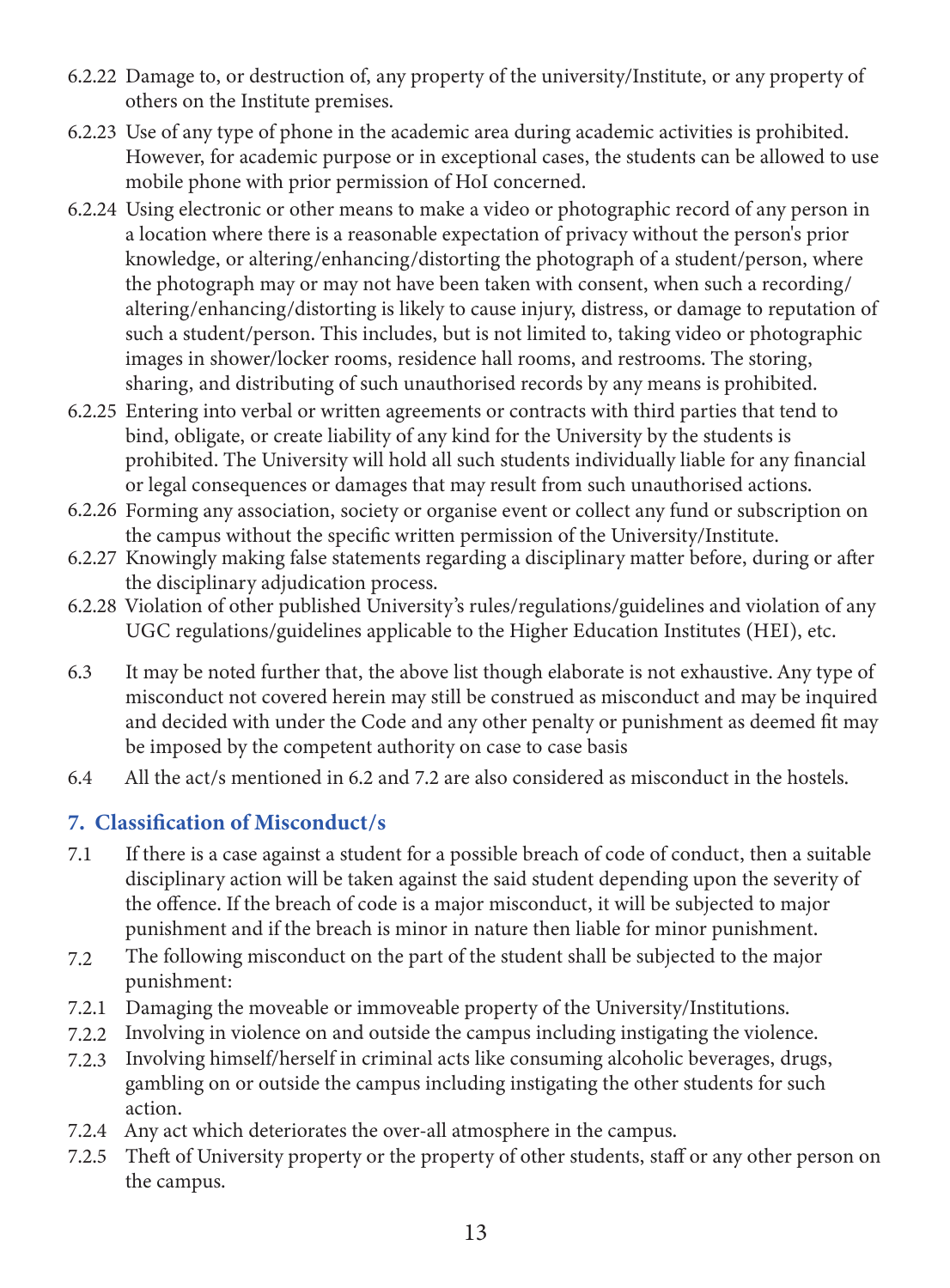- 7.2.6 Any other breach which the Dean or the preliminary enquiry committee feels appropriate to consider the act as a major indiscipline.
- 7.3 The following misconduct are specifically dealt by appropriate specific laws and they will be considered for major penalty under the relevant laws:
- 7.3.1 Academic Misconduct such as unfair means used in examinations or any activity leading to evaluation and/or plagiarism as defined under relevant Rules and Regulations of Nirma University.
- 7.3.2 Any act which amounts to ragging in any form as defined under UGC Regulations, 2009 on 'Curbing the Menace of Ragging in Higher Educational Institutions' and subsequent amendments there to from time to time.
- 7.3.3 Sexual Harassment: Any conduct or act which amounts to sexual harassment in any form as defined under UGC (Prevention, Prohibition and Redressed of Sexual Harassment of Women Employees and Students in Higher Educational Institutions) Regulations 2015 and The Sexual Harassment of Women at Workplace (Prevention, Prohibition and Redressal) Act, 2013 and subsequent amendments from time to time.
- 7.4 For any other breach of code other than the act covered under 7.3 be considered as minor offence. However, any future misconduct along with failure to comply with any condition/s imposed may lead to a major penalty.

## 8. Penalties

- 8.1 The major penalty include the following:
	- (1) Detention of the student(s) for a semester or more.
	- (2) Rustication from the University or from its institutions for a period of one year or more.
	- (3) Permanent rustication from the University or from its Institutions.
	- (4) Imposing fine, up to INR10000/-.
	- (6) Any other major penalty, which the Director General feels appropriate to impose.
- 8.2 The nature of minor penalties which can be imposed include:
	- (1) Warning.

(2) Giving special assignments of the nature for which the Head of the Institutions will be competent to decide.

(3) Imposing fine up to 5000 (Monetary penalty may also include suspension or forfeiture of scholarship/fellowship for a specific time period).

(4) Putting the student on conduct probation for the period which the Head of the Institution feels appropriate.

- (5) Suspending student from attending classes for a period not more than one week.
- (6) Community Service for a specified period of time to be extended if need be.
- (7)Any other minor penalty the Head of the Institute feels appropriate.
- 8.3 Notwithstanding anything mentioned above:
- 8.3.1 If the individuals committing or abetting 'ragging' are not identified, collective punishment may be executed to act as a deterrent punishment and to ensure collective pressure on potential 'raggers'.
- 8.3.2 In case a student is involved in any kind of ragging and is punished for the same, the same shall be mentioned/incorporated in his/her migration certificate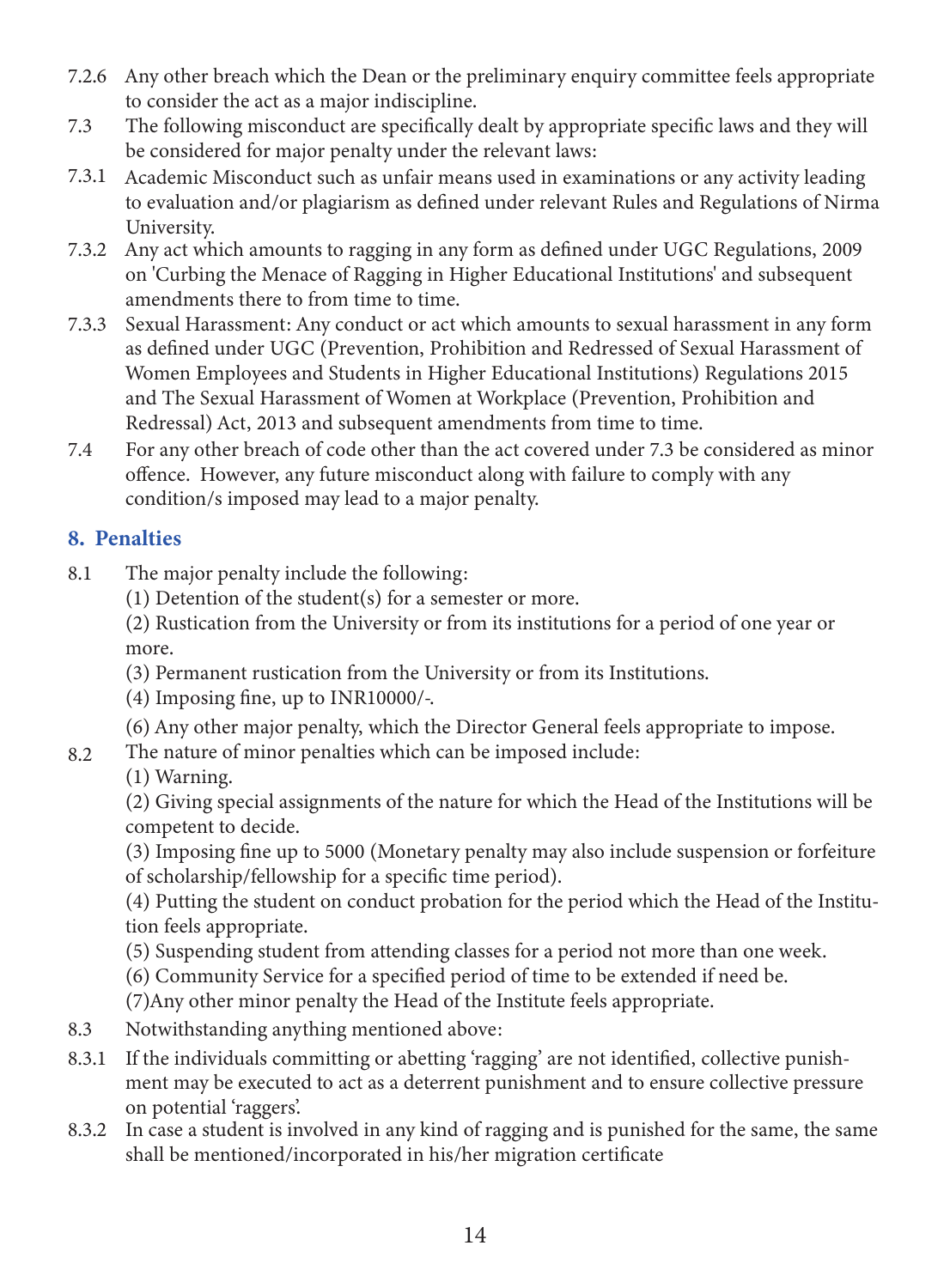## 9. Procedure for Imposing Penalities

The following procedures will be followed to implement penalty as defined above:

- Any breach of code should be reported immediately on occurrence to the Head of Institution. 9.1
- 9.2 As soon as the information about such breach of code is brought to the notice of the Head of the Institution concerned, the Head of the Institution, at his/her discretion appoints a committee to conduct preliminary enquiry of the indisciplinary act. The said committee shall summon the alleged student/s involved and will observe all principles of natural justice. Giving adequate opportunity of hearing and allowing to submit the written statement from the alleged student(s) on the allegation against him/her/them. The committee is expected to submit its enquiry report within 7 working days.
- 9.3 If the act of indiscipline is minor in nature, the matter will be disposed-off at the Head of the Institute level after implementing appropriate punishment as indicated in regulation 8.2. The same will go to the student's file and a copy will be handed over to the mentor and Discipline related file. A copy may also be sent to the parents.
- 9.4 If the act of indiscipline is major in nature, a committee constituted as per the regulation 11 will inquire upon the matter and may also suspend the student(s) from appearing/participating in all the activities of the institute/university including attending classes till the enquiry is completed. The Committee will inquire into the matter observing principles of natural justice. The committee shall summon alleged student/s and if required may invite parents. The committee will record the statements. The committee shall also examine the other witnesses and record their statements. The committee may also examine the circumstantial evidences and will complete its proceedings within a maximum of 10 working days and submit its report to the Director General. On the basis of the report, the Director General will decide appropriate punishment as per the regulation 8.1 and forward to the concerned HoI to implement the punishment.
- 9.5 A show cause notice shall be issued to the student(s) concerned by the Head of the Institute (HOI) "as to why the particular penalty decided to be imposed" should not be imposed, (thus giving an opportunity to the student/s) seeking a reply within 5 days. On receipt of the reply from the student(s) concerned within the given time, the final decision about imposing the penalty will be taken by the DG and the concerned Head of the Institute (HoI) will communicate the same to the student/s.
- 9.6 In case of non-receipt of response from the student/s within the given time, Director General may take a decision to impose the punishment without giving any further notice.
- 9.7 A copy of the letter imposing the penalty/punishment will go to the parents, student file, mentor and the Academic Section for disciplinary case file.

#### 10. **REVIEW**

 If the delinquent student is aggrieved by the imposition of any of the aforementioned penalties, he/she may submit review application to the HoI/Director General as applicable.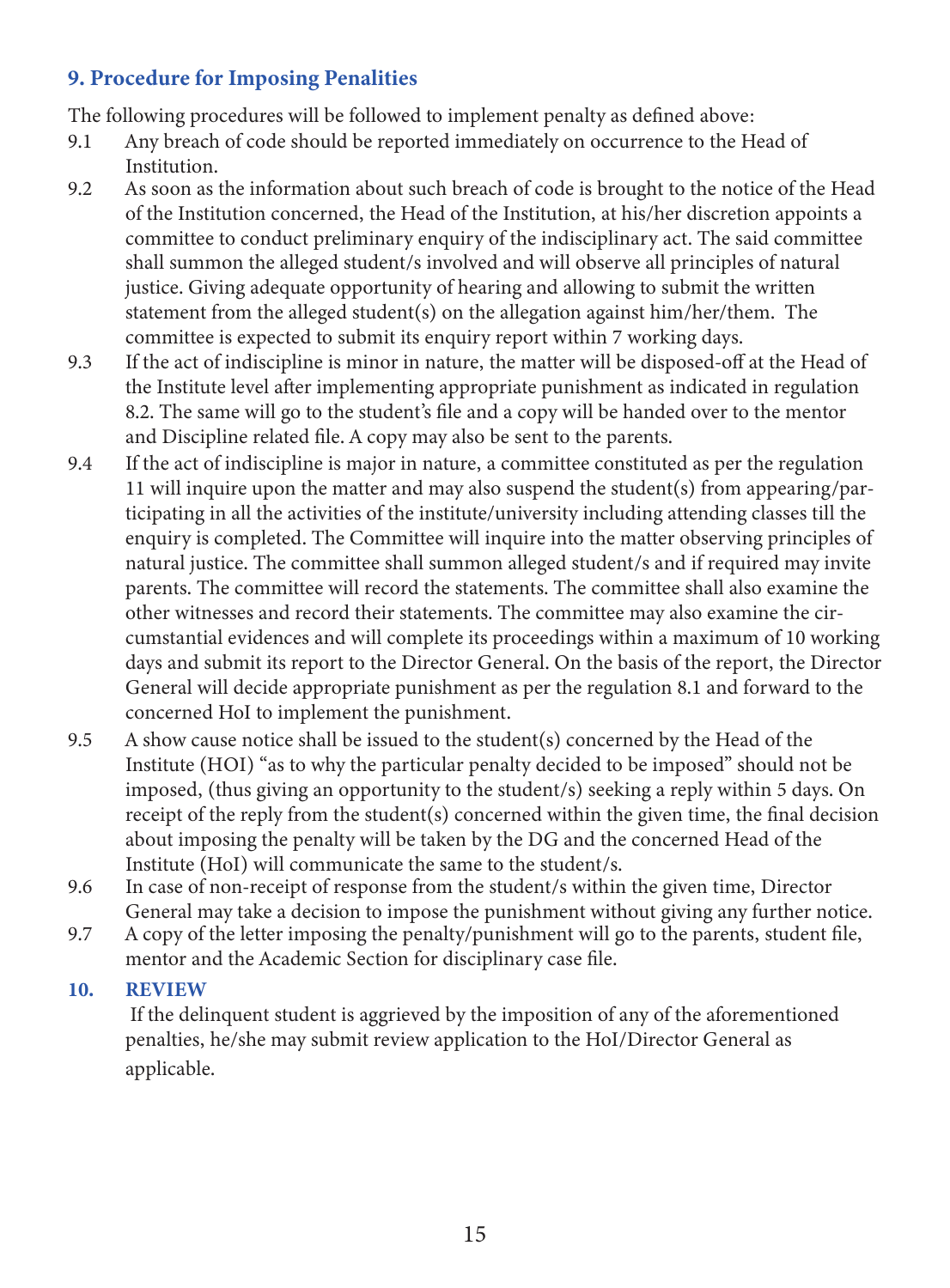## 11. CONSTITUTION OF COMMITTEE FOR ENQUIRING THE MAJOR MISCONDUCT

| Concerned Institute HoI                                                                                             | Chairperson |
|---------------------------------------------------------------------------------------------------------------------|-------------|
| Professor / Assistant Professor from<br>the concerned Institute<br>(nominated by the Director)                      | Member      |
| Head of the concerned<br>Department                                                                                 | Member      |
| Professor/Assistant Professor/<br>Sr Dy Registrar or above from<br>other Institute/ Department<br>(nominated by DG) | Member      |
| <b>Assistant Registrar/ Deputy</b><br>Registrar<br>(concerned Institute)                                            | Secretary   |

## 2.2 POLICY FOR PROMOTION OF ACADEMIC INTEGRITY AND PREVENTION OF PLAGIARISM

## Preamble

Nirma University aspires to facilitate the highest standards of knowledge and skill development through its academic and research programmes. It offers conducive and inspiring environment where ethics and honesty are integral to the education system. Over a period of time, it has generated a significant impact, which makes it mandatory for the University to follow the high standards of ethics.

Since inception, the University strives for the 'Zero Tolerance' against plagiarism. In fact, the University has prepared a comprehensive document describing the rules and guidelines to prevent plagiarism. The said document was approved by the Academic Council in its meeting held on 29-09-2015. Subsequently, it was also approved by the Board of Governors under Resolution No 5 (B) in its meeting held on 30-09-2015. Since then, the rules are implemented at all levels.

Later on in July 2018, the UGC has issued Regulations (Notification No. F. 1-18/2010(CPP-II), dated July 23, 2018) for promotion of academic integrity and prevention of plagiarism in higher educational institutions.

In light of these regulations, Nirma University has adopted this Policy for Promotion of Academic Integrity and Prevention of Plagiarism.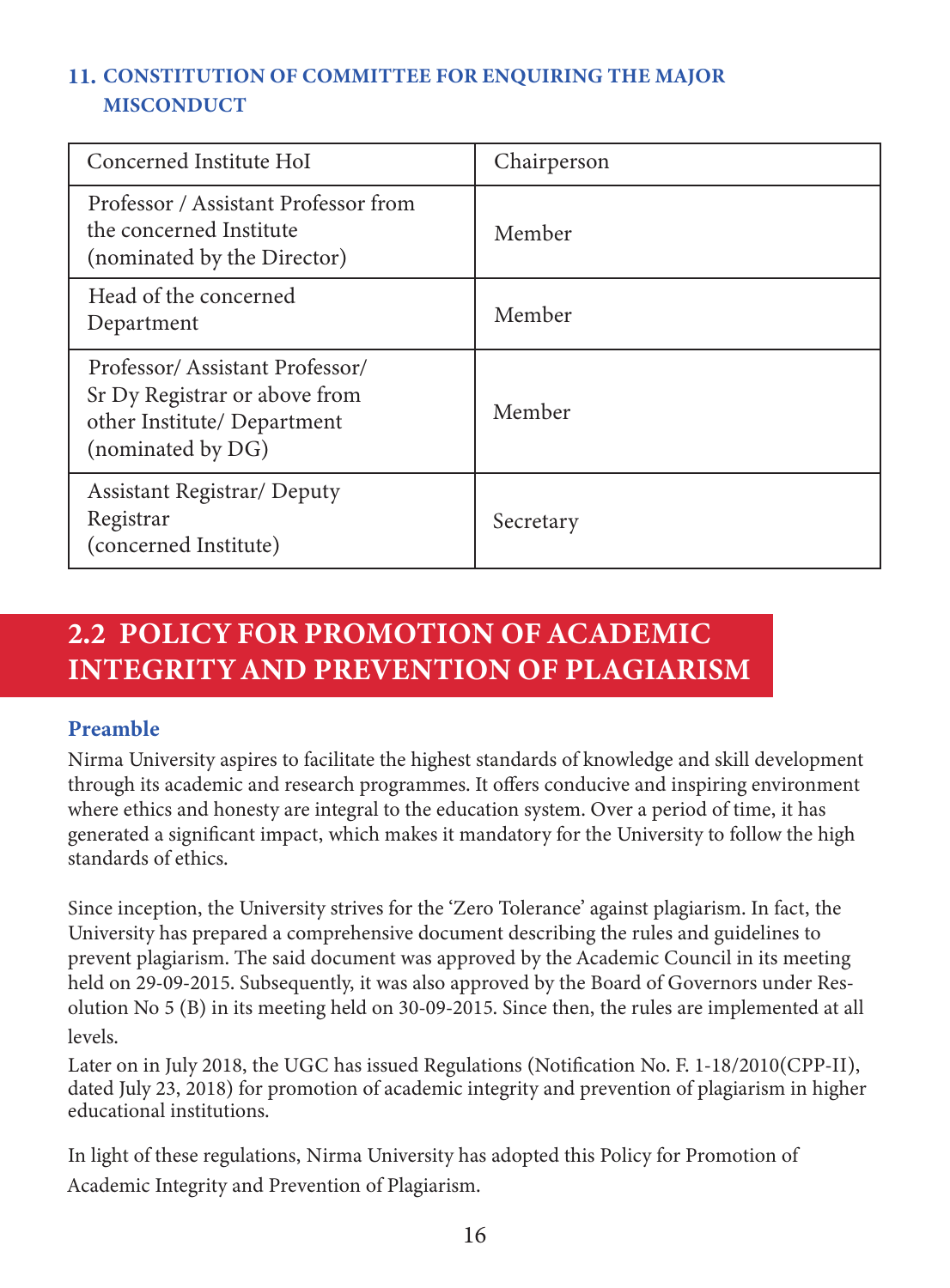## 1. Application and Commencement

The policy shall apply to the students, faculty, researchers and staff members of Nirma University. The policy shall come into force from the date of its notification by Nirma University.

## 2. Definitions

In this policy, unless the context otherwise requires:

- a. "Academic Integrity" is the intellectual honesty in proposing, performing and reporting any activity, which leads to the creation of intellectual property;
- b. "Author" includes a student or a faculty or a researcher or staff of Nirma University who claims to be the creator of the work under consideration;
- c. "Commission" means the University Grants Commission as defined in the University Grants Commission Act, 1956;
- d. "Common Knowledge" means a well-known fact, quote, figure or information that is known to most of the people;
- e. "Degree" means any such degree specified by the University Grants Commission, by notification in the Official Gazette, under Section 22 of the University Grants Commission Act, 1956;
- f. "Institute Academic Integrity Panel" shall mean the body constituted at the institute level to investigate allegations of plagiarism;
- g. "Faculty" refers to a person who is teaching and/or guiding students enrolled in Nirma University in any capacity whatsoever i.e. regular, ad-hoc, guest, temporary, visiting, etc;
- h. "Information" includes data, message, text, images, sound, voice, codes, computer programmes, software and databases or microfilm or computer generated microfiche;
- i. "University Academic Integrity Panel" shall mean the body constituted at University level to consider recommendations of the institutional academic integrity panel and take appropriate decisions in respect of allegations of plagiarism and decide on penalties to be imposed;
- j. "Plagiarism" means the practice of taking someone else's work or idea and passing them as one's own;
- k. "Programme" means a programme of study leading to the award of a masters and research level degree;
- l. "Researcher" refers to a person conducting academic/scientific research in Nirma University;
- m. "Script" includes research paper, thesis, dissertation, chapters in books, full-fledged books and any other similar work, submitted for assessment/opinion leading to the award of master and research level degrees or publication in print or electronic media by students or faculty or researcher or staff members of Nirma University; however, this shall exclude assignments/ term papers/project reports/course work/essays and answer scripts etc;
- n. "Source" means the published primary and secondary material from any source whatsoever and includes written information and opinions gained directly from other people, including eminent scholars, public figures and practitioners in any form whatsoever as also data and information in the electronic form; be it audio, video, image or text; Information being given the same meaning as defined under Section 2 (1) (v) of the Information Technology Act, 2000;
- o. "Staff" refers to all non-teaching staff working in Nirma University and its constituent Institutes in any capacity whatsoever i.e. regular, temporary, contractual, outsourced etc;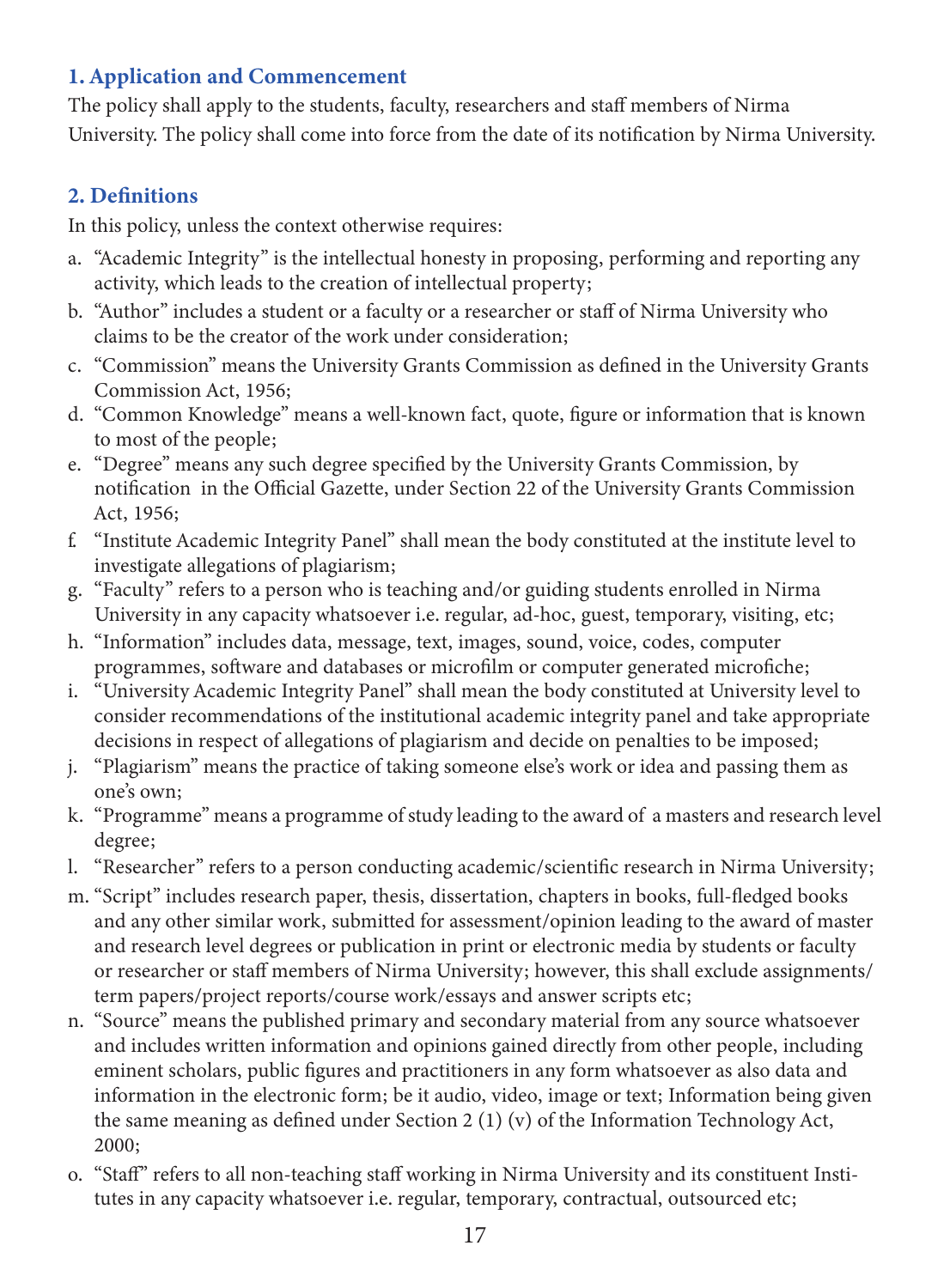- "Student" means a person duly admitted and pursuing a programme of study including a p. research programme in any mode of study (full time or part-time or distance mode);
- q. "Year" means the academic session in which a proven offence has been committed;
- r. "FDSR' means the Faculty of Doctoral Studies and Research

## 3. Objectives

- 3.1 To create awareness about responsible conduct of research, thesis, dissertation, promotion of academic integrity and prevention of misconduct including plagiarism in academic writing among students, faculty, researchers and staff members.
- 3.2 To establish institutional mechanism through education and training to facilitate responsible conduct of research, thesis, dissertation, promotion of academic integrity and deterrence from plagiarism.
- 3.3 To develop systems to detect plagiarism and to set up mechanism to prevent plagiarism and punish a student, faculty, researcher or staff of the University committing the act of plagiarism.

## 4. Duties of the Constituent Institutes, Departments and Centres

Every constituent Institute/Department of Nirma University should establish the mechanism as prescribed in this Policy, to enhance awareness about responsible conduct of research and academic activities, to promote academic integrity and to prevent plagiarism.

## 5. Awarness Programmes and Tranings

- a) The constituent Institutes/Departments shall instruct students, faculty, researchers and staff members about proper attribution, seeking permission of the author wherever necessary, acknowledgement of source compatible with the needs and specificities of disciplines and in accordance with rules, international conventions and regulations governing the source.
- b) The constituent Institutes/Departments shall conduct sensitisation seminars/awareness programmes every semester on responsible conduct of research, thesis, dissertation, promotion of academic integrity and ethics in education for students, faculty, researchers and staff members.
- c) The constituent Institutes/Departments shall:
	- i) Include the cardinal principles of academic integrity in the curricula of undergraduate/ postgraduate/master's degree, etc as a compulsory course work/module.
	- ii) Include elements of responsible conduct of research and publication ethics as a compulsory course work/module for Masters and Research Scholars.
	- iii) Include elements of responsible conduct of research and publication ethics in Orientation and Refresher courses organised for faculty and staff members.
	- iv) Train students, faculty, researchers and staff members for using plagiarism detection tools and reference management tools.
	- v) Encourage students, faculty, researchers and staff members to register on international researcher's registry systems.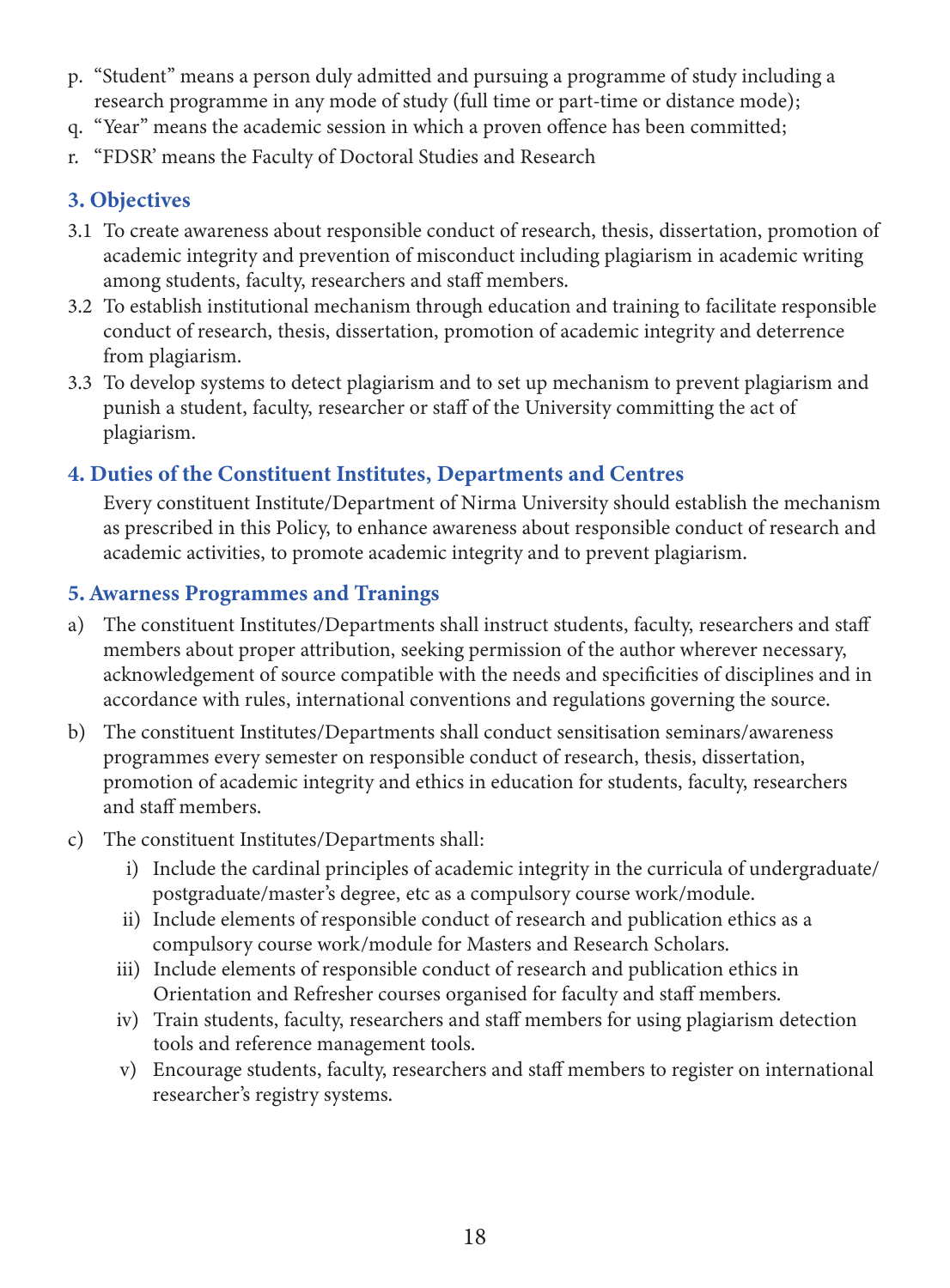## 6. Curbing Plagiarism

- a) The constituent Institutes/Departments shall declare and implement the technology based mechanism using appropriate software so as to ensure that documents such as thesis, dissertation, publications or any other such documents are free of plagiarism at the time of their submission.
- b) The mechanism as defined at (a) above shall be made accessible to all engaged in research work including students, faculty, researchers, staff members, etc.
- c) Every student submitting a thesis, dissertation, or any other such documents shall submit an undertaking indicating that the document has been prepared by him/her and that the document is his/her original work and free of any plagiarism.
- d) The undertaking shall include the fact that the document has been duly checked through a Plagiarism detection tool approved by Nirma University.
- e) Each research supervisor/guide shall submit a certificate indicating that the work done by the researcher under him/her is plagiarism free.

## 7. Similarity Checks for Exclusion from Plagiarism

The similarity checks for plagiarism shall exclude the following:

- i) All quoted work reproduced with all necessary permission and/or attribution.
- ii) All references, bibliography, table of content, preface and acknowledgements.
- iii) All generic terms, laws, standard symbols and standards equations.

#### Note

The research work carried out by the student, faculty, researcher and staff shall be based on original ideas, which shall include abstract, summary, hypothesis, observations, results, conclusions and recommendations only and shall not have any similarities. It shall exclude a common knowledge or coincidental terms, up to fourteen (14) consecutive words.

## 8. Levels of Plagiarism

Plagiarism would be quantified into following levels in ascending order of severity for the purpose of its definition:

- i) Level 0: Similarities upto 10% Minor similarities, no penalty
- ii) Level 1: Similarities between 10% to 40%
- iii) Level 2: Similarities between 40% to 60%
- iv) Level 3: Similarities above 60%

## 9. Detection/Reporting/Handling of Plagiarism

If any member of the academic community suspects with appropriate proof that a case of plagiarism has happened in any document, he/she shall report it to the Institutional Academic Integrity Panel (IAIP). Upon receipt of such a complaint or allegation the IAIP shall investigate the matter and submit its recommendations to the University Academic Integrity Panel (UAIP) of the University.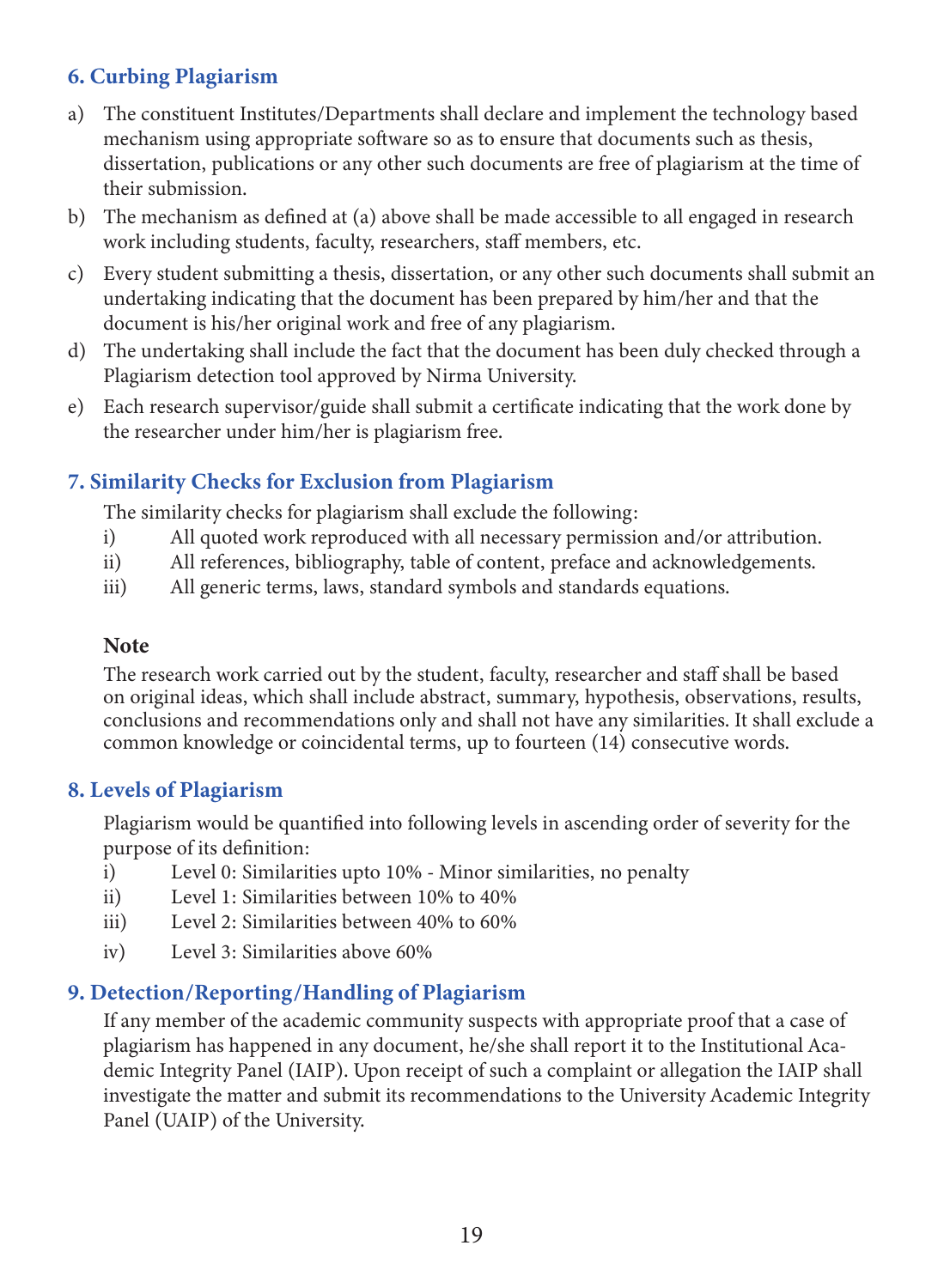The authorities of the University can also take suomotu notice of an act of plagiarism and initiate proceedings under this Policy. Similarly, proceedings can also be initiated by the University on the basis of findings of an examiner. All such cases will be investigated by the UAIP.

## 10. Institutional Academic Integrity Panel (IAIP)

- i) All Institutes of the University shall notify the IAIP whose composition shall be as given below:
	- a. Chairman Head of the Institute.

b. Member - Senior academician from outside the Institute, to be nominated by the Director General.

c. Member - A person well versed with anti-plagiarism tools, to be nominated by the Head of the Institute

The tenure of the members in respect of points 'b' and 'c' shall be two years. The quorum for the meetings shall be 2 out of 3 members (including Chairman).

- ii) The IAIP shall follow the principles of natural justice while deciding about the allegation of plagiarism against the student, faculty, researcher and staff.
- iii) The IAIP shall have the power to assess the level of plagiarism and recommend penalty(ies) accordingly.
- iv) The IAIP after investigation shall submit its report with the recommendation on penalties to be imposed to the UAIP within a period of 45 days from the date of receipt of complaint/ initiation of the proceedings.

## 11. University Academic Integrity Panel (UAIP)

- i) The University shall notify the UAIP whose composition shall be as given below:
	- a. Chairman Dean, FDSR.

b. Member - Senior Academician other than Chairman, to be nominated by the Director General.

c. Member - One member nominated by the Director General from outside the University.

d. Member - A person well versed with anti-plagiarism tools, to be nominated by the Director General

The Chairman of IAIP and UAIP shall not be the same. The tenure of the Committee members including Chairman shall be three years. The quorum for the meetings shall be 3 out of 4 members (including Chairman).

- ii) The UAIP shall consider the recommendations of IAIP.
- iii) The UAIP shall also investigate cases of plagiarism as per the provisions mentioned in this Policy.
- iv) The UAIP shall follow the principles of natural justice while deciding about the allegation of plagiarism against the student, faculty, researcher and staff member.
- v) The UAIP shall have the power to review the recommendations of IAIP including penalties with due justification.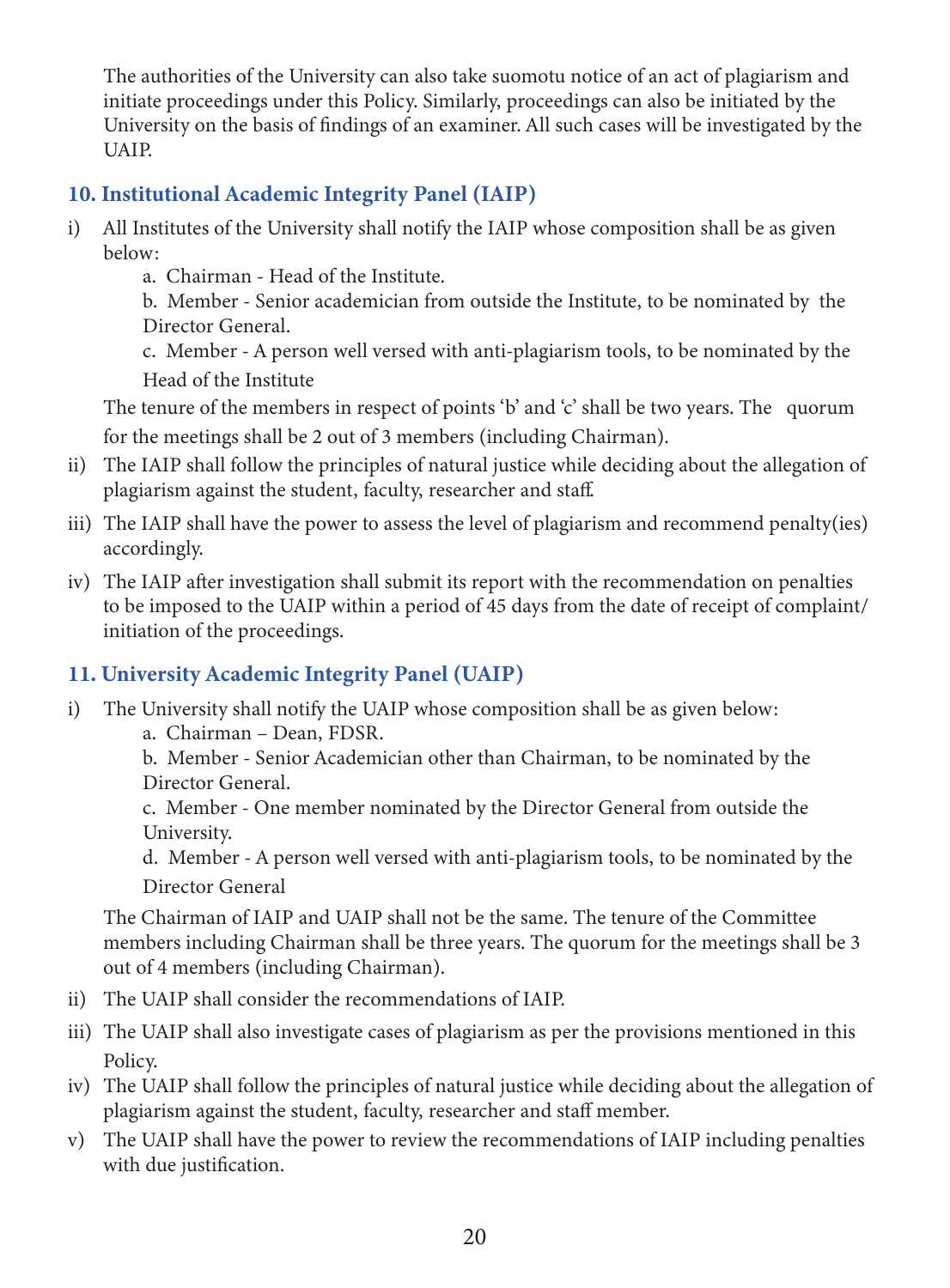- vi) The UAIP shall send the report after investigation and the recommendation on penalties to be imposed to the Director General within a period of 45 days from the date of receipt of recommendation of IAIP/complaint/initiation of the proceedings.
- vii) The UAIP shall provide a copy of the report to the person(s) against whom inquiry report is submitted.

## 12. Penalties

Penalties in the cases of plagiarism shall be imposed on students pursuing studies at the level of Masters and Research programmes and on researcher, faculty and staff members of the University only after academic misconduct on the part of the individual has been established without doubt, when all avenues of appeal have been exhausted and individual in question has been provided enough opportunity to defend himself/herself in a fair or transparent manner.

## 12.1 Penalties in case of Plagiarism in Submission of Thesis and Dissertations (Masters/PhD Programme)

The University Academic Integrity Panel (UAIP) shall impose penalty considering the severity of the Plagiarism.

- i) Level 0: Similarities up to 10% Minor Similarities, no penalty.
- ii) Level 1: Similarities between 10% to 40% Such student shall be asked to submit a revised script within a stipulated time period not exceeding 6 months.
- iii) Level 2: Similarities between 40% to 60% Such student shall be debarred from submitting a revised script for a period of one year.
- iv) Level 3: Similarities above 60% Such student registration for that programme shall be cancelled.

## Note 1 : Penalty on repeated plagiarism

Such student shall be punished for the plagiarism of one level higher than the previous level committed by him/her. In case where plagiarism of highest level is committed then the punishment for the same shall be operative.

## Note 2 : Penalty in case where the degree/credit has already been

If plagiarism is proved on a date later than the date of award of degree or credit as the case may be then his/her degree or credit shall be put in abeyance for a period recommended by the UAIP and approved by the Director General.

## 12.2 Penalties in case of Plagiarism in Academic and Research Publications

- i) Level 0: Similarities up to 10% Minor similarities, no penalty.
- ii) Level 1: Similarities between 10% to 40%
	- Shall be asked to withdraw manuscript.
- iii) Level 2: Similarities between 40% to 60%
	- Shall be asked to withdraw manuscript.
	- Shall be denied a right to one annual increment.
	- Shall not be allowed to be a supervisor to any new Master's, MPhil, PhD student/scholar
	- for a period of two years.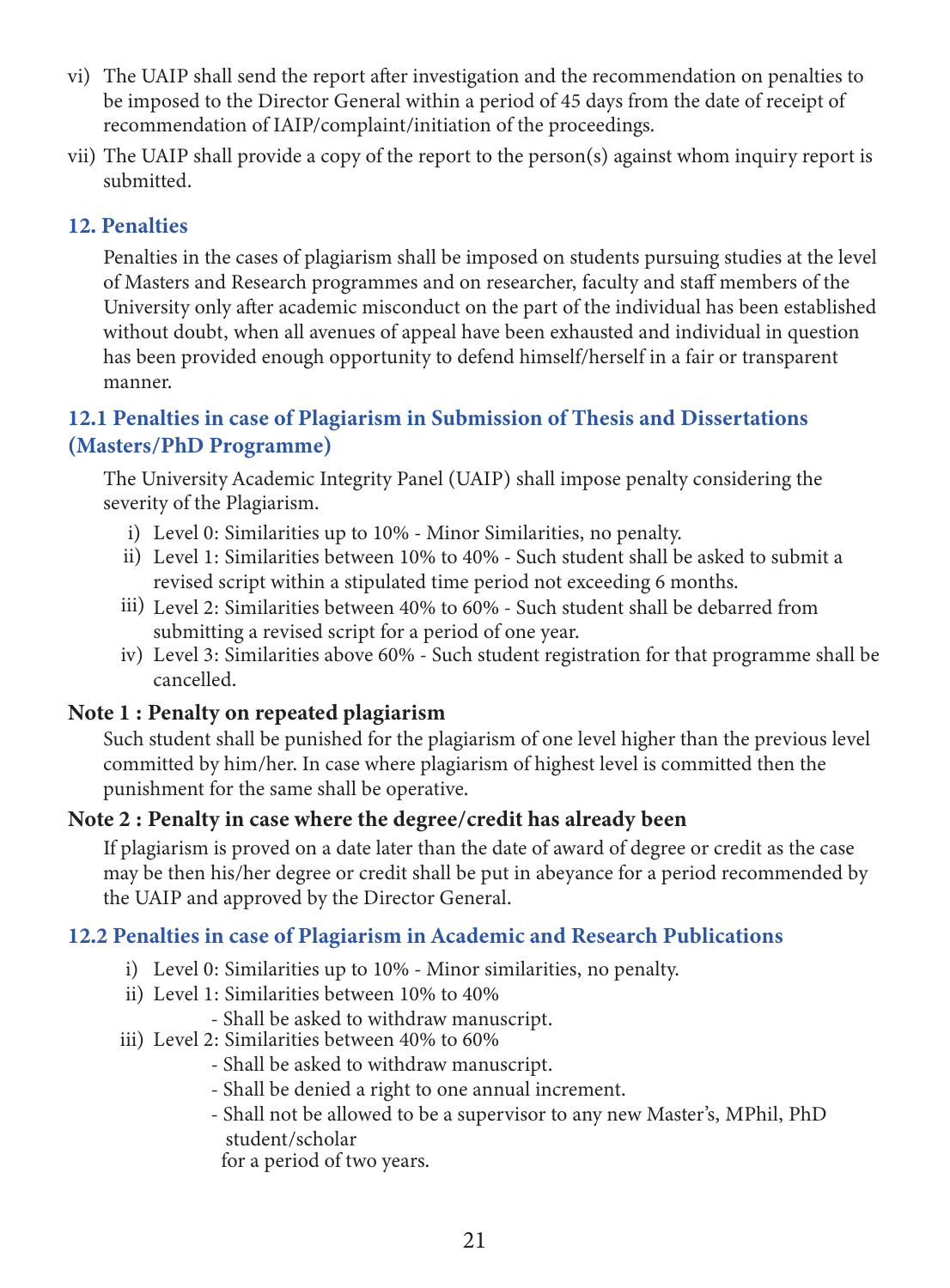- iv) Level 3: Similarities above 60%
	- Shall be asked to withdraw manuscript.
	- Shall be denied a right to two successive annual increments.
	- Shall not be allowed to be a supervisor to any new Master's, MPhil, PhD student/scholar for a period of three years.

## Note 1 : Penalty on repeated plagiarism

Shall be asked to withdraw manuscript and shall be punished for the plagiarism of one level higher than the lower level committed by him/her. In case where plagiarism of highest level is committed then the punishment for the same shall be operative. In case level 3 offence is repeated then the disciplinary action including suspension/termination as per service rules shall be taken by the University.

## Note 2 : Penalty in case where the benefit or credit has already been obtained

If plagiarism is proved on a date later than the date of benefit or credit obtained as the case may be then his/her benefit or credit shall be put in abeyance for a period recommended by UAIP and approved by the Director General.

Note 3 : The constituent Institutes /Departments shall create a mechanism so as to ensure that each of the paper publication/thesis/dissertation by the student, faculty, researcher or staff is checked for plagiarism at the time of forwarding/submission.

Note 4 : If there is any complaint of plagiarism against the Head of the Institute, a suitable action, in line with these regulations, shall be taken by the Director General of the University.

Note 5: If there is any complaint of plagiarism against the Head of the Department at the institutional level, a suitable action, in line with these regulations, shall be recommended by the UAIP and approved by the Competent Authority of the University.

Note 6: If there is any complaint of plagiarism against any member of IAIP or UAIP, then such member shall excuse himself/herself from the meeting(s) where his/her case is being discussed/investigated.

## 2.3 ACADEMIC DISHONESTY AT EXAMINATIONS/TESTS/ ASSIGNMENTS AND PUNISHMENT IN CASE OF USING UNFAIR MEANS

- (1) Before, during or after the sessional or term/semester-end examination /Continuous Evaluations, if it is found that a candidate is or has been guilty of:
	- (i) Misconduct-including misbehavior, committing acts of indiscipline, disobeying instructions of Examination officials, committing breach of any of the rules laid down for the proper conduct of the Examinations, etc.

#### OR

(ii) Copying or having attempted to copy or using or attempting to use other unfair means at the examination.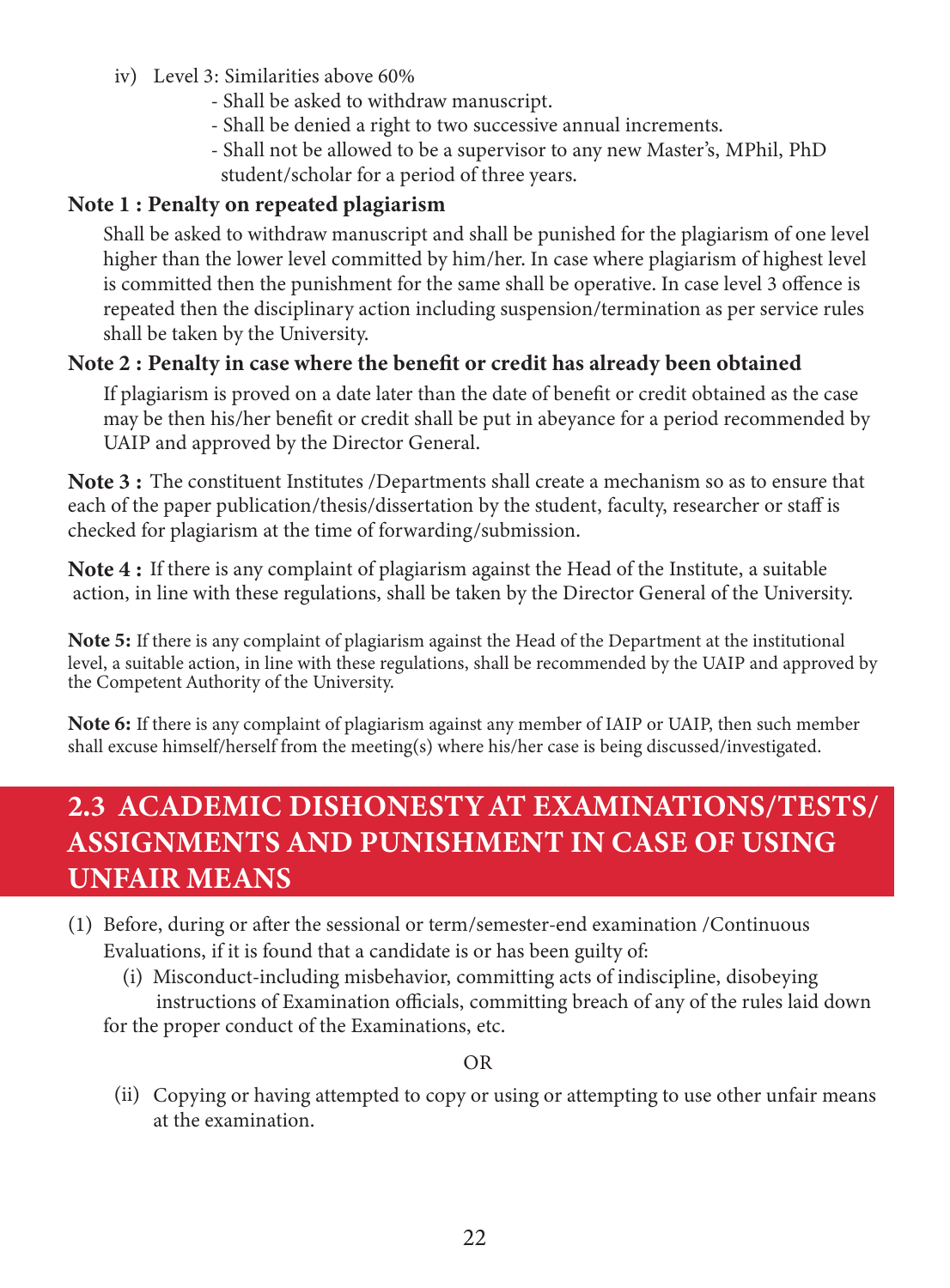- (2) In case of misconduct, the student concerned will be forthwith expelled with the approval of the Senior Supervisor or an Officer in Charge of the conduct of Examination or by Head of the Institution concerned from the Examination hall and the matter describing the incident will be reported to the Deputy Registrar (Examination).
- (3) In cases involving malpractice, the Senior Supervisor or an Officer in Charge of the conduct of examination shall seize the answer books and all incriminating material/evidence from the candidate, and then obtain a written statement, duly signed by the candidate. Senior Supervisor or Officer in Charge will then issue a new answer book and allow the student to continue to write his answers for the remaining period of that examination. The matter shall also be reported to the Deputy Registrar (Examination) with all relevant documents on the same day.
- (4) The candidate reported will then be allowed to appear in subsequent examinations of that session. However, in case the same candidate is again found guilty of indulging in misconduct or malpractice during any of the subsequent examinations of that session, he will be expelled from all remaining examinations of that session after taking appropriate action for the second act of misconduct/malpractice.
- (5) The cases of impersonification, violence or intimidation involving outsiders shall immediately be reported to the Senior Supervisor or the Officer in Charge and action as per the concerned law including filing a police complaint will be taken.
- (6) Examiners, who would detect or suspect cases of copying or use of unfair means in examination, shall immediately report such cases to the Deputy Registrar (Examination).
- (7) The Deputy Registrar (Examination) shall make a full report about each case to the Examination Reforms Committee.
- (8) The Examination Reforms Committee to be appointed by the Director General, Nirma University will determine its own procedure of enquiry in each case and after necessary investigation/inquiry will submit the detailed report to the Head of the Institutions, along with recommended punishments and the concerned Head of the Institutions will issue the necessary orders of punishment. The Order of punishment, which amounts to debarring the students for the period of more than one academic year will be issued with the approval of the Director General, Nirma University.
- (9) The punishment in each case would depend on the circumstances of that case. The Examination Reforms Committee may evolve certain general guidelines for specifying punishments for different types of unfair means/malpractices. As far as possible, the Examination Reforms Committee should follow these guidelines. However, in peculiar cases, which cannot be covered under the guidelines it can be dealt with judiciously but firmly to preserve the integrity of the system of Examinations.

The Head/s of the Institution shall have the powers to exclude any candidate from any examination on being satisfied that he/she is suffering from an infectious or contagious disease. Whenever any candidate is excluded, the fee paid by him/her to the University shall be refunded.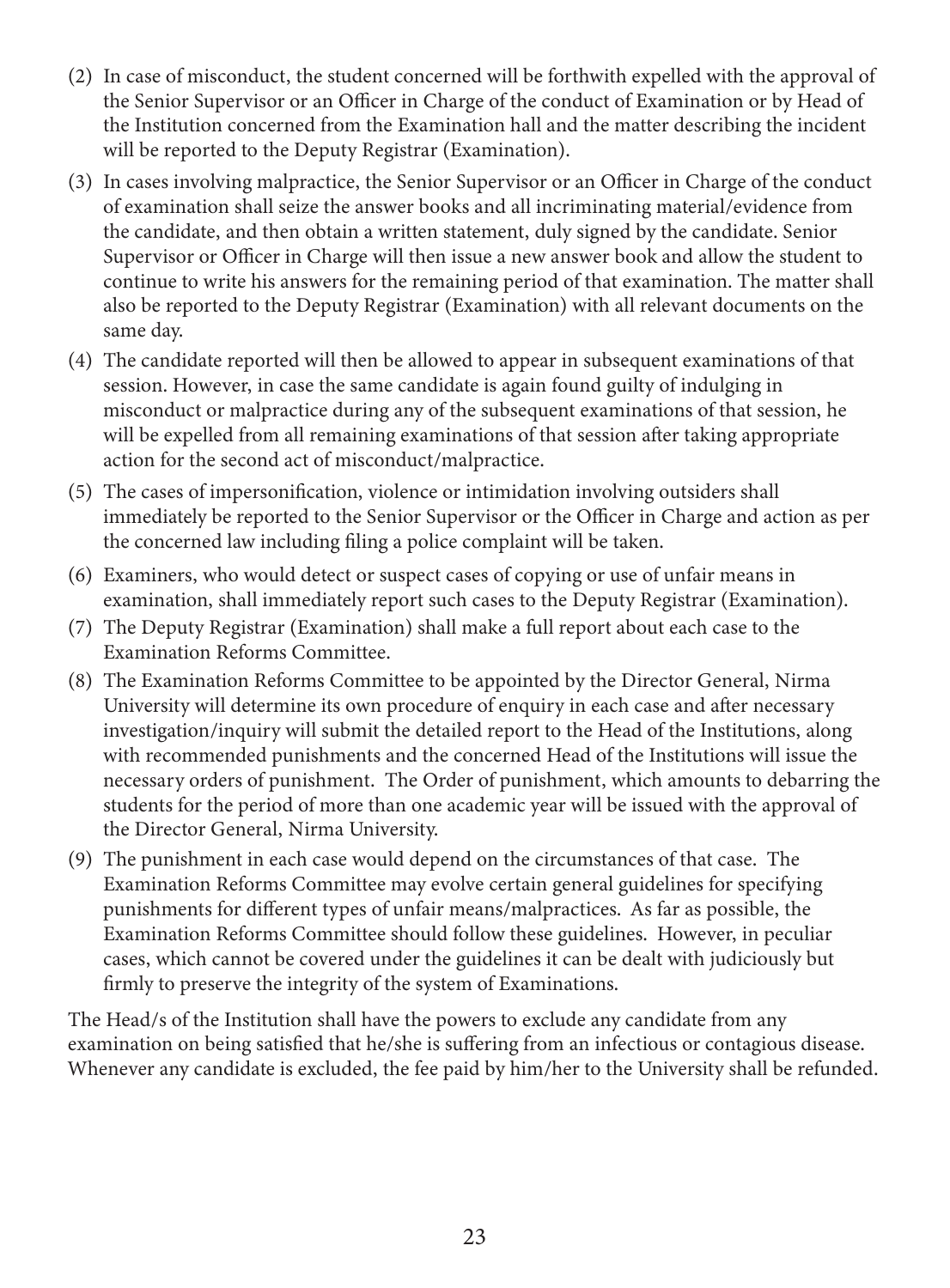## Nature of Unfair Practices and Punitive Measures

| S<br>No.       | <b>Nature of Unfair Practices in</b><br><b>Examination</b>                                                                                                                                                                                                                                                                                                                                                                                                                                                                                                                                                                                                                                | <b>Nature of Punitive measures</b>                                                                                                                               |                                                                    |
|----------------|-------------------------------------------------------------------------------------------------------------------------------------------------------------------------------------------------------------------------------------------------------------------------------------------------------------------------------------------------------------------------------------------------------------------------------------------------------------------------------------------------------------------------------------------------------------------------------------------------------------------------------------------------------------------------------------------|------------------------------------------------------------------------------------------------------------------------------------------------------------------|--------------------------------------------------------------------|
|                |                                                                                                                                                                                                                                                                                                                                                                                                                                                                                                                                                                                                                                                                                           | CE/PW                                                                                                                                                            |                                                                    |
| $\mathbf{1}$   | If a student,<br>(i) disobeys the instructions of the<br>block supervisor/officer of the Institute/<br>University in examination.<br>(ii) writes any matter/content on the<br>question paper in minor form.<br>(iii) attempts communication with<br>another student.<br>(iv) changes the allocated seat without<br>permission.<br>(v) found with irrelevant written or<br>printed material during examination.                                                                                                                                                                                                                                                                            | Written Warning;                                                                                                                                                 | Cancellation of the<br>result of TEE<br>of the concerned<br>Course |
| $\overline{2}$ | If a student,<br>(i) is found with relevant written/<br>printed material in any form of minor<br>nature during examination.<br>(ii) is found with relevant written/<br>printed material in any form from his/<br>her answer-book in minor nature during<br>assessment.<br>(iii) is found with relevant matter/<br>content in minor form on his/her body/<br>inside the clothes or under his/her<br>implements like Calculator-Compass etc<br>or in his/her immediate vicinity.<br>(iv) has copied from the answer-book<br>of another student in minor form without<br>his/her knowledge during examination<br>(Award the punitive measure/s to the<br>student who had copied the answer). | Deduction of 10%<br>marks of maximum<br>obtainable marks<br>from the obtained<br>marks by the student<br>concerned<br>in CE/LPW/PW<br>of the concerned<br>Course | Cancellation of the<br>result of TEE<br>of the concerned<br>Course |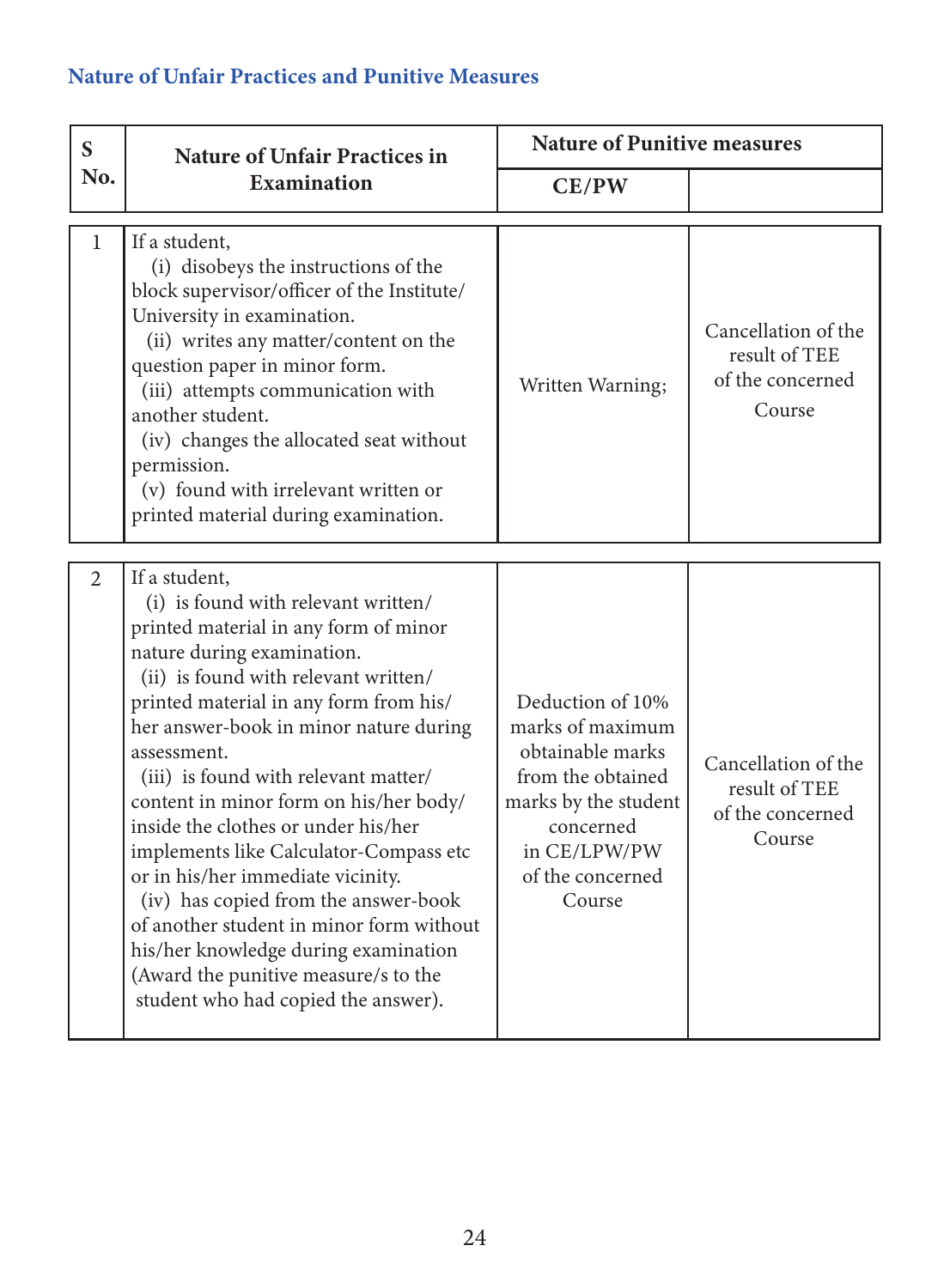| $\overline{3}$ | If a student,<br>(i) is found with relevant written/<br>printed material in any kind in extensive<br>form during examination.<br>(ii) is found with relevant written/<br>printed material in any kind from his/<br>her answer book in extensive form during<br>assessment.<br>(iii) is found possessing any kind of<br>electronics devices including mobile<br>phone/smart watch, except simple<br>calculator (wherever allowed) during<br>examination irrespective of whether it is<br>used or not used.<br>(iv) has copied from the answer-book of<br>another student in extensive form without<br>his/her knowledge during examination<br>(Award the punitive measure/s to the<br>student who had copied the answer).<br>(v) has copied the answer from the other<br>student with his/her knowledge. (Award<br>the punitive measure/s to both the<br>students)<br>(vi) writes relevant matter/content in<br>extensive form on his/her body/inside<br>the clothes or under his/her implements | Deduction of 20%<br>marks of maximum<br>obtainable marks<br>from the obtained<br>marks by the student<br>concerned<br>in CE/LPW/PW<br>of the concerned<br>course | Cancellation of the<br>result of all<br>examinations (CE,<br>LPW/PW, TEE) of<br>the<br>concerned Course |
|----------------|-------------------------------------------------------------------------------------------------------------------------------------------------------------------------------------------------------------------------------------------------------------------------------------------------------------------------------------------------------------------------------------------------------------------------------------------------------------------------------------------------------------------------------------------------------------------------------------------------------------------------------------------------------------------------------------------------------------------------------------------------------------------------------------------------------------------------------------------------------------------------------------------------------------------------------------------------------------------------------------------------|------------------------------------------------------------------------------------------------------------------------------------------------------------------|---------------------------------------------------------------------------------------------------------|
|                | like Calculator-Compass etc or in his/her<br>immediate vicinity.<br>(vii) is found kept or referring any kind<br>of notes, material, book etc in washroom/<br>toilet/corridor etc, outside of the<br>examination hall.<br>(viii) exchanges/borrows/takes any<br>article/documents with relevant minor<br>content of a course (Award the punitive<br>measure/s to the guilty student/s).                                                                                                                                                                                                                                                                                                                                                                                                                                                                                                                                                                                                         |                                                                                                                                                                  |                                                                                                         |
| $\overline{4}$ | If a student,<br>(i) is found to have torn the answer book<br>or part thereof, of his own, or of other<br>student.<br>(ii) attempts to throw/thrown or carry/<br>carried away the answer-book or part<br>thereof outside the examination hall<br>during examination.                                                                                                                                                                                                                                                                                                                                                                                                                                                                                                                                                                                                                                                                                                                            |                                                                                                                                                                  |                                                                                                         |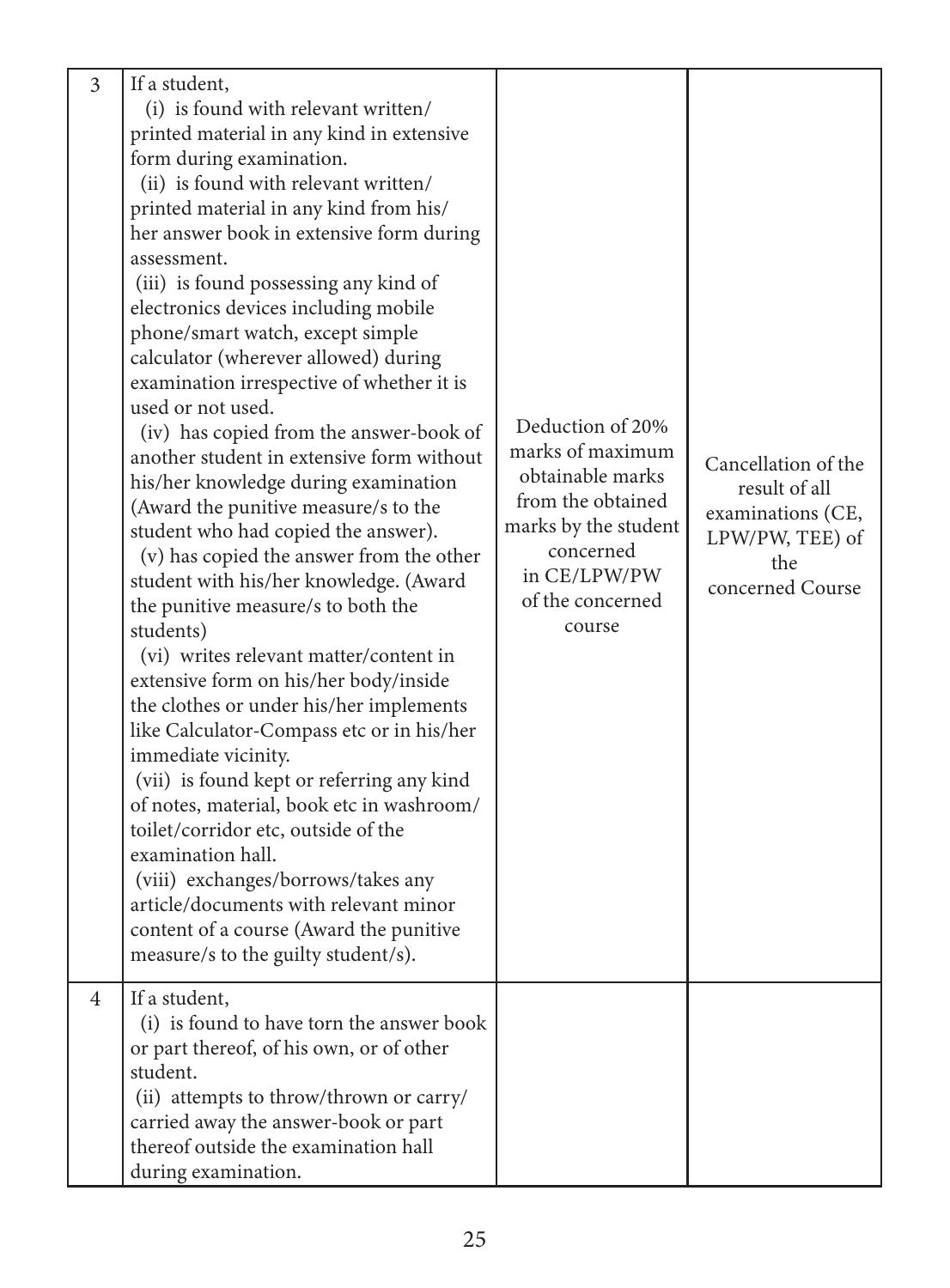|   | (iii) is found in possession of<br>unauthorised answer books or part thereof<br>either blank or written upon during<br>examination.<br>(iv) is found to have made any kind of<br>changes in answer-book of other student.<br>(v) tries to destroy evidence of unfair<br>practices by throwing it away, chewing it,<br>or by any other means.<br>(vi) is found by examiner with different<br>hand writing in the answer-book or there<br>is/are missing/additional page/s found<br>from the answer book.<br>(vii) is found to made any changes in the<br>assessed answer-book during showing the<br>answer-book.<br>(viii) snatches or takes away the<br>answer-book or part thereof of other<br>student without his/her knowledge during<br>examination. (Award the punitive<br>measures to the student who had snatched<br>the answer book).<br>(ix) has copied/reproduced part there-<br>of in report writing or any other such<br>submission i.e. term assignments or term<br>paper etc in CE/LPW Examination.<br>(x) exchanges/borrows/takes any article/<br>documents with relevant extensive content<br>of a course or exchanges answer book(s)<br>with the other student (Award the punitive<br>measure/s to the guilty student/s). | Cancellation of the<br>result of CE /<br>LPW/PW Examina-<br>tion<br>of the concerned<br>course                                                                        | Cancellation of the<br>result of all<br>examinations of<br>(CE, LPW/PW)<br>*two courses<br>[for all the<br>programmes except<br>MBA (FT and<br><b>FB&amp;E)</b> ]<br>Cancellation of the<br>result of all<br>examinations<br>(CE, LPW/PW,<br>TEE) of concerned<br>course<br>$^{+}$<br>Cancellation of the<br>result of TEE of one<br>more course <sup>*</sup> [for<br>MBA (FT and<br>FB&E) |
|---|--------------------------------------------------------------------------------------------------------------------------------------------------------------------------------------------------------------------------------------------------------------------------------------------------------------------------------------------------------------------------------------------------------------------------------------------------------------------------------------------------------------------------------------------------------------------------------------------------------------------------------------------------------------------------------------------------------------------------------------------------------------------------------------------------------------------------------------------------------------------------------------------------------------------------------------------------------------------------------------------------------------------------------------------------------------------------------------------------------------------------------------------------------------------------------------------------------------------------------------------|-----------------------------------------------------------------------------------------------------------------------------------------------------------------------|--------------------------------------------------------------------------------------------------------------------------------------------------------------------------------------------------------------------------------------------------------------------------------------------------------------------------------------------------------------------------------------------|
| 5 | If a student is found for a second time,<br>(i) indulging in unfair practices in any<br>Examination (CE/LPW/TEE) under 1 and<br>penalised previously under 1                                                                                                                                                                                                                                                                                                                                                                                                                                                                                                                                                                                                                                                                                                                                                                                                                                                                                                                                                                                                                                                                               | (i) Deduction of<br>10% marks of<br>maximum<br>obtainable marks<br>from the obtained<br>marks by the student<br>concerned in CE/<br>LPW/PW of the<br>concerned course | (i) Cancellation of<br>the result of TEE<br>of the concerned<br>course                                                                                                                                                                                                                                                                                                                     |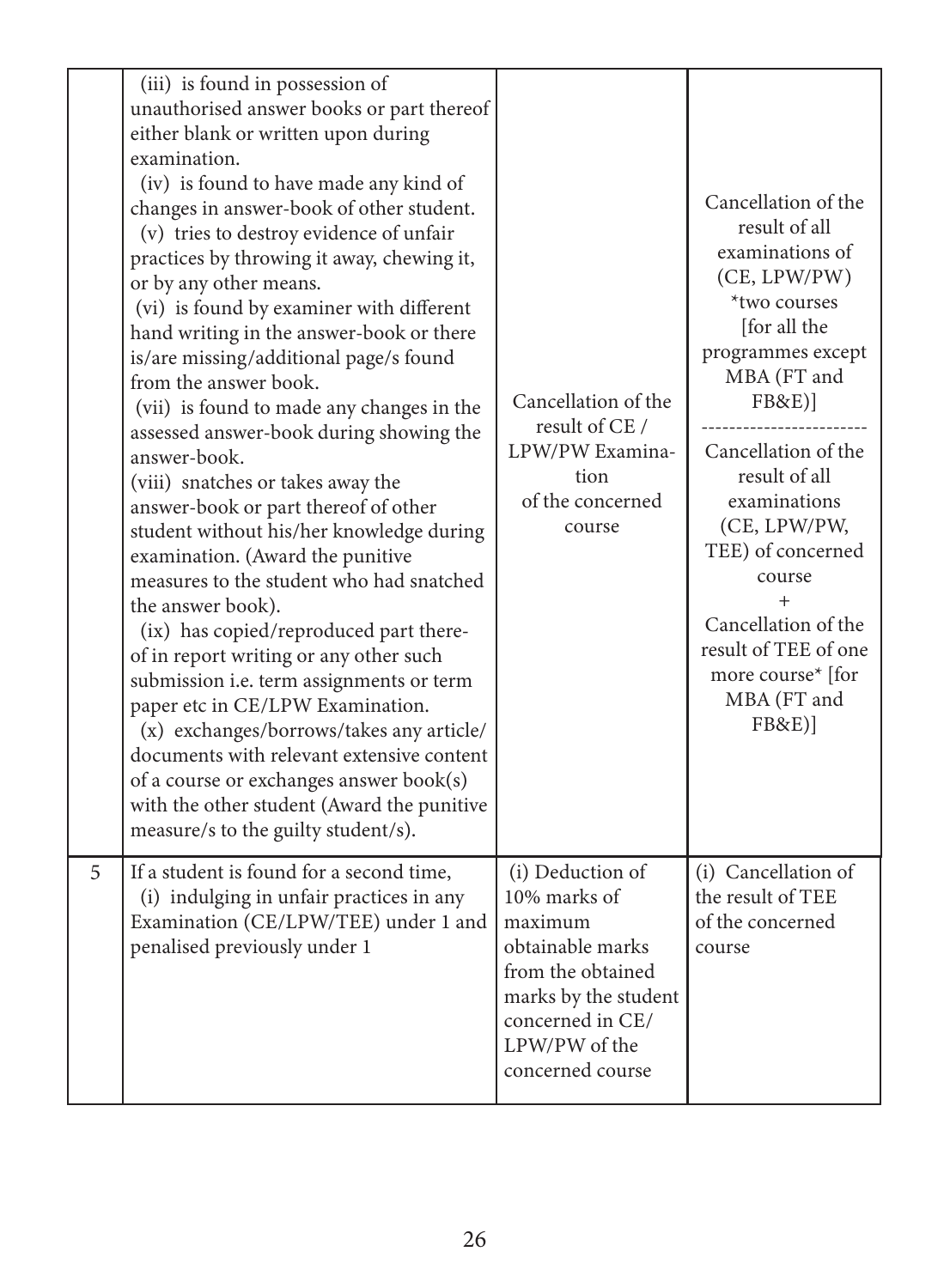| (ii) indulging in unfair practices in any<br>Examination (CE/LPW/TEE) under the<br>Guideline no 2/3/4 and penalised<br>previously under 1                    | (ii) Punitive<br>measure will be<br>awarded to the<br>student concerned<br>as per Guideline no<br>2/3/4 respectively<br>under which the<br>student is reported<br>for unfair practices<br>in examination.                                             | (ii) Punitive mea-<br>sure will be award-<br>ed to the student<br>concerned as per<br>Guideline no 2/3/4<br>respectively under<br>which the student is<br>reported for unfair<br>practices in exam-<br>ination. |
|--------------------------------------------------------------------------------------------------------------------------------------------------------------|-------------------------------------------------------------------------------------------------------------------------------------------------------------------------------------------------------------------------------------------------------|-----------------------------------------------------------------------------------------------------------------------------------------------------------------------------------------------------------------|
| (iii) indulging in unfair practices in any<br>Examination (CE/LPW/TEE) under the<br>Guideline no 1 and penalised previously<br>under the Guideline no 2/3/4. | (iii) Deduction<br>of 20% marks of<br>maximum<br>obtainable marks<br>from the obtained<br>marks by the<br>student concerned<br>in CE/LPW/PW<br>of the concerned<br>course                                                                             | (iii) Cancellation<br>of the result of TEE<br>Examinations of<br>concerned course.                                                                                                                              |
| (iv) indulging in unfair practices in<br>any Examination (CE/LPW/TEE)<br>under the Guideline no 2/3/4 and<br>penalised previously under 2/3/4                | (iv) Cancellation<br>of the results of<br>CE/LPW/PW of<br>two* courses [for<br>all the programmes<br>except MBA (FT<br>and FB&E)].                                                                                                                    | (iv) Cancellation<br>of the result of all<br>examinations (CE,<br>LPW/PW, TEE) of<br>all the courses of<br>concerned<br>Semester/Trimister.                                                                     |
|                                                                                                                                                              | Cancellation of the<br>result of CE/PW of<br>concerned course<br>+ Deduction of l0%<br>marks of maximum<br>obtainable marks<br>from the obtained<br>marks by the student<br>concerned in CE/<br>PW of other one<br>course*[ for MBA<br>(FT and FB&E)] |                                                                                                                                                                                                                 |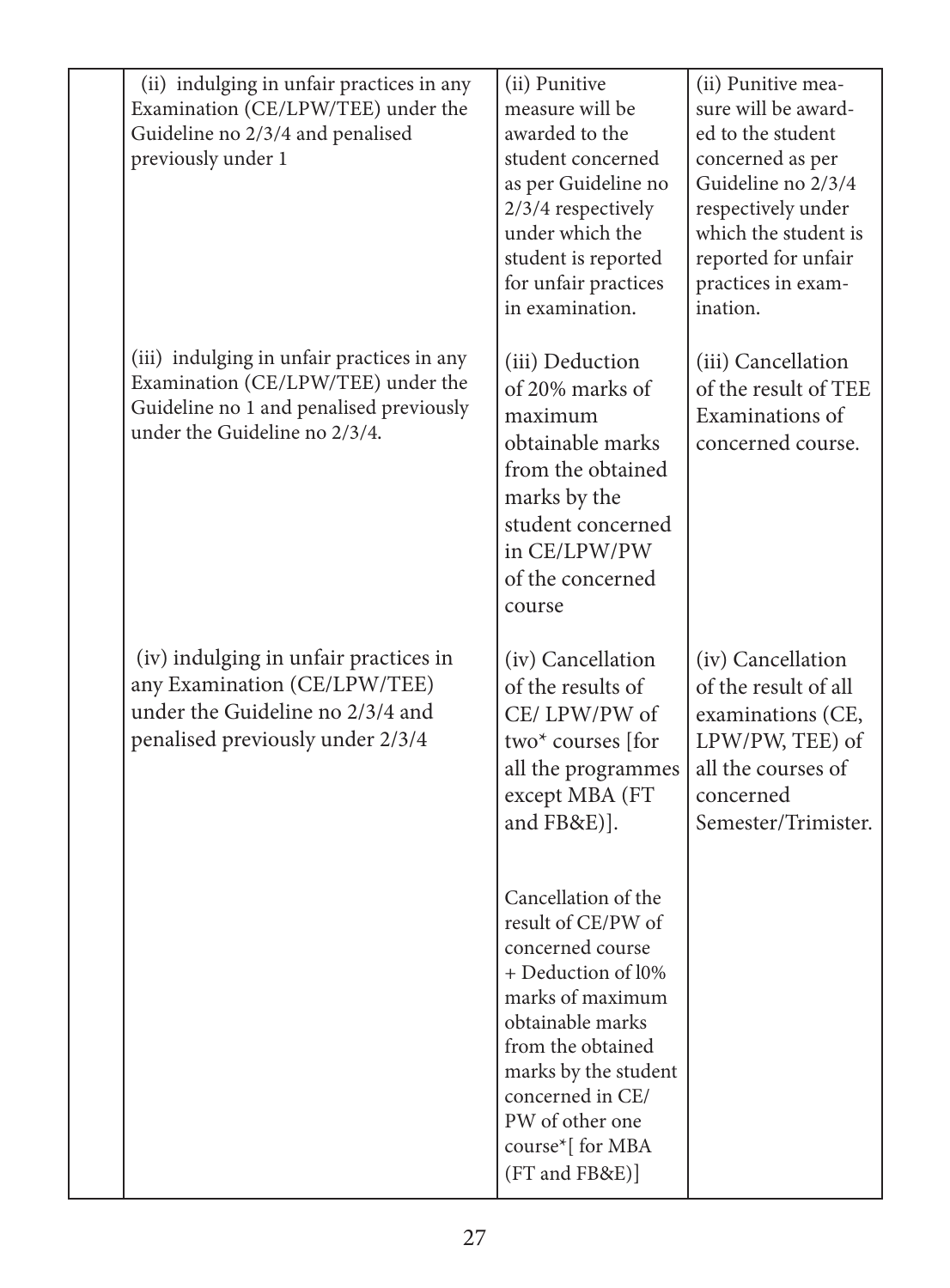| 6 | (i) If the student is found for undue<br>advantage of writer facility.<br>(ii) If another student of the Institute of<br>Nirma University or outsider<br>impersonates as a student on behalf of a<br>student of any Institute of Nirma<br>University is found appearing in the<br>examination in place of eligible student of<br>the Institute of Nirma University.                                                                                                                                                                                                   | Cancellation of the result of all<br>examinations (CE, LPW/PW, TEE) of all<br>the courses of concerned Semester.<br>Cancellation of the result of all<br>examinations (CE, LPW/PW, TEE) of all<br>the courses of concerned Semester and<br>disallowing the student of Nirma<br>University from registering the courses (IR<br>and RPR) up to two subsequent<br>semesters and initiate the criminal<br>proceeding including filing FIR for the<br>student/person involved in this case. |
|---|-----------------------------------------------------------------------------------------------------------------------------------------------------------------------------------------------------------------------------------------------------------------------------------------------------------------------------------------------------------------------------------------------------------------------------------------------------------------------------------------------------------------------------------------------------------------------|----------------------------------------------------------------------------------------------------------------------------------------------------------------------------------------------------------------------------------------------------------------------------------------------------------------------------------------------------------------------------------------------------------------------------------------------------------------------------------------|
| 7 | (i) If the student is caught in unfair<br>practices in examination and threatens:<br>- the authorised person for conduct<br>of examination/member/s of the<br>Examination Reforms Committee/<br>examiner concerned for seeking his<br>favour.<br>- the Jr Supervisor or Sr Supervisor for<br>not reporting the case or the examiner<br>for seeking his favours either by bribing,<br>hiding currency notes in the answer-books<br>or threatens any of the authorised officers<br>for conduct of examination.                                                          | Cancellation of the result of all<br>examinations (CE, LPW/PW, TEE) of all<br>the courses of concerned semester and<br>disallowing him/her from registering the<br>courses (IR and RPR) up to two<br>subsequent semesters depending upon the<br>nature and gravity of the unfair practices.                                                                                                                                                                                            |
|   | (ii) If the student violates the norms of<br>disciplined behavior or indulges in violent<br>behavior inside or outside the examination<br>hall by act or acts such as :<br>- Obstructing the process of examination<br>in any way or instigating other students or<br>- Assaulting the Block Supervisor/any<br>other person appointed to conduct the<br>examination or threatening the staff or<br>- Carrying and/or using tools/weapons<br>for intimidation/causing injuries or<br>- Any other act/acts similar in nature to<br>those mentioned under this category. | Cancellation of the result of all<br>examinations (CE, LPW/PW, TEE) of all<br>the courses of concerned semester and<br>disallowing him/her from registering the<br>courses (IR and RPR) up to three subse-<br>quent semesters depending upon the nature<br>and gravity of the unfair practices and/or<br>initiate the criminal proceeding including<br>filing FIR for the student/person involved<br>in this case.                                                                     |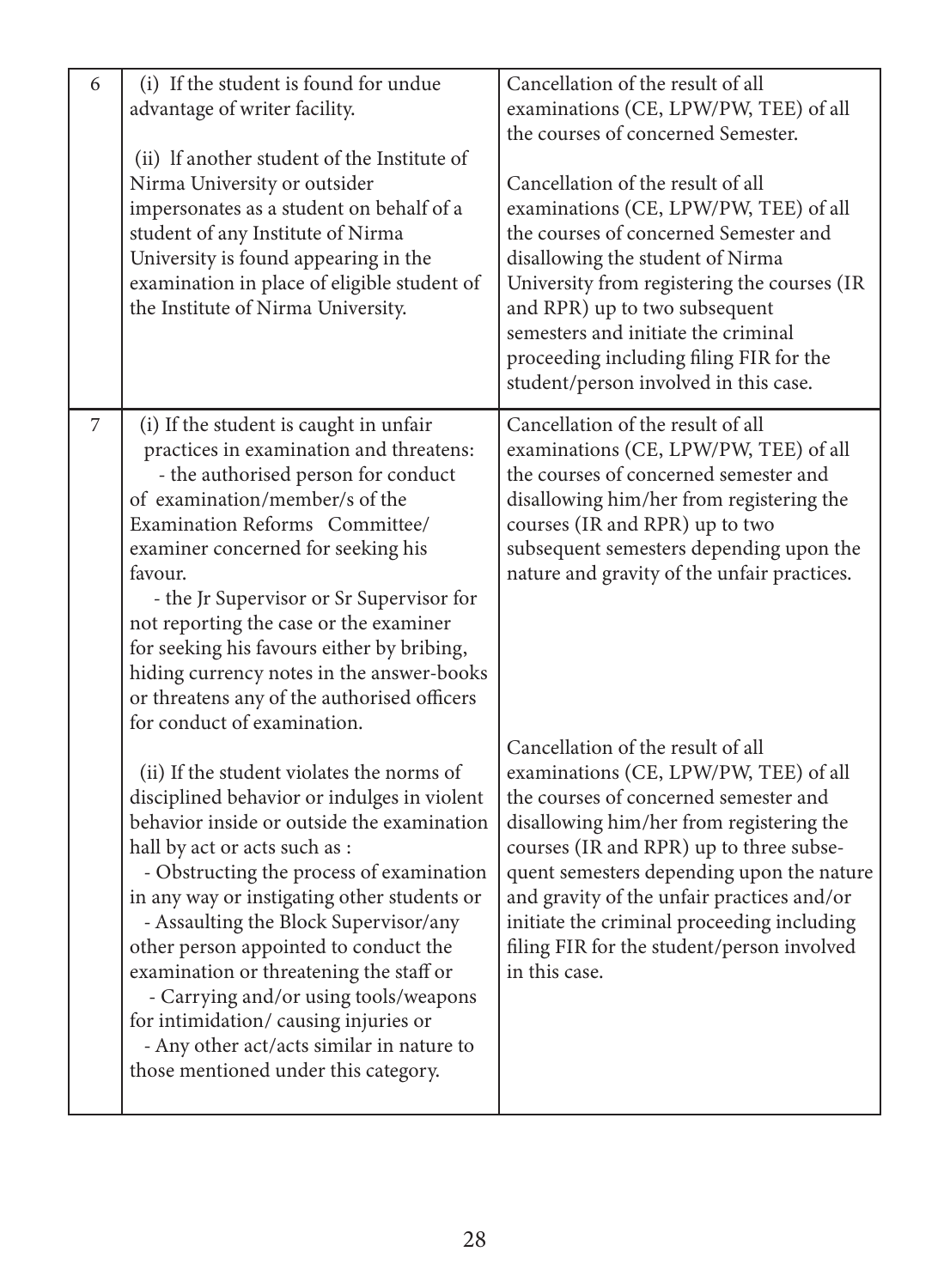| 8 | During or after the examination, if any      | The Examination Reforms Committee shall  |
|---|----------------------------------------------|------------------------------------------|
|   | student is found to have indulged in any     | recommend the punitive measure           |
|   | other form of unfair practices, misconduct,  | depending upon the nature and gravity of |
|   | misbehavior, committing act of               | the unfair practices.                    |
|   | indiscipline, committing breach of any of    |                                          |
|   | the rules laid down for the proper conduct   |                                          |
|   | of examinations etc, which are not covered   |                                          |
|   | in categories 1 to 7 in the above Guidelines |                                          |
|   | having bearing on the examination or         |                                          |
|   | result of the student and/or of any other    |                                          |
|   | student.                                     |                                          |

\* Whenever punitive measure is awarded to the concerned student for two courses, then the one course is the concerned course in which student is caught for using unfair practices in examination and the other course will be decided by the student concerned at his/her option from the courses (IR/RPR of any semester) in which the student appeared and passed the Examination. When other course is not available at all then the Committee shall recommend appropriate punitive measure depending upon the nature and gravity of the unfair practices.

# 2.4 MECHANISM FOR PREVENTION, PROHIBITON AND REDRESSAL OF SEXUAL HARASSMENT OF WOMEN EMPLOYEES AND STUDENTS

The University in pursuance to the regulations published by UGC "University Grants Commission (Prevention, prohibition and redressal of sexual harassment of women employees and students in higher educational institutions) Regulations, 2015" has constituted the Internal Complaints Committee (ICC) at Nirma University for Prevention, Prohibition and Redressal of Sexual Harassment of Women employees and students in the Nirma University, as under:

| <b>Sr</b><br><b>No</b> | Category                             | <b>Name</b>                                                                                                                     | Designation |
|------------------------|--------------------------------------|---------------------------------------------------------------------------------------------------------------------------------|-------------|
| 1.                     | Senior-level woman<br>faculty member | Dr Madhuri Bhaysar<br>Professor,<br>Dept of Computer Science and<br>Engineering,<br>Institute of Technology<br>Nirma University | Chairperson |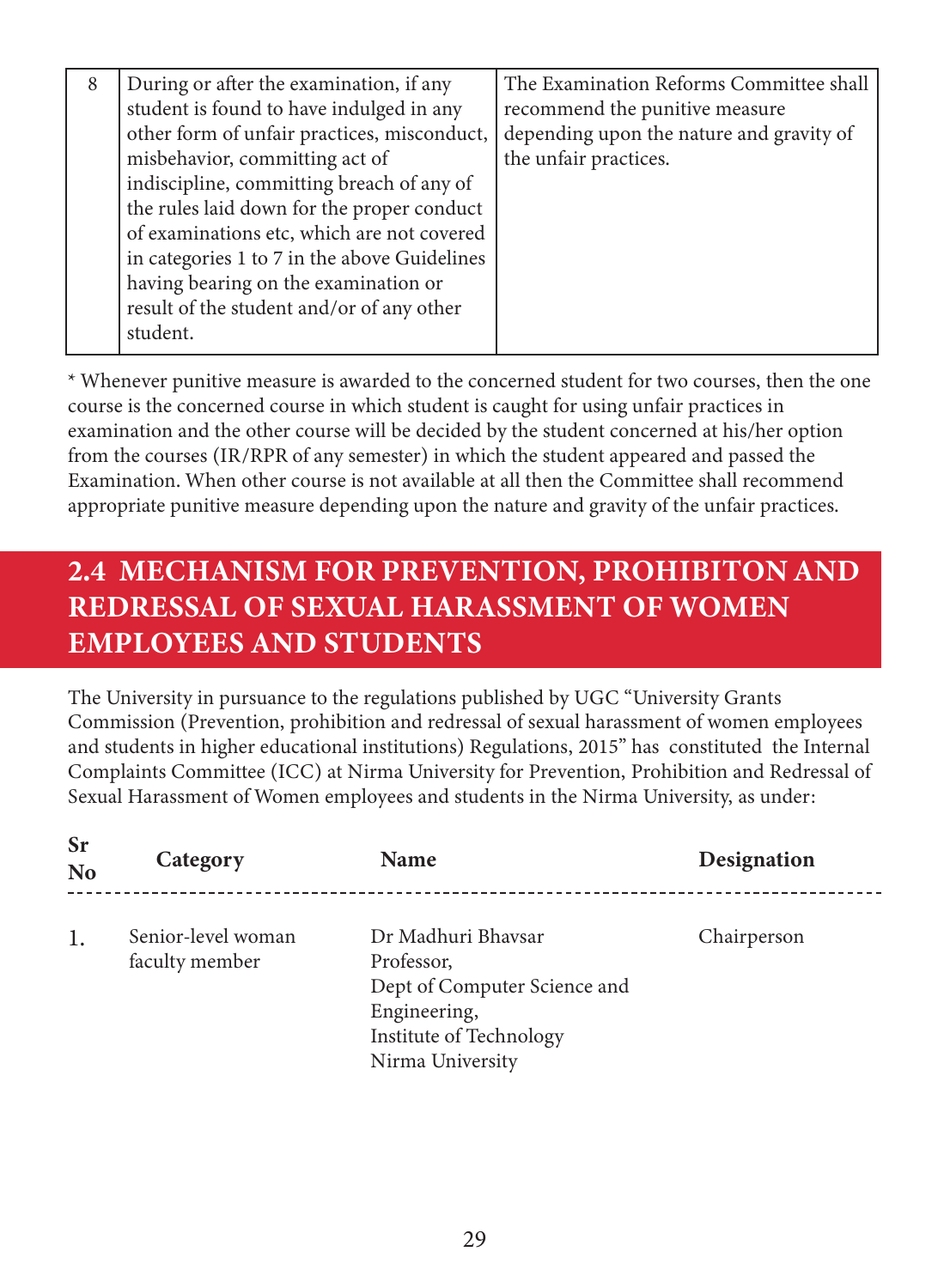| 2. | Two faculty members                                                                                      | i. Dr Nina Muncherji<br>Associate Professor<br>Institute of Management,<br>Nirma University                             | Member              |
|----|----------------------------------------------------------------------------------------------------------|-------------------------------------------------------------------------------------------------------------------------|---------------------|
|    |                                                                                                          | ii. Dr G V Narasihma Rao<br><b>Associate Professor</b><br>Institute of Law,<br>Nirma University                         |                     |
| 3. | Two non-teaching<br>employees                                                                            | i. Dr Nilesh Patel<br>Dy Registrar (Examination)<br>Nirma University                                                    |                     |
|    |                                                                                                          | ii. Ms Nisha Dave<br>Office Superintendent<br>Institute of Architecture<br>& Planning<br>Nirma University               | Member<br>Secretary |
| 4. | One member from<br>amongst the NGO or<br>associations                                                    | Ms Prita Jha<br>Founder and President<br>Peace and Equality Cell (PEC)<br>Bhadra, Ahmedabad                             | External member     |
| 5. | Three Students from<br>UG, PG and Research<br>Scholar-level<br>(only if the matter<br>involves students) | i. UG-level<br>Ms Palak Jain<br>BA, LLB (Hons) programme<br>Institute of Law,<br>Nirma University                       | Member              |
|    |                                                                                                          | ii. PG-level<br>Ms Yashodhara Khadiya<br>Integrated BBA-MBA<br>programme<br>Institute of Management<br>Nirma University |                     |
|    |                                                                                                          | iii. Research Scholar-level<br>Ms Krishan Bhalodi<br>PhD (Full Time)<br>Institute of Pharmacy<br>Nirma University       |                     |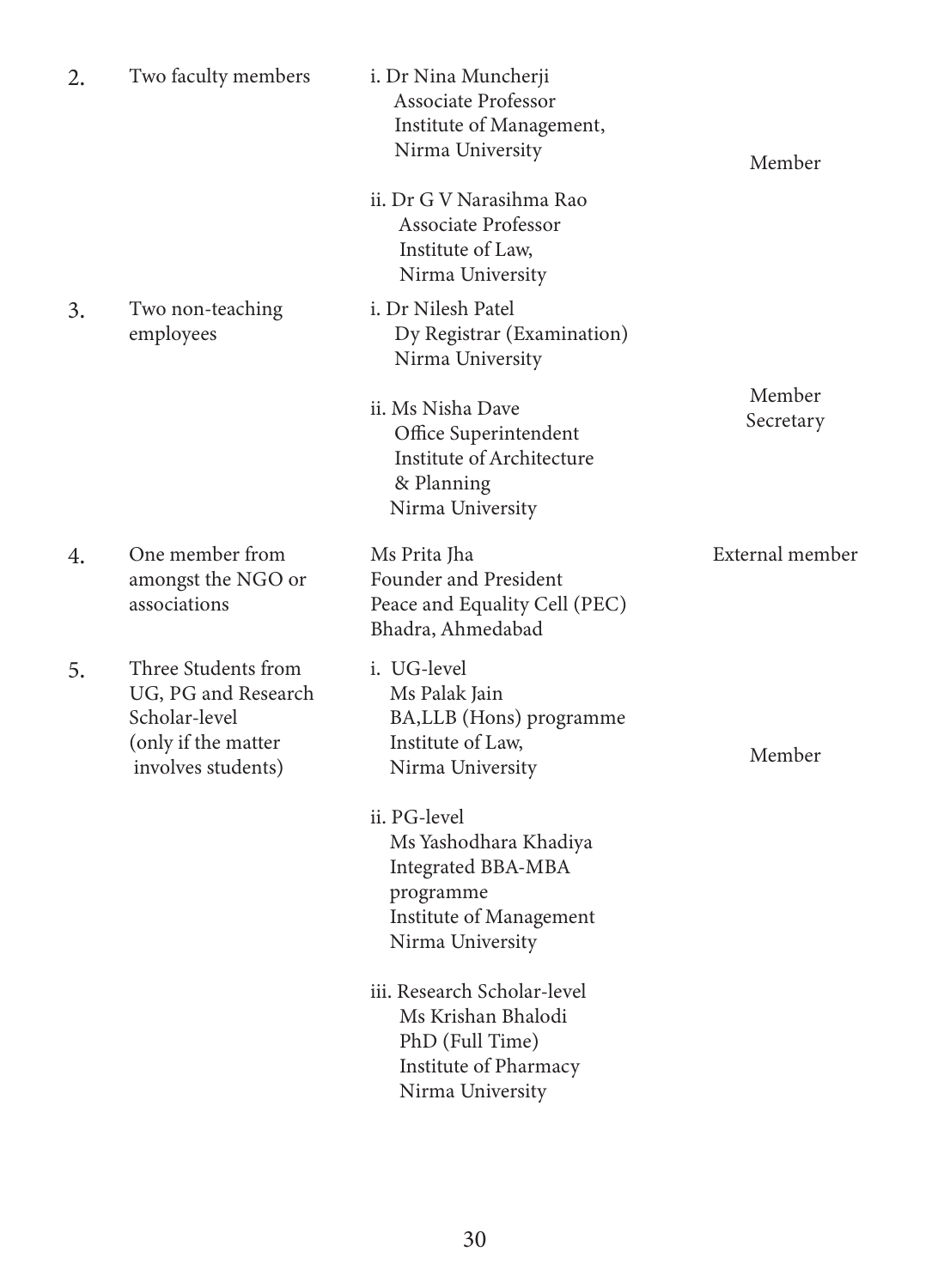# **Objectives**

- To prevent discrimination and sexual harassment against women, by promoting gender equality among students and employees;
- To lay down procedures for the prohibition, resolution, settlement and prosecution of acts of discrimination and sexual harassment against women, by the students and the employees;
- Deal with cases of discrimination and sexual harassment against women, in a time bound manner, aiming at ensuring support services to the victimised and termination of the harassment;
- Recommend appropriate punitive action against the guilty party to the Chair/Director General of Nirma University.

# Important definition

- (I) Act means the Sexual Harassment of Women at Workplace (Prevention, Prohibition and Redressal) Act, 2013 (14 of 2013);
- (II) Regulation means University Grants Commission (Prevention, prohibition and redressal of sexual harassment of women employees and students in higher educational institutions) Regulations, 2015;
- (III) Sexual Harrasment means
	- (i) An unwanted conduct with sexual undertones if it occurs or which is persistent and which demeans, humiliates or creates a hostile and intimidating environment or is calculated to induce submission by actual or threatened adverse consequences and includes any one or more or all of the following unwelcome acts or behaviour (whether directly or by implication), namely:
		- (a) any unwelcome physical, verbal or non verbal conduct of sexual nature
		- (b) demand or request for sexual favours
		- (c) making sexually coloured remarks
		- (d) physical contact and advances; or
		- (e) showing pornography
	- (ii) Any one (or more than one or all) of the following circumstances, if it occurs or is present in relation or connected with any behaviour that has explicit or implicit sexual undertones:

(a) implied or explicit promise of preferential treatment as quid pro quo for sexual favours;

(b) implied or explicit threat of detrimental treatment in the conduct of work;

(c) implied or explicit threat about the present or future status of the person concerned;

(d) creating an intimidating offensive or hostile learning environment;

(e) humiliating treatment likely to affect the health, safety, dignity or physical integrity of the person concerned;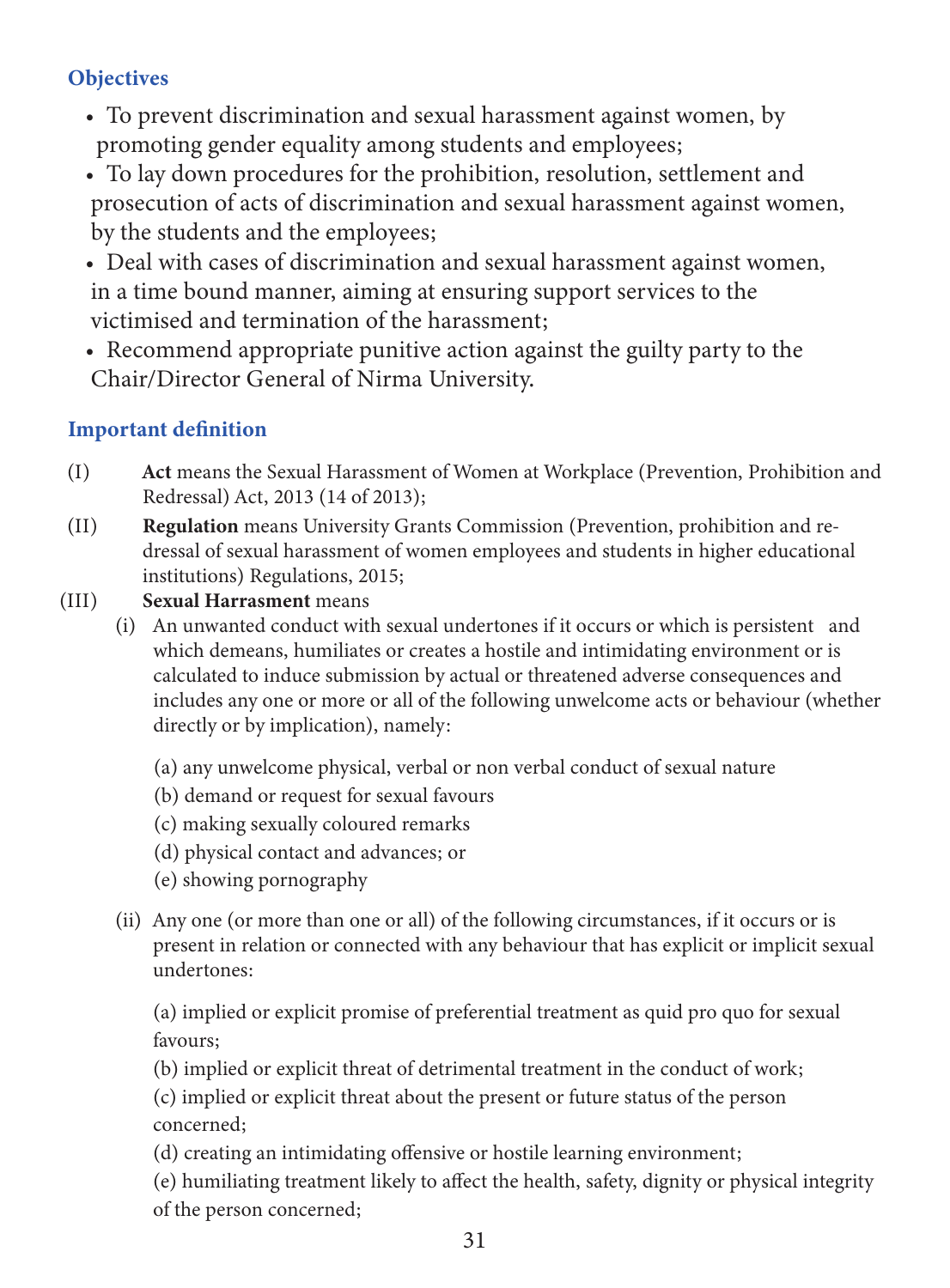- (IV) Aggrieved woman means in relation to work place, a woman of any age whether employed or not, who alleges to have been subjected to any act of sexual harassment by the respondent;
- (V) Campus means the location or the land on which Nirma University and its constituted institutional facilities like libraries, laboratories, lecture halls, residences, halls, toilets, student centres, hostels, dining halls, stadiums, parking areas, parks-like settings and other amenities like health centres, canteens, Bank counters, etc, are situated and also include extended campus and covers within its scope places visited as a student of the institute including transportation provided for the purpose of commuting to and from the institution, the locations outside the institution on field trips, internships, study tours, excursions, short- term placements, places used for camps, cultural festivals, sports meets and such other activities where a person is participating in the capacity of an employee or a student of the concerned institute.
- (VI) Employee means a person employed by the Nirma University or its institutes (regular/ term/contract basis);
- (VII) Student means a person duly admitted and pursuing a programme of study including short-term training programmes in the University; Provided that a student who is in the process of taking admission in any of the institutes under the University, although not yet admitted, shall be treated, for the purposes of these regulations, as a student;

Provided that a student who is a participant in any of the activities in any of the institutes under the University where such student is enrolled shall be treated, for the purposes of these regulations, as a student;

Third Party Harassment refers to a situation where sexual harassment occurs as a result of an act or omission by any third party or outsider, who is not an employee or a student of the University, but a visitor to the University in some other capacity or for some other purpose or reason.

# Responsibilities of Internal Complaints Committee (ICC)

- (a) to provide assistance if an employee or a student chooses to file a complaint with the police;
- (b) to provide mechanism of dispute redressal and dialogue to anticipate and address issues through just and fair conciliation without undermining complainant's rights, and minimise the need for purely punitive approaches that lead to further resentment, alienation or violence;
- $(c)$ to protect the safety of the complainant by not divulging the person's identity, and provide the mandatory relief by way of sanctioned leave or relaxation of attendance requirement or transfer to another department or supervisor as required during the pendency of the complaint, or also provide for the transfer of the offender;
- (d) ensure that victims or witnesses are not victimised or discriminated against while dealing with complaints of sexual harassment; and
- (e) ensure prohibition of retaliation or adverse action against a covered individual because the employee or the student is engaged in protected activity.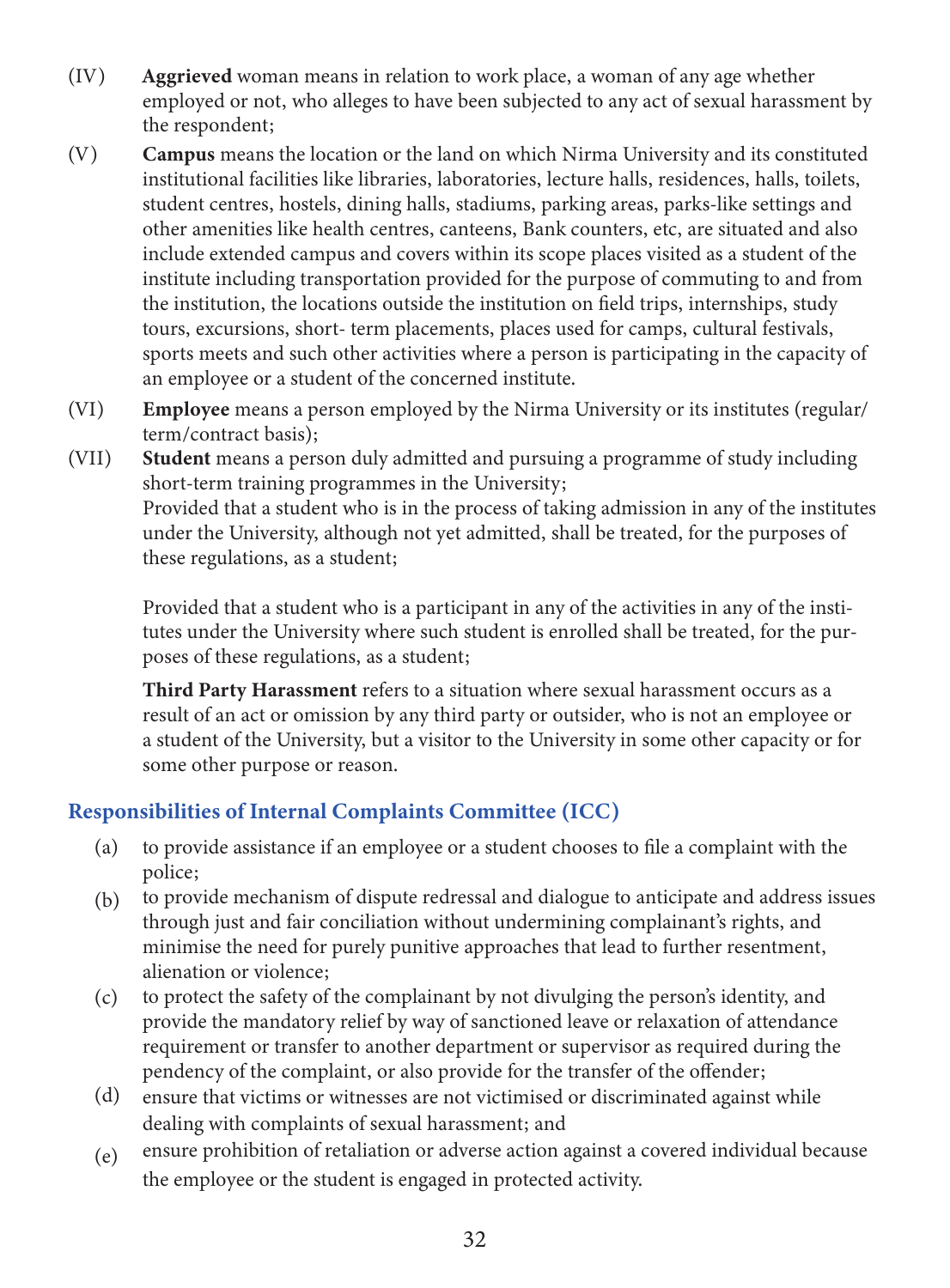Process for making complaint and conducting Inquiry: The ICC shall comply with the procedure prescribed in these regulations for making a complaint and inquiring into the complaint in a time bound manner.

Process of making complaint of sexual harassment: An aggrieved person is required to submit a written complaint to the ICC within three months from the date of the incident and in case of a series of incidents within a period of three months from the date of the last incident. Provided that where such complaint cannot be made in writing, the Chairperson or any member of the ICC shall render all reasonable assistance to the person for making the complaint in writing.

Provided further that the ICC may, for the reasons to be accorded in the writing, extend the time limit not exceeding three months if it is satisfied that the circumstances were such which prevented the person from filing a complaint within the said period. Friends, relatives, colleagues, co-students, psychologist or any other associate of the victim may file the complaint in situation where the aggrieved person is unable to make a complaint on account of physical or mental incapacity or death.

# Process of conducting Inquiry

- The ICC shall, upon receipt of the complaint, send one copy of the complaint to the respondent within a period of seven days of such receipt, (a)
- (b) Upon receipt of the copy of the complaint, the respondent shall file his/her reply to the complaint along with the list of documents, names and addresses of witnesses within a period of ten days,
- The inquiry has to be completed within a period of ninety days from the date of receipt of the complaint. The inquiry report with recommendations, if any, has to be submitted within ten days from the completion of the inquiry to the Director General. A copy of the findings or recommendations shall also be served on both parties to the complaint,  $(c)$
- The Director General shall act on the recommendations of the committee within a (d) period of thirty days from the receipt of the inquiry report, unless an appeal against the findings is filed within that time by either party,
- An appeal against the findings or/recommendations of the ICC may be filed by either (e) party before the Director General within a period of thirty days from the date of the recommendations,
- If the Director General decides not to act as per the recommendations of the ICC, then it shall record written reasons for the same to be conveyed to the ICC and both the parties to the proceedings. If on the other hand, it is decided to act as per the recommendations of the ICC, then a show cause notice answerable within ten days shall be served on the party against whom action is decided to be taken. The Director General shall proceed only after considering the reply or hearing the aggrieved person, (f)
- The aggrieved party may seek conciliation in order to settle the matter. No monetary (g) settlement should be made as a basis of conciliation. The institute concerned shall facilitate a conciliation process through ICC, as the case may be, once it is sought. The resolution of the conflict to the full satisfaction of the aggrieved party wherever possible, is preferred to purely punitive intervention,
- $(h)$  The identities of the aggrieved party or victim or the witness or the offender shall not be made public or kept in the public domain especially during the process of the inquiry.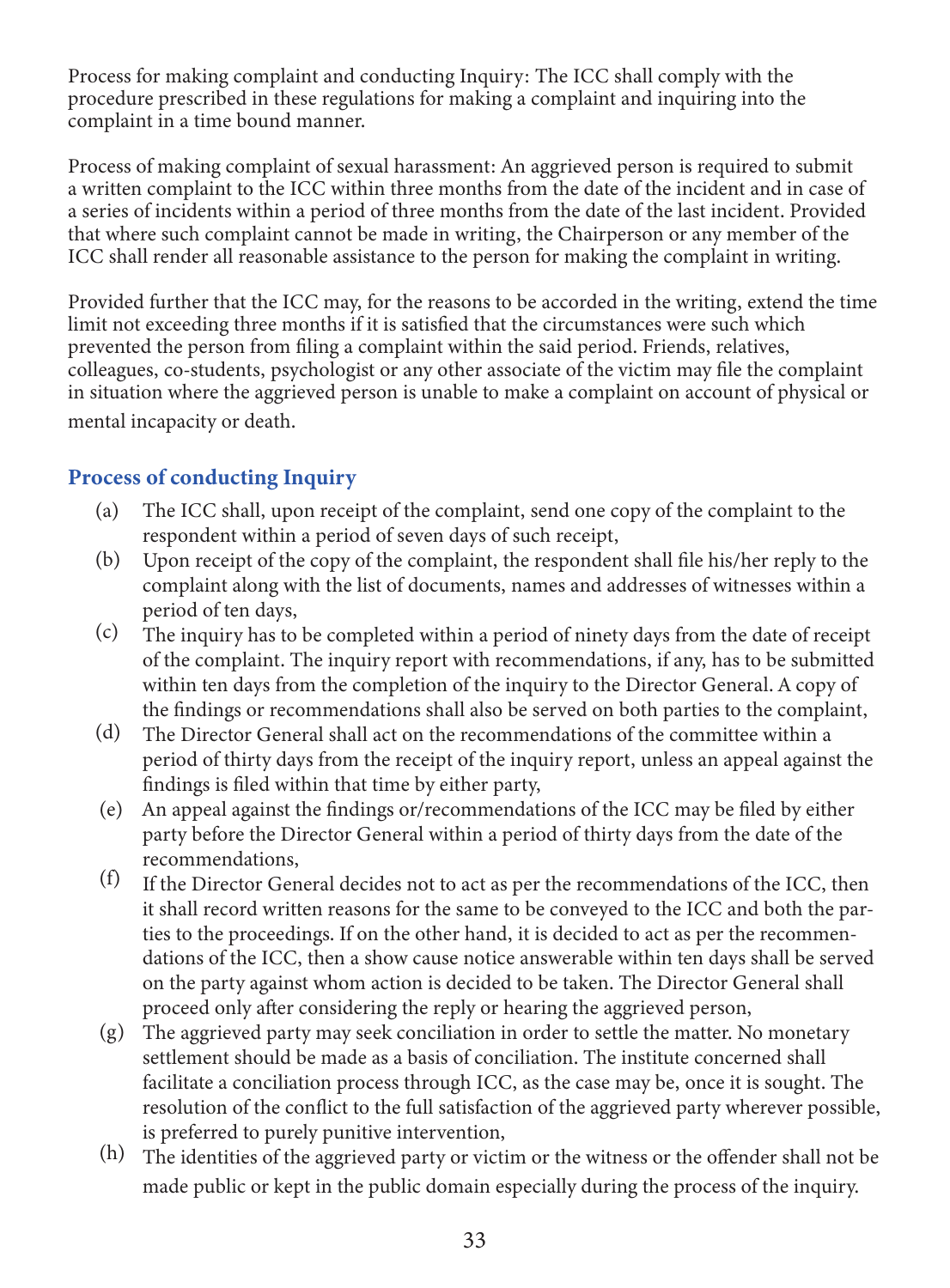# Interim redressal

The concerned institute may -

- (a) transfer the complainant or the respondent to another section or department to minimise the risks involved in contact or interaction, if such a recommendation is made by the ICC,
- (b) grant leave to the aggrieved with full protection of status and benefits for a period up to three months,
- (c) restrain the respondent from reporting on or evaluating the work or performance or tests or examinations of the complainant,
- (d) ensure that offenders are warned to keep a distance from the aggrieved, and wherever necessary, if there is a definite threat, restrain their entry into the campus,
- (e) take strict measures to provide a conducive environment of safety and protection to the complainant against retaliation and victimisation as a consequence of making a complaint of sexual harassment.

# Punishment and compensation

- (1) Anyone found guilty of sexual harassment shall be punished in accordance with the service rules of the university if the offender is an employee,
- (2) Where the respondent is a student, depending upon the severity of the offence, the following punishment can be imposed:
	- withhold privileges of the student such as access to the library, auditoria, halls of (a) residence, transportation, scholarships, allowances, and identity card;
	- (b) suspend or restrict entry into the campus for a specific period;
	- $(c)$  expel and strike off name from the rolls of the institution, including denial of readmission, if the offence so warrants;
	- award reformative punishments like mandatory counselling and/or (d) performance of community services.
- (3) The aggrieved person is entitled to the payment of compensation. The competent authority shall issue direction for payment of the compensation recommended by the ICC and accepted by the Director General, which shall be recovered from the offender. The compensation payable shall be determined on the basis of:
	- a) mental trauma, pain, suffering and distress caused to the aggrieved person;
	- b) the loss of career opportunity due to the incident of sexual harassment;
	- c) the medical expenses incurred by the victim for physical, psychiatric treatment;
	- d) the income and status of the alleged perpetrator and victim; and
	- e) the feasibility of such payment in lump sum or in installments.

# Action against frivolous complaint

If the ICC concludes that the allegations made were false, malicious or the complaint was made knowingly, found to be untrue or forged, or misleading information has been provided during the inquiry, the complainant shall be liable to be punished as per the provisions of regulation 10 of the notification. However, the mere inability to substantiate a complaint or provide adequate proof will not attract attention against the complainant. Malicious intent on the part of the complainant shall not be established without an inquiry in accordance with the procedure prescribed, conducted before any action is recommended.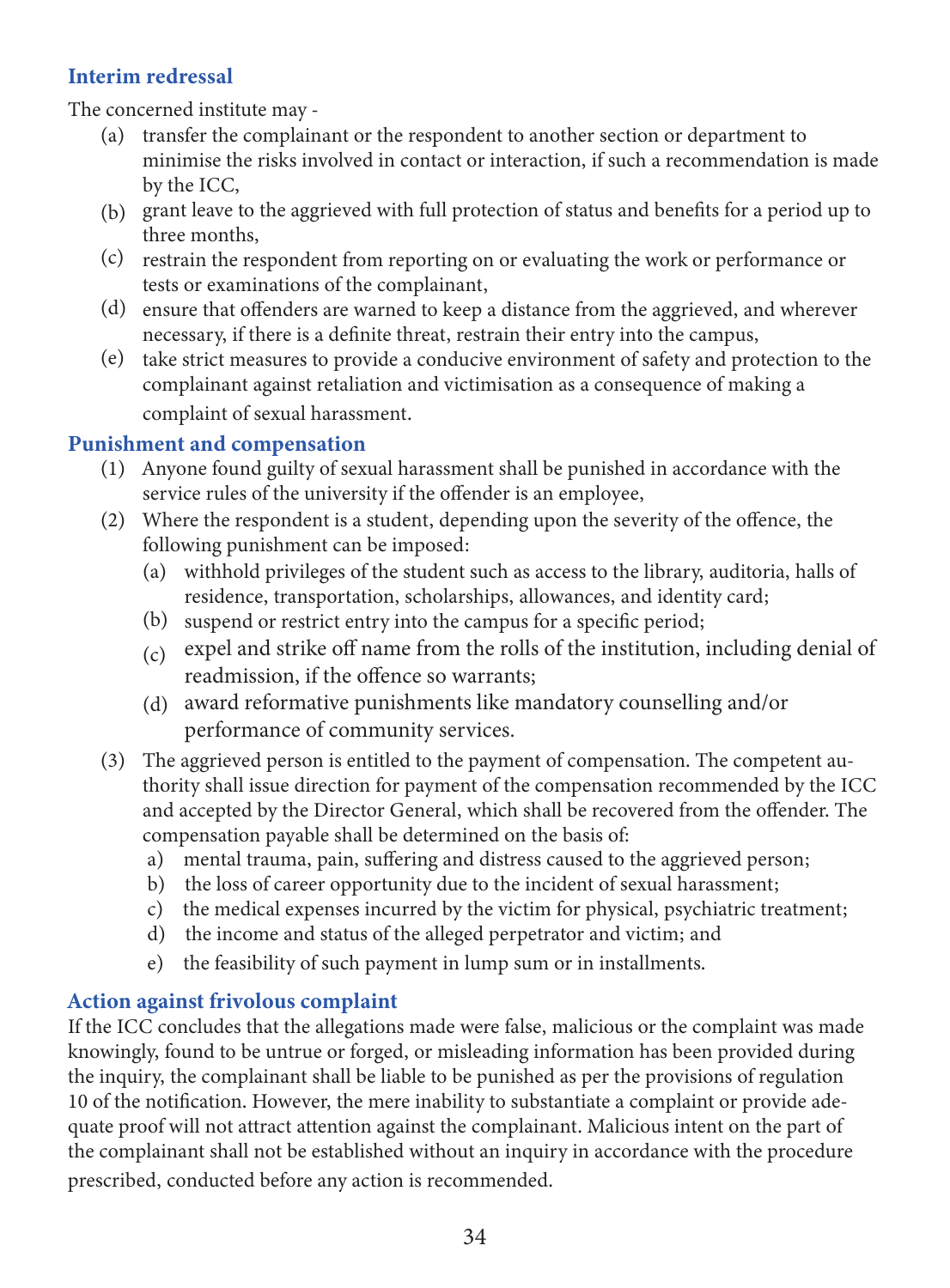# 2.5 MECHANISHM FOR PREVENTION/ PROHIBITION OF RAGGING

# Prevention of Ragging Cell

Nirma University has a zero tolerance policy towards ragging. Ragging is strictly prohibited inside and outside the university campus. The University strictly follows the guidelines on ragging issued by the Honorable Supreme Court of India and University Grants Commission (UGC).

#### What constitutes Ragging

As per the provision of section-3 of (UGC Regulations on Curbing the menace of Ragging in Higher Educational Institutions, 2009) Ragging constitutes one or more of any of the following acts:

(a) Any conduct by any student or students whether by words spoken or written or by an act which has the effect of teasing, treating or handling with rudeness a fresher or any other student;

(b) Indulging in rowdy or indisciplined activities by any student or students which causes or is likely to cause annoyance, hardship, physical or psychological harm or to raise fear or apprehension thereof in any fresher or any other student;

(c) Asking any student to do any act which such student will not in the ordinary course do and which has the effect of causing or generating a sense of shame, or torment or embarrassment so as to adversely affect the physique or psyche of such fresher or any other student;

(d) Any act by a senior student that prevents, disrupts or disturbs the regular academic activity of any other student or a fresher;

(e) Exploiting the services of a fresher or any other student for completing the academic tasks assigned to an individual or a group of students;

(f) Any act of financial extortion or forceful expenditure burden put on a fresher or any other student by students;

(g) Any act of physical abuse including all variants of it: sexual abuse, homosexual assaults, stripping, forcing obscene and lewd acts, gestures, causing bodily harm or any other danger to health or person;

(h) Any act or abuse by spoken words, emails, post, public insults which would also include deriving perverted pleasure, vicarious or sadistic thrill from actively or passively participating in the discomfiture to fresher or any other student;

(i) Any act that affects the mental health and self-confidence of a fresher or any other student with or without an intent to derive a sadistic pleasure or showing off power, authority or superiority by a student over any fresher or any other student;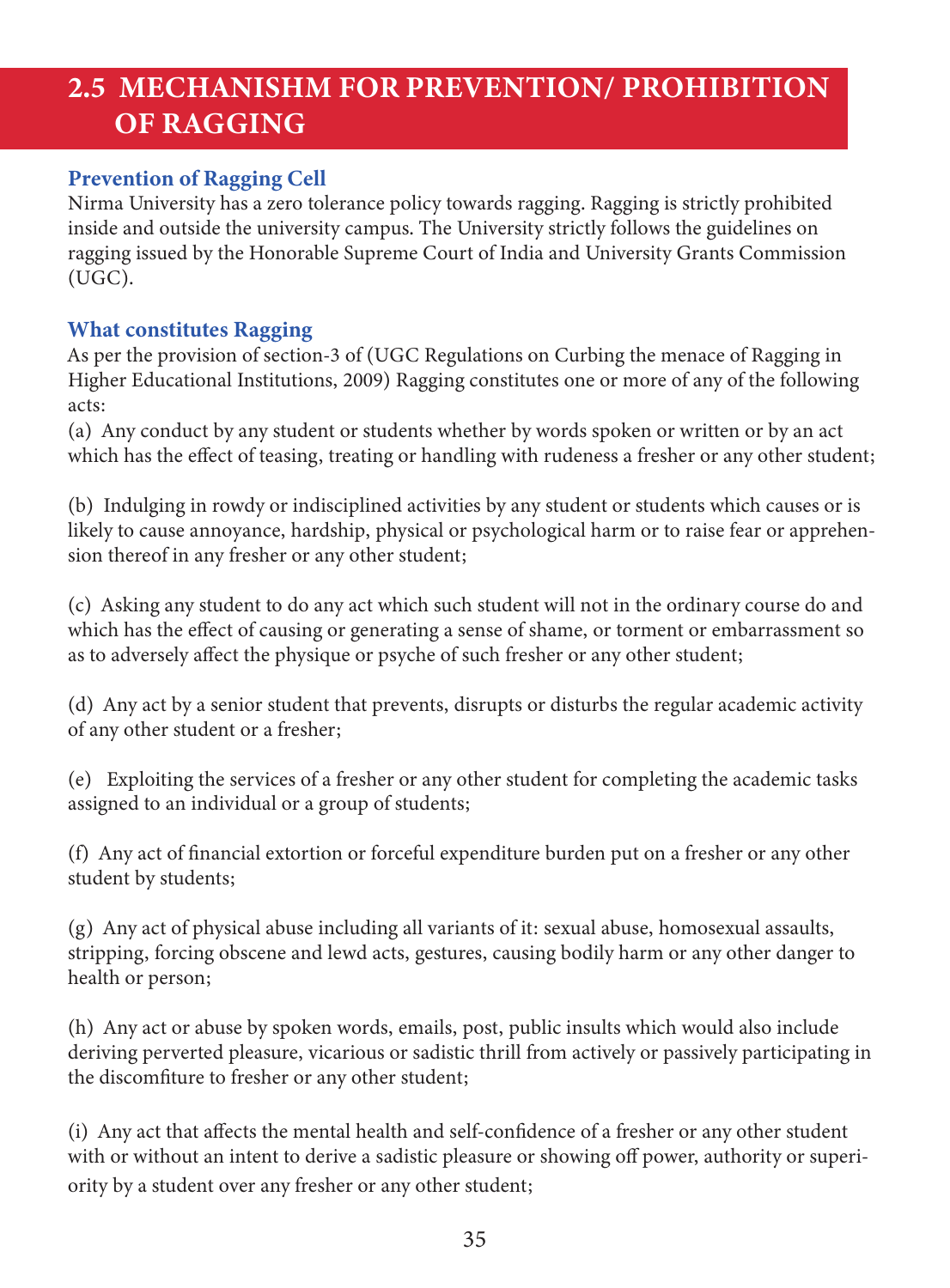(j) Any act of physical or mental abuse (including bullying and exclusion) targeted at another student (fresher or otherwise) on the ground of colour, race, religion, caste, ethnicity, gender (including transgender), sexual orientation, appearance, nationality, regional origins, linguistic identity, place of birth, place of residence or economic background.

# Anti-Ragging Mechanism at the University

The University has the provision of anti-ragging mechanism, both at the university level and the institute level. The University has a Monitoring Cell, which is headed by Director General. Each institute has an Anti-Ragging Committee, which is headed by the Director of the Institute. At the institute level, there are two more committees: Anti-ragging Squad and Anti-ragging Mentoring Cell.

The academic year begins with the meeting of Monitoring Cell that discusses and decides the guidelines related to the anti-ragging measures in line with the guidelines issued by the UGC. Every institute, in turn, plans and implements the anti-ragging measures at the institute level.

#### Anti-Ragging Measures

All the students admitted to the University have to observe and abide by the rules prescribed by the University and the respective Institute. Each student and his parent are required to submit an online undertaking every academic year. To enhance familiarity and acclimatise the freshers to the academic and social environment of the campus, each institute organises an orientation programme in the first week of the new academic calendar. Different communication mechanisms are used to disseminate the information about the anti-ragging measures being followed at the University.

Regular interaction and counselling sessions are held with the students to make them comfortable in the new environment and to detect any signs of ragging. The anti-ragging squad regularly visits the hostels, canteen/mess area, and sports ground to detect signs of ragging. In addition, there are surprise inspection at hostels, canteens, rest-cum-recreational rooms, toilets,

bus-stands, etc to prevent ragging and any undesirable behaviour or incident.

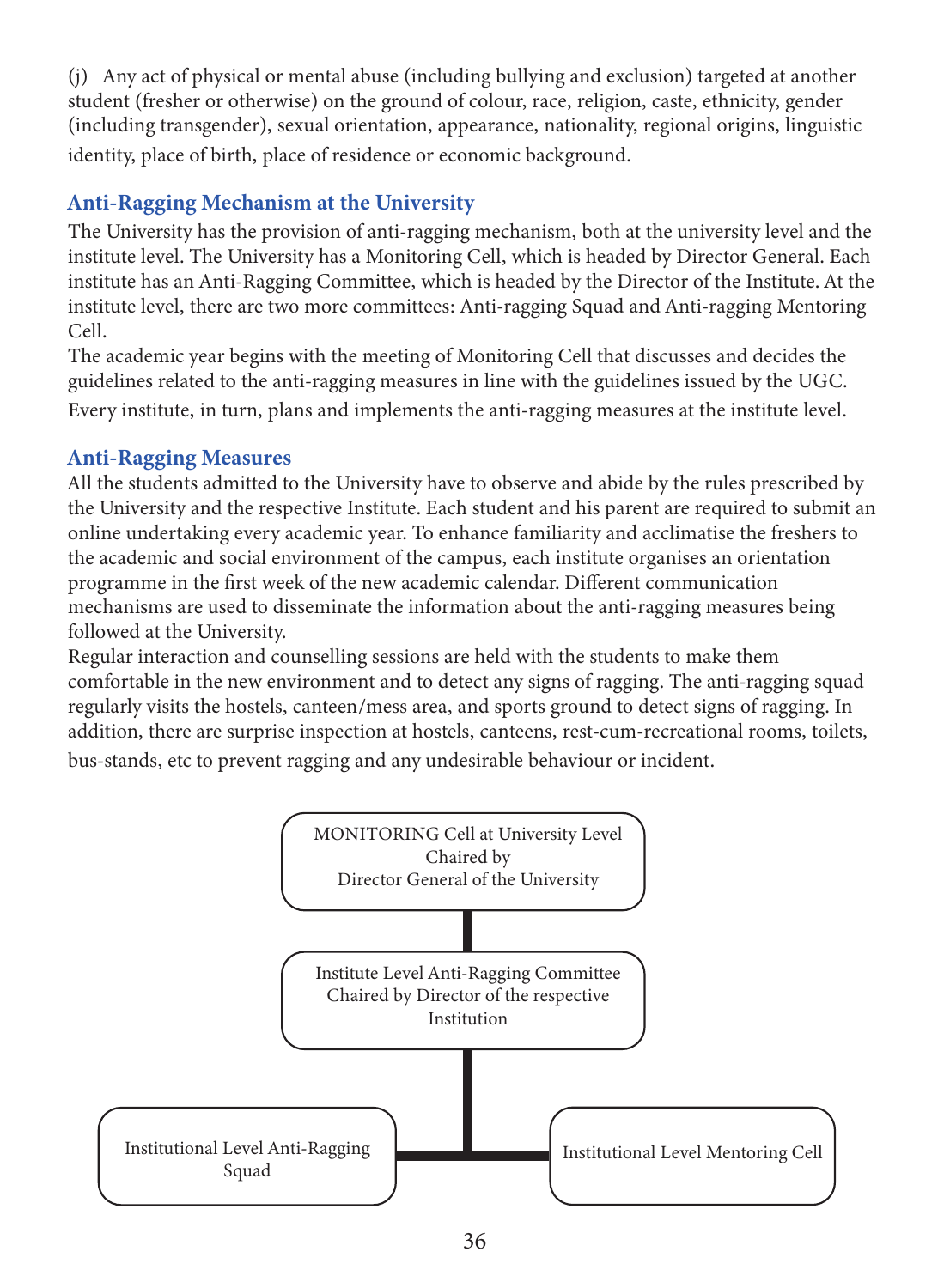# University Level Committees

#### Monitoring Cell of Anti Ragging Measures

At the University Level, there is a Monitoring Cell of Anti-Ragging Measures, which is chaired by the Director General of the University. The cell consists of all the Head of Institutions, Chief Operating Officer and Executive Registrar of the University as members and the Chief Warden (Hostels) as Member Secretary. This body coordinates with the constituent Institutions of the University in implementing the Anti-Ragging measures and achieving its objectives.

#### Institution Level Committees

There are three committees constituted at the Institutional Level and all the Institutions under the university has constituted three committees viz. Anti-Ragging Committee (Institute Level Statutory Committee), Anti Ragging Squad and Mentoring Cell (Ragging)

# 1. Anti-Ragging Committee (Institute Level Statutory Committee)

This is a Institute Level Statutory Committee with Director of the Institute as Chairperson, two Senior Faculty Members, Chief Warden (Hostels), representatives of civil and police administration, local media, non-Government Organisations involved in youth activities, representatives of faculty members, representatives of parents, representatives of students and non-teaching staff as members.

This committee ensures compliance with the provisions of Regulations of Anti-Ragging.

# 2. Anti-Ragging Squad

The Squad consists of one senior faculty member as Co-coordinator and the Chief Warden (Hostels) as Co-coordinator. The committee consists of teaching and non-teaching staff and students representatives as its members. The squad makes surprise visits at hostels and spots vulnerable to incidences of ragging on the campus.

# 3. Mentoring Cell (Ragging)

The cell is headed by a Senior Faculty member and consists of teaching staff as well as Students representatives. The Mentoring Cell promotes the objective of Anti-Ragging among the students.

# Administrative action in the event of ragging

The Monitoring Cell may, depending on the nature and gravity of the guilt established by the Anti-Ragging Squad, can recommend to the Director General to award, to those found guilty, one or more of the following punishments:

- i. Suspension from attending classes and academic privileges.
- ii. Withholding/withdrawing scholarship/fellowship and other benefits.
- iii. Debarring from appearing in any test/examination or other evaluation process.
- iv. Withholding results.

 v. Debarring from representing the institution in any regional, national or international meet, tournament, youth festival, etc.

- vi. Suspension/expulsion from the hostel.
- vii. Cancellation of admission.
- viii. Rustication from the institution for period ranging from one to four semesters.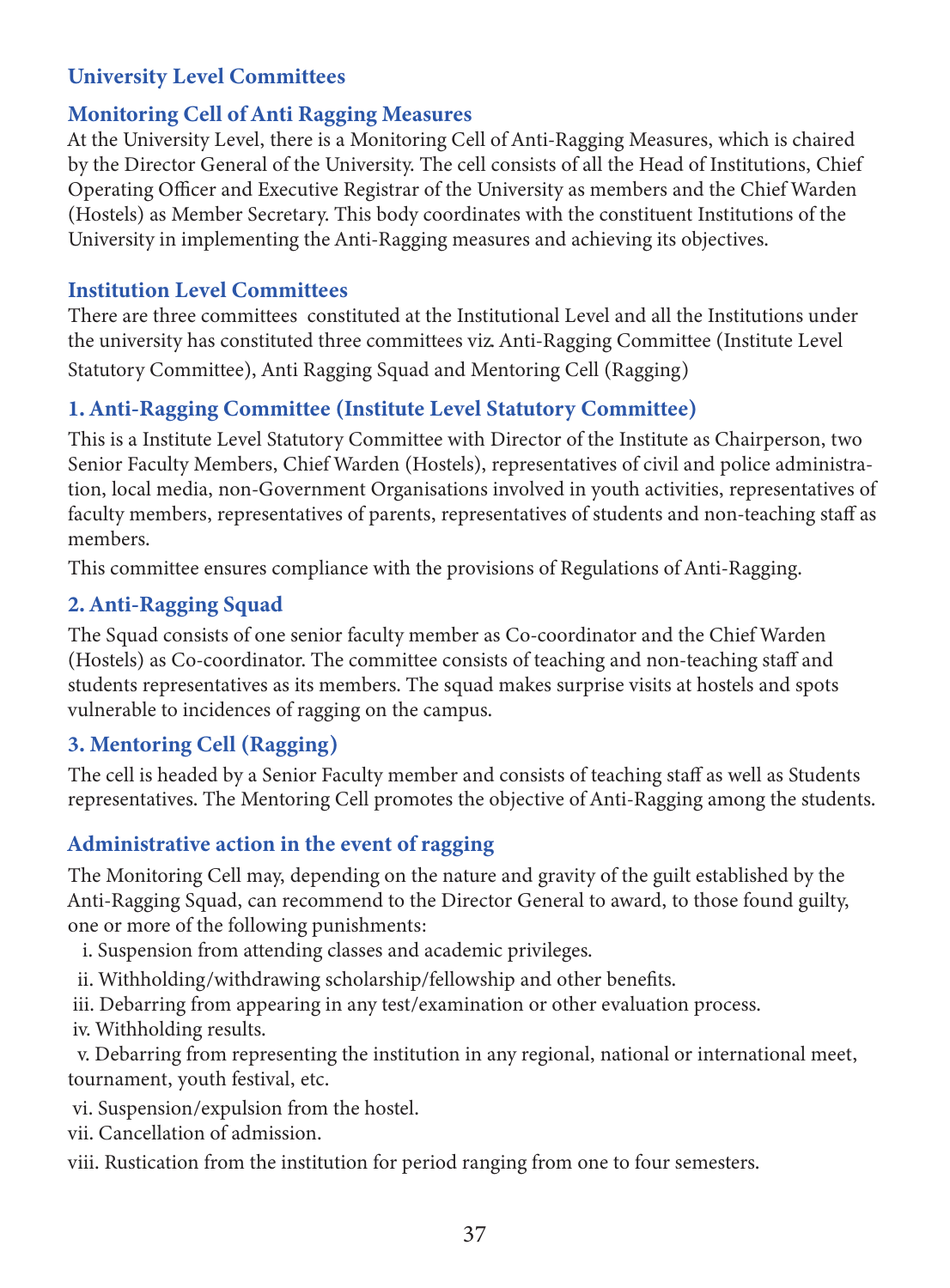ix. Expulsion from the institution and consequent debarring from admission to any other institution for a specified period.

Provided that where the persons committing or abetting the act of ragging are not identified, the institution shall resort to collective punishment.

# 2.6 MECHANISHM FOR PREVENTION/ PROHIBITION OF DRUG MENACE

In pursuance of the law of the land against the use & possession of Narcotics-Drugs, Nirma University has taken various measures to prevent the use of drugs/alcohol by the students on campus.

These measures include:

- (1) Formation of Anti-Drug Squad at the University/Institute level as is done in case of Ragging.
- (2) Formation of Anti-Drug Squads of the students' volunteers at hostels and the institute/s.
- (3) Carrying out regular as well as surprise visits in hostels and other places.
- (4) Organising various awareness programmes to educate the students about the ill-effects of the use of drugs as well as the penalties for violation of the laws.
- (5) Displaying of Anti-Drugs posters at prominent places for awareness of the students.
- (6) Organising a session in Induction Programme against the use and possession of drugs/ alcohol.
- (7) Obtaining undertaking from the students against the use and possession of drugs/alcohol.

# 2.7 MECHANISHM FOR REDRESSAL OF STUDENT'S GRIEVANCES

The students are the main stakeholders in any institution imparting education, and it's our Endeavour to make all efforts to ensure transparency in all the activities at different stages. Taking this spirit in consideration the University has decided to provide mechanism to students for redressal of their grievances as under:

The Grievances may broadly include the following complaints of the aggrieved students:

- a) Academic
- b) Non-Academic
- c) Grievance related to Assessment
- d) Grievance related to Victimisation
- e) Grievance related to Attendance
- f) Grievance related to charging of fees
- g) Grievance regarding conducting of Examinations
- h) Harassment by colleague students or the teachers etc

There will be Grievance Redressal Committees at the Department/Institute/University level to deal with the grievances of the students: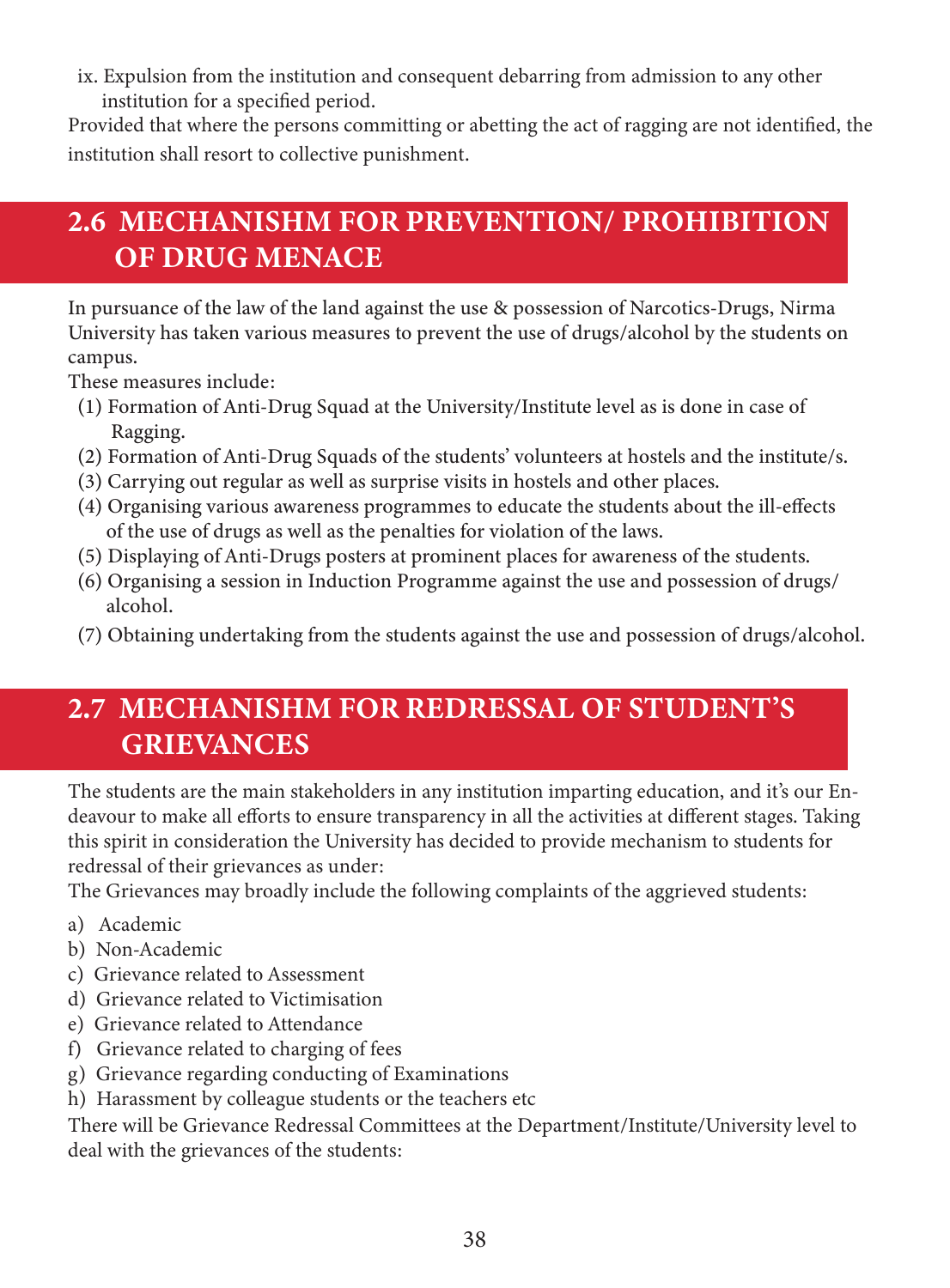#### a) Department/Area Level Committee will be as under:

| <b>Sr No</b> | Category                                                                                       |
|--------------|------------------------------------------------------------------------------------------------|
| i.           | Head of the Department                                                                         |
| ii.          | Two professors from outside the department nominated by Director General                       |
| iii.         | One faculty well versed with the mechanism of grievance redressal nominated by<br>Chairman     |
| iv.          | One representative from amongst the students of the Institute nominated by Director<br>General |

(Further details available in Student handbook 2)

b) Institute Level Committee will be as under:

| <b>Sr</b> No | Category                                                                                       |
|--------------|------------------------------------------------------------------------------------------------|
| i.           | Dean of faculty                                                                                |
| ii.          | HoD, Student Welfare                                                                           |
| iii.         | One senior faculty (academic) other than the Chairman                                          |
| iv.          | Senior academic/ Proctor                                                                       |
| V.           | One representative from amongst the students of the Institute nominated by Director<br>General |

(Further details available in Student handbook 2)

# c) University Level Committee will be as under:

| Sr No          | Category                                                                                                                                                                                                                                                                                                                                                                                                                                                                                                                                     |
|----------------|----------------------------------------------------------------------------------------------------------------------------------------------------------------------------------------------------------------------------------------------------------------------------------------------------------------------------------------------------------------------------------------------------------------------------------------------------------------------------------------------------------------------------------------------|
| $\mathbf{i}$ . | Dr Purvi Pokhariyal, Professor, Institute of Law (Chairperson)                                                                                                                                                                                                                                                                                                                                                                                                                                                                               |
| ii.            | Shri Ashish Desai, HoD, Student Welfare                                                                                                                                                                                                                                                                                                                                                                                                                                                                                                      |
| iii.           | Dr Madhuri Bhavsar, Professor, Institute of Technology                                                                                                                                                                                                                                                                                                                                                                                                                                                                                       |
| iv.            | One representative each from amongst the students of the Institute:<br>Institute of Technology: Shri Nisarg Gandhi (17BEE031)<br>Institute of Architecture & Planning: Ms Riya Chaudhary (17BAR042)<br>Institute of Law: Ms Madhusmita Patel (15BBL033)<br>Institute of Pharmacy: Ms Sakshi Purswani (17BPH087)<br>Institute of Management: Shri Omkar Katdare (181337)<br>Institute of Science: Ms Kavya Pandya (18MBC013)<br>Institute of Commerce: Shri Sachin Thekwani (IC111855)<br>Department of Design: Shri Devansh Singh (19BDI010) |
| V.             | Shri G Ramachandran Nair, Executive Registrar (Invited member)                                                                                                                                                                                                                                                                                                                                                                                                                                                                               |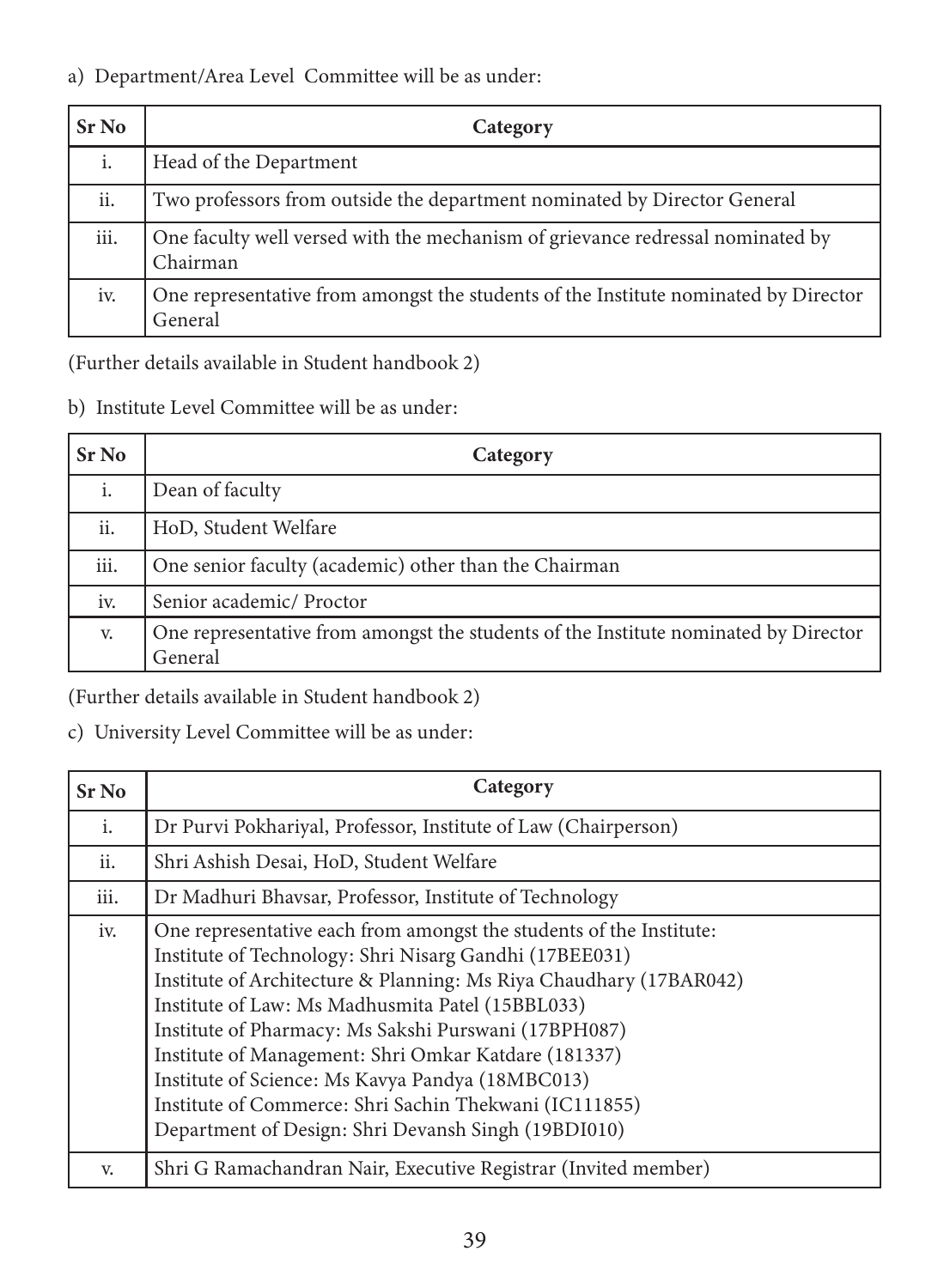This committee will deal with all the Grievances directly which is related to the common problems at University level, both Academic and Administrative. In addition, this committee will also entertain the appeal filed by the student against the decision of the Institute level committee/s.

# • Procedure for Redressal of Grievances (RoG)

- An aggrieved student who has the Grievance or Grievances at the Programme/Area (a) level shall make an application first to the Programme/Area Chairperson. The Programme/Area Chairperson, after verifying the facts will try to redress the grievance within a reasonable time, preferably within a week of the receipt of application of the student. If the student is not satisfied with the verdict or solution of the Programme/Area Chairperson, then the same should be placed before the Programme/Area level committee.
- (b) If the student is not satisfied with the decision of Programme/Area level committee, he/ she can submit an appeal to the Institute level committee within a week from the date of the receipt of the reply from the Department level committee.

The Head of Institute, after verifying the facts and the papers concerned and having discussion with the Chairman of the Programme/Area level committee will place the matter before the Institute level committee which shall either endorse the decision of the Programme level committee or shall pass appropriate order in the best possible manner within a reasonable time, preferably within 10 days of receipt of application.

- (c) If the student is not satisfied with the redressal offered by the Institute level committee and feel that his/her Grievance is not redressed, he/she can submit an appeal to the University level committee within a week from the date of receipt of decision with the relevant details.
- (d) The University level committee should consider the appeal of the student and make appropriate recommendations to the Director General within a reasonable time, preferably within 15 days. On approval by the Director General the final decision is to be communicated to the student through the respective Head of Institute.
- (e) The University level Committee, if needed, may recommend to the Director General, necessary corrective action as it may deem fit, to ensure avoidance of recurrence of similar grievance at any of the Institute under the University.
- (f) While dealing with the complaint the committee at all levels will observe law of natural justice and hear the complainant and concerned people.
- (g) While passing an order on any Grievance at any level the relevant provisions of Act/ Regulations should be kept in mind and no such order should be passed in contradiction of the same.

The student will submit the application of Grievance or appeal to the Institute level committee or University level committee, as the case may be, through the Head of Department and Head of Institute concerned.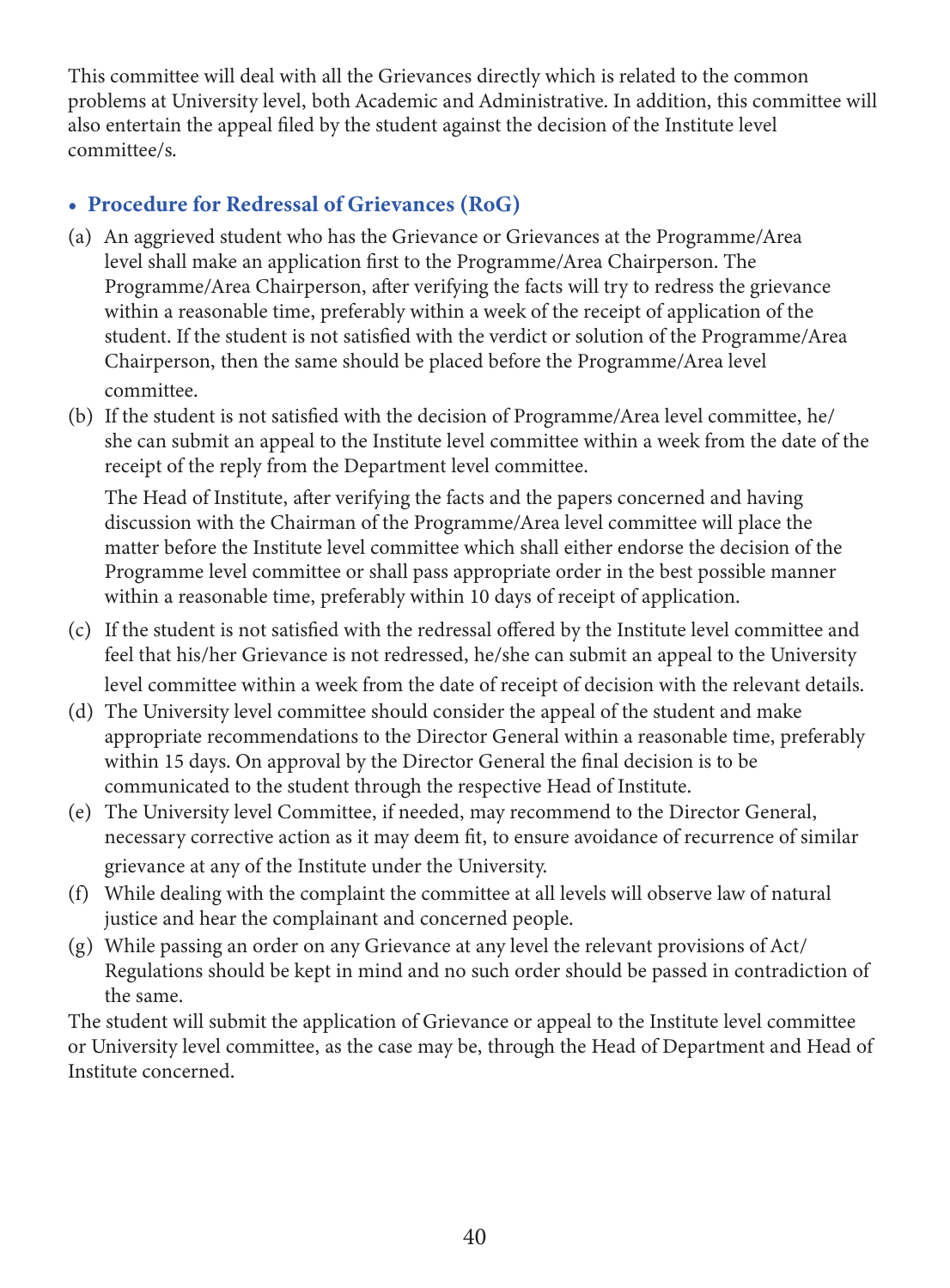Section 3

# IMPORTANT INFORMATION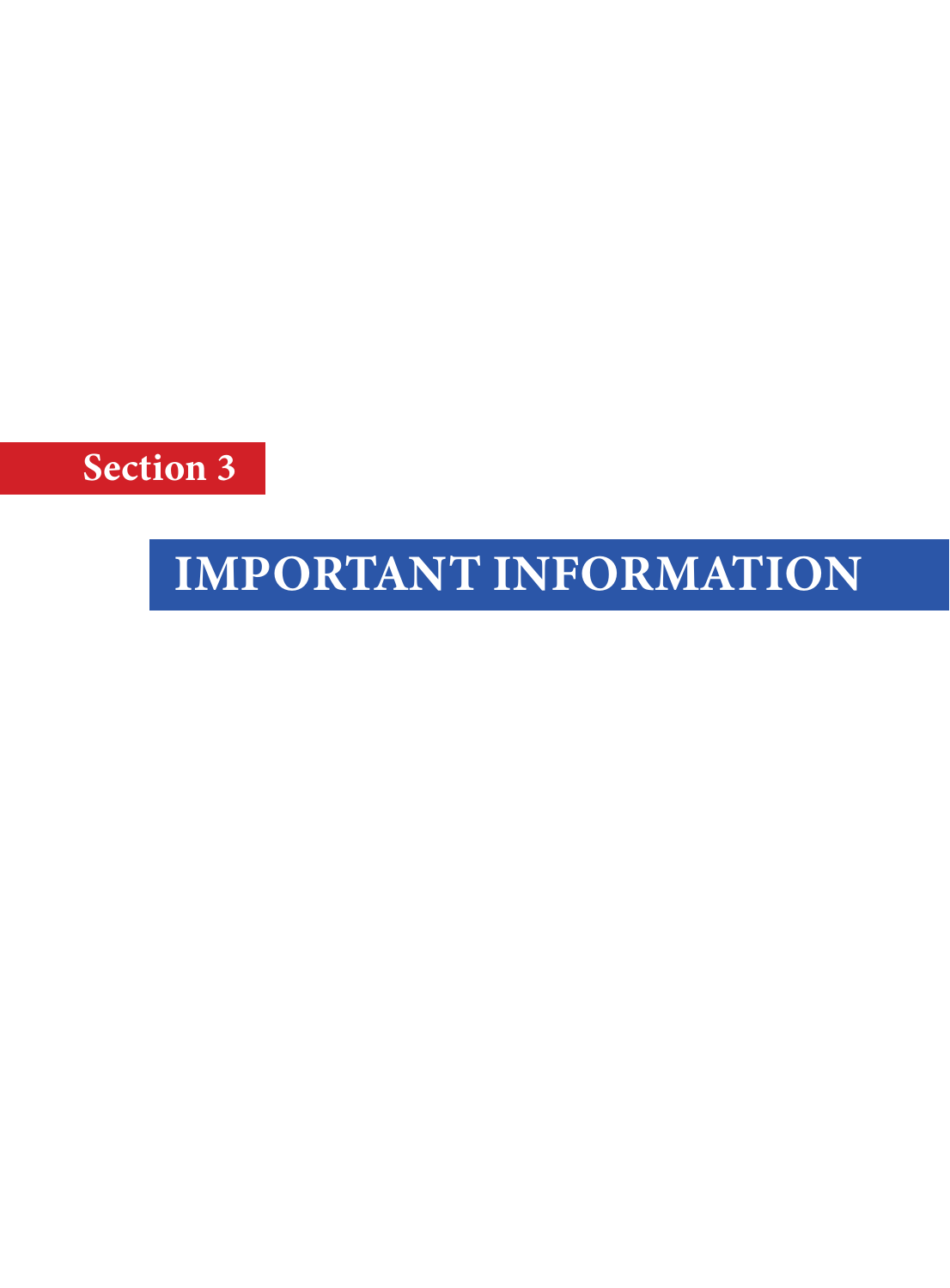# 3.1 STUDENT'S WELFARE BOARD

#### **Overview**

The University has constituted a Students' Welfare Board with the objective to emphasise the all-round development of the students of the University with focus on the physical, social, cultural and spiritual well-being.

The Board organises various activities all-round the year for the students to develop and show case their talents. Events like annual sports competitions, cultural festivals like ras-garba, celebration of National days, social activities are a regular feature of the events organised at the campus. Institute level and Inter Institute competitions of cricket, football, volleyball, basketball, kho-kho, kabaddi, lawn tennis, badminton, table tennis, carom, chess, and athletics are also held. Moreover, adventure activities like mountaineering camps at the Himalayas and desert adventure camps are also organised. Various social activities like youth awareness lectures, blood donation camps, Swachh Bharat Abhiyan, NSS activities in nearby primary schools, literacy programmes for people of the slum area are also organised. In addition, various camps at nearby villages for tobacco awareness, vaccination, health, medical, cancer and nutrition awareness, traffic awareness, diagnostic test for thalassemia, dental check-up, etc are organised regularly under NSS.

# **Objectives**

- To enhance the overall personality development of students in all spheres of life
- To bring out hidden talents of students by providing opportunities
- To provide ample opportunities for welfare of students
- To motivate students for participation in various activities, competitions at university, state and national level
- To inculcate self-reliance and boost the confidence among students for their all-round development
- To provide various schemes for development and betterment of students

# Activities conducted by Students' Welfare Board

# National Service Scheme (NSS)

The National Service Scheme (NSS) is an Indian government-sponsored public service programme conducted by the Ministry of Youth Affairs and Sports of the Government of India. Popularly known as NSS, the scheme was launched in Gandhiji's Centenary year, 1969. Aimed at developing students' personality through community service, NSS is a voluntary association of students in Colleges, Universities and at +2 level working for a campus-community linkage.

There are two types of activities: Regular Activities (120 hours) and Annual Special Camp (120 hours). All the NSS Volunteers who have served NSS for at least 2 years and have performed 240 hours of work under NSS are entitled to a certificate from the university under the signature of the Vice-Chancellor and the Programme Coordinator. The Annual camps are known as Special Camps. The camps are held annually, funded by the government of India, and are usually located in a rural village or a city suburb. Volunteers are involved in activities such as, Cleaning, Afforestation, Stage shows or a procession creating awareness of such issues as social problems, education and cleanliness, Awareness Rallies, and Health & Hygiene camps, among other activities.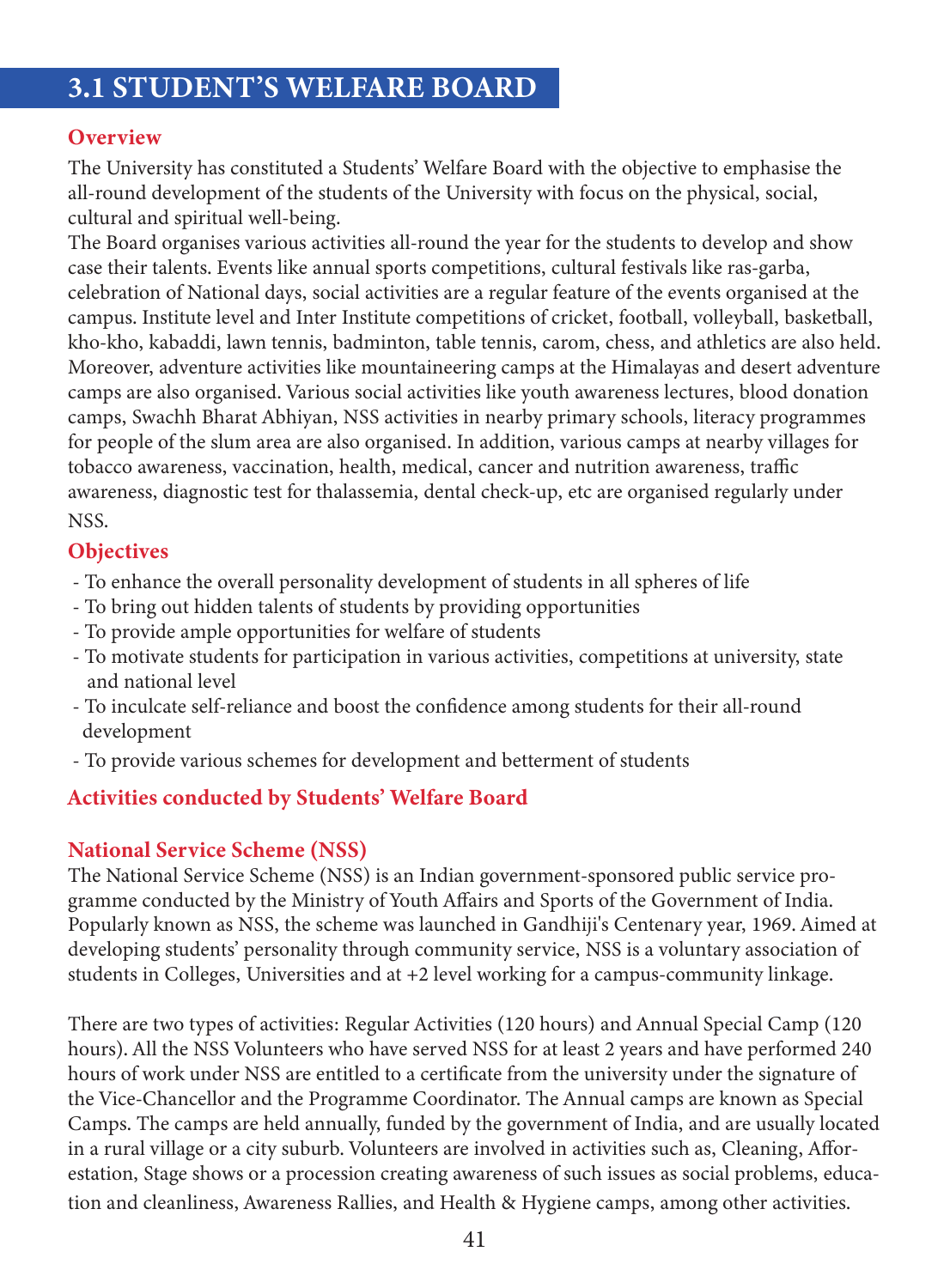There are no predefined or preassigned tasks; it is left up to the volunteers to provide service in any way that is feasible. Camps typically last between 7 days to 10 days, although camps for shorter periods are also conducted by NSS.

In some institutions of Nirma University, volunteers are involved in regular blood donation camps and traffic control (regulating queues in temples and preventing stampedes at functions). National conferences are held regularly to conduct white-paper and project presentations.

NSS resembles the Bharat Scouts and Guides, National Cadet Corps (NCC) and other programmes developed for national welfare.

To recognise the voluntary service rendered by NSS volunteers, Programme Officers (POs), NSS Units and the University NSS Cells, it has been proposed to provide suitable incentives/awards under the scheme/s, Indira Gandhi National Award, State Awards & University level awards

NSS has allocated 800 volunteers unit to Nirma University. According to the institute, the allocation of the volunteer is as follows.

| Institute                            | <b>Volunteers</b> |
|--------------------------------------|-------------------|
| Institute of Technology              | 420               |
| Institute of Management              | 100               |
| Institute of Pharmacy                | 50                |
| Institute of Law                     | 100               |
| Institute of Architecture & Planning | 80                |
| Institute of Commerce                | 50                |
| Total                                | 800               |

The grant is allocated to the institute as per the allocated number. The expense of all programmes made under the banner of NSS is debited from NSS grants. For regular activity, Rs.250 per volunteer and Rs.450 per volunteer can be spent annually for a special camp. Note that only half of the allocated volunteers can go to a special camp.

# National Cadet Corps (NCC)

The National Cadet Corps is an Indian military cadet corps with its Headquarters at New Delhi, India. It is open to school and college students on voluntary basis. National Cadet Corps is a Tri-Services Organisation, comprising the Army, Navy and Air Force, engaged in grooming the youth of the country into disciplined and patriotic citizens. The National Cadet Corps in India is a voluntary organisation which recruits cadets from high schools, colleges and universities all across India. The Cadets are given basic military training in small arms and parades. The officers and cadets have no liability for active military service once they complete their course.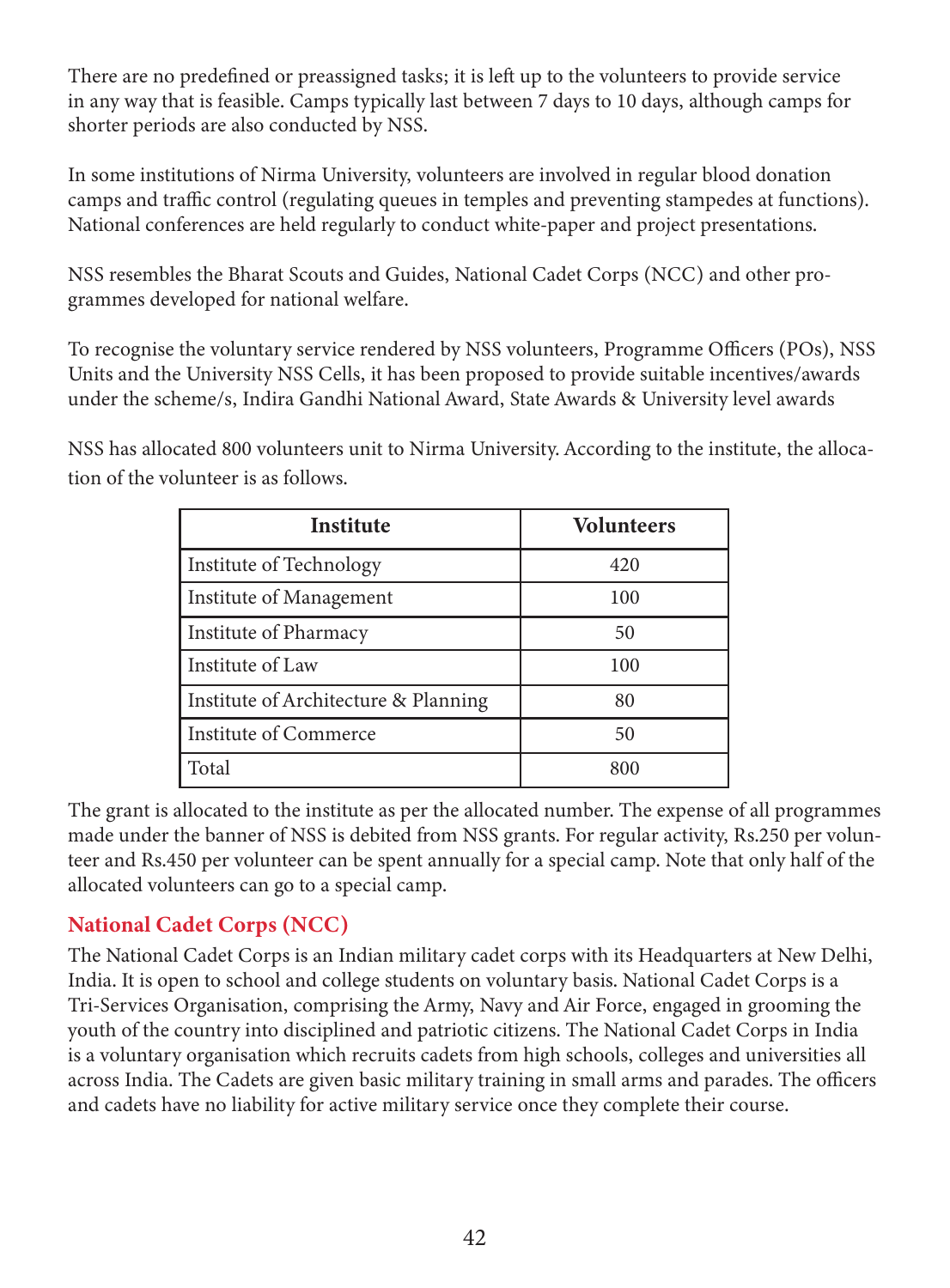54 cadets in the boys unit, and 60 in the girls unit are allotted for NCC activities at Nirma University. Every year, 18 boys and 20 girls are recruited. During the three-year training, B certificate in the second year and C certification in the third year can be awarded to cadets who succeed in the NCC exam. Boys unit's ANO is Prof Chanakya Bhatt and girls unit's ANO is Ms Sima Ahire.

# How to become a part of NSS/NCC

An orientation programme is conducted by every Institute at the start of the academic calendar for the first year students. The coordinators provide an overview of NSS and NCC to the students. For NSS, it is purely based on interest of student and they are enrolled on first come basis. For NCC, the students have to clear a fitness test conducted by external agency and they are selected accordingly. A student can join only one of these services.

# Cultural Activities

'NUZEAL' is without doubt the biggest and mostly awaited cultural programme being organised every year by Nirma University. The campus is well equipped with the necessary state of art infrastructure to facilitate all types of cultural activities. Below is the list of the events conducted round the year:

| Music           | : Solo Song, Duet Song, Group Song, Classical Vocal, Classical Instrumental  |
|-----------------|------------------------------------------------------------------------------|
| Dance           | : Solo Dance, Duet Dance, Group Dance, Folk Dance                            |
| Theatre         | : One Act Play, Skit, Mime, Mimicry/Mono Acting                              |
|                 | Literacy Event : Debate, Elocution, Poetry Recitation                        |
| Fine Arts       | : On the spot painting, Collage, Cartooning, Rangoli, Face Painting, T-Shirt |
|                 | Painting                                                                     |
| <del>.</del> 1. |                                                                              |

Fashion Show : Mr & Miss Nirma

The University also encourages participation of the students in various state and national level cultural activities organised at different institutions and universities across the country.

The University organises its annual Ras-Garba Mahotsav (RAMZAT) on the first Saturday after Navratri every year.

# Sports Activities

The university encourage participation of the students in various state and national level sports activities organised at different institutions and universities across the country. Annual sports day, Inter-University sports tournaments in various sports are the events organised on regular basis throughout the year. Various training camps for sports, adventure camps, mountaineering camp etc. are also organised for the overall development of students.

The list of the Events is as follows:

|       | Track & Field Event: 100 meter Race, 200 meter Race, 400 meter Race, 800 meter Race, |
|-------|--------------------------------------------------------------------------------------|
|       | 1500 meter Race, 4 x 100 meter Relay, High Jump, Long Jump, ShotPut,                 |
|       | discus, Javelin Throw                                                                |
| Games | : Cricket, Football, Volleyball, Basketball, Lawn Tennis, Badminton,                 |
|       | Table Tennis, Chess, Carrom                                                          |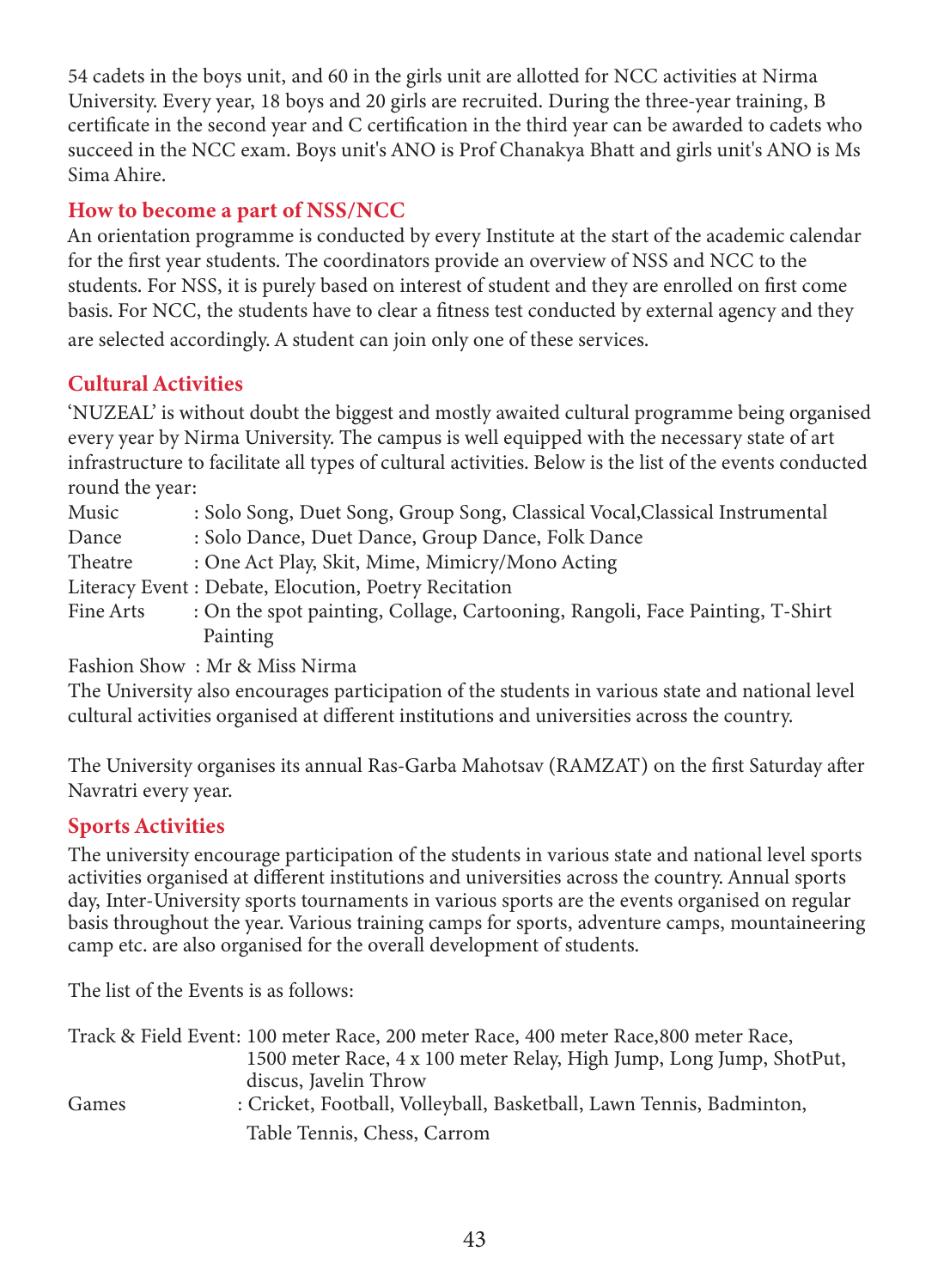# Independence Day Celebration

On this occasion, Nirma University organises the flag hosting ceremony at its campus every year. Renowned dignitaries from various walks of life are invited as the Chief Guest for the occasion. Guard of Honor is given by the NCC cadets of Nirma University.

#### Republic Day Celebration

On this occasion, Nirma University organises the flag hosting ceremony at its campus on January 26 every year. Renowned dignitaries from various walks of life are invited as the Chief Guest for the occasion. Guard of Honor is given by the NCC cadets of Nirma University. After this, an exhibition of photographs is inaugurated by the Chief Guest. This annual exhibition

showcases photographs of the University Photography Competition.

#### Inter-University Events

Nirma University has been hosting inter-university events since the last few years. The third edition of Inter University Sports Fest "AbhimaNU" was organised from February 28 to March 6, 2020. It received participation of 500 students from 23+ universities across the state. The games organised included, Cricket, Volleyball, Basketball, Table Tennis, Lawn Tennis, and Chess. Nirma University also sends students to participate in the Inter-University/State/ Zonal Level/

National Level Sports Tournaments and the Youth Festivals.

Eligibility criterion for students to participate in Inter-University events Nirma University follows the guidelines laid down by AIU (Association of Indian Universities) which include:

- Only bonafide, full time student, who is enrolled for a degree or postgraduate degree or diploma course which is of a minimum duration of one academic year and whose examination is conducted by the University subsequent to passing the 12th class examination.
- Students enrolled in correspondence course in Institute/Centres of Universities, casual students, external students, and students pursuing bridge course shall not be eligible.
- Not more than 7 years have elapsed since a student passed the examination qualifying him/her for first admission to a degree or diploma course of a University of college affiliated to a University.
- Only students, who are less than 25 years of age can participate.
- Students can participate for one year more than the normal length of the academic programme which he/she is following.
- A student employed on full time basis shall not be eligible to participate.
- A student shall not be allowed to represent more than one University during a single academic year.
- Provisional admission to a course of a University or college shall not make the student eligible to represent the University in the Inter University Youth Cultural Activities.
- In case of a student migrating from one University to another his/her migration case will be considered eligible only after his/her admission in the new University is regularised and he/she is admitted as a bonafide student by the new University.

#### Note:

The Student Welfare Board, Nirma University organises Inter-Institute events of the constituent institutes of Nirma University, and based on the student/team performance students are selected for trials of inter-university events. The trials are conducted based on the event calendar of West Zone Inter-University Sports Tournament/Youth Festival.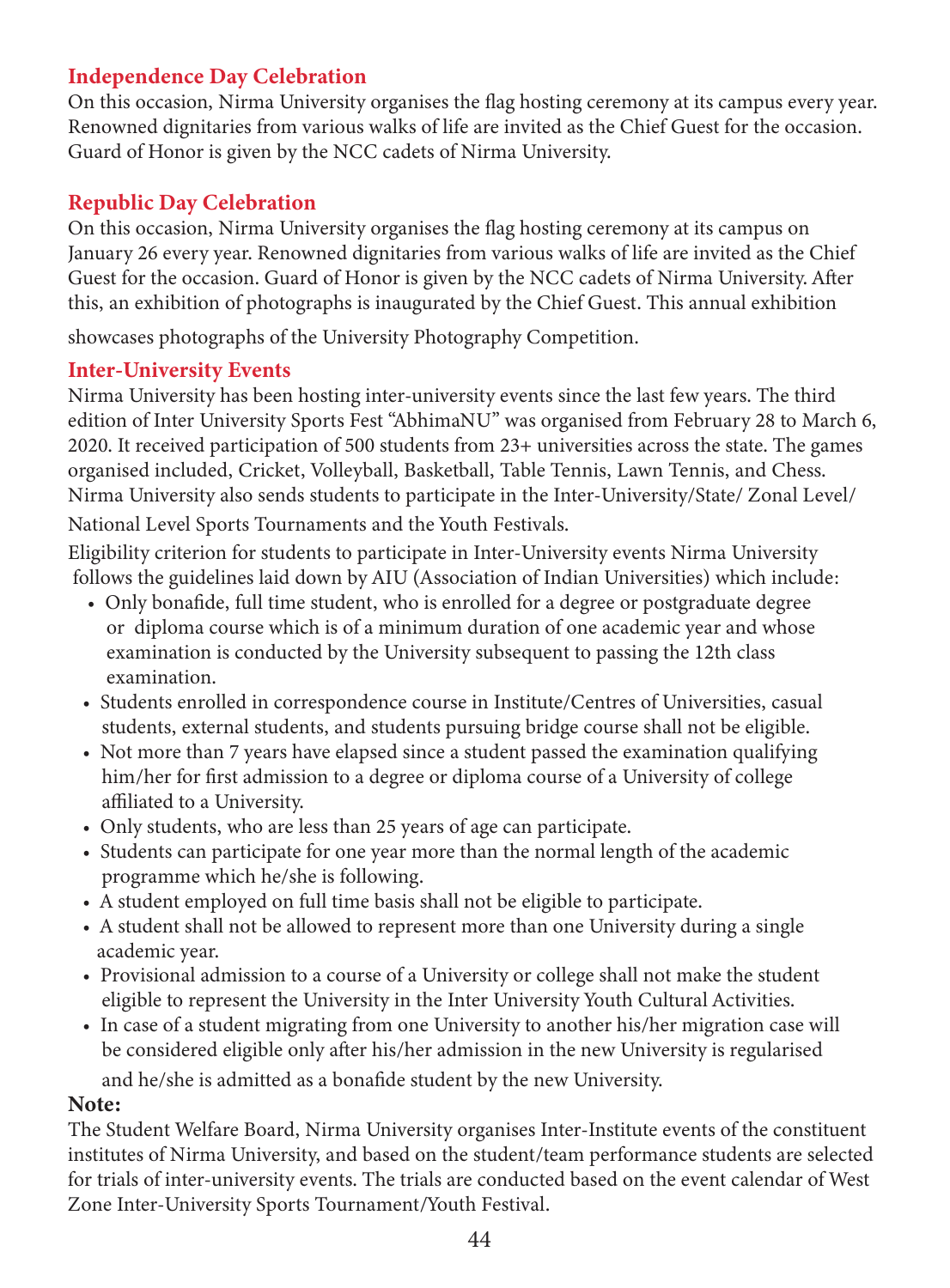# 3.2.1 'EARN WHILE YOU LEARN' SCHEME

# 1. Objective of the scheme

1. Enable meritorious and needy student to earn a reasonable amount every month to meet their expenses.

- 2. Explore the potential of student as a valuable human resource.
- 3. Gives students hands on experience and develop them for future job.
- 4. Encourage students for diversification of activities beyond syllabus to needy students

# 2. Job Description

The incumbent student can be given work in the following areas:

1) Library (arrangement and display of books /issue and return of books etc)

2) Laboratory (equipment handling/maintenance /conduct of practical( only for postgraduate students)

3) Office administration/student section(data handling/data preparation/filing work/drafting work)

- 4) As a Teaching assistant(Post Graduate Student)
- 5) Any other work to be determined by a committee of concerned.

# 3. Eligibility

1. He/she must be a student of the Institutes under the Nirma University.

2. Not getting other benefits/scholarship/stipend/fellowship from the university or from the government also. Family income of the student should not be more that 10 lakhs rupees per annum.

3. He/She is required to do the job before/after the college hours (i.e. normal study of the student should not be suffered) (9to11 or 4 to 6 depending on the shift of the student).

4. Student is required to maintain good academic and conduct record for continuation of the scheme.

5. Student should not remain absent from the work assigned without prior permission. The attendance sheet will be maintained which will be signed by HOD/Section Head concerned.

6. The certificate of performance of work to be obtained from the concerned HOD before the process of payment.

7. Daily worksheet should to be maintained which is to be endorsed by the Concerned HOD/ HOI.

8. Such engagement will be semester-wise, then a review will be taken. After review the further course of action with regard to extension/appointment be decided.

# 4. Process of Selection of student under earn while u learn scheme

i) At the start of the academic year, application is to be invited for the earn while u learn scheme.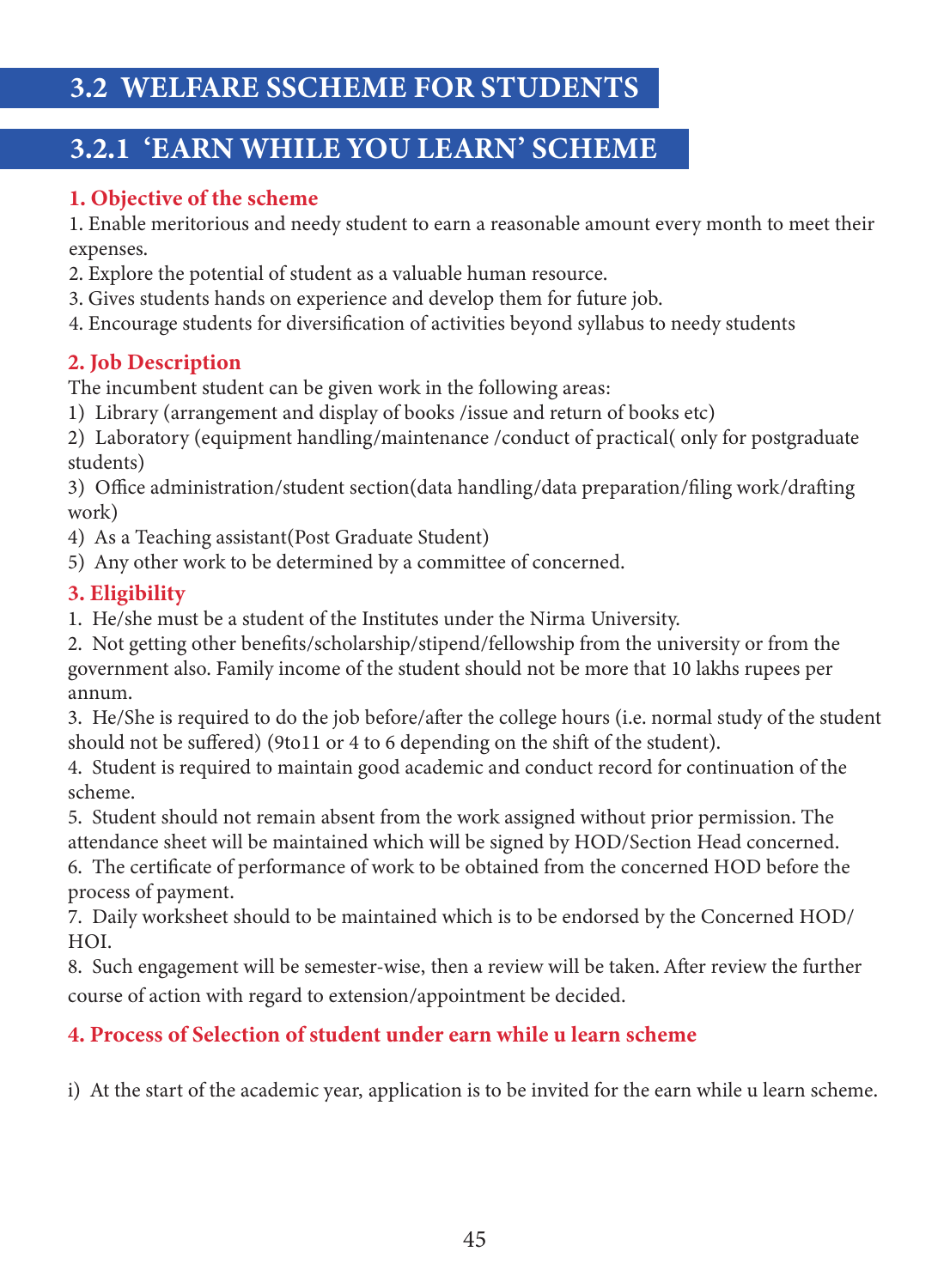ii) Also invite requirement of such services from each institution/section and then number will be decided by Vice President, Director General, & Executive Registrar. However it cannot be more than two or 10% of the total number of supporting/administrative staff in the Library/ Laboratory/Section concerned whichever is less.

iii) Following can be the member of the committee for selection of the students under earn while u learn scheme

- a) Concerned Head of Institution(Chair Person)
- b) Executive Registrar
- c) Concerned Head of the Department
- d) Concerned Deputy Registrar/Administrative Officer(Member Secretary)
- e) Internal Auditor

# 5. Payment

a) In a week maximum 10 hours work can be assigned to the student and payment can be done on hourly basis, normally it can be Rs150 per hour. However rate will be determined depending upon the nature of work. Payment will be done on monthly basis.

b) Payment of students under the scheme can be meet normally against the vacant post at the level of Assistant in library, Assistant in laboratory or Assistant in the administration. However, where such thing is not possible due to non-availability of vacant post, then expenditure can be against needy student/scholarship fund as to be decided.

# 3.2.2 SCHEME TO PROMOTE RESEARCH AND INNOVATION AMONGST THE STUDENTS

# **Objectives**

The Mission statement of Nirma University emphasises on all round development of its students. It is accomplished through various means, including the curriculum, skill building trainings and workshops, encouraging student participation in extra and co-curricular activities, etc. Apart from these, it is also necessary to promote the activities of research and innovation amongst the students. In fact, student research is considered as an integral part of a learner-centered institution. Further, it is proved that the involvement of students in research activities enhances their class-room learning, instigate them to independent thinking and boost their confidence.

The research at UG and PG level is also emphasised in the Research Policy of Nirma University. Accordingly, the University and its constituent institutes encourage student research by formal and informal ways. The consistent student performance in prestigious technical competitions like, Robocon, SAE BAJA, Mitsubishi Electric Cup, Moot Court Competitions, Business Idea Competition is the evidence of efforts in encouraging students for research and innovation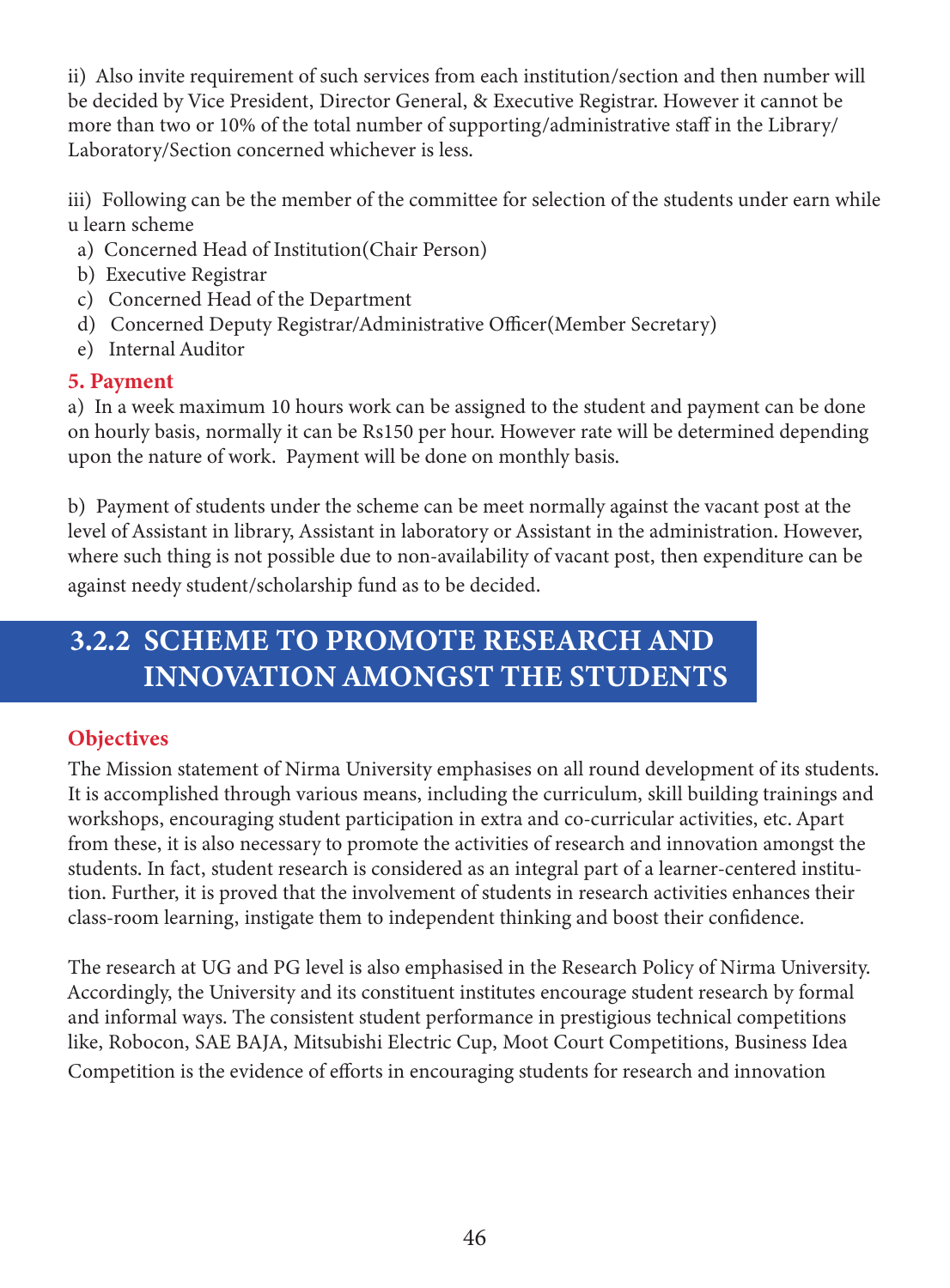# Structure to Promote Research and Innovation amongst the Students

At present, the students enrolled under the University can be divided into three categories: (i) the PhD Students. (ii) the PG Students, and (iii) the UG Students. It is very much necessary to encourage students at all the three levels for the activities of research and innovation.

At PhD level, the students are carrying out their research work on focused areas under designated Research Supervisors/Guides with the overall supervision of the Dean – Faculty of Doctoral Studies and Research. The research activities at this level need to be scaled up with more emphasis on quality research outcomes in form of publications, prototypes, patents, etc.

At Postgraduate level, the research activities are promoted and monitored by the concerned HoI, HoD/Area Chair and Programme Coordinators. These activities need to be strengthened by way of more academic rigour, advanced level courses, improving the lab facilities, emphasising on the quality of the thesis, encouraging students for publishing in peer reviewed journals, etc.

It is felt that more intensive efforts are required to encourage the UG students to participate in the research activities. The students need to be motivated to participate in Idea Lab activities, project based/experiential learning, internship with premier institutes/ research organisations/ industries, preparation for career in research, organising events of research, etc. Looking to the mass of the UG students and the efforts need to be put in, it is proposed to have a senior level faculty as the UG Research Coordinator/UG Research Chair at each constituent institute. This Coordinator should be made responsible to promote research and innovation at the UG level in consultation with the concerned HoI and the Institute Level Research Committee. He/She will also coordinate with the Directorate of Research and Innovation.

# Ways to Promote Research and Innovation amongst the Students

In general, there are two ways of promoting research and innovation amongst the students, i.e. Formal and Informal Ways. The formal ways includes:

- i) Through Curriculum, Courses
- ii) Project Based Learning/Experiential Learning Approach
- iii) Structured Internship, Industrial Training, Field Trips, etc.
- iv) Research Training Programmes, Research Methodology, Paper Writing workshops
- v) Provision of Scholarship/Stipend for PG, PhD and Post-Doctoral Fellow

It is proposed to further reinforce research at all levels (UG, PG and PhD) by having courses on creativity & innovations, minor & major projects, hands-on-training, internship, industrial visits, etc.

The UG students should be encouraged to pursue their career in research. To achieve this goal, the institutes should offer special elective courses with emphasis on research and innovation to the interested students. Such electives may include: courses like Research Methodology, Course on Wheel, Seminar, Research Projects, Research Surveys, Simulation/Experimental Studies, etc. The course content should cover problem solving, laboratory experiments, design & simulations, hands-on exercises, development of prototypes/models, research reading & writing, etc. It is expected that after completion of such courses, the students should produce publishable/ patentable work. It is proposed that approximately 10 % of the total students should be given the opportunity to take up such courses.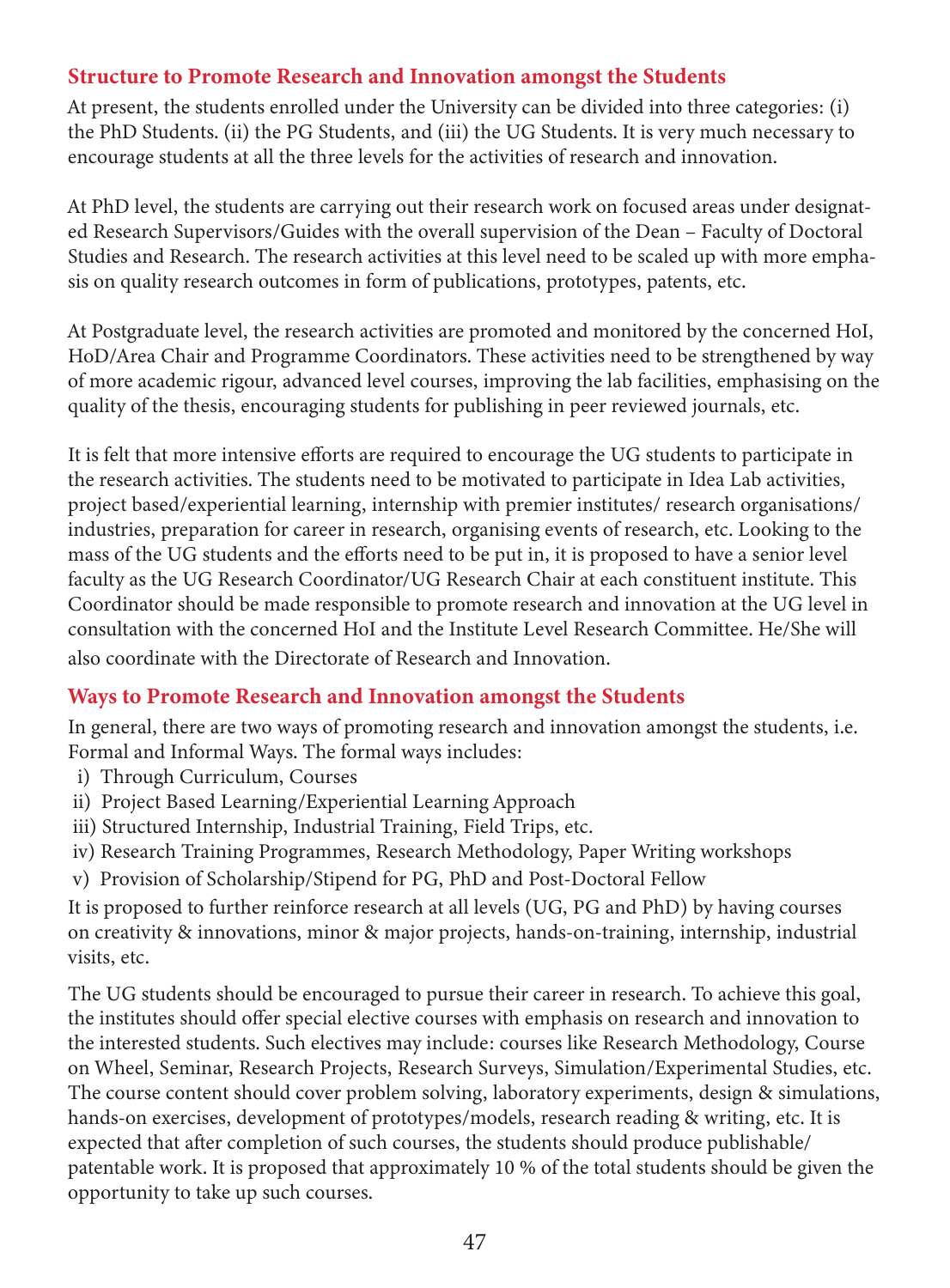A course on 'Research Methodology' covering the contents such as, Objectives of Research, Types of Research, Identifying Research Topic, Literature Reviewing Techniques, Writing Research Paper, Patents & Copy Rights, Avoiding Plagiarism, Tools for Research, etc should be given importance at both PG and PhD Level. It is also proposed to organise introductory training programmes on appropriate topics from the above list for the UG students to inculcate research from the beginning.

The Institute of Technology offers a very unique master level programme titled MTech by Research. This programme is aimed at those students who are interested in exposure to in-depth research in different disciplines. The programme emphasises on multidisciplinary and rigorous learning and research work. More awareness of this programme should be given to the stakeholders including the aspirant candidates of recognised research centres. Further, similar kind of programmes may be initiated at other constituent institutes of the University in an appropriate way.

To promote applied and basic research, the University has started the PhD (Full time/Part time) programmes in Engineering, Management, Pharmacy, Science, Law and Architecture. All the PhD programmes have course work, followed by rigorous research. It is proposed to strengthen the existing PhD programmes by way of attracting meritorious students with worthy stipend, contingency grant, travel grant, etc. Further, the PhD research can be strengthened by way of encouraging the students to publish their work in the journals indexed by the Scopus and Web of Science. Wherever possible, the students may be allowed to go to the Foreign Universities/ Research Organisations/Research Laboratories for a short duration to carry-out their research work, to study advanced courses, etc with proper approvals.

Apart from the formals ways, there are many other ways by which the Research and Innovation can be promoted amongst the students. These include:

#### i) Creating a Blog of Ideas

It is known that the young minds are very creative and full of enthusiasm. They have many innovative ideas, but due to non-availability of suitable platform, the ideas cannot be implemented. Sometimes, for a single innovative idea, there can be multiple approaches to convert it into product/prototype. Such multiple approaches can be inter-disciplinary in nature and may come from the students of different disciplines. For this, it is necessary to have a Blog of the students' ideas and access to such Blog may be given to all the students and faculty members of Nirma University. With this background, it is proposed to have a mechanism of collecting students' ideas and sharing it on a common platform. This activity may be further augmented by having competition of best ideas, encouraging students of different discipline/institute to work on these ideas, providing funding to the selected ideas through Idea Lab, etc.

# ii) Through Idea Lab Projects

An Idea Lab is functional at Institute of Technology. The main objective of the Idea Lab is to motivate students to think, conceptualise and realise their ideas. It provides an opportunity to the students to validate their ideas through guided research. The Idea Lab boosts confidence of the students and also encourages them to publish and patent their research work. In last five years, many projects have been funded by the University under the Idea Lab.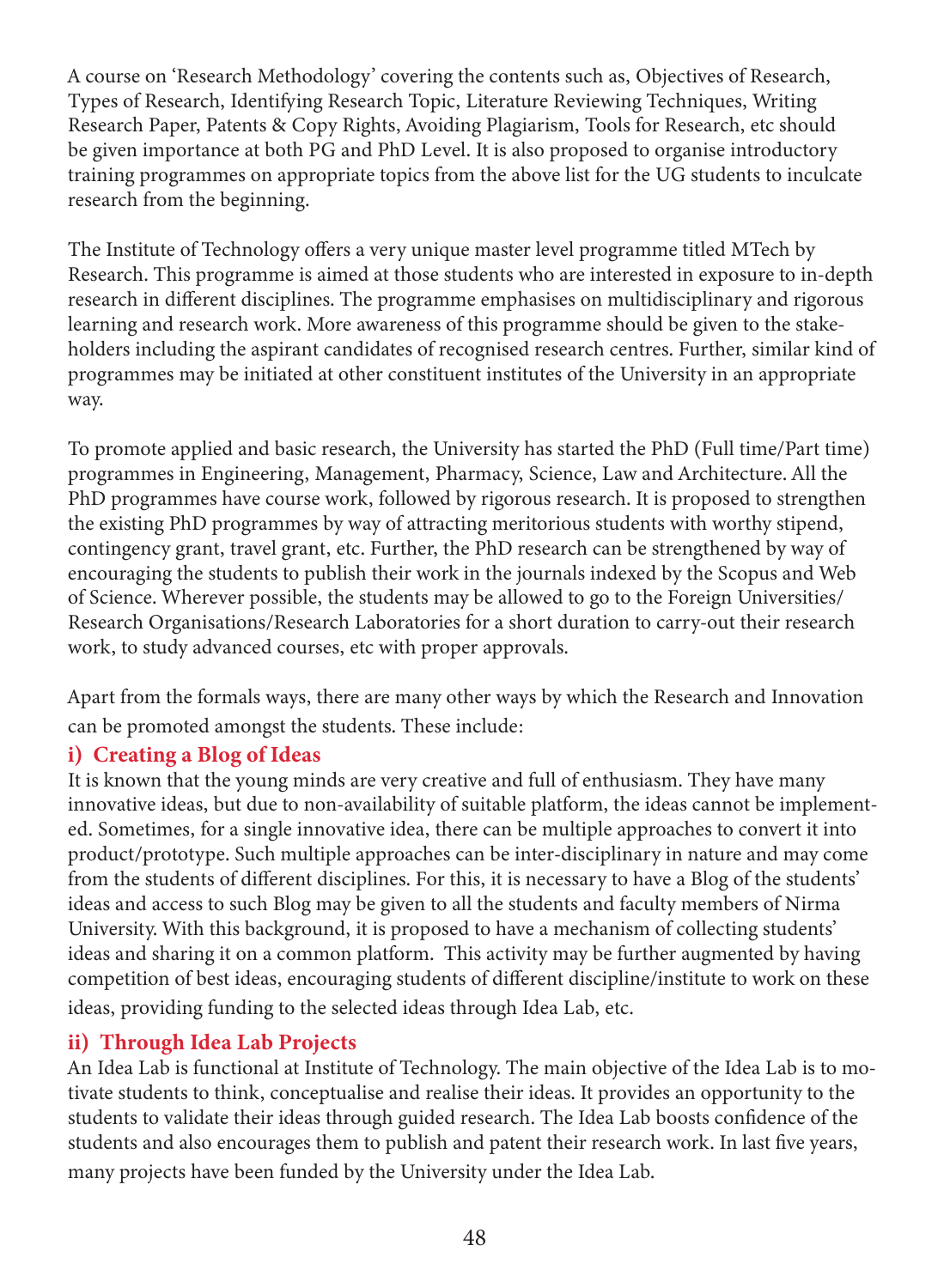Looking to the success of the Idea Lab concept, it is proposed to have such Idea Labs in each constituent institute of the University. The necessary budget should be allocated to each institute for Idea Lab. The Institute should evolve a structured mechanism for (a) Awareness of Idea Lab amongst the students, (b) Calendar for inviting proposals under the Idea lab, (c) Mechanism for allotment of Fund, (d) Strategy for monitoring the progress of Idea Lab projects, (e) Compilation of the outcomes of the Idea Lab projects in form of a booklet, (f) Mechanism of showcasing the Idea Lab projects through exhibition/social media/website/newspaper, etc.

#### iii) Providing Platform to Showcase Research Outcomes/Research Skills

For promotion of research amongst the students, it is also necessary to provide them platform to showcase their research skills and research outcome. This will also motivate other students to involve themselves to different activities of research and innovation. For showcasing research talent and the research outcomes, the University and constituent institutes should organise technical festivals, events, seminars, workshops and dedicated student conferences on regular basis. In fact, the best project/design/model competition (for final year UG and PG), paper/ poster/business idea presentation, moot court competition, doctoral student conference should become the integral part of the annual academic calendar.

These can be strengthened by way of preparing annual calendar of such events, deciding themes, involving students in organising committee, ensuring maximum student (UG, PG and Ph.D.) participation, proper documentation of the events and the outcomes, budget provision, etc.

# iv) Encouraging the Students to Participate in Competitions/Conferences organised by the Leading Industries/Institutes/Universities/Organisations

The University students are participating in different competitions/events organised by industries, professional bodies, institutes, etc and bringing many laurels. Considering these, it will be appropriate to formalise this by way of identifying such national/international events, providing necessary mentoring, R & D facilities and support to the students, encouragement by way of awards and incentives, setting up system of peer to peer learning, providing academic support, necessary budget provision in the annual budget, etc.

# iv) Encouraging the Students to Apply for the Government R&D Schemes, Research Awards, Membership of Professional Organisations, etc.

There are many R & D funding schemes available from the Government of India, like INSPIRE, Young Scientist Scheme, Women Scientist Scheme, Prime Minister Scholarship Scheme, Visvesvaraya PhD Scheme, Schemes from the INSA, etc. There are Travel Grants also available to attend International conferences. Apart from these, very prestigious international funding schemes available for the students, including the Fulbright Scholarship, DAAD scholarship, etc. The Institutes should motivate the students to take benefits of such schemes. The students should also be encouraged to apply for the travel grants, prestigious research awards, take the memberships of professional national and international bodies, etc.

# v) Through Student Associations

The student associations are very active across the University. Theme based seminars, exclusive student conferences, research orientation programmes may also be organised with the support of industry, R&D Organisations, NGOs and government funding agencies through the Student Associations.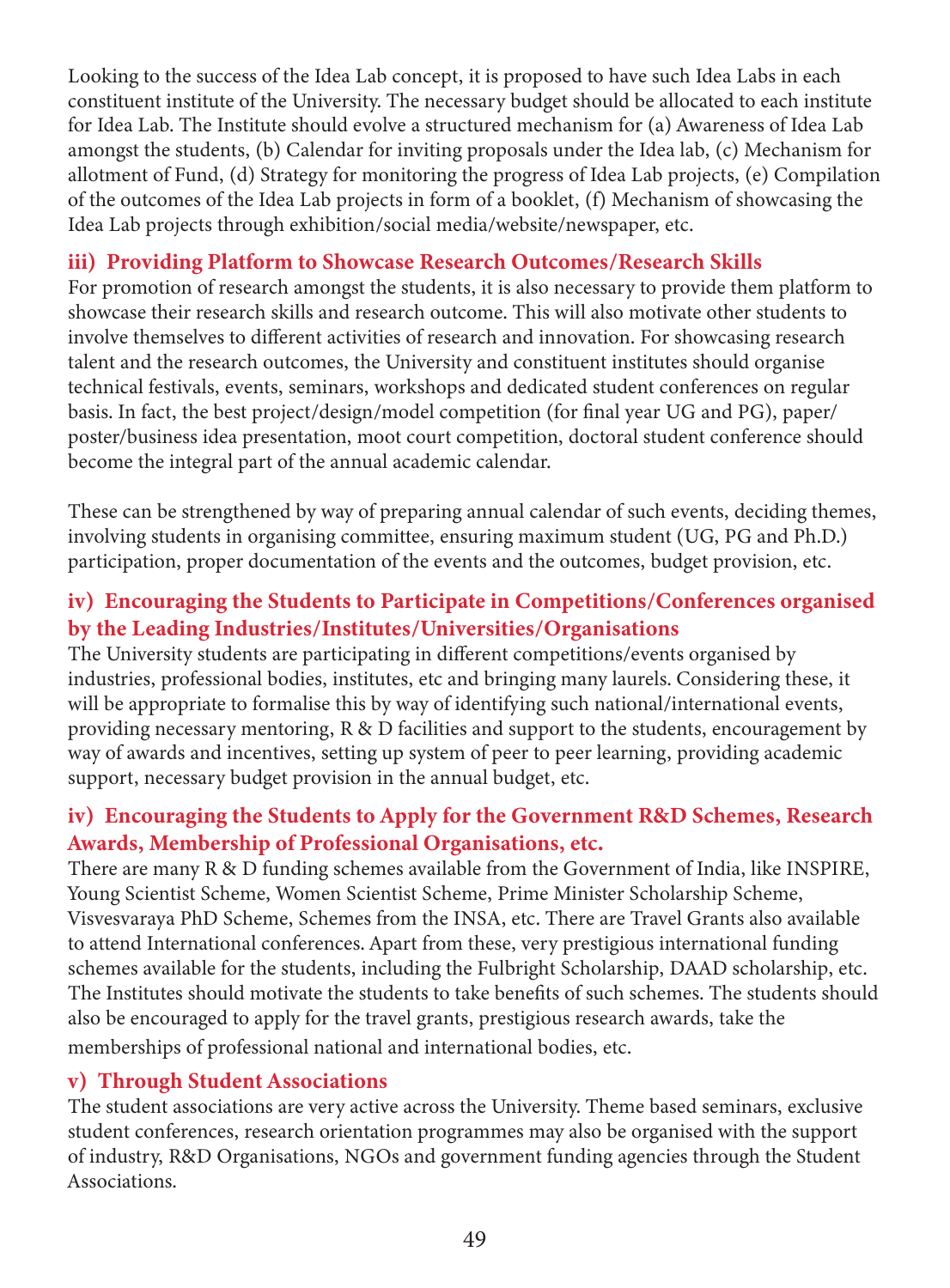# vi) Leveraging the Alumni Support for Promotion of Student Research

Nirma University Alumni are spread across the country and has a strong industry reach. Many of its alumni members are in top-level positions in reputed private and public sector as well as R & D organisations. A considerable number of alumni have successful overseas career also. The senior alumni should be invited to share their experiences with the existing students through guest lectures, seminars, conferences, workshops, etc. They should also be invited as mentors for the student projects, internship, incubates, etc. The Alumni Associations may constitute awards, travel grants, etc for the outstanding student researchers.

#### vii) Encouraging the Students' Innovation

Young minds are very creative and they should be encouraged to make innovations by using the principles of science, technology and other means. These innovations may include new ideas, development of gadgets/products, software application, better version of the existing system, new strategy, new model, better technique or enhanced process that result into improving the quality of life, societal benefit, social welfare, etc. It is proposed to encourage the students' innovation by way of organising a competition of students' innovations. Such competition can be a yearly event, where students make presentation of their innovations before a jury. Based on the novelty of innovation and its application for the societal benefits, three prizes/awards may be declared. The winners should be felicitated by mementos and Certificates of Appreciation.

#### Ways to Promote Research and Innovation amongst the Students

The following ways are to be considered for the students participating/preparing for the prestigious national/international technical/professional competitions:

#### [A] Academic Support and Leave Consideration

- i) The students participating in important state/national/international events (research related events) will be given flexibility in submission of Term Assignments, Laboratory Work, etc. Such students may be considered for re-tests under different Continuous Evaluation (CE) components.
- ii) Maximum 10 days leave (in a semester) for the competition preparation.
- iii) Leave for the actual number of days plus days for travelling for participating in the competition.
- iv) If the leave requirement is more than 10 days for the preparation, the matter will be considered as a special case. Based on the recommendations by the Faculty Mentor, concerned Head/Area Chair and the HoI, the Appeal Committee may condone the leave.

#### [B] Financial Support

For the prestigious State/National/International technical/professional competitions, research events, the Institute may provide financial support in terms of purchase of equipment, software, chemical, consumables, books/journals, travel and stay etc. For all such expenses, necessary budget provision is to be made by the concerned Department/Institute for each financial year. The approval for such budget is to be obtained from the Director General.

The food, accommodation and travel expenses will be reimbursed for the participants of the competitions as per the University Policy.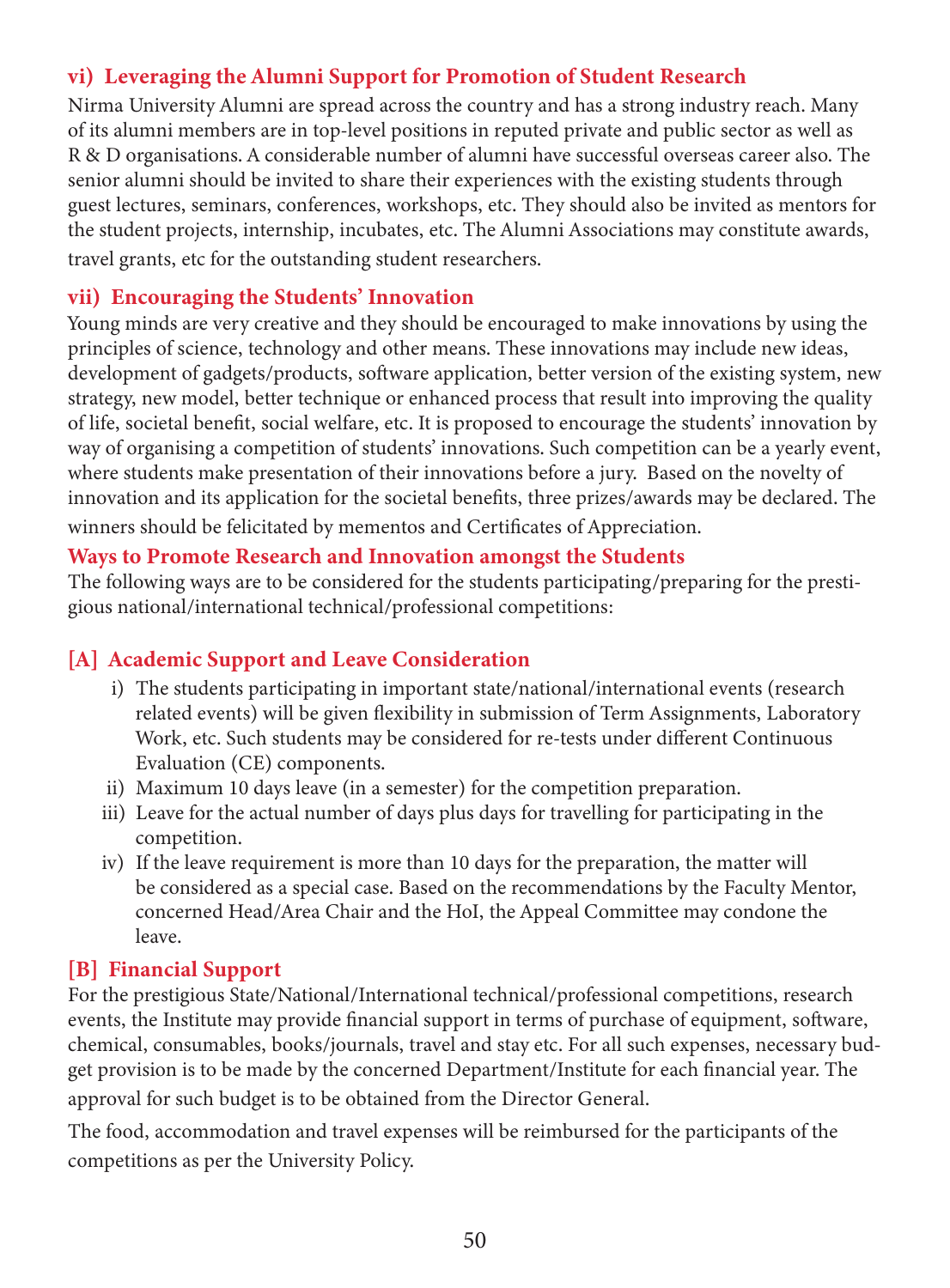Note: The benefit of above (Leave Consideration and Financial Assistance) will only be given for the prestigious state/national/international competitions, events, etc based on the level of the event, nature of competition, credentials of the organisers, benefits to the participants and the Institute / University, etc

# [C] Travel Grant for Attending International Conference to the UG and PG Students

The University has framed guidelines for granting financial aids to the full-time PhD students for attending International seminar/conference. On the similar line, partial financial aid should be given to the UG and PG students for attending and presenting their research outcomes at the prestigious international conferences, provided that the student has received partial financial support from the external agencies. The norms for awarding such financial aids, the procedure for application and approval will remain same as that of the guidelines for granting financial aids to the full-time PhD students.

# Awards and Incentives to the Students for Outstanding Research Achievements

Apart from the leave consideration and financial support, the outstanding student researchers and the winners of the national / international technical / professional events should also be encouraged by:

- i) Felicitating such researchers/winners on Annual Day of the Institute with memento.
- ii) Highlighting the research achievements of the students on Website, University Newsletter/Research Report, Research Wall at Libraries, etc.
- iii) The awards and incentives may be given as proposed below:

# Team Events/Competitions

- Winners of state level prestigious competitions and stood first/second/third should get Rs. 20000/-, Rs. 10000/- and Rs. 5000/-, respectively. The money will be equally divided amongst all the participants. All the participants of a winning team will get Certificate of Appreciation
- Winners of national level prestigious competitions and stood first/second/third should get Rs. 30000/-, Rs. 20000/- and Rs. 10000/-, respectively. The money will be equally divide amongst all the participants. All the participants of a winning team will get Certificate of Appreciation
- Winners of international level prestigious competitions and stood first/second/third should get Rs. 75000/-, Rs. 50000/- and Rs. 25000/-, respectively. The money will be equally divided amongst all the participants. All the participants of a winning team will get Certificate of Appreciation

# Individual Events/Competitions

- Winners of state level prestigious competitions and stood first/second/third should get memento and a Certificate of Appreciation.
- Winners of national level prestigious competitions and stood first/second/third should get Rs. 5000/-, Rs. 2000/- and Rs. 1000/-, respectively and a Certificate of Appreciation.
- Winners of international level prestigious competitions and stood first/second/third should get Rs. 10000/-, Rs. 5000/- and Rs. 3000/-, respectively and a Certificate of Appreciation.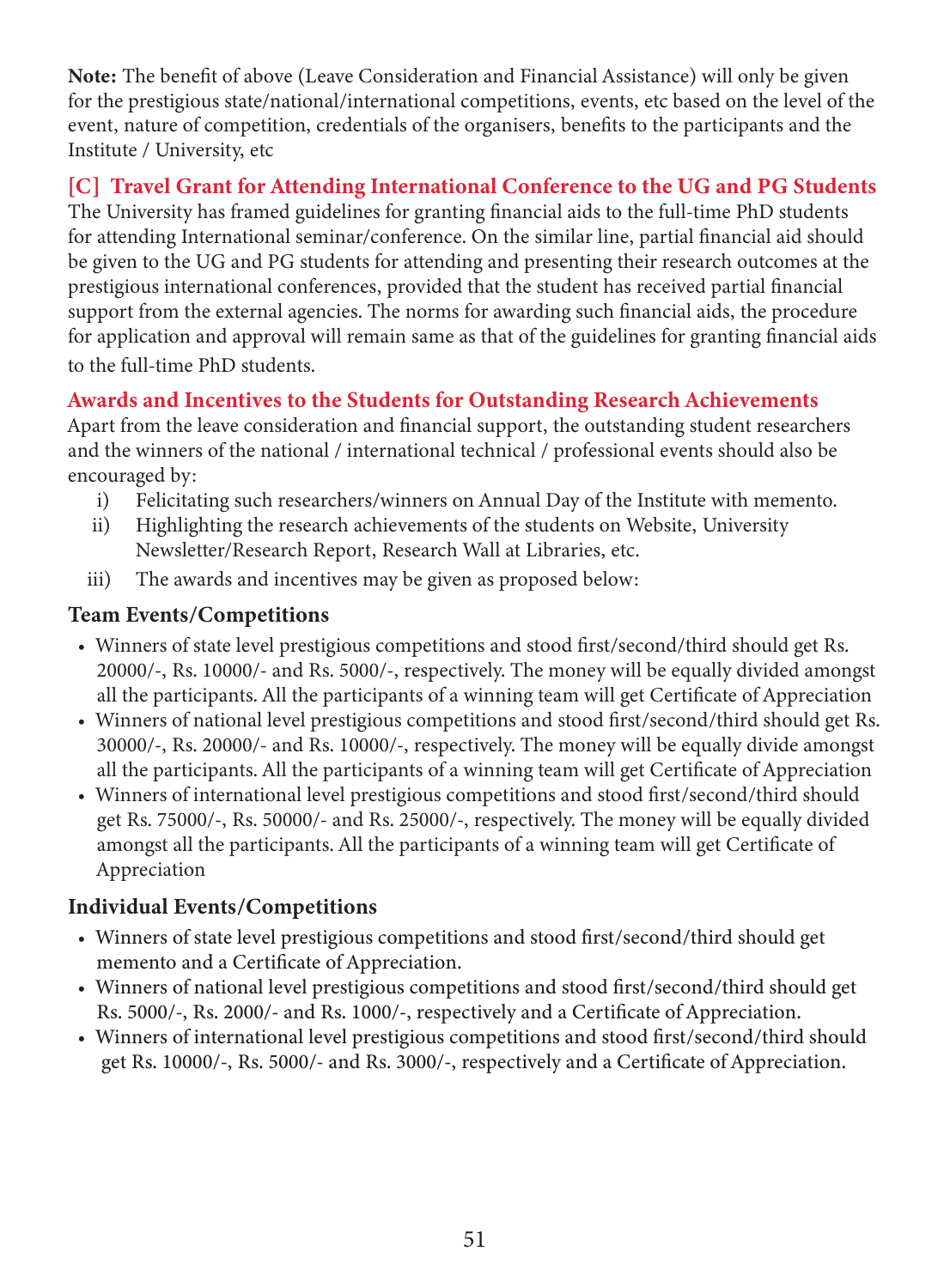# 3.2.3 SCHEME TO PROMOTION OF TALENT IN CULTURAL AND CO-CURRICULAR ACTIVITES/ EVENTS

#### **Objective**

The Scheme aims to encourage the talent of Nirma University students in the field of Cultural and Co-Curricular Activities/Events by providing financial support and other facilities.

# 1) Eligibility

Beneficiary of this scheme must have age not above 25 years.

#### a) Cultural Activities

 - Student participants of Cultural Activities to be recognised based on the performance and achievement in the events organised by/under the Ministry of Human Resource (Development Department of Youth Affairs and Sports) Govt. of India, Association of Indian Universities, National Sangit, Natak Academy, Department of Youth, Sports and Cultural Activities, Govt. of Gujarat, as well as Gujarat Sangit Natak Academy, Gandhinagar will be eligible for this scheme. The achievement/performance in invitation tournaments will not be considered.

 - Cultural events/festival or youth festival organised by Ministry of Human Resource (Development Department of Youth Affairs and Sports) Govt. of India, Association of Indian Universities, National Sangit Natak Academy, Department of Youth, Sports and Cultural Activities, Govt. of Gujarat, as well as Gujarat Sangit Natak Academy, Gandhinagar will be eligible for this scheme. The achievement/performance in invitation tournaments will not be considered. Moreover, any other events/competition organised by remaining institution organised and the HoI may deem it fit to conduct Scrutiny Committee may consist of HOD-Students Activities, Officer In-Charge-Students Welfare Board, Chief Coordinator, Students Welfare Board, Nirma University, HoI of participant institute, Student Welfare Convener of other Institute.

#### b) Co-Curricular Activities

 - Students participating in Co-Curricular activities/events/competitions that are organised by organisations of high repute and in such events that are acclaimed at national and/or international level.

# 2) Benefits

This scheme includes followings:

#### A. Leave Consideration

- 1. Maximum 10 days prior for preparation of competition.
- 2. Actual no. of days for participating the competition, including travelling days.
- 3. If leave requirement is more than 10 days for preparation, the matter will be considered as a special case. This is only for National/International event. Based on the recommendation of the Head, Students' Activities, Nirma University and Head of the Institute of concerned institute, appeal committee will condone the leave.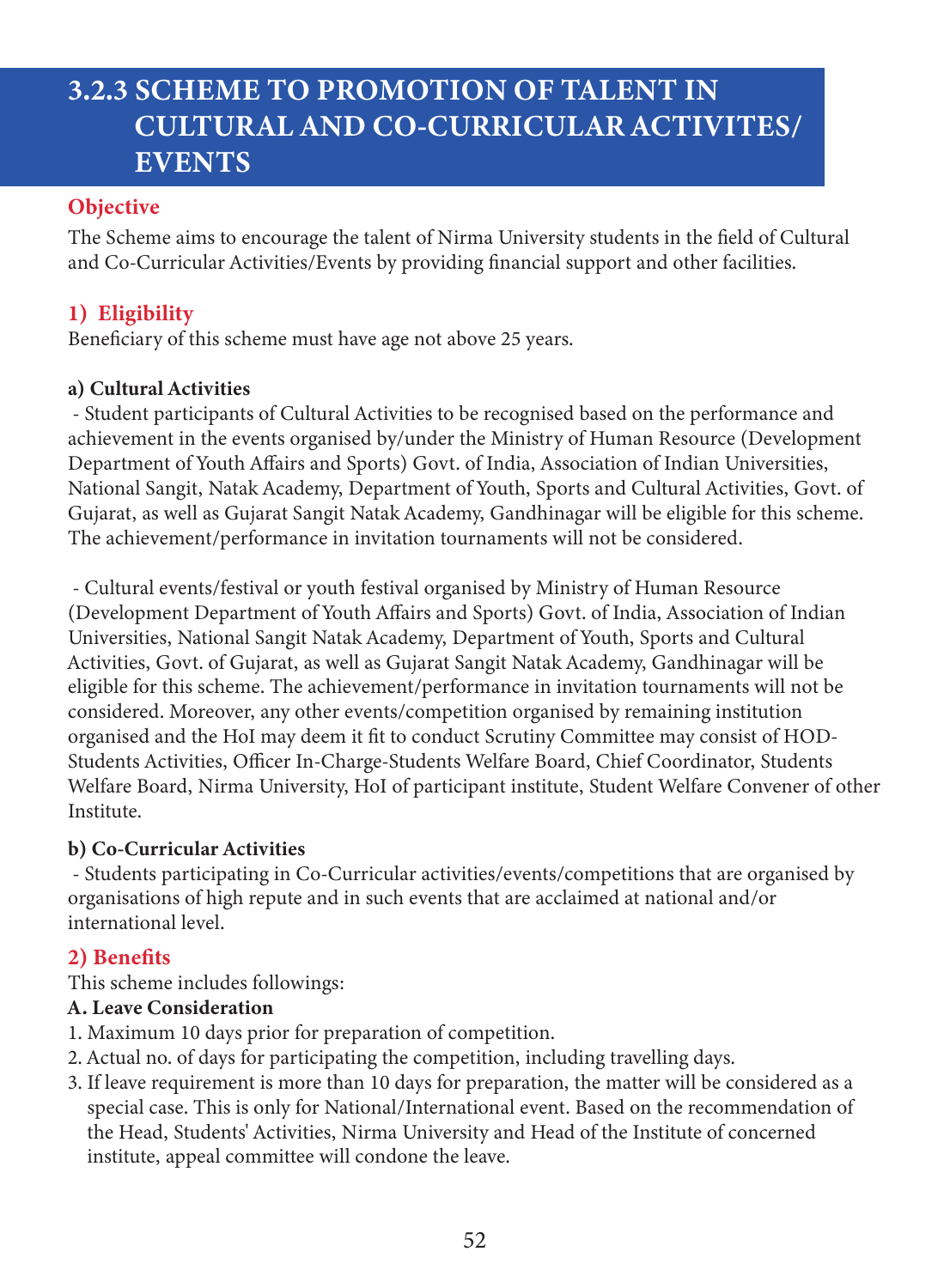# B. Financial Assistance

#### 1. Participation in Inter University Cultural/ Co-curricular Events

- Rs.500/- per day, food expense to participate.

 - On actual basis or Rs.500/- per day (whichever is less) as accommodation expense (if accommodation is not provided by the organiser)

- Costume will be provided by Nirma University (Rs.1000/- uniform expense)
- Actual travelling expense (railway second class sleeper with reservation charges)

#### 2. Training and Costume

Financial Assistance will be provided for choreography/training and for necessary costume. Looking to the competition / event, financial Assistance will be provided based on the recommendation of Students' Activities Committee of concerned Institute and finalised by the HOD, Students' Activities, Nirma University.

# C. Scholarship

Scholarship will be offered as under to the winner(s) in the competition as per eligibility as shown under Para-1.

- 1. Winner(s) at state level competition Rs.10,000/- once in a year.
- 2. Winner(s) at west zone level competition Rs.20,000/- once in a year.
- 3. Winner(s) at national level competition Rs.25,000/- once in a year.
- 4. Selected for participation and participated at international level competition -Rs.50,000/ once in a year.
- 5. Winner(s) at international level competition Rs.1,00,000/- once in a year.

For any of the event shown above, if the participation is by team, then respective amount will be for the team put together.

If a student wins more than one level competition as above, then s/he will be eligible for only one scholarship which is higher.

# D. Awards

Participants/students will be honoured by various awards based on the performance / achievement for last two years competitions mentioned in as per Para-1 who will earn points as below:

- 1. Winners at district level competition and stood first, second and third will get points 15, 10 and 5 respectively.
- 2. Winners at state level competition and stood first, second and third will get points 20, 15 and 10 respectively.
- 3. Winners at west zone level competition and stood first, second and third will get points 25, 20 and 15 respectively.
- 4. Winners at national level competition and stood first, second and third will get points 30, 25 and 20 respectively.
- 5. Winners at international level competition and stood first, second and third will get points 50, 45 and 40 respectively.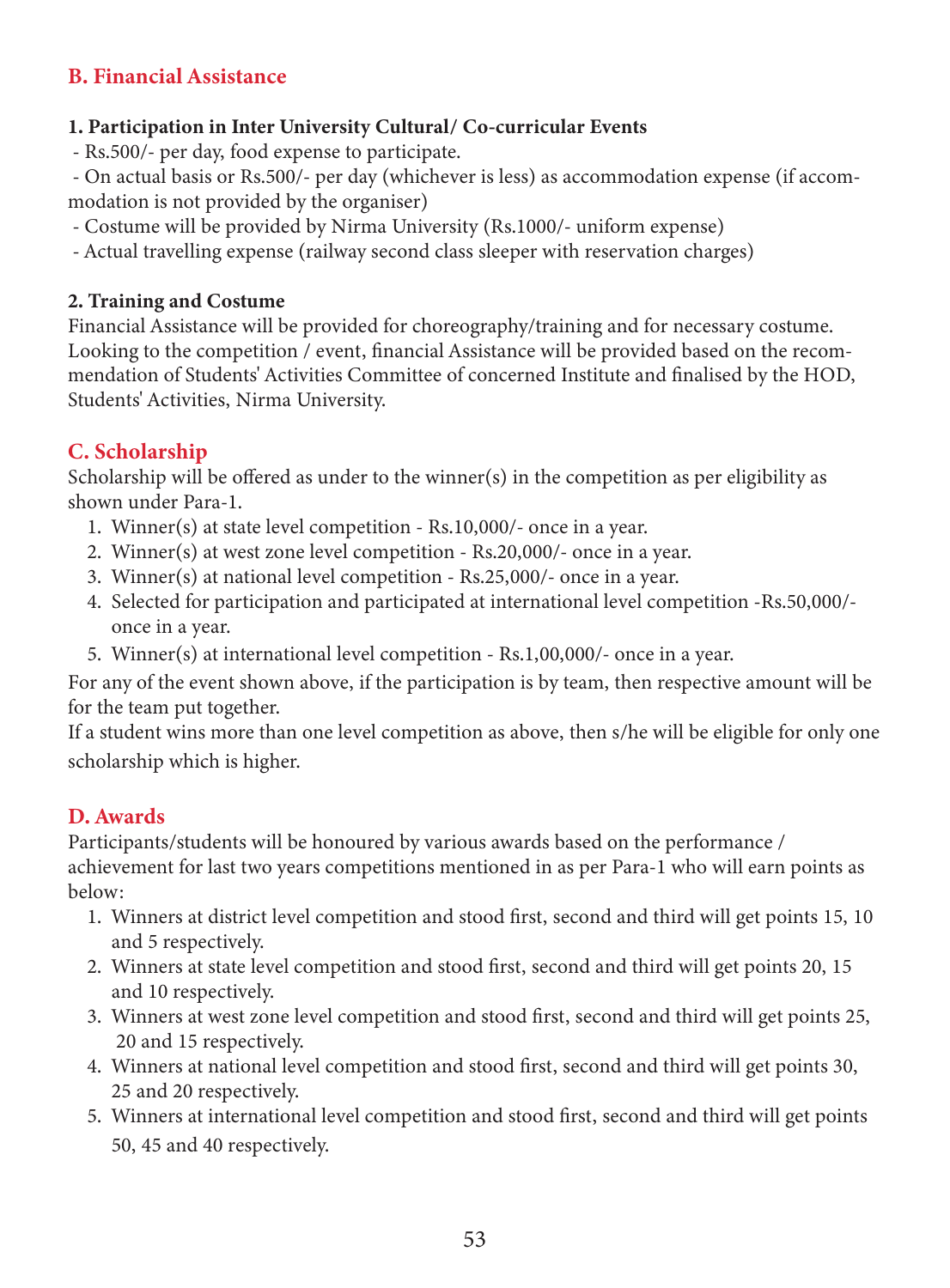For cumulative point calculation for a year, only one Cultural at one level to be considered.

Based on the points for performance/achievement for last two years, award will be honoured as below:

- "Nirma Award" which includes Rs.1,00,000/- cash, memento and certificate of appreciation for recipient of 125 points.
- "Nirma Award" which includes Rs.75,000/- cash, memento and certificate of appreciation for recipient of 100 points.
- "Nirma Award" which includes Rs.50,000/- cash, memento and certificate of appreciation for recipient of 75 points.

The decision of Vice President, Nirma University and Director General, Nirma University regarding the interpretation for any matter of the scheme will be final.

# 3.3 WOMEN DEVELOPMENT CELL

In pursuance of the directions issued by the UGC and MHRD, the Nirma University has set up the Women Development Cell (WDC) and prescribed norms to sensitise the community with regard to gender related issues and create a gender friendly environment.

# **Objective**

To provide and maintain a dignified, congenial working environment for women employees (including teaching, non-teaching and contractual workers) and students, where they can work, study and explore their potential to the fullest, a committee of the following members has been constituted as "Women Development Cell":

| <b>Committee</b>                         |                            |  |
|------------------------------------------|----------------------------|--|
| Dr Shalini Rajkumar, ISNU                | Chairperson                |  |
| Prof Jigna Shah, IPNU                    | <b>Faculty Coordinator</b> |  |
| Ms Vibha Gajjar, IAPNU                   | <b>Faculty Coordinator</b> |  |
| Ms Ritu Agarwal, Publication Officer, NU | Staff Coordinator          |  |
| Dr Neha Patni, ITNU                      | Member                     |  |
| Dr Amee Nair, ISNU                       | Member                     |  |
| Ms Shreya Shrivastava, ILNU              | Member                     |  |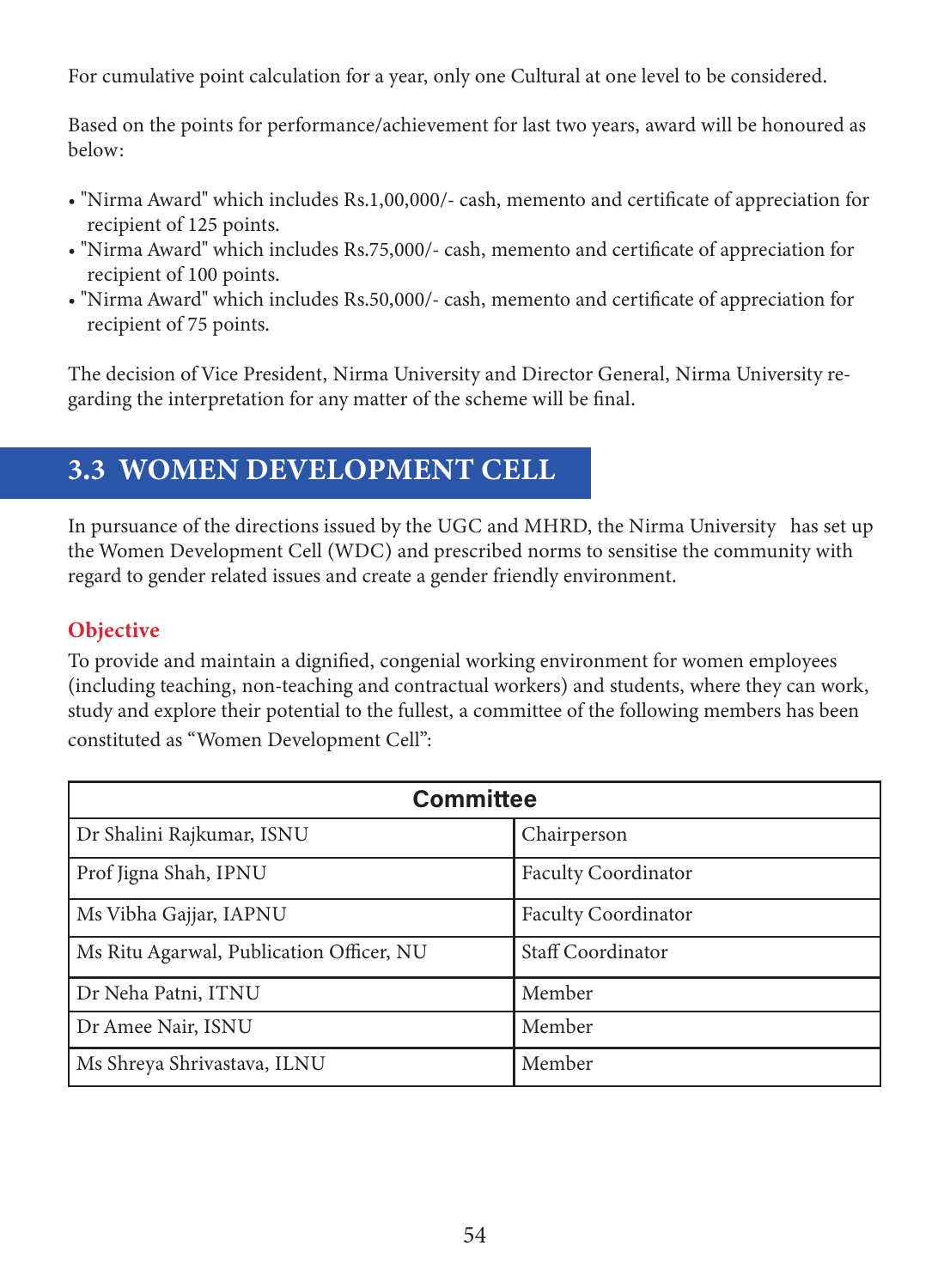| Dr Krishna Patel, DDNU                                  | Member |
|---------------------------------------------------------|--------|
| Dr Praneti Shah, IMNU                                   | Member |
| Dr Nagja Tripathi, IPNU                                 | Member |
| Ms Pratima Singh, IAPNU                                 | Member |
| Dr Avani Shah, ICNU                                     | Member |
| Dr Nilesh Patel, Dy Registrar (Exam & PhD)              | Member |
| Dr Ravindra Sen, Assistant Registrar,<br>Establtishment | Member |

| Section                                          |                               |
|--------------------------------------------------|-------------------------------|
| Ms A P Prashya, Assistant Registrar, PhD Section | Member Secretary              |
| Ms Ishwa Shah (18BCE218)                         | <b>Student Representative</b> |
| Mr Himanshu Sharma (17BEC105)                    | Student Representative        |
| Ms Priya Patel (18FTPHDS45)                      | <b>Student Representative</b> |
| Mr Devang Trivedi (19FTPHDS47)                   | Student Representative        |
| Ms Chahat Mangtani (16BAL016)                    | <b>Student Representative</b> |
| Mr Shivam Sharma (19BBL053)                      | <b>Student Representative</b> |
| Ms Akanksha Kanamadi (18BDI003)                  | <b>Student Representative</b> |
| Mr Shaunak Roychowdhury (18BDI032                | <b>Student Representative</b> |
| Ms Adrija Chattopadhyay (MBA-FT-I)               | <b>Student Representative</b> |
| Mr Roopam Sodhani (MBA-FT-I)                     | <b>Student Representative</b> |
| Ms Bhakti Thakker (18BHP006)                     | Student Representative        |
| Mr Kunj Vyas (18BHP043)                          | <b>Student Representative</b> |
| Ms Charmi N Gondaliya (18BPL006)                 | Student Representative        |
| Mr Jvalant N Devrukhkar (18BAR049)               | <b>Student Representative</b> |
| Ms Harshita Gupta (IC191116)                     | <b>Student Representative</b> |
| Mr Prince Parekh (IC191243)                      | Student Representative        |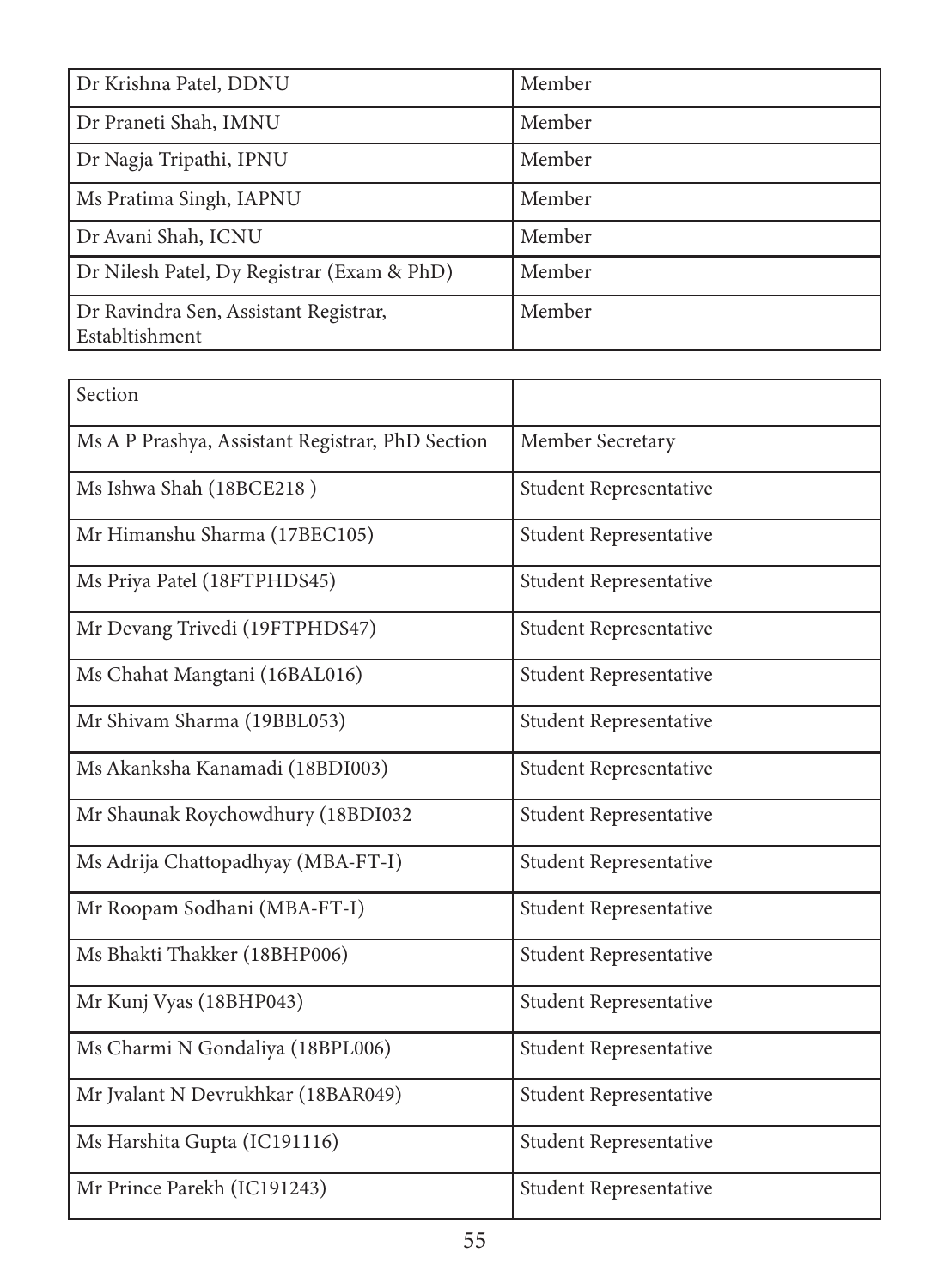# Role and functions

- 1. To sensitise all members of Nirma University community towards the Supreme Court and statutory mandate prohibiting gender discriminations and sexual harassment at the work place and encourage involvement through academic, cultural and outreach activities such as talks, seminars, workshops, community action, drama, street theatre, poster-making etc.
- 2. To provide for dialogue, discussion, and deliberation on women's rights and gender-related issues.
- 3. To encourage participation from NGOs and law enforcement agencies in this area.
- 4. To become a resource centre for women and provide a forum for exchange of ideas.
- 5. To review safety and security measures for female employees and girl students at Nirma University campus.

#### Who can approach the Cell?

Any person including faculty, staff, contractual employee, temporary employee, casual worker, and student of Nirma University can approach the Women Development Cell.

# 3.4 EQUAL OPPORTUNITY CELL

# Committee At University Level

Advisory Committee

- 1. Dr Anup K Singh, Director General Chairman
- 2. Shri G Ramachandran Nair, Executive Registrar Member Secretary
- 3. All Heads of Institute Member
- 4. Shri Ashish Desai, Head, Students Welfare Member
- 5. Dr Bhavesh Parekh, Chief Coordinator, SWB Member

#### Institute-level Committee

- 1. Head of the concerned Institute Chairman
- 2. Up to three professors/Associate professors nominated by the HoI
- 3. Coordinator, Students' Activities
- 4. Dy Registrar/ Asst Registrar (as the case may be)
- 5. Advisor (Member Secretary) as nominated by the concerned HoI

#### Non-Discrimination

The University strictly follows the non-discrimination guidelines as suggested by the UGC. It does not discriminate the students based on their caste, creed, religion, language, ethnicity, gender and disability.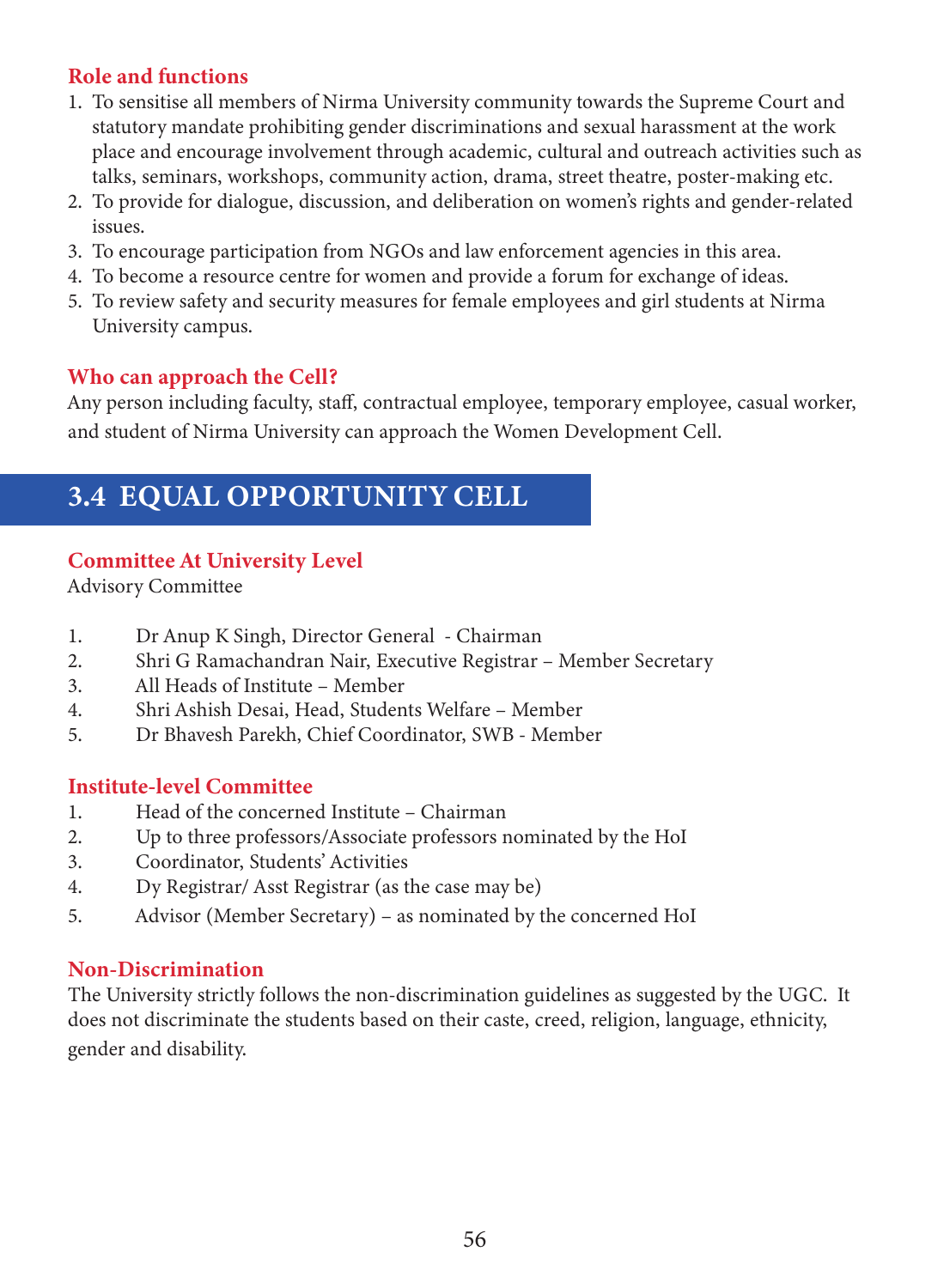# 3.5 NIRMA UNIVERSITY ALUMNI FORUM

We at Nirma University are proud of our Alumni and the difference they have made to the world around them. Their contributions have been acknowledged by organisations and institutions as they have marched ahead creating value and opportunities on the way. With more than 2000 members joining the group every year, the alumni network with about 15000 members currently is growing stronger year on year.

The University has constituted 'Nirma University Alumni Forum' with the objective to foster continuous engagement of the alumni with their Alma mater and to draw their expert knowledge in the relevant fields to further enhance, strengthen and reinforce the over-all quality of the constituent Institutes of the University.

# Objectives of Nirma University Alumni Forum

- To establish and maintain contact between the past students of the University
- To pursue and sustain excellence in education by interaction between the alumni, the faculty and the present students of the University
- To strengthen Industry-Institute-Interaction and operate related activities for the benefit of the students of the University
- To extend all assistance and co-operation to the University in its endeavor for the growth and development of education and research in the field of Technology, Pharmacy, Law, Management, etc.
- To institute scholarships and awards for deserving past and present students of the University for educational and research purposes as per the terms and conditions to be laid down by the Board of Directors
- To encourage and assist the students of the University in various academic and cultural activities
- To establish endowments by donation to extend financial and other assistance to deserving past and present students of the University for educational and research purposes as per terms and conditions mutually decided with the Board of Directors
- To establish endowments by donation to create Chair/s of Professor/s Emeritus in the University in professional and related areas
- To generate funds for conducting activities for achieving the objectives of the University
- To create fellowships for the Alumni to pursue postgraduate studies or research
- To project constructive activities of the University in India and abroad
- To provide a common platform for exchange of ideas and disseminating knowledge in professional areas
- To perform any other constructive activities leading towards the enhancement of the skill and knowledge of the members of the Association
- To conduct lectures twice or thrice a year to motivate the students of each institute
- To invite alumni to impart knowledge and encourage the students along with training them to pursue IAS and IPS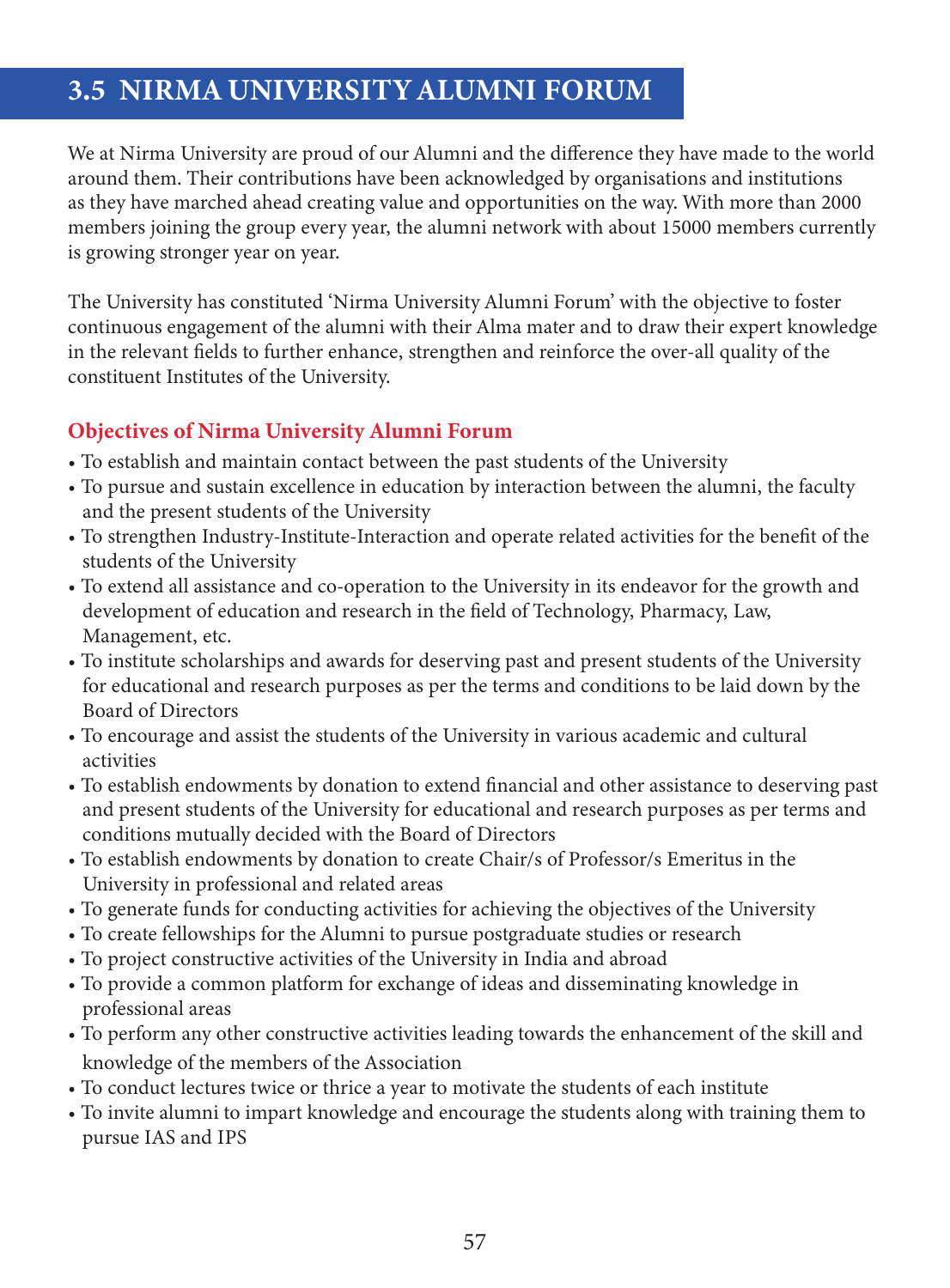# 3.6 LIBRARY RESOURCE CENTRE

# Guidelines for Library Users Library Hours

University Libraries will remain open on all working days as per the following schedule unless otherwise specified by the Library Committee/Management:

| Technology                                                             | Management<br>(residential course)<br>& Commerce | Pharmacy &<br><b>Science</b>                                           | Law                                           | Architecture<br>& Design                                                  |
|------------------------------------------------------------------------|--------------------------------------------------|------------------------------------------------------------------------|-----------------------------------------------|---------------------------------------------------------------------------|
| $8.45$ am to<br>6.15 pm<br>(Mon-Fri)                                   | 8.45 am to 10.00 pm<br>(Mon-Sat)                 | $8.45$ am to<br>6.15 pm<br>$(Mon-Fri)$                                 | $8.45$ am to<br>8.00 pm<br>$(Mon-Fri)$        | $8.45$ am to<br>$6.15 \text{ pm}$<br>$(Mon-Fri)$                          |
| $8.45$ am to<br>4.45 pm<br>(1st, 3rd & 5th<br>Saturday)                | 9.00 am to 4.30 pm<br>(Sunday)                   | $8.45$ am to<br>4.45 pm<br>(1st, 3rd & 5th)<br>Saturday)               | $8.45$ am to<br>04.45 pm<br>(Saturday)        | $8.45$ am to<br>4.45 pm<br>(1st, 3rd & 5th)<br>Saturday)                  |
| Closed on<br>Sunday,<br>2nd and 4th<br>Saturday and<br>Public Holidays | Closed on Public<br>Holidays                     | Closed on<br>Sunday,<br>2nd and 4th<br>Saturday and<br>Public Holidays | Closed on<br>Sunday and<br>Public<br>Holidays | Closed on<br>Sunday,<br>2nd and 4th<br>Saturday and<br>Public<br>Holidays |

#### Rules for Book Loan for Users

1. Users can issue library books for a stipulated period.

|                    | <b>NU</b>                                                                            |                                                  |                                                                   |
|--------------------|--------------------------------------------------------------------------------------|--------------------------------------------------|-------------------------------------------------------------------|
| <b>Borrow Type</b> | <b>Loan Limit</b>                                                                    | <b>Duration</b>                                  | Fine                                                              |
| UG                 | 5 books & 1 Ref Book<br>& 2 General Magazine<br>(Back Issues of all<br>Magazine)     | Books (14 Months)<br>1 Ref Book<br>(Overnight) & | Books - Rs 2/- Per<br>day per book, Refer-<br>ence Books-Rs 100/- |
| PG                 | 10 books & 1 Ref<br>Book & 2 General<br>Magazine (Back<br>Issues of all<br>Magazine) | Magazine (2 Days)                                | Per day, Periodical<br>$-$ Rs 5/- Per day                         |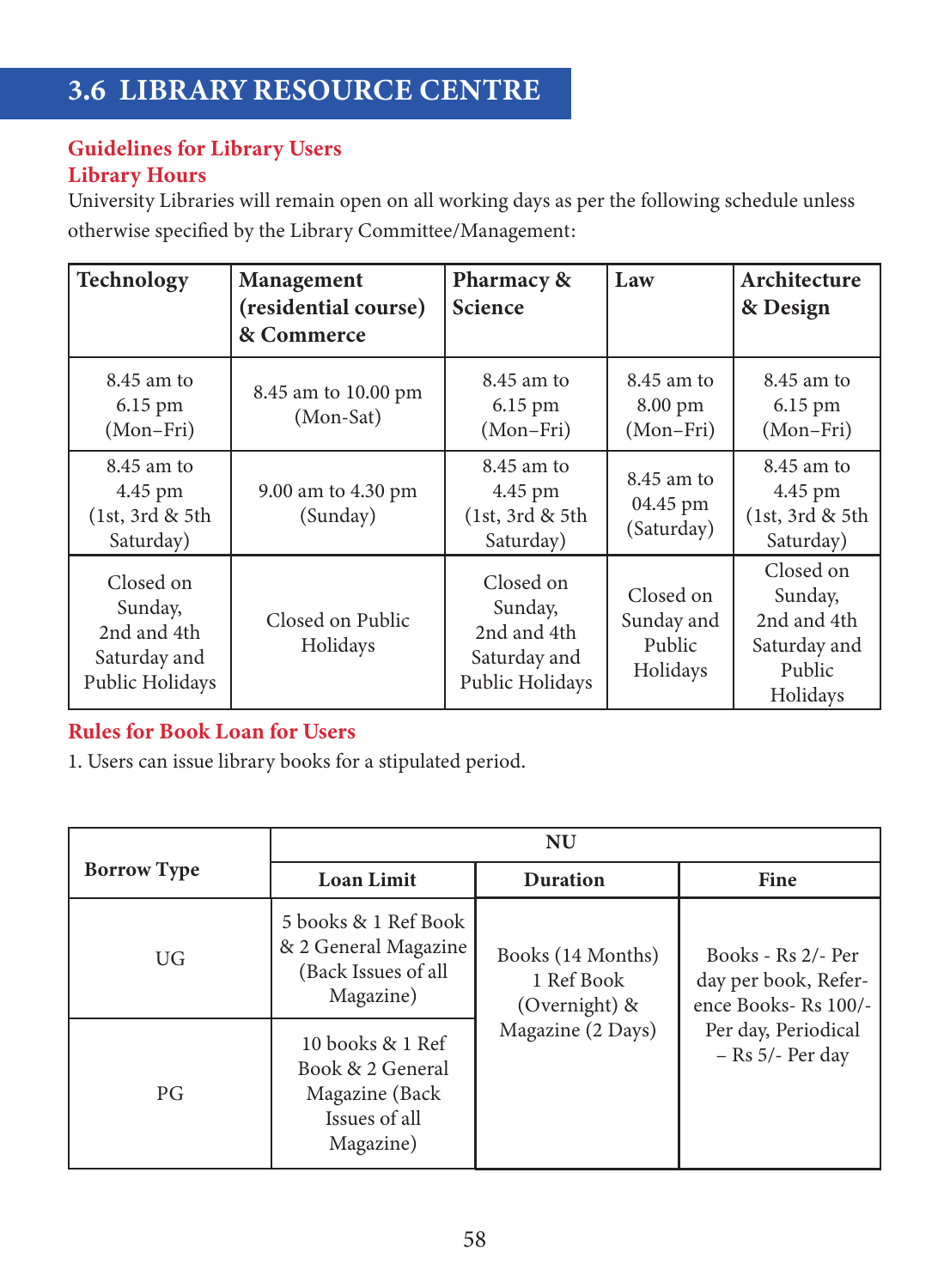| Student (who are<br>participant in the<br>competition) - Nom-<br>inated by respective<br>institute authority | 15 books (including<br>up to 5 Reference<br>books) |         |                                   |
|--------------------------------------------------------------------------------------------------------------|----------------------------------------------------|---------|-----------------------------------|
| Alumni Students                                                                                              | 2 Books                                            | 14 Days |                                   |
| Corporate                                                                                                    | 10 Books                                           | 14 Days | Rs 2/- Per day per<br><b>Book</b> |
| EDP & ECA & Others 2 Books<br>Students                                                                       |                                                    | 14 Days |                                   |

- 2. Books will be renewed once only if there is no reservation for it. Overdue books cannot be renewed.
- 3. Users cannot be issued any books from the library, if any overdue book is pending to return in their account.
- 4. If any user's card is lost, he/she has to report to the library staff immediately so that they can stop the operation of his/her account until he/she gets a new card.
- 5. Before borrowing the book, users have to verify the physical condition of the book. If they find physical condition of the book is not good, please inform to the library staff immediately.
- 6. Users will be responsible for any damage found while returning the books.
- 7. If students are going on Short-term Industrial visit or project, they have to maintain the schedule of returning the books. This rule can be relaxed on the recommendation of the concern HoD/HoI, when student is deputed for project for the entire semester out of Ahmedabad.
- 8. If any user is caught stealing books or tearing pages he/she will have to pay the entire cost of the book plus Rs 500/- and Library account will be suspended for two months in addition to the disciplinary action to be initiated.
- 9. It will be the sole responsibility of the user to preserve the library material and return to the Library on time, however if user loses/or misplaces the library material, he/she has to report to the concern Librarian on the same day and clear his/her Library account by replacing the library material within a week. If he/she fails to do so, the cost of the library material and overdue will be recovered from the student.
- 10. If any library material is lost by user, which is not available in the market, he/she is required to pay three times of the original cost. The account has to be cleared within two weeks.
- 11. If any user misplaces/loses any complimentary copy, the HoD/HoI will decide the amount to be paid by student after consulting the subject expert.
- 12. If user disobeys Library rules, Identity Card will be collected, reported to the Head of the Institution for initiating disciplinary action.
- 13. Library Resources like reference books, periodicals, bound volumes, standards, CD's, audio/ video cassettes are to be referred within library premises.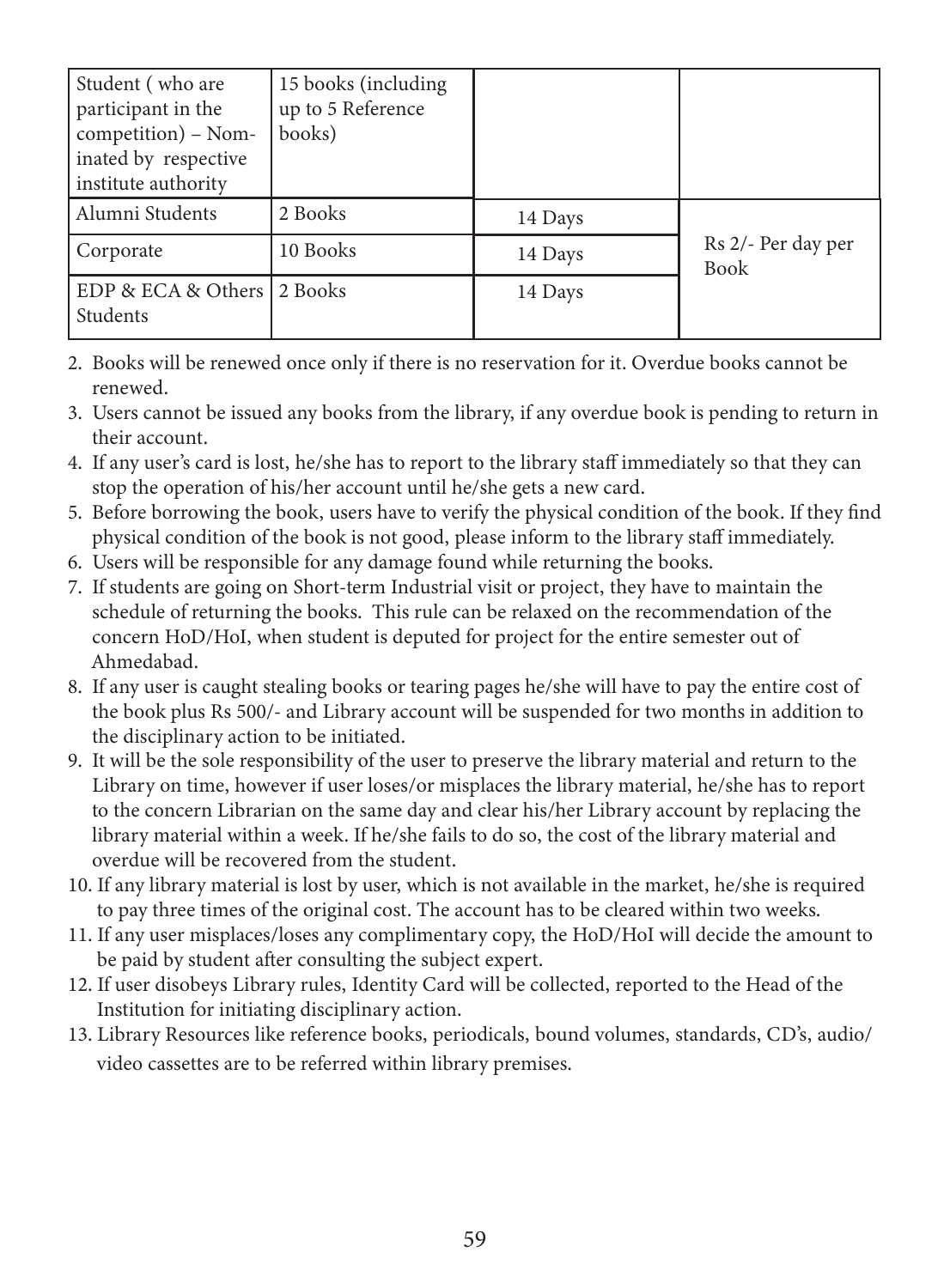The members of Library Resource Centre are requested to strictly follow the below mentioned guidelines for smooth functioning of LRC.

- Users should produce their Membership/Identity Card during their visit to the library.
- Users should enter membership number in the Computer while entering the Library.
- Use of mobile phone is strictly prohibited within library premises.
- Members are not allowed to carry personal material inside the Library. Leave the personal materials at the property counter outside the entrance gate.
- Reference Books, Periodicals, Bound Volumes, Annual Reports, CDs/DVDs, Audio/Video Cassette and Newspapers are to be referred within Library premises.
- Please safeguard the library resources and furniture.
- Contact Library staff anytime if you face any problem.
- Please provide suggestions to improve the Library Services.

# 3.7 IMPORTANT CONTACTS AT UNIVERSITY

| <b>Name and Designation</b>                | <b>Extension number and e-mail id</b> |
|--------------------------------------------|---------------------------------------|
| Dr Rajesh Patel,                           | 222                                   |
| Doctor                                     | healthcentre.nu@nirmauni.ac.in        |
| Mr Shailesh M Patel,                       | 157                                   |
| $(I/c)$ Transport Section                  | transport@nirmauni.ac.in              |
| Mr Krishna Gopal Shankhwar, Chief Security | 180                                   |
| Officer                                    |                                       |
| Ms Rita Barot, Hostel Warden               | 250                                   |
|                                            | rita.barot@nirmauni.ac.in             |
| Mr Bharat Joshi, Hostel Warden             | 248                                   |
|                                            | bharat.joshi@nirmauni.ac.in           |
| Dr Bhavesh Parekh,                         | 324                                   |
| Chief Coordinator,                         | studentwelfare@nirmauni.ac.in         |
| Students Welfare Board                     |                                       |
| Dr Mehul R Naik,                           | 499                                   |
| Head, International Relations              | ir.nu@nirmauni.ac.in                  |
| Chief Security Officer                     | security.officer@nirmauni.ac.in       |

+91-79-71652000 (Last 3 digits: Extension number)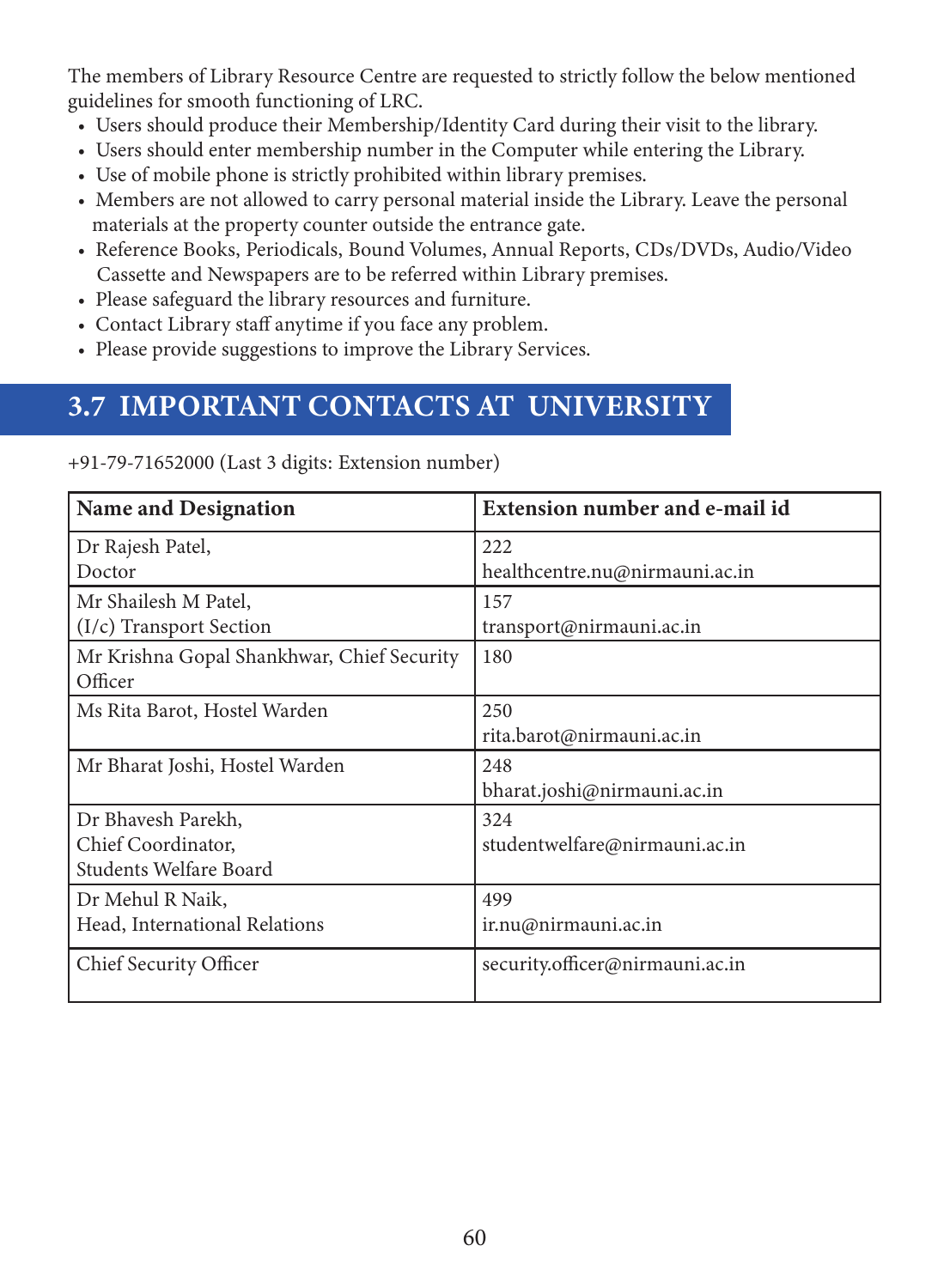### Corporate Relation Officials

| Name                                                                                            | E-mail                                                          | Extn. |
|-------------------------------------------------------------------------------------------------|-----------------------------------------------------------------|-------|
| Mr Indranil Banerji, Head Corporate Relations, IMNU                                             | placement.im@nirmauni.ac.in                                     | 631   |
| +91-9898000107, +91-07930642631                                                                 |                                                                 |       |
| Mr Neeraj Arora, Sr Manager Corporate Relations, IMNU<br>+91-9825320605, +91-07930642653        | narora@nirmauni.ac.in                                           | 653   |
| Mr Birju Ambani, Manager Corporate Relations, IMNU<br>+91-9824479795, +91-07930642612           | birju@nirmauni.ac.in                                            | 612   |
| Mr Sunil Pandi, Manager Corporate Relations, ITNU<br>$+91-9265040273 - +91-07930642140$         | iiicell@nirmauni.ac.in                                          | 140   |
| Mr Nilang Vayeda, Manager Corporate Relations, ITNU<br>$+91 - 8320619570$ , $+91 - 07930642141$ | placement.itnu@nirmauni.ac.in                                   | 141   |
| Mr Tushar Patel, Manager Corporate Relations, IPNU & ISNU<br>+91-9662059382, +91-07930642730    | placement.itnu@nirmauni.ac.in/<br>placement.isnu@nirmauni.ac.in | 730   |
| Mr Amit Khare, Manager Corporate Relations, ILNU<br>+91-7802098380, +91-07930642811             | amit.khare@nirmauni.ac.in                                       | 811   |
| Ms Anviksha Pachori, Placement Coordinator, ILNU<br>+91-7984490009                              | recruiment.il@nirmauni.ac.in                                    | 811   |

#### Other Contacts

| <b>Name and Designation</b>              | Extension number and e-mail id     |
|------------------------------------------|------------------------------------|
| Dr Tejal Shah                            | 697                                |
| Dy Director, CQAAD                       | dy.director.adr@nirmauni.ac.in     |
| Dr Nina Muncherji,                       | 635                                |
| Asst Director, CQAAD                     | nmuncherji@nirmauni.ac.in          |
| Ms Palak Shah,                           | 673                                |
| Chief Accounts Officer                   | account_officer@nirmauni.ac.in     |
| Dr Nilesh Patel,                         | 671                                |
| Dy Registrar, Examination                | dy_registrar.exam@nirmauni.ac.in   |
| Dr Ravindra Sen,                         | 680                                |
| Asst Registrar, Establishment & Academic | asst_registrar@nirmauni.av.in      |
| Mr Praful Joshi,                         | 131                                |
| <b>Computer Facility Coordinator</b>     | praful.joshi@nirmauni.ac.in        |
| Ms A P Prashya,                          | 685                                |
| Asst Registrar, PhD                      | phd.section@nirmauni.ac.in         |
| Ms Ritu Agarwal,                         | 607                                |
| <b>Publication Officer</b>               | publication.officer@nirmauni.ac.in |
| Mr Bhavin Joshi,                         | 150                                |
| Maintenance Supervisor, Estate           | bhavin.joshi@nirmauni.ac.in        |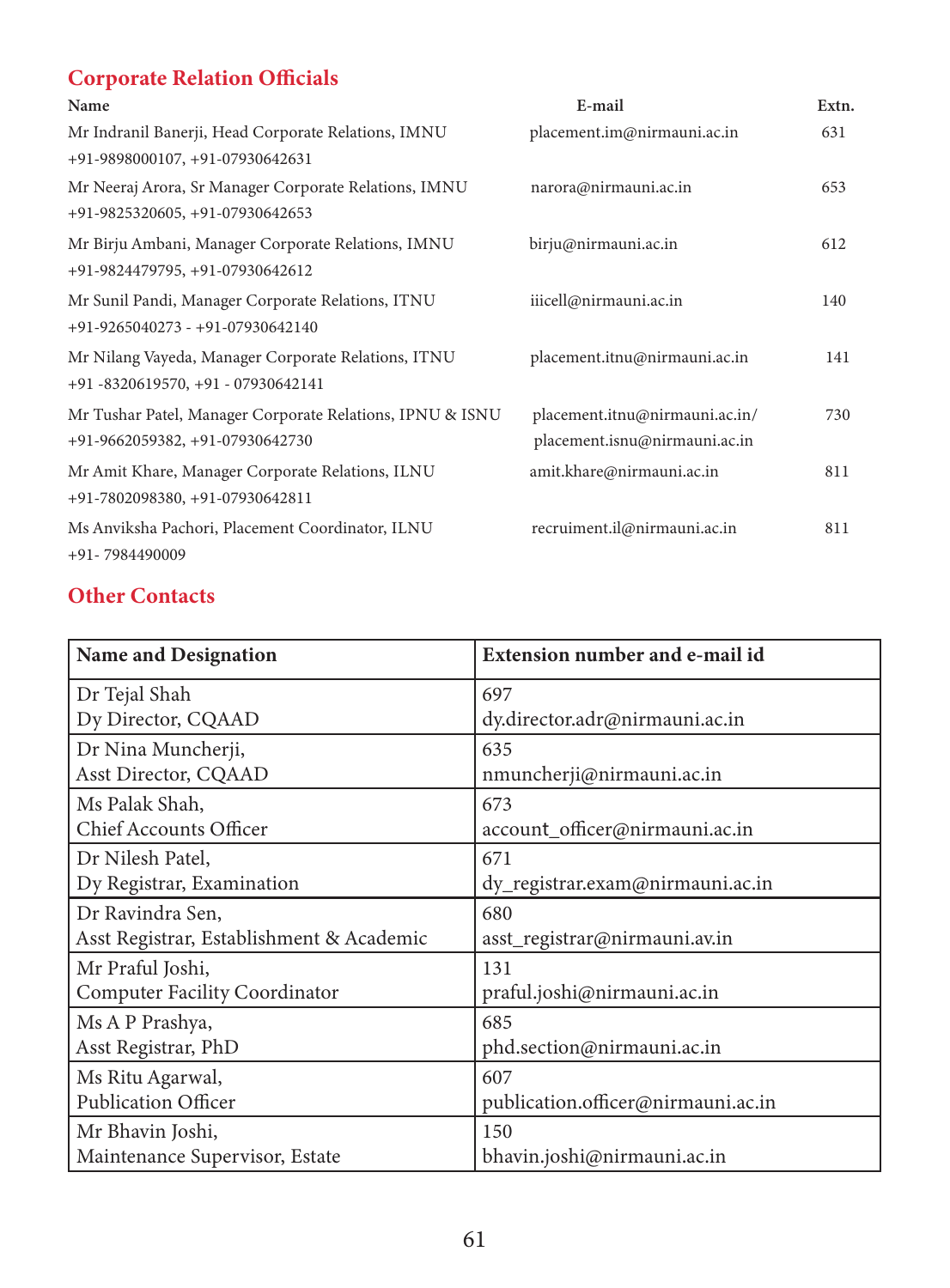| Mr Devang Pandit,              | 681                                 |
|--------------------------------|-------------------------------------|
| OS, Establishment              | asst_registrar.estnu@nirmauni.ac.in |
| Ms Sapna Bhatt,                | 645                                 |
| Counsellor                     | sapna.bhatt@nirmauni.ac.in          |
| Ms Juhi Patel,                 | 607                                 |
| Social Media Manager           | social@nirmauni.ac.in               |
| Ms Deepika Bhatia,             | 677                                 |
| Co-ordinator, Alumni Relations | infonuaf@nirmauni.ac.in             |
| Mr Alok Bhatnagar,             | 798                                 |
| Public Relation Officer        | alok@nirmauni.ac.in                 |

# 3.8 LIST OF HOLIDAYS 2020

| Makar Sankranti                                                                                                                       | 14 January, 2020  | Tuesday   |
|---------------------------------------------------------------------------------------------------------------------------------------|-------------------|-----------|
| Maha Shivratri                                                                                                                        | 21 February, 2020 | Friday    |
| Holi 2nd Day - Dhuleti                                                                                                                | 10 March, 2020    | Tuesday   |
| Ram Navmi                                                                                                                             | 02 April, 2020    | Thursday  |
| Mahavir Jayanti                                                                                                                       | 06 April, 2020    | Monday    |
| Dr Babasaheb Ambedkar's Birthday                                                                                                      | 14 April, 2020    | Tuesday   |
| Idu'l Fitr (Ramzan Eid)                                                                                                               | 25 May, 2020      | Monday    |
| Bakri-Eid (Eid-Ul-Adha)                                                                                                               | 01 August, 2020   | Saturday  |
| Rakshabandhan                                                                                                                         | 03 August, 2020   | Monday    |
| Janmashtami                                                                                                                           | 12 August, 2020   | Wednesday |
| Independence Day/Parsi New Year Day<br>Eve (Gatha-V) (Parsi Shahenshahi)/Shra-<br>van Vad-11 (Paryusan 1st Day) (Chaturthi<br>Paksha) | 15 August, 2020   | Saturday  |
| Mahatma Gandhi's Birthday                                                                                                             | 02 October, 2020  | Friday    |
| Bhai Duj                                                                                                                              | 16 November, 2020 | Monday    |
| Guru Nanak's Birthday                                                                                                                 | 30 November, 2020 | Monday    |
| Christmas Day                                                                                                                         | 25 December, 2020 | Friday    |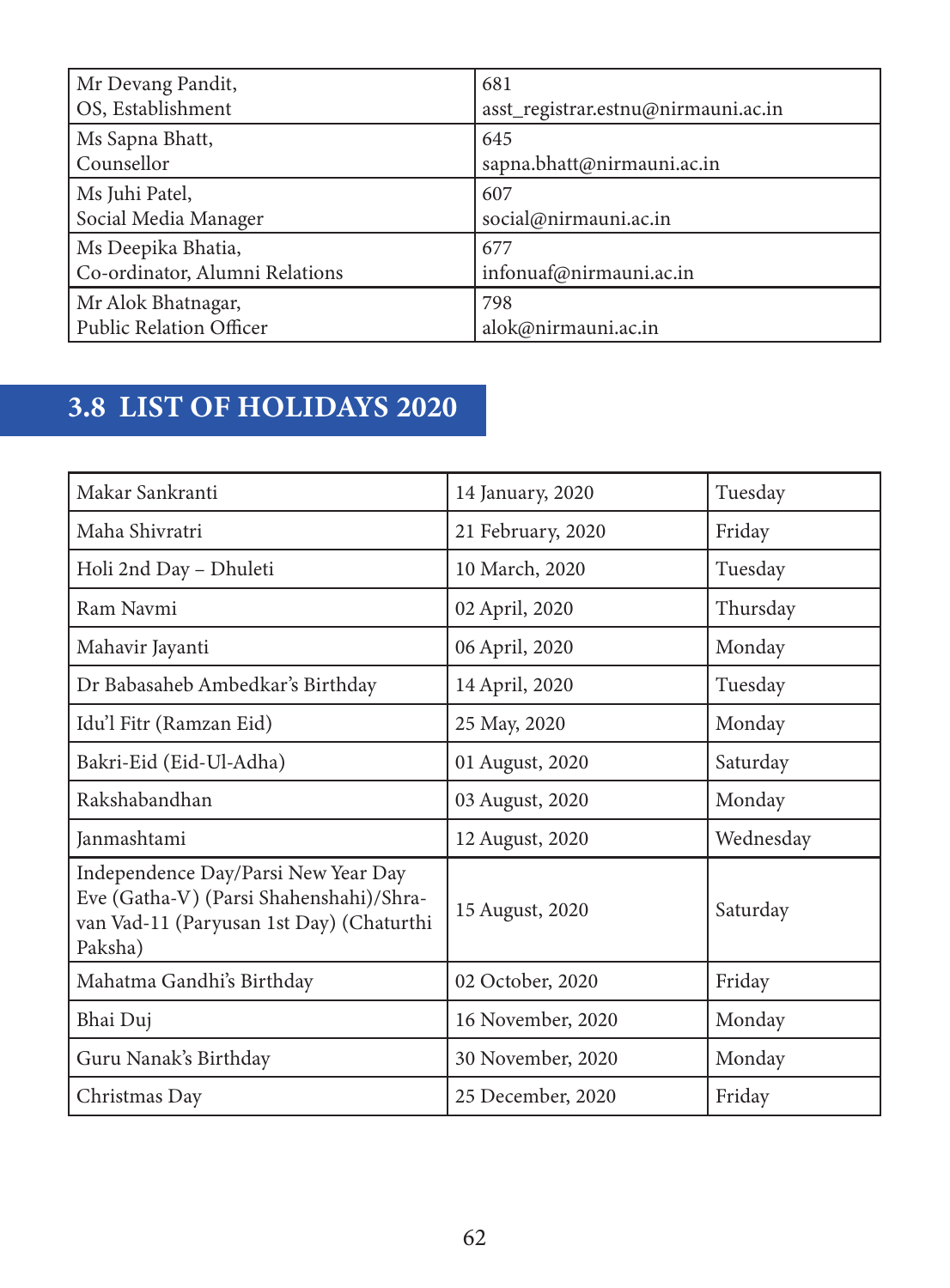

# FORMS, UNDERTAKINGS, DECLARATIONS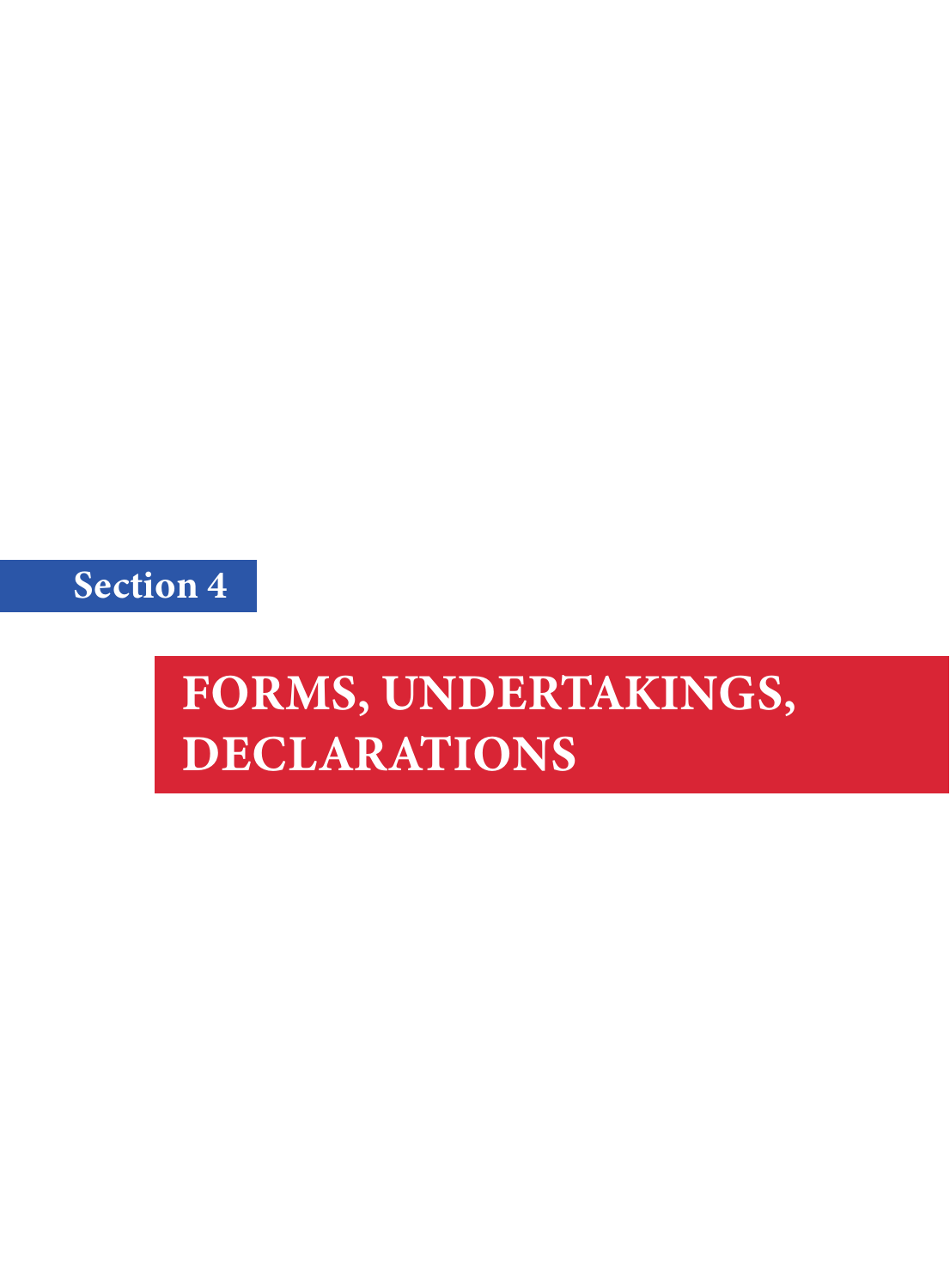

#### Declaration to be submitted by the Students Admitted to Different Programmes of the University (Code of Conduct)

#### **DECLARATION**

| declare and undertake that I will abide by the Code of Conduct of the University |  |
|----------------------------------------------------------------------------------|--|
| mentioned under the relevant regulations.                                        |  |

I have gone through the Code of Conduct, and failing to follow these, I know I am subjected to the major/minor penalties as the case may be.

| Date:  |                          |
|--------|--------------------------|
| Place: | Signature of the Student |
|        |                          |
|        |                          |
|        |                          |
|        |                          |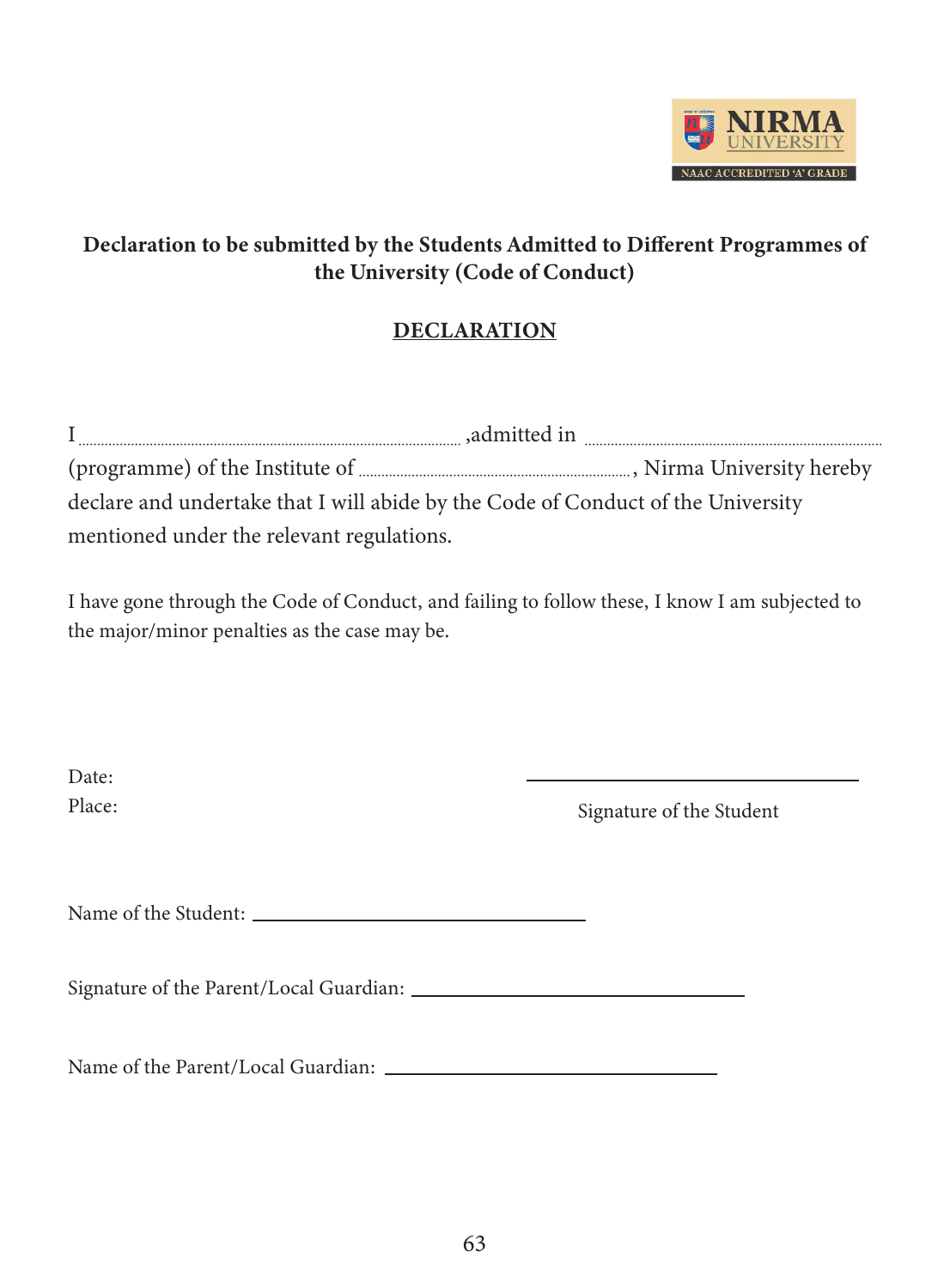

#### Undertaking for not involving for Ragging

#### DECLARATION BY STUDENT

| declare and undertake that I am fully aware of the rules and regulations regarding rag- |  |
|-----------------------------------------------------------------------------------------|--|
| ging and aware of the University's approach towards ragging which are in line with the  |  |
| Directives of the Hon'ble Supreme Court of India and the punishment to which, I shall   |  |
| be liable, if found guilty of ragging or violating the rules.                           |  |

| Date:  |                          |
|--------|--------------------------|
| Place: | Signature of the Student |
|        |                          |
|        |                          |
|        |                          |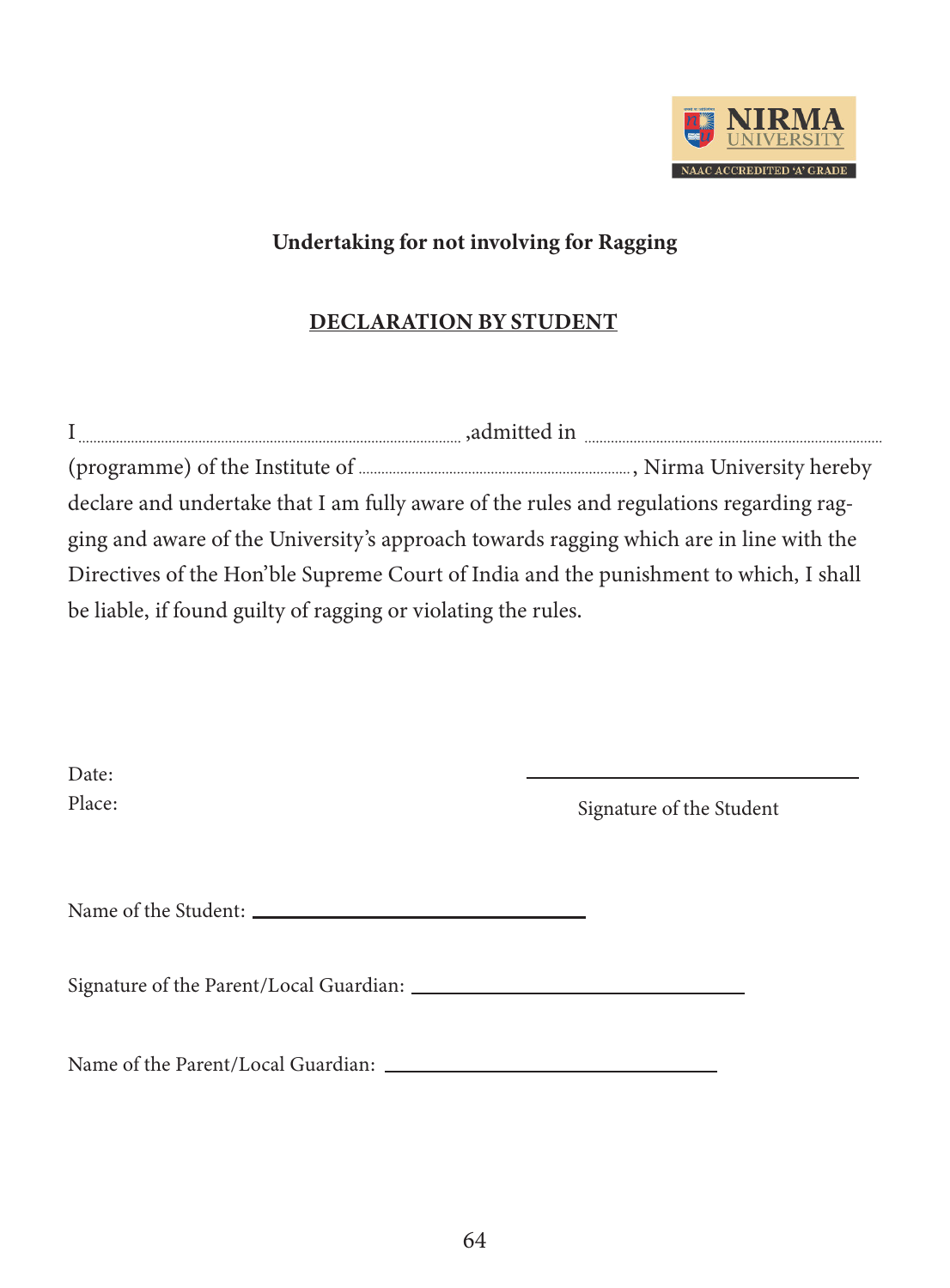

#### AFFIDAVIT BY THE STUDENT

I, (full name of student with Roll No.) s/o; d/o $\begin{array}{c} 1 \end{array}$  ,having been admitted to programme at the Institute of , Nirma University, have read the mechanism for prevention/prohibition of ragging (mentioned in this handbook) which is notified by UGC Regulations on Curbing the Menace of Ragging in Higher Educational Institutions, 2009, and amended from time to time. 1) I hereby solemnly aver and undertake that:

- a) I will not indulge in any behaviour or act that may be constituted as ragging under clause 3 of the Regulations.
- b) I will not participate in or abet or propagate through any act of commission or omission that may be constituted as ragging under clause 3 of the Regulations.
- 2) I hereby affirm that, if found guilty of ragging, I am liable for punishment according to clause 9 of the Regulations, without prejudice to any other criminal action that may be taken against me under any penal law or any law for the time being in force.
- 3) I hereby declare that I have not been expelled or debarred from admission in any institution in the country on account of being found guilty of, abetting or being part of a conspiracy to promote ragging; and further affirm that, in case the declaration is found to be untrue, I am aware that my admission is liable to be cancelled.

Declared this day of month of year.

Signature of Deponent Name:

#### VERIFICATION

Verified that the contents of this affidavit are true to the best of my knowledge and no part of the affidavit is false and nothing has been concealed or misstated therein.

Verified at \_\_\_\_\_\_\_\_\_\_\_\_\_\_\_ (Place) on this \_\_\_\_\_\_\_ day of \_\_\_\_\_\_\_\_\_ month of, year

Signature of Deponent

Solemnly affirmed and signed in my presence on this, the sum day of summath of summath of  $\sim$ year after reading the contents of this affidavit.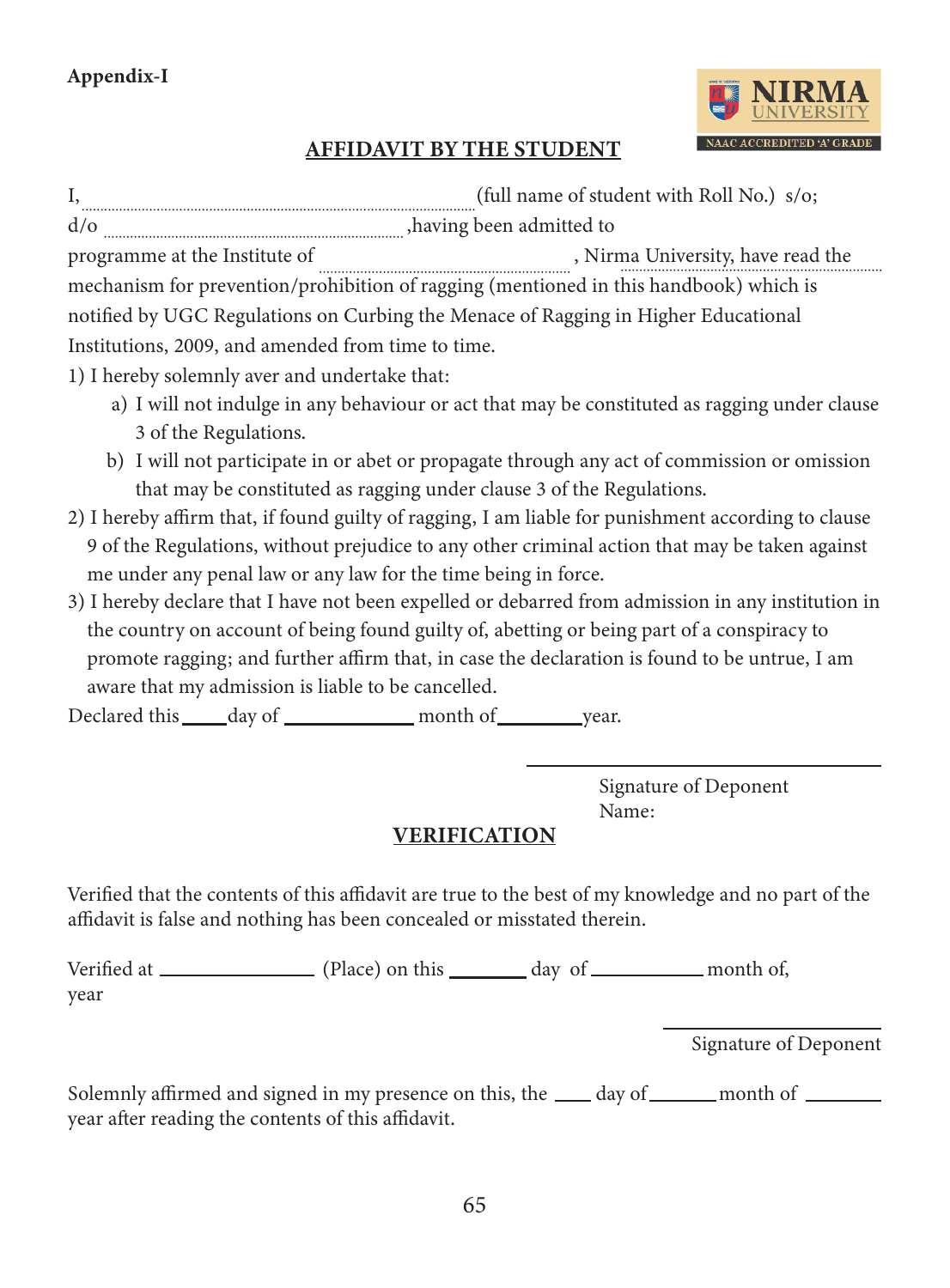#### AFFIDAVIT BY PARENT/ GUARDIAN

I, Mr/Mrs/Ms (full name of parent/guardian.) of (full name of student with admission/registration/ enrollment number) having been admitted to .(programme) at Institute of ., Nirma University, have read the mechanism for prevention/ prohibition of ragging (mentioned in this handbook) which is notified by UGC Regulations on Curbing the Menace of Ragging in Higher Educational Institutions, 2009, and amended from time to time.

1. I hereby solemnly aver and undertake that:

 (a) My ward will not indulge in any behaviour or act that may be constituted as ragging under clause 3 of the Regulations.

 (b) My ward will not participate in or abet or propagate through any act of commission or omission that may be constituted as ragging under clause 3 of the Regulations.

2. I hereby affirm that, if found guilty of ragging, my ward is liable for punishment according to clause 9 of the Regulations, without prejudice to any other criminal action that may be taken against my ward under any penal law or any law for the time being in force.

3. I hereby declare that my ward has not been expelled or debarred from admission in any institution in the country on account of being found guilty of, abetting or being part of a conspiracy to promote, ragging; and further affirm that, in case the declaration is found to be untrue, the admission of my ward is liable to be cancelled.

Declared this day of month of year.

Signature of Deponent Name: Address: Mobile no. :

#### VERIFICATION

Verified that the contents of this affidavit are true to the best of my knowledge and no part of the affidavit is false and nothing has been concealed or misstated therein.

Verified at \_\_\_\_\_\_\_\_\_\_\_\_\_\_\_ (Place) on this \_\_\_\_\_\_\_ day of \_\_\_\_\_\_\_\_\_\_ month of, year

Signature of Deponent

Solemnly affirmed and signed in my presence on this, the  $\_\_\_\_day$  of  $\_\_\_\_\$  month of  $\_\_\_\_\$ year after reading the contents of this affidavit.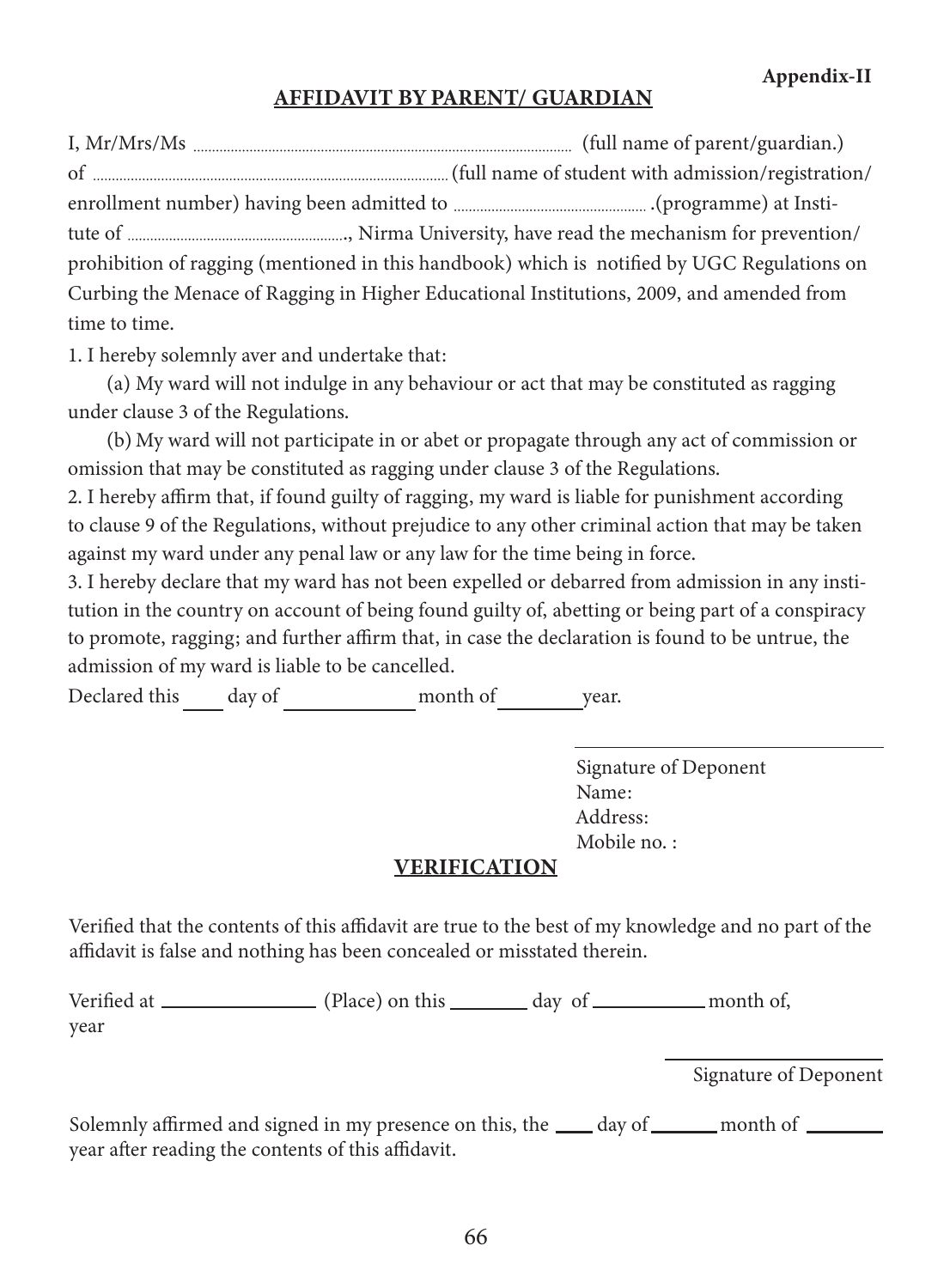

#### Undertaking for Rules & Regulations of the Examination

| Nirma University, Ahmedabad give an undertaking that I have read and understood all      |  |
|------------------------------------------------------------------------------------------|--|
|                                                                                          |  |
| particularly the Academic Regulations related to Granting of Term and Cancellation of    |  |
| admission, and I shall observe, follow and abide by all these rules mentioned in Student |  |
| handbook 2.                                                                              |  |
|                                                                                          |  |
| necessary action as per the said provisions.                                             |  |

Thanking you, Yours faithfully,

Name :

Address:

Signature of parents :

the control of the control of the control of the control of the control of

<u> 1989 - Johann Barbara, martxa alemaniar a</u>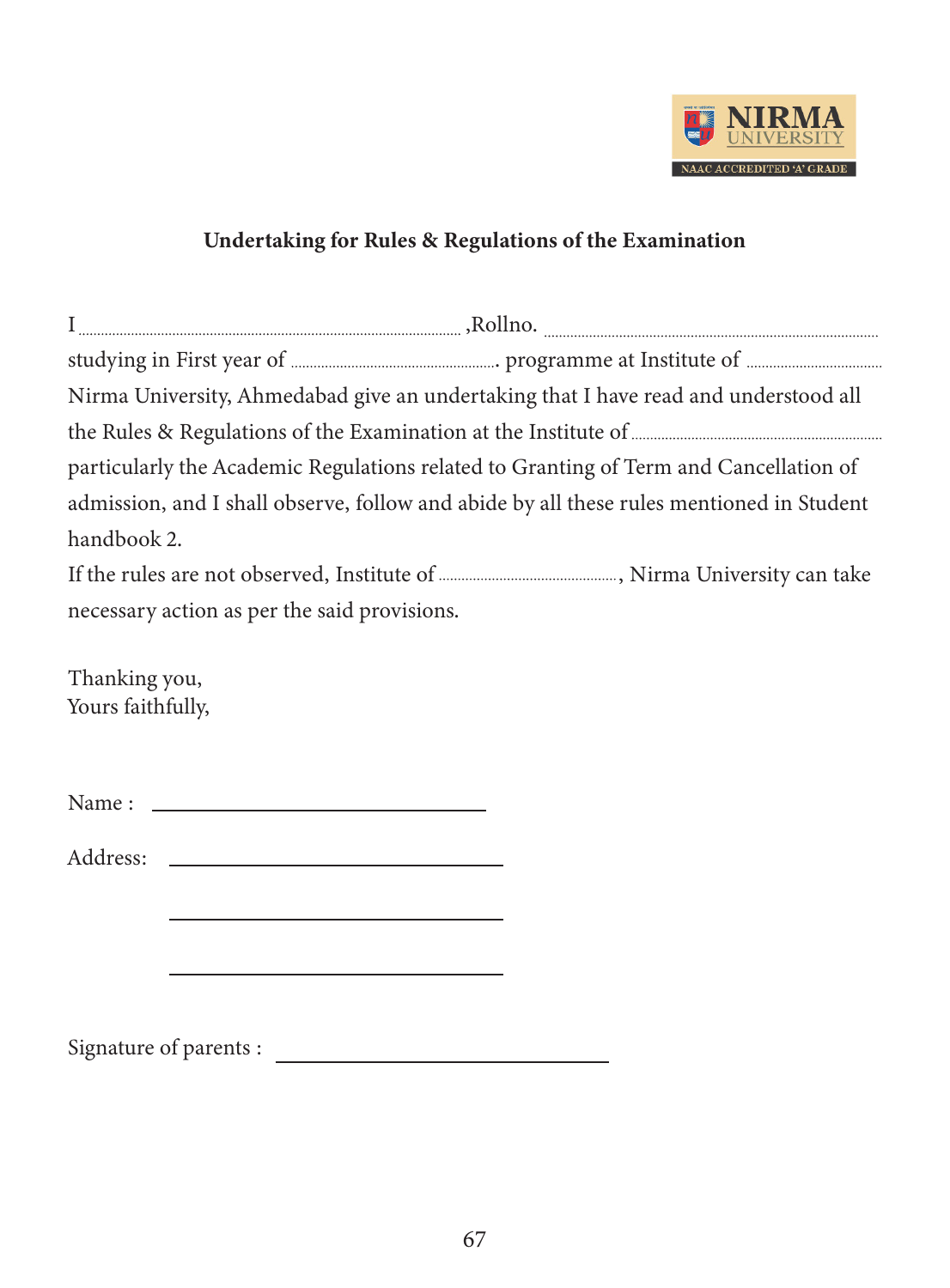

#### UNDERTAKING

#### (To refrain from consumption of Drugs and Alcohol)

| hereby declare and undertake that I will refrain myself from consumption of Drugs and                                                                                                                                                                                                                                                                                            |                          |
|----------------------------------------------------------------------------------------------------------------------------------------------------------------------------------------------------------------------------------------------------------------------------------------------------------------------------------------------------------------------------------|--------------------------|
| Alcohol.                                                                                                                                                                                                                                                                                                                                                                         |                          |
| I have read the relevant instruction against the consumption of drugs and alcohol. I<br>know that the use/possession of narcotics drugs and alcohol is a punishable offence<br>under the law of the Government of Gujarat and if I am found guilty of using such thing,<br>then it will amount to a criminal offence and I am liable for the appropriate penalty as<br>per laws. |                          |
| I hereby give an undertaking to the Institute that I will refrain myself from consumption                                                                                                                                                                                                                                                                                        |                          |
| of Drugs and Alcohol.                                                                                                                                                                                                                                                                                                                                                            |                          |
| Date:<br>Place:                                                                                                                                                                                                                                                                                                                                                                  | Signature of the Student |
|                                                                                                                                                                                                                                                                                                                                                                                  |                          |
|                                                                                                                                                                                                                                                                                                                                                                                  |                          |
| Name of the Parent/Guardian: Name of the Parent/Guardian:                                                                                                                                                                                                                                                                                                                        |                          |
| Address of Parent/ Guardian with contact nos. __________________________________                                                                                                                                                                                                                                                                                                 |                          |